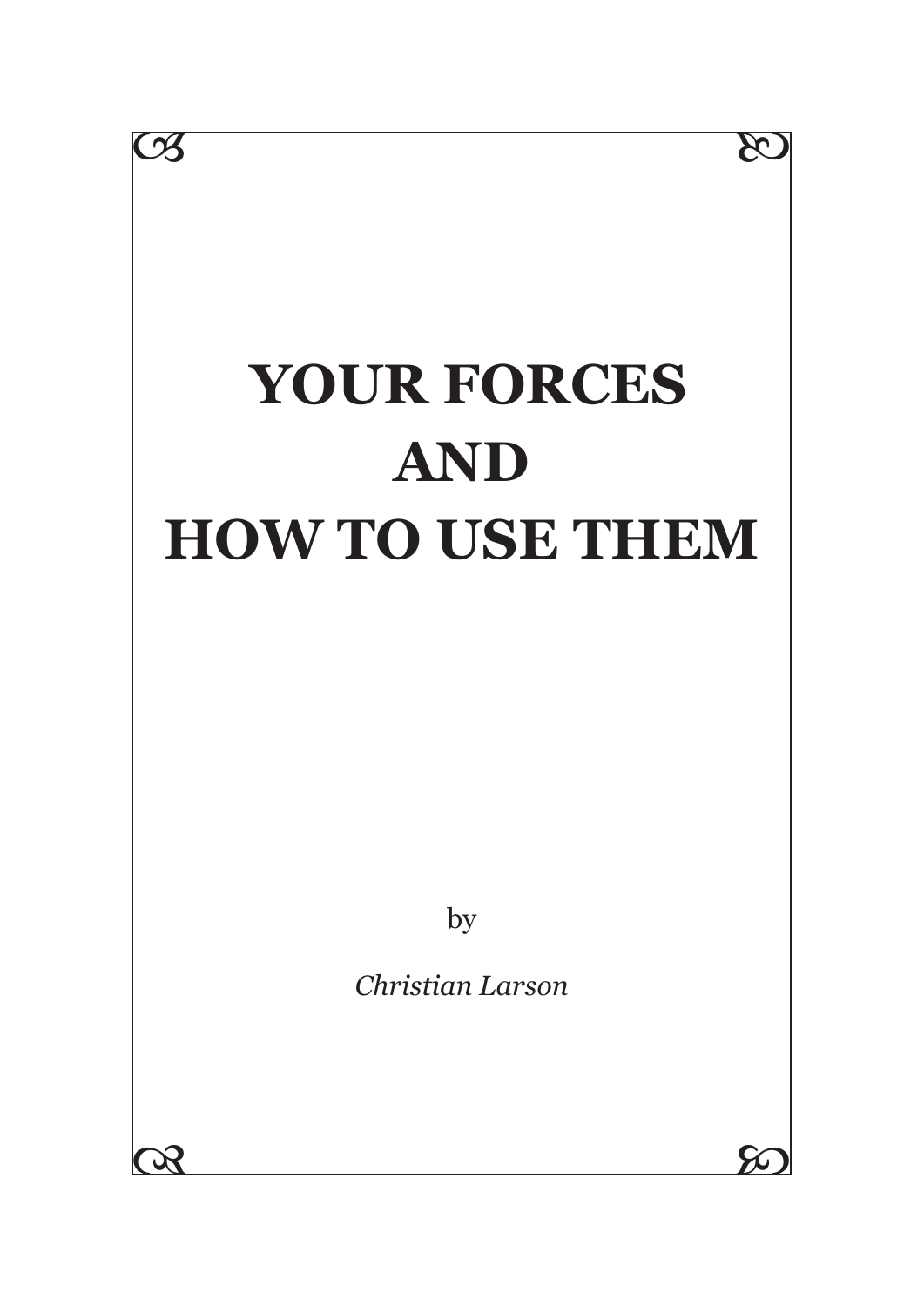# *TABLE OF CONTENTS*

|                                                                   | 6 |
|-------------------------------------------------------------------|---|
|                                                                   |   |
|                                                                   |   |
|                                                                   |   |
|                                                                   |   |
|                                                                   |   |
|                                                                   |   |
|                                                                   |   |
|                                                                   |   |
|                                                                   |   |
| Chapter 11. Concentration and the Power Back of Suggestion  p. 71 |   |
|                                                                   |   |
|                                                                   |   |
| Chapter 14. How Character Determines Constructive Action  p. 94   |   |
|                                                                   |   |
|                                                                   |   |
|                                                                   |   |
|                                                                   |   |
|                                                                   |   |
|                                                                   |   |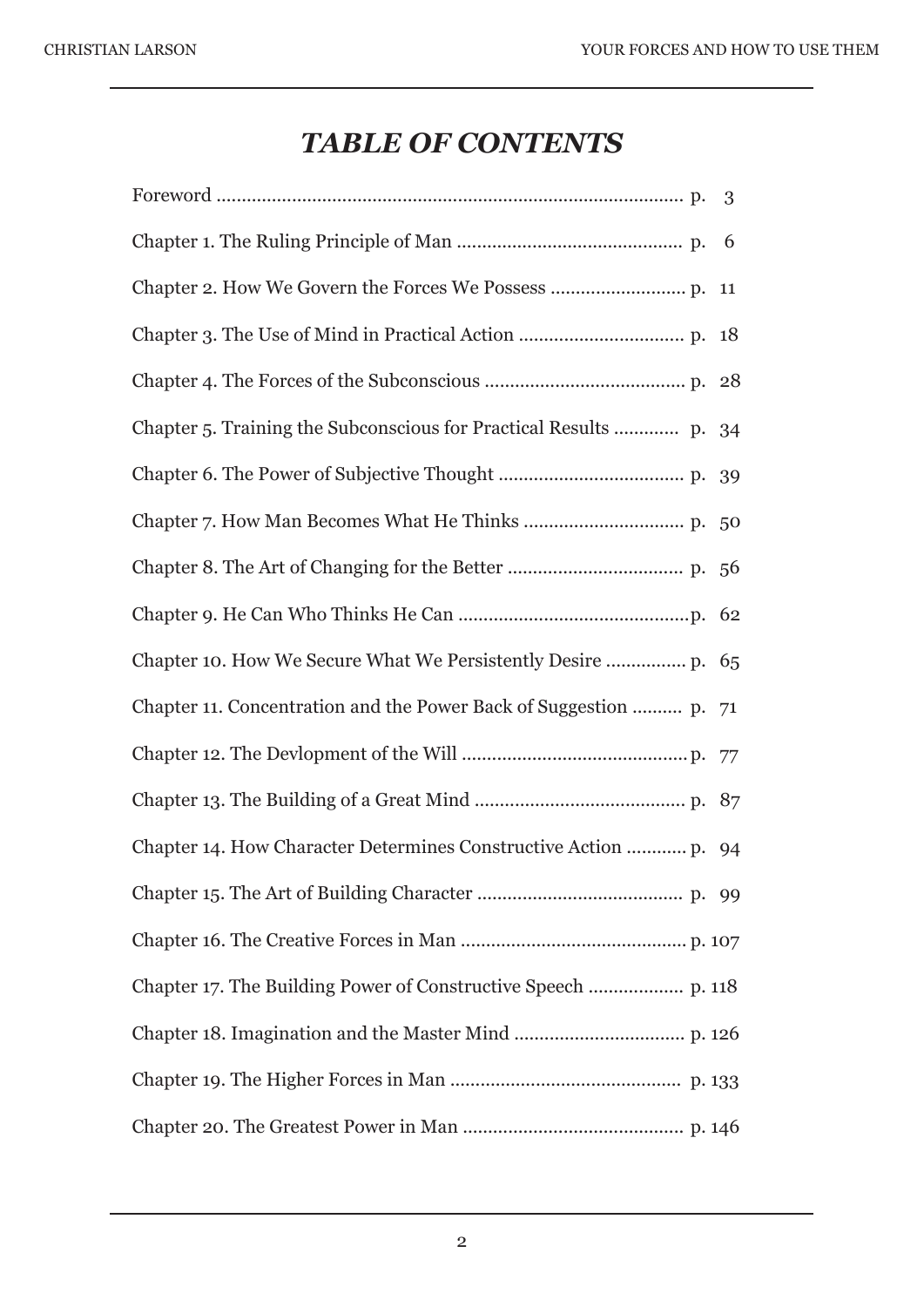#### **FOREWORD**

—

"There are a million energies in man. What may we not become when we learn to use them all." This is the declaration of the poet; and though poetry is usually inspired by transcendental visions, and therefore more or less impressed with apparent exaggerations, nevertheless there is in this poetic expression far more actual, practical truth than we may at first believe.

How many energies there are in man, no one knows; but there are so many that even the keenest observers of human activity have found it impossible to count them all. And as most of these energies are remarkable, to say the least, and some of them so remarkable as to appear both limitless in power and numberless in possibilities, we may well wonder what man will become when he learns to use them all.

When we look upon human nature in general we may fail to see much improvement in power and worth as compared with what we believe the race has been in the past; and therefore we conclude that humanity will continue to remain about the same upon this planet until the end of time. But when we investigate the lives of such individuals as have recently tried to apply more intelligently the greater powers within them, we come to a different conclusion. We then discover that there is evidence in thousands of human lives of a new and superior race of people -- a race that will apply a much larger measure of the wonders and possibilities that exist within them.

It is only a few years, not more than a quarter of a century, since modern psychology began to proclaim the new science of human thought and action, so that we have had but a short time to demonstrate what a more intelligent application of our energies and forces can accomplish. But already the evidence is coming in from all sources, revealing results that frequently border upon the extraordinary. Man can do far more with himself and his life than he has been doing in the past; he can call into action, and successfully apply, far more ability, energy and worth than his forefathers ever dreamed of. So much has been proven during this brief introductory period of the new-age. Then. what greater things may we not reasonably expect when we have had fifty or a hundred years more in which to develop and apply those larger possibilities which we now know to be inherent in us all.

It is the purpose of the following pages, not only to discuss these greater powers and possibilities in man, but also to present practical methods through which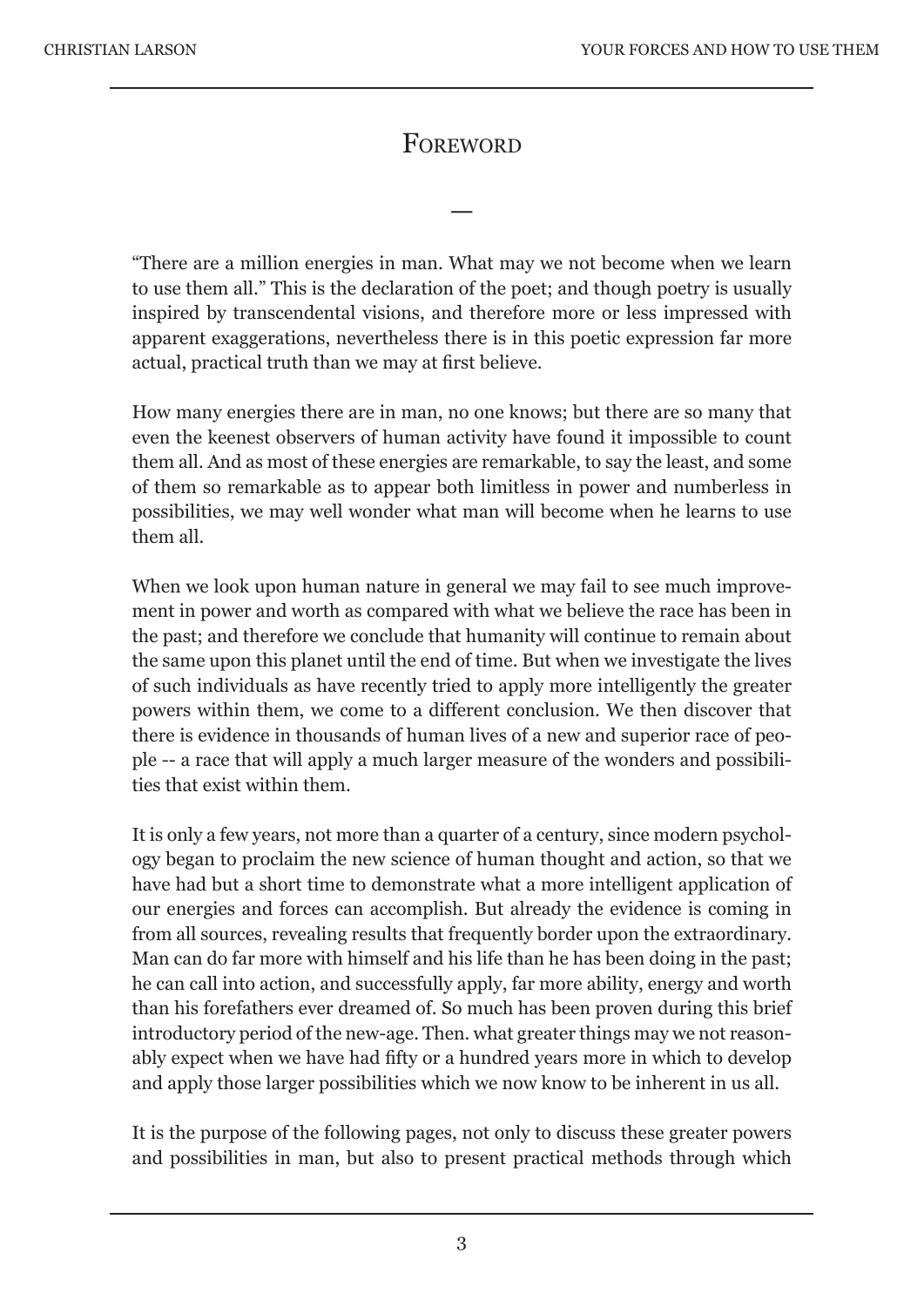they may be applied. We have been aware of the fact for centuries that there is more in man than what appears on the surface, but it is only in recent years that a systematic effort has been made to understand the nature and practical use of this "more," as well as to work out better methods for the thorough and effective application of those things on the surface which we have always employed.

In dealing with a subject that is so large and so new, however, it is necessary to make many statements that may, at first sight, appear to be unfounded, or at least exaggerations. But if the reader will thoroughly investigate the basis of such statements as he goes along, he will not only find that there are no unfounded statements or exaggerations in the book, but will wish that every strong statement made had been made many times as strong.

When we go beneath the surface of human life and learn what greater things are hidden beneath the ordinary layers of mental substance and vital energy, we find man to be so wonderfully made that language is wholly inadequate to describe even a fraction of his larger and richer life. We may try to give expression to our thoughts, at such times, by employing the strongest statements and the most forceful adjectives that we can think of; but even these prove little better than nothing; so therefore we may conclude that no statement that attempts to describe the "more" in man can possibly be too strong. Even the strongest fails to say one thousandth of what we would say should we speak the whole truth. We shall all admit this, and accordingly shall find it advisable not to pass judgement upon strong statements but to learn to understand and apply those greater powers within ourselves that are infinitely stronger than the strongest statement that could possibly be made.

Those minds who may believe that the human race is to continue weak and imperfect as usual, should consider what remarkable steps in advance have recently been taken in nearly all fields of human activity. And then they should remember that the greater powers in man, as well as a scientific study of the use of his lesser powers, have been almost wholly neglected. The question then that will naturally arise is, what man might make of himself if he would apply the same painstaking science to his own development and advancement as he now applies in other fields. If he did, would we not, in another generation or two, witness unmistakable evidence of the coming of a new and superior race, and would not strong men and women become far more numerous than ever before in the history of the world?

Each individual will want to answer these questions according to his own point of view, but whatever his answer may be, we all must agree that man can be, become and achieve far more than even the most sanguine indications of the present may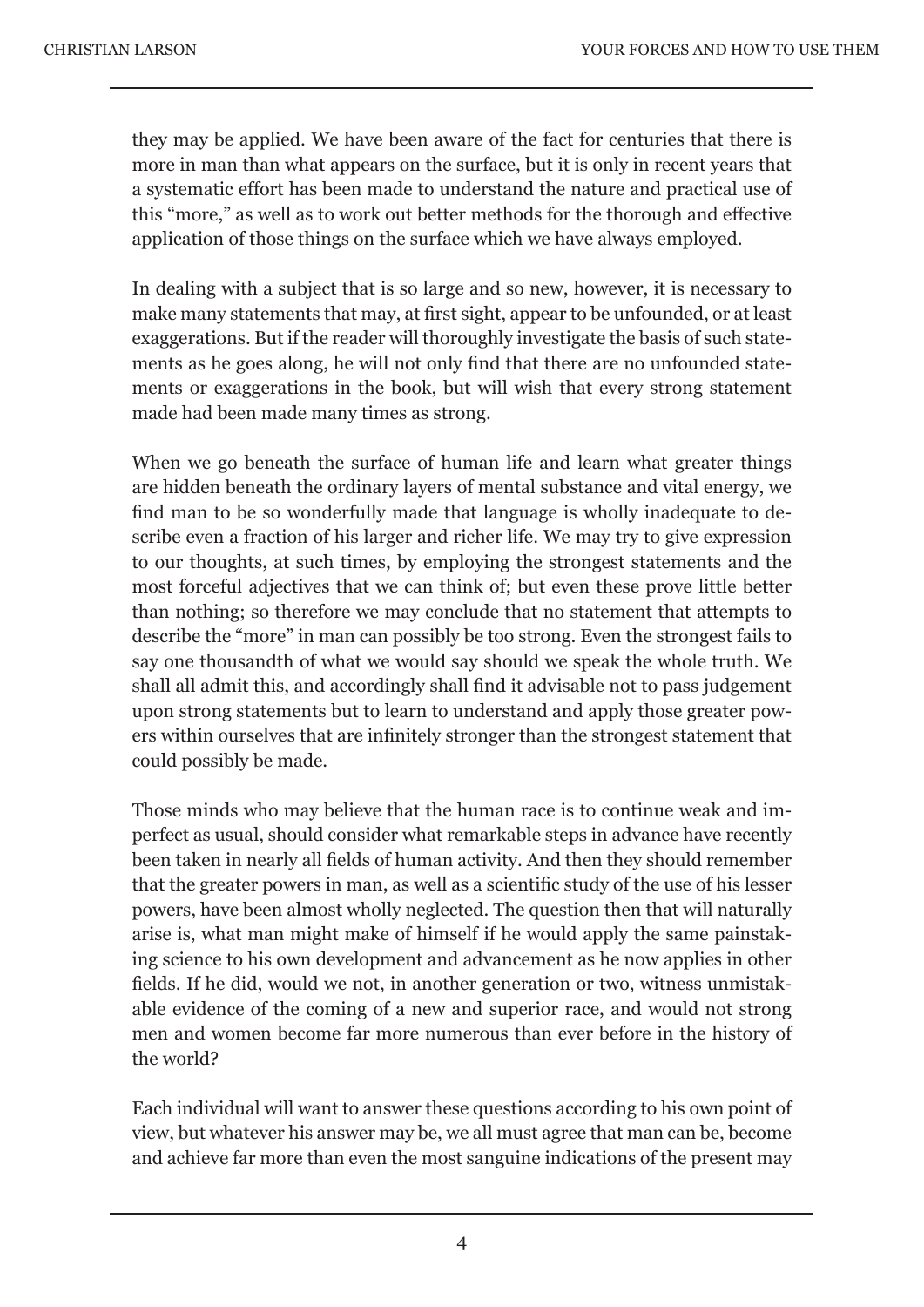predict. And it is the purpose of the following pages to encourage as many people as possible to study and apply these greater powers within them so that they may not only become greater and richer and more worthy as individuals, but may also become the forerunners of that higher and more wonderful race of which we all have so fondly dreamed.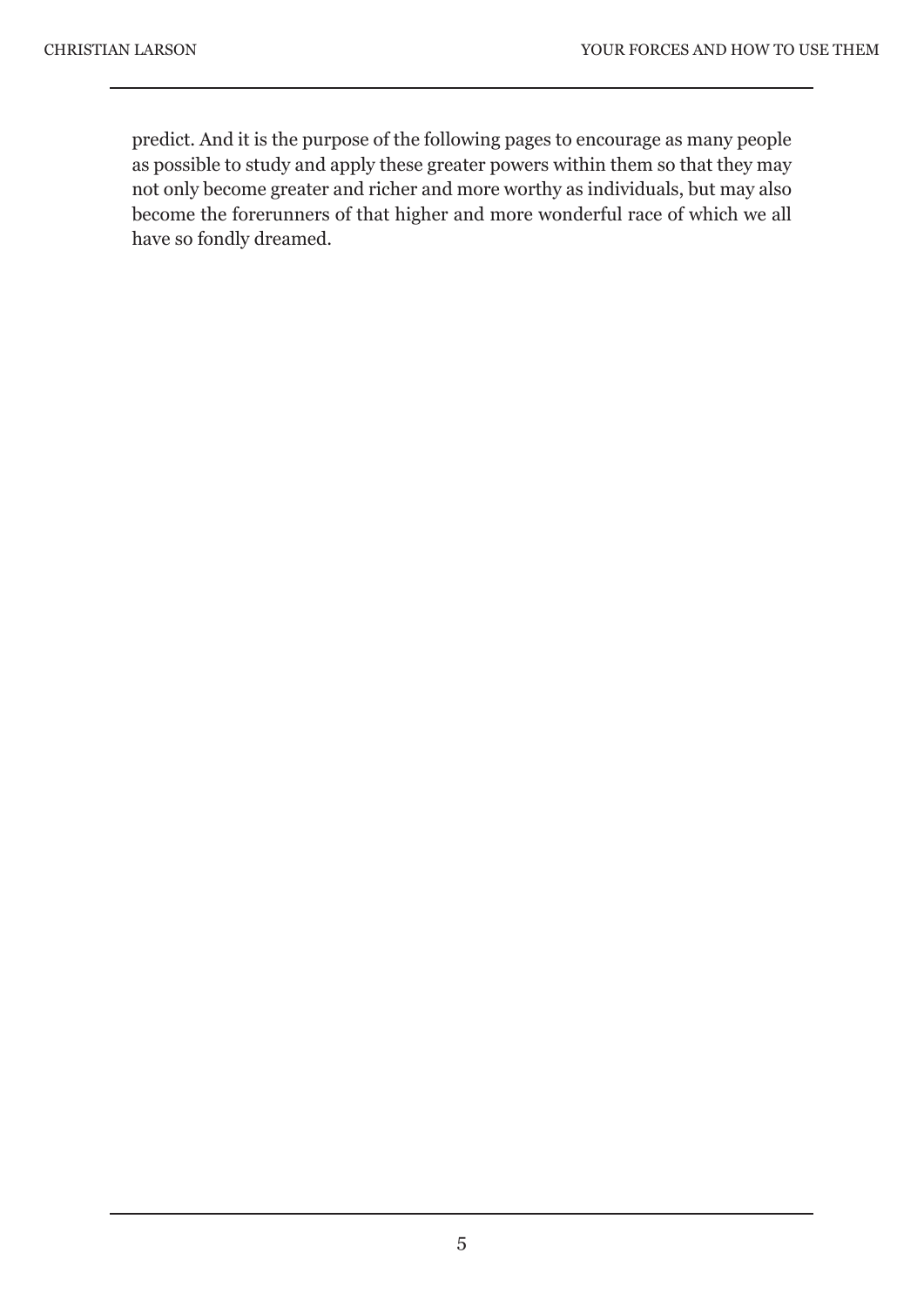## *Chapter 1* THE RULING PRINCIPLES OF MAN

#### *PROMISE YOURSELF*

—

*To be so strong that nothing can disturb your peace of mind. To talk health, happiness and prosperity to every person you meet. To make all your friends feel that there is something in them. To look at the sunny side of everything and make your optimism come true. To think only of the best, to work only for the best, and to expect only the best. To be just as enthusiastic about the success of others as you are about your own. To forget the mistakes of the past and press on to the greater achievements of the future. To wear a cheerful countenance at all timed and give every living creature you meet a smile. To give so much time to the improvement of yourself that you have no time to criticise others. To be too large for worry, too noble for anger, too strong for fear; and too happy to permit the presence of trouble. To think well of yourself and to proclaim this fact to the world, not in loud words but in great deeds. To live in the faith that the whole world is on your side so long as you are true to the best that is in you.*

The purpose of the following pages will be to work out the subject chosen in the most thorough and practical manner; in brief, to analyse the whole nature of man, find all the forces in his possession, whether they be apparent or hidden, active or dormant, and to present methods through which all those forces can be applied in making the life of each individual richer, greater and better.

To make every phase of this work as useful as possible to the greatest number possible, not a single statement will be made that all cannot understand, and not a single idea will be presented that anyone cannot apply to everyday life. We all want to know what we actually possess both in the physical, the mental and the spiritual, and we want to know how the elements and forces within us can be applied in the most successful manner. It is results in practical life that we want, and we are not true to ourselves or the race until we learn to use the powers within us so effectively, that the greatest results possible within the possibilities of human nature are secured.

When we proceed with a scientific study of the subject, we find that the problem before us is to know what is in us and how to use what is in us. After much study of the powers in man, both conscious and subconscious, we have come to the conclusion that if we only knew how to use these powers, we could accomplish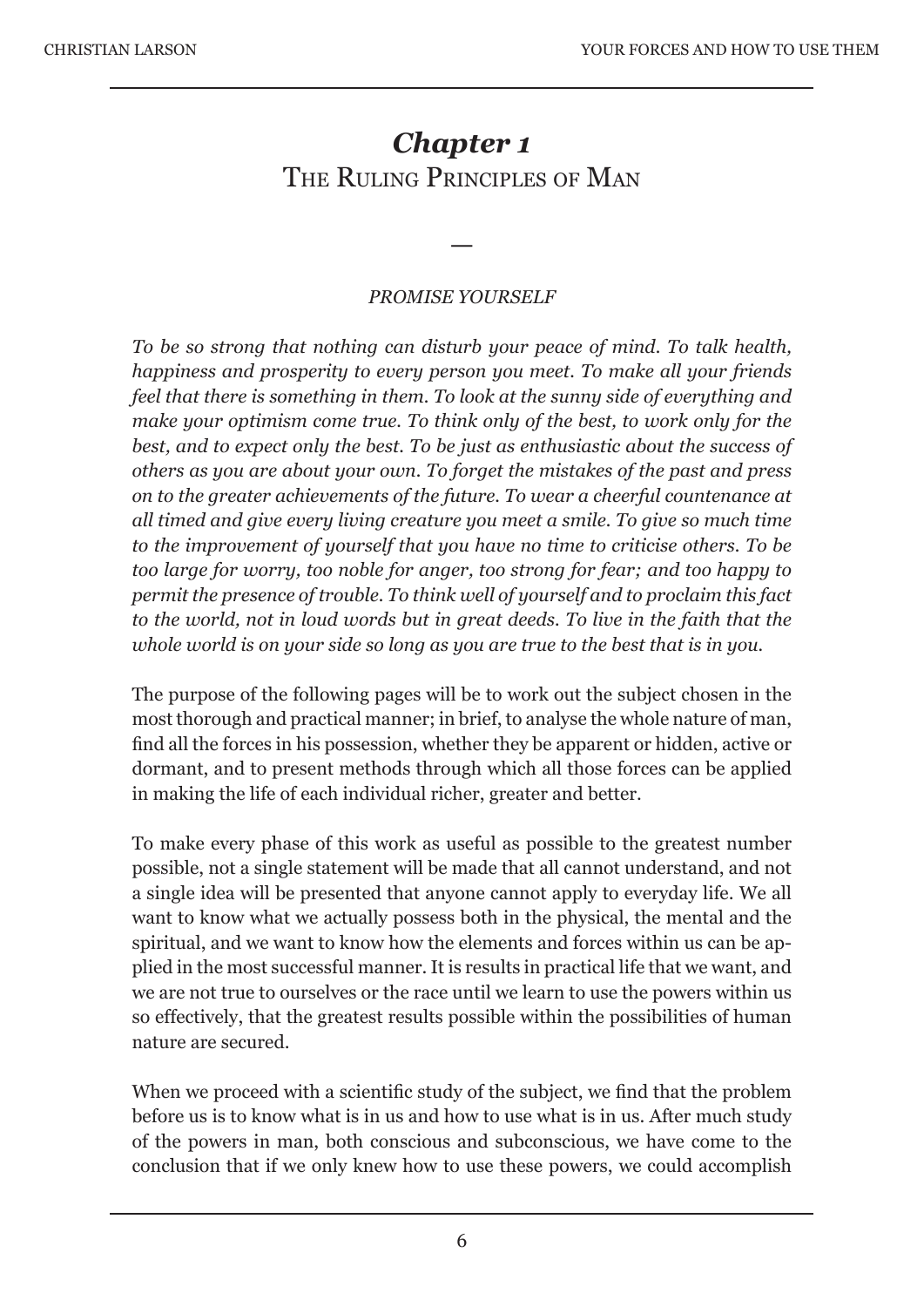practically anything that we may have in view, and not only realize our wants to the fullest degree, but also reach even our highest goal. Though this may seem to be a strong statement, nevertheless when we examine the whole nature of man, we are compelled to admit that it is true even in its fullest sense, and that therefore, not a single individual can fail to realize his wants and reach his goal, after he has learned how to use the powers that are in him.

This is not mere speculation, nor is it simply a beautiful dream. The more we study the lives of people who have achieved, and the more we study our own experience every day, the more convinced we become that there is no reason whatever why any individual should not realize all his ambitions and much more.

The basis of this study will naturally be found in the understanding of the whole nature of man, as we must know what we are, before we can know and use what we in inherently possess. In analysing human nature a number of methods have been employed, but there are only three in particular that are of actual value for our present purpose. The first of these declares that man is composed of ego, consciousness and form, and though this analysis is the most complete, yet it is also the most abstract, and is therefore not easily understood. The second analysis, which is simpler, and which is employed almost exclusively by the majority, declares that man is body, mind and soul; but as much as this idea is thought of and spoken of there are very few who actually understand it. In fact, the usual conception of man as body, mind and soul will have to be completely reversed in order to become absolutely true. The third analysis, which is the simplest and the most serviceable, declares that man is composed of individuality and personality, and it is this conception of human nature that will constitute the phases of our study in this work.

Before we pass to the more practical side of the subject, we shall find it profitable to examine briefly these various ideas concerning the nature of man; in fact, every part of our human analysis that refers to the ego, simply must be understood if we are to learn how to use the forces we possess, and the reason for this is found in the fact that the ego is the "I Am," the ruling principle in man, the centre and source of individuality, the originator of everything that takes place in man, and that primary something to which all other things in human nature are secondary.

When the average person employs the term "ego," he thinks that he is dealing with something that is hidden so deeply in the abstract that it can make but little difference whether we understand it or not. This, however, does not happen to be true, because it is the ego that must act before any action can take place anywhere in the human system, and it is the ego that must originate the new before any step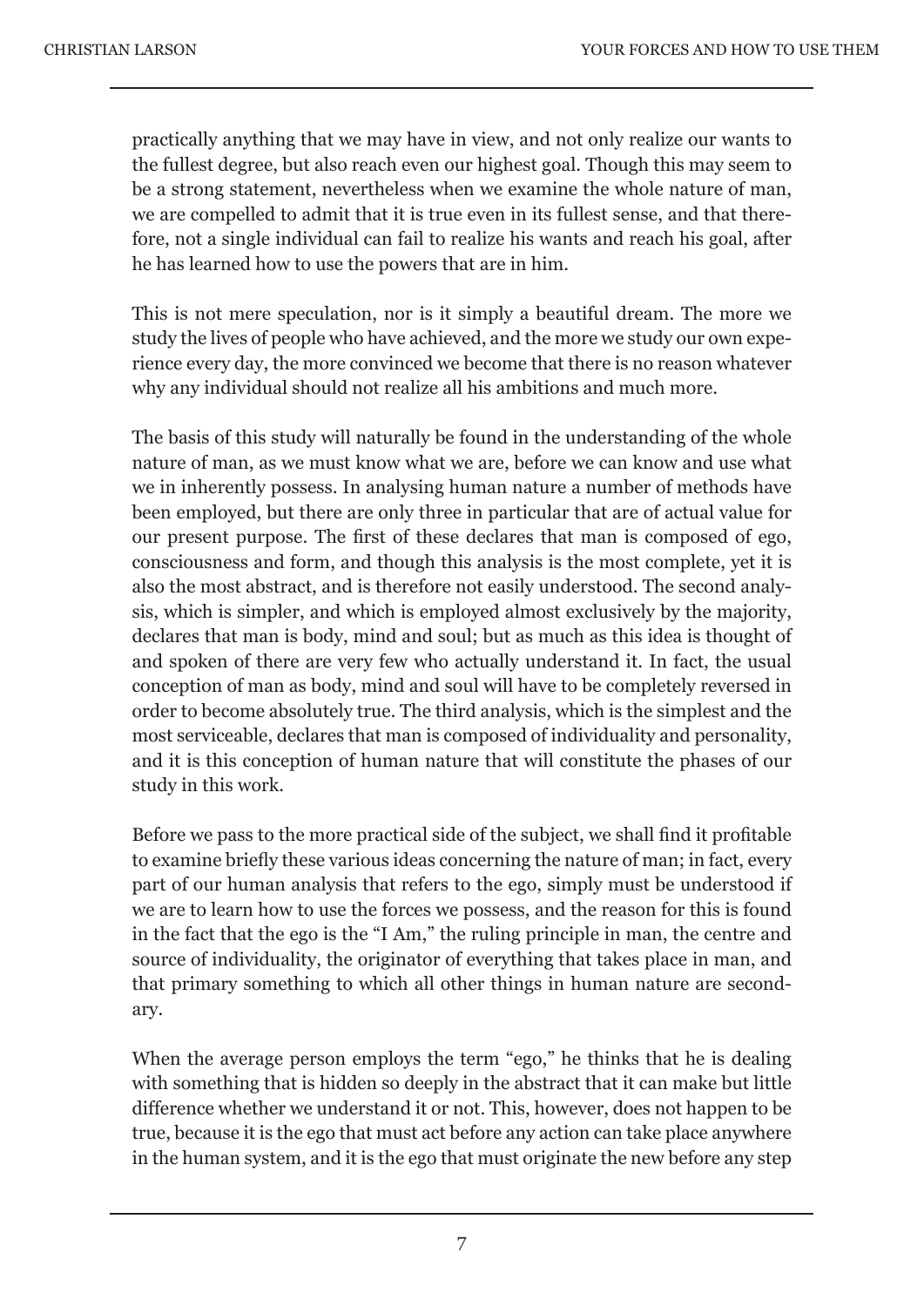in advance can be taken. And in addition, it is extremely important to realize that the power of will to control the forces we possess, depends directly upon how fully conscious we are of the ego as the ruling principle within us.

We understand therefore, that it is absolutely necessary to associate all thought, all, feeling and all actions of mind or personality with the ego, or what we shall hereafter speak of as the " I Am." The first step to be taken in this connection, is to recognize the "I Am" in everything you do, and to think always of the "I Am," as being you -- the supreme you. Whenever you think, realize that it is the "I Am" that originated the thought. Whenever you act, realize that it is the " I Am" that gives initiative to that action, and whenever you think of yourself or try to be conscious of yourself, realize that the "I Am" occupies the throne of your entire field of consciousness.

Another important essential is to affirm silently in your own mind that you are the "I AM," and as you affirm this statement or as you simply declare positively, "I Am" think of the "I Am" as being the ruling principle in your whole world, as being distinct and above and superior to all else in your being, and as being you, yourself, in the highest, largest, and most comprehensive sense. You thus lift yourself up, so to speak, to the mountain top of masterful individuality; you enthrone yourself; you become true to yourself; you place yourself where you belong. Through this practice you not only discover yourself to be the master of your whole life, but you elevate all your conscious actions to that lofty state in your consciousness that we may describe as the throne of your being, or as that centre of action within which the ruling "I Am " lives and moves and has its being.

If you wish to control and direct the forces you possess, you must act from the throne of your being, so to speak or in other words, from that conscious point in your mental world wherein all power of control, direction and initiative proceeds; and this point of action is the centre of the " I Am." You must act, not as a body, not as a personality, not as a, mind, but as the "I Am," and the more fully you recognize the lofty position of the "I Am," the greater becomes your power to control and direct all other things that you may possess. In brief, whenever you think or act, you should feel that you stand with the "I Am," at the apex of mentality on the very heights of your existence, and you should at the same time, realize that this "I Am" is you -- the supreme you. The more you practice these methods, the more you lift yourself up above the limitations of mind and body, into the realization of your own true position as a masterful individuality; in fact, you place yourself where you belong, over and above everything in your organised existence.

When we examine the mind of the average person, we find that they usually identify themselves with mind or body. They either think that they are body or that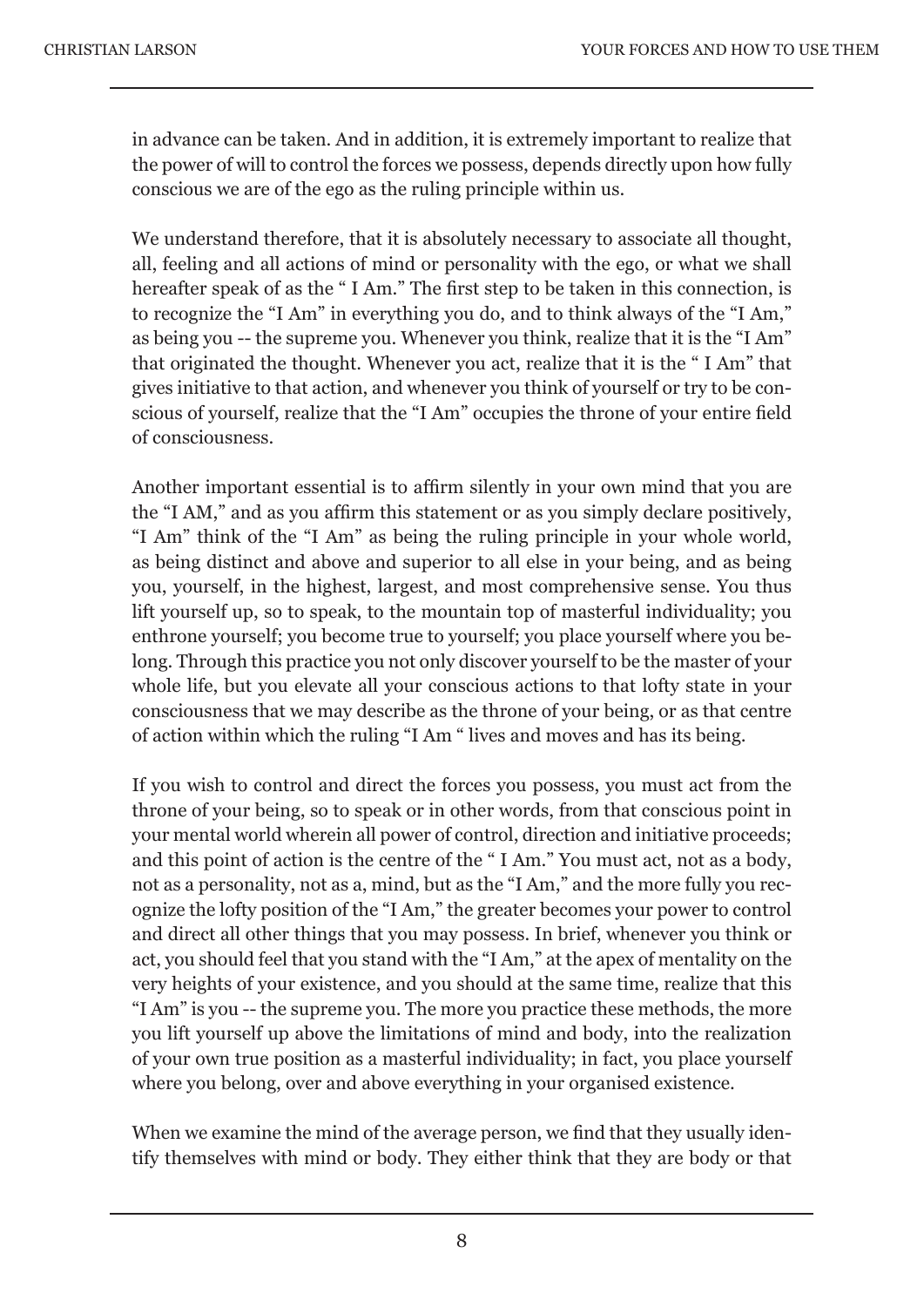they are mind, and therefore they can control neither mind nor body. The "I Am" in their nature is submerged in a bundle of ideas, some of which are true and some of which are not, and their thought is usually controlled by those ideas without receiving any direction whatever from that principle within them that alone was intended to give direction. Such a one lives in the lower story of human existence but as we can control life only when we give directions from the upper story, we discover just why the average person neither understands their forces nor has the power to use them.

They must first elevate themselves to the upper story of the human structure, and the first and most important step to be taken in this direction is to recognize the "I AM" as the ruling principle and that the "I Am" is you. Another method that will be found highly important in this connection is to take a few moments every day and try to feel that you -- the "I Am" -- are not only above mind and body, but in a certain sense, distinct from mind and body; in fact, try to isolate the "I Am" for a few moments every day from the rest of your organised being. This practice will give you what may be termed a perfect consciousness of your own individual "I Am," and as you gain that consciousness you will always think of the supreme "I Am" whenever you think of yourself. Accordingly, all your mental actions will, from that time on, come directly from the "I Am"; and if you will continue to stand above all such actions at all times, you will be able to control them and direct them completely.

To examine consciousness and form in this connection is hardly necessary, except to define briefly their general nature, so that we may have a clear idea of what we are dealing with in the conscious field as well as in the field of expression. The "I Am" is fundamentally conscious: that is, the "I Am" knows what exists in the human field or in the human sphere and what is taking place in the human sphere; and that constitutes consciousness. In brief, you are conscious when you know that you exist and have some definite idea as to what is taking place in your sphere of existence.

What we speak of as form, is everything in the organised personality that has shape and that serves in any manner to give expression to the forces within us. In the exercise of consciousness, we find that the "I Am" employs three fundamental actions. When the "I Am" looks out upon life we have simple consciousness. When the "I Am" looks upon its own position in life we have self consciousness, and when the "I Am" looks up into the vastness of real life we have cosmic consciousness.

In simple consciousness, you are only aware of those things that exist externally to yourself, but when you begin to become conscious of yourself as a distinct en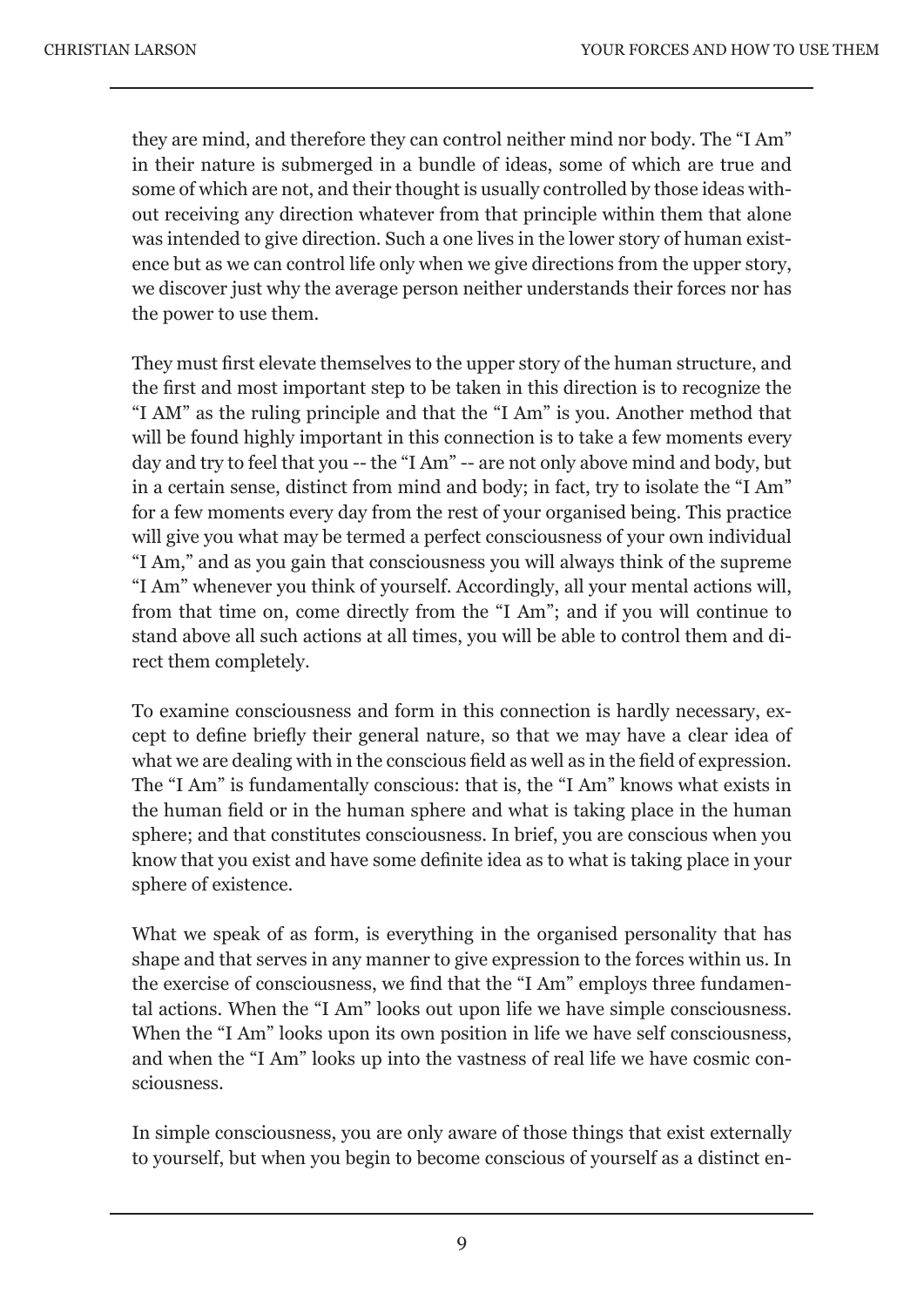tity, you begin to develop self consciousness. When you begin to turn your attention to the great within and begin to look up into the real source of all things, you become conscious of that world that seemingly exists within all worlds, and when you enter upon this experience, you are on the borderland of cosmic consciousness, the most fascinating subject that has ever been known.

When we come to define body, mind and soul, we must, as previously stated, reverse the usual definition. In the past, we have constantly used the expression, "I have a soul," which naturally implies the belief that "I am a body"; and so deeply has this idea become fixed in the average mind that nearly everybody thinks of the body whenever the term "me" or "myself " is employed. But in this attitude of mind the individual is not above the physical states of thought and feeling; in fact, he is more or less submerged in what may be called a bundle of physical facts and ideas, of which he has very little control. You cannot control anything in your life, however, until you are above it. You cannot control what is in your body until you realize that you are above your body. You cannot control what is in your mind until you realize that you are above your mind, and therefore no one can use the forces within them to any extent so long as they think of themselves as being the body, or as being localised exclusively in the body.

When we examine the whole nature of man, we find that the soul is the man himself, and that the ego is the central principle of the soul; or to use another expression, the soul, including the "I Am," constitutes the individuality, and that visible something through which individuality finds expression, constitutes the personality. If you wish to understand your forces, and gain that masterful attitude necessary to the control of your forces, train yourself to think that you are a soul, but do not think of the soul as something vague or mysterious. Think of the soul as being the individual you and all that that expression can possibly imply. Train yourself to think that you are master of mind and body, because you are above mind and body, and possess the power to use everything that is in mind and body.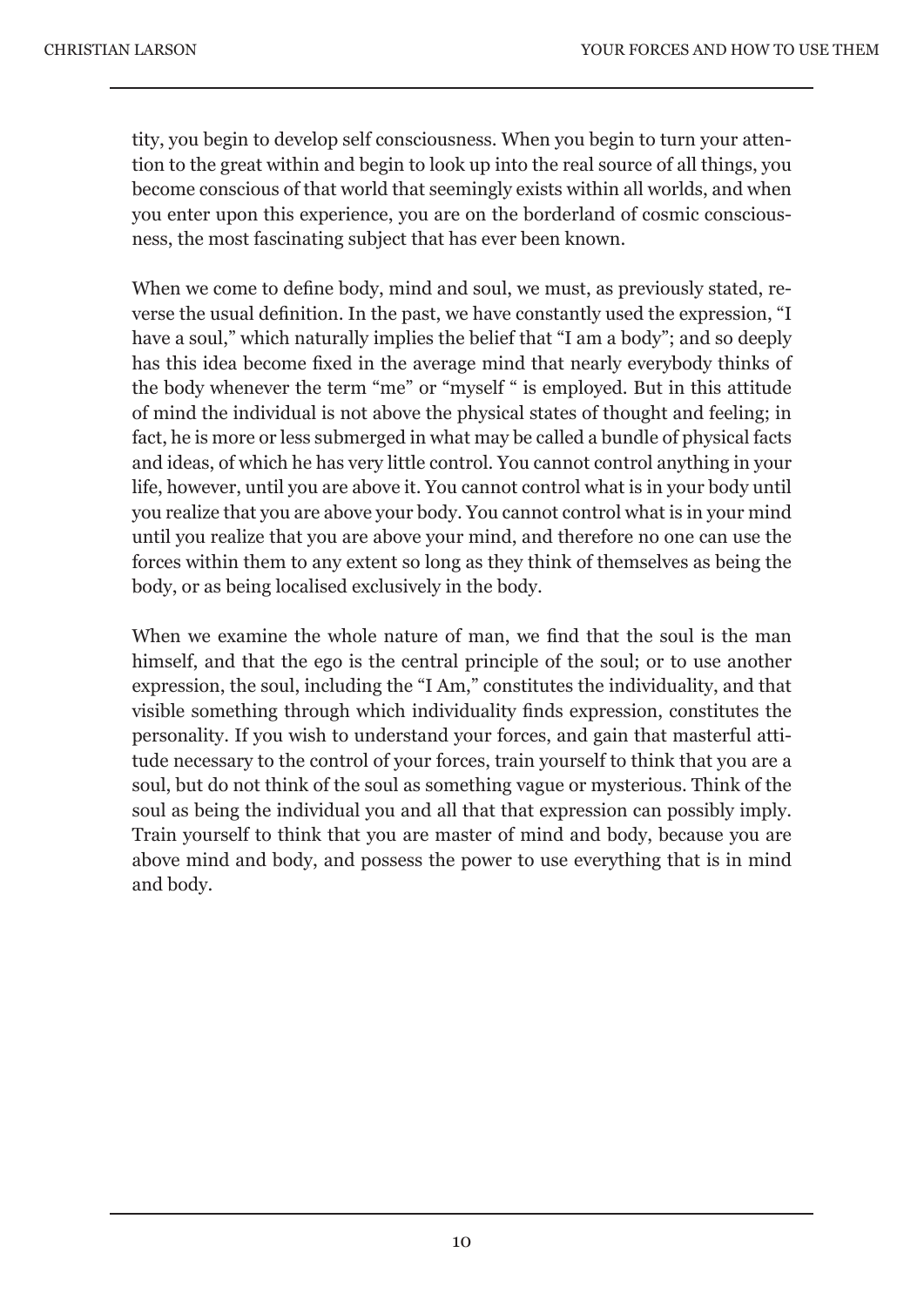## *Chapter 2* HOW WE GOVERN THE FORCES WE POSSESS

—

*Man is ever in search of strength. It is the strong man that wins. It is the man with power that scales the heights. To be strong is to be great; and it is the privilege of greatness to satisfy every desire, every aspiration, every need. But strength is not for the few alone; it is for all, and the way to strength is simple. Proceed this very moment to the mountain tops of the strength you now possess, and whatever may happen do not come down. Do not weaken under adversity. Resolve to remain as strong, as determined and as highly enthused during the darkest night of adversity as you are during the sunniest day of prosperity. Do not feel disappointed when things seem disappointing. Keep the eye single upon the same brilliant future regardless of circumstances, conditions or events. Do not lose heart when things go wrong. Continue undisturbed in your original resolve to make all things go right. To be overcome by adversity and threatening failure is to lose strength; to always remain in the same lofty, determined mood is to constantly grow in strength. The man who never weakens when things are against him will grow stronger and stronger until all things will delight to be for him. He will finally have all the strength he may desire or need. Be always strong and you will always be stronger.*

Whenever you think or whenever you feel, whenever you speak, whenever you act, or whatever may be taking place in your life, your supreme idea should be that you are above it all, superior to it all, and have control of it all. You simply must take this higher ground in all action, thought and consciousness before you can control yourself and direct, for practical purposes, the forces you possess. Therefore, what has been said in connection with the "I Am," the soul and the individuality as being one, and as standing at the apex of human existence, is just as important as anything that may be said hereafter in connection with the application of the forces in man to practical action. And though this phase of the subject may appear to be somewhat abstract, we shall find no difficulty in understanding it more fully as we apply the ideas evolved. In fact, when we learn to realize that we, by nature, occupy a position that is above mind and body, this part of the subject will be found more interesting than anything else, and its application more profitable.

We can define individuality more fully by stating that it is the invisible man and that everything in man that is invisible belongs to his individuality. It is the individuality that initiates, that controls or directs. Therefore to control and use a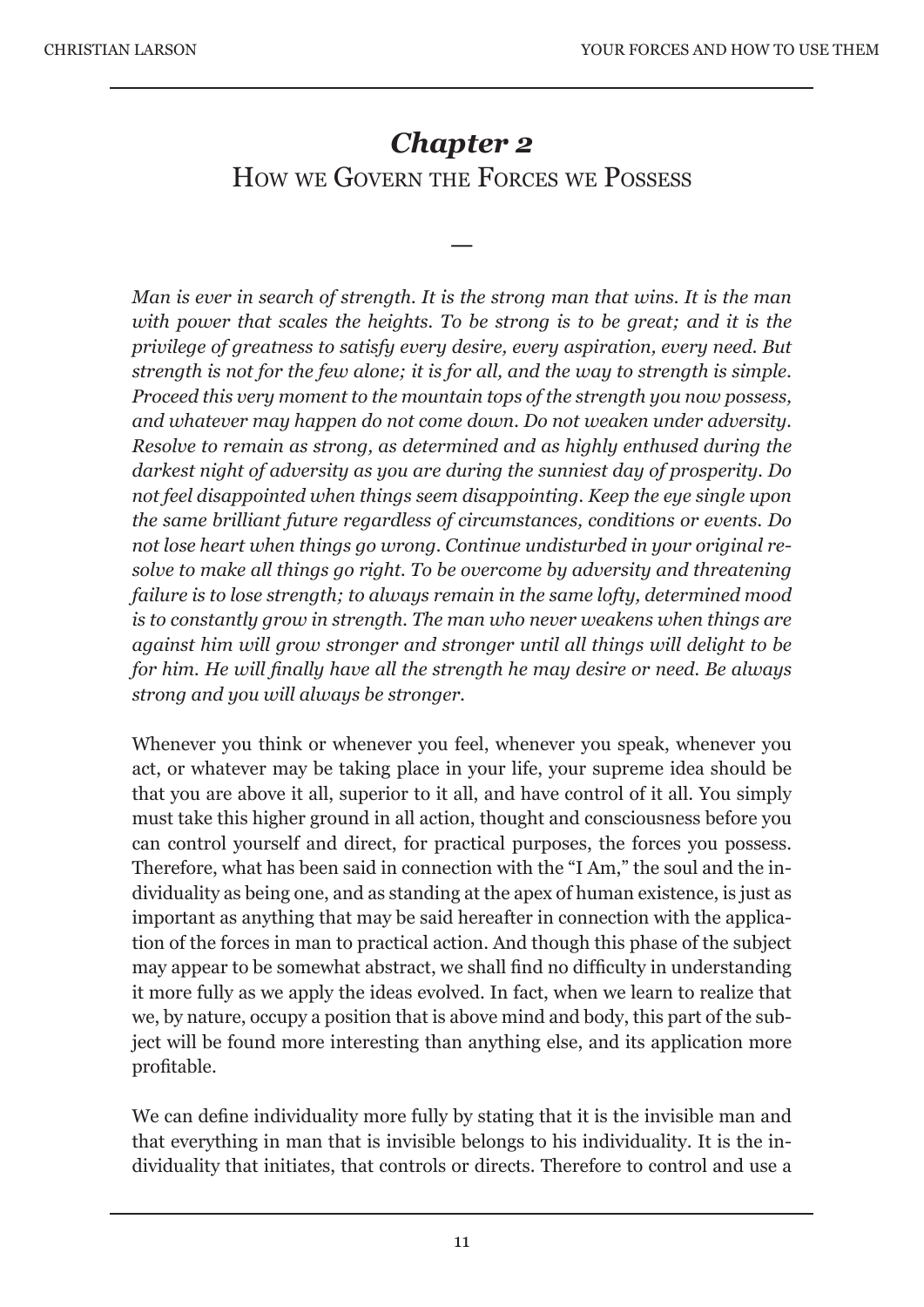force in your own system, you must understand and develop individuality. Your individuality must be made distinct, determined and positive. You must constantly know what you are and what you want, and you must constantly be determined to secure what you want. It is individuality that makes you different from all other organised entities, and it is a highly developed individuality that gives you the power to stand out distinct above the mass, and it is the degree of individuality that you possess that determines largely what position you are to occupy in the world.

Whenever you see a man or woman who is different, who seems to stand out distinct, and who has something vital about them that no one else seems to possess, you have someone whose individuality is highly developed, and you also have someone who is going to make their mark in the world. Take two people of equal power, ability and efficiency, but with this difference. In the one individuality is highly developed, while in the other it is not. You know at once which one of these two is going to reach the highest places in the world of achievement; and the reason is that the one who possesses individuality lives above mind and body, thereby being able to control and direct the forces and powers of mind and body. The man or woman, however, whose individuality is weak, lives more or less down in mind and body, and instead of controlling mind and body, is constantly being influenced by everything from the outside that may enter their consciousness.

Whenever you find a man or a woman who is doing something worthwhile, who is creating an impression upon the race, who is moving forward towards greater and better things, you find the individuality strong, positive and highly developed. It is therefore absolutely necessary that you give your best attention to the development of a strong, positive individuality if you wish to succeed in the world and make the best use of the forces in your possession. A negative or weak individuality drifts with the stream of environment, and usually receives only what others choose to give, but a firm, strong, positive, well-developed individuality, actually controls the ship of their life and destiny, and sooner or later will gain possession of what they originally set out to secure. A positive individuality has the power to take hold of things and turn them to good account. This is one reason why such an individuality always succeeds. Another reason is that the more fully your individuality is developed, the more you are admired by everybody with whom you may come in contact. The human race loves power, and counts it a privilege to give lofty positions to those who have power, and every man or woman whose individuality is highly developed, does possess power -- usually exceptional power.

To develop individuality, the first essential is to give the "I Am" its true and lofty position in your mind. The "I Am" is the very centre of individuality, and the more fully conscious you become of the "I Am" the more of the power that is in the "I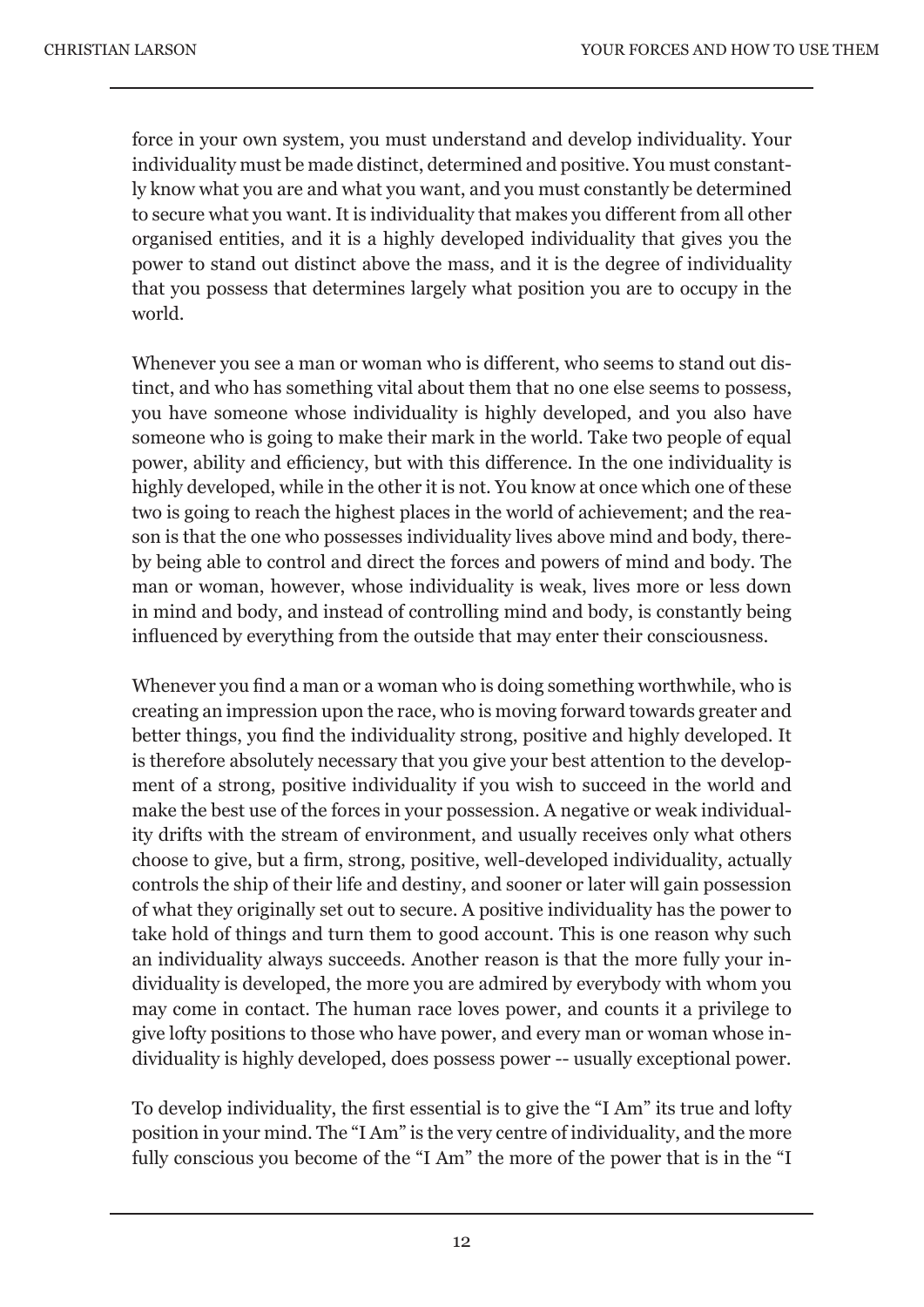Am" you arouse, and it is the arousing of this power that makes individuality positive and strong. Another essential is to practise the idea of feeling or conceiving yourself as occupying the masterful attitude. Whenever you think of yourself, think of yourself as being and living and acting in the masterful attitude. Then in addition, make every desire positive, make every feeling positive, make every thought positive, and make every action of mind positive. To make your wants distinct and positive, that is, to actually and fully know what you want and then proceed to want what you want with all the power that is in you, will also tend to give strength and positiveness to your individuality; and the reason is that such actions of mind will tend to place in positive, constructive action every force that is in your system.

A most valuable method is to picture in your mind your own best idea of what a strong, well-developed individuality would necessarily be, and then think of yourself as becoming more and more like that picture. In this connection it is well to remember that we gradually grow into the likeness of that which we think of the most. Therefore, if you have a very clear idea of a highly developed individuality, and think a great deal of that individuality with a strong, positive desire to develop such an individuality, you will gradually and surely move towards that lofty ideal. Another valuable method is to give conscious recognition to what may be called the bigger man on the inside. Few people think of this greater man that is within them, but we cannot afford to neglect this interior entity for a moment. This greater or larger man is not something that is separate and distinct from ourselves. It is simply the sum-total of the greater powers and possibilities that are within us. We should recognize these, think of them a great deal, and desire with all the power of heart and mind and soul to arouse and express more and more of these inner powers.

Thus we shall find that the interior man, our real individuality, will become stronger and more active, and our power to apply our greater possibilities will increase accordingly. The value of individuality is so great that it cannot possibly be overestimated. Every known method that will develop individuality, therefore, should be applied faithfully, thoroughly and constantly. In fact, no one other thing we can do will bring greater returns.

The personality is the visible man. Everything that is visible in the human entity belongs to the personality, but it is more than the body. To say that someone has a fine personality may and may not mean that that personality is beautiful, in the ordinary sense of the term. There might be no physical beauty and yet the personality might be highly developed. There might be nothing striking about such a personality, and yet there would be something extremely attractive, something to greatly admire. On the other hand, when the personality is not well developed,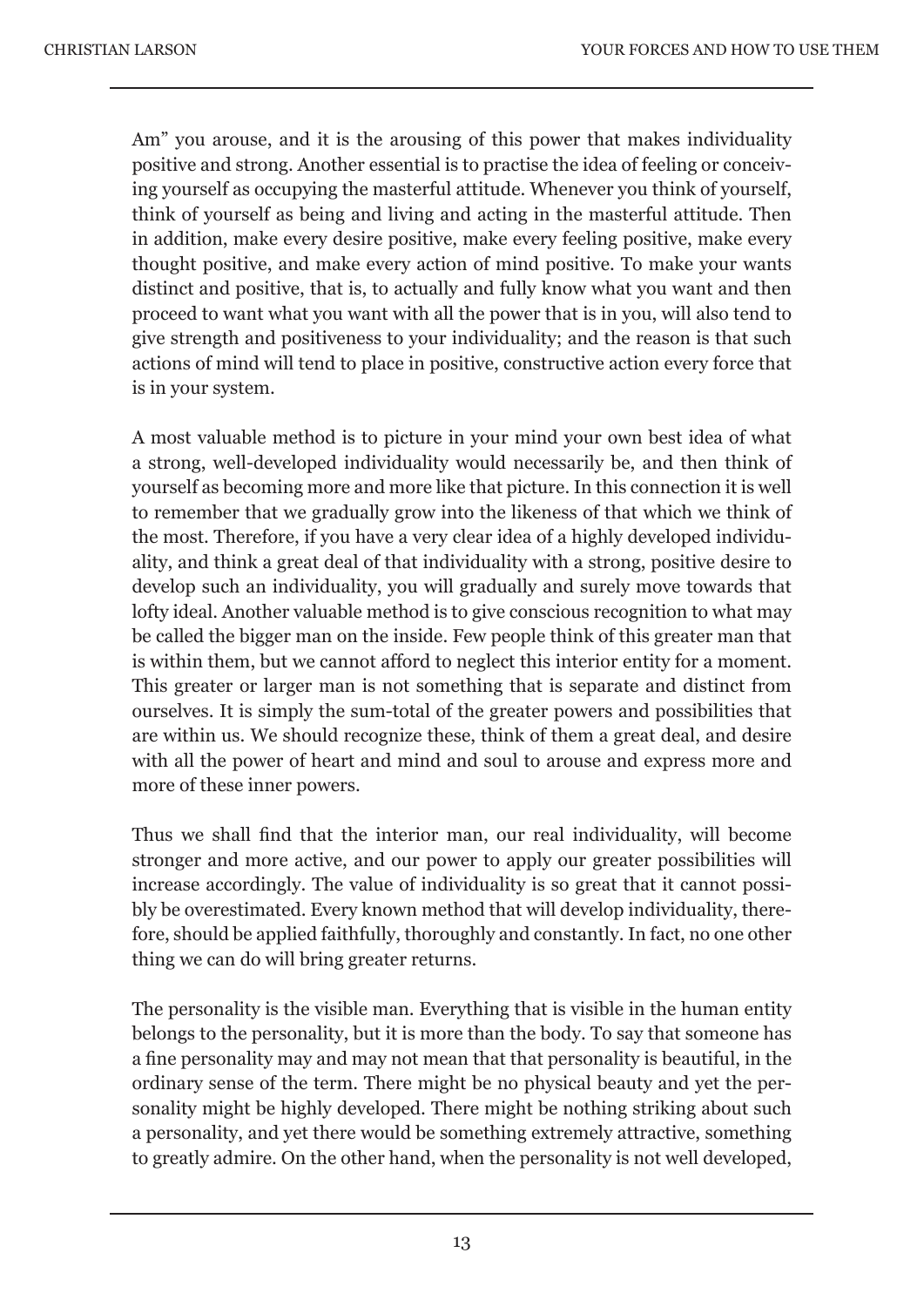there is nothing in the visible man that you can see, besides ordinary human clay. Everything existing in such a personality is crude and even gross; but there is no excuse for any personality being crude, unrefined or undeveloped. There is not a single personality that cannot be so refined and perfected as to become strikingly attractive, and there are scores of reasons why such development should be sought.

The most important reason is that all the forces of man act through the personality, and the finer the personality, the more easily can we direct and express the forces we possess. When the personality is crude, we find it difficult to apply in practical life the finer elements that are within us, and here we find one reason why talent or ability so frequently fails to be its best. In such cases the personality has been neglected, and is not a fit instrument through which finer things and greater things can find expression.

The personality is related to the individual as the piano is to the musician. If the piano is out of tune the musician will fail no matter how much of a musician they may be; and likewise, if the piano or instrument is crude in construction, the finest music cannot be expressed through it as a channel. To develop the personality, the principal essential is to learn how to transmute all the creative energies that are generated in the human system, a subject that will be given thorough attention in another chapter.

When we proceed to apply the forces within us, we find three fields of action. The first is the conscious field, the field in which the mind acts when we are awake. The second field is the subconscious, that field in which the mind acts when it goes beneath consciousness. It is also the field in which we act when asleep. The term, "falling asleep," is therefore literally true, as when we go to sleep, the ego goes down, so to speak, into another world -- a world so vast, that only portions of it have thus far been explored. The third field is the super-conscious, the field in which the mind acts when it touches the upper realm, and it is when acting in this field that we gain real power and real inspiration; in fact, when we touch the super-conscious, we frequently feel as if we have become more than mere man.

To know how to act in the super-conscious field, is therefore highly important, even though the idea may at first sight seem to be vague and somewhat mystical. We are constantly in touch, however, with the super-conscious whether we know it or not. We frequently enter the super-conscious when we listen to inspiring music, when we read some book that touches the finer intellect, when we listen to someone who speaks from what may be termed the inner throne of authority, when we witness some soul-stirring scene in nature. We also touch the superconscious when we are carried away with some tremendous ambition, and herein we find practical value in a great measure.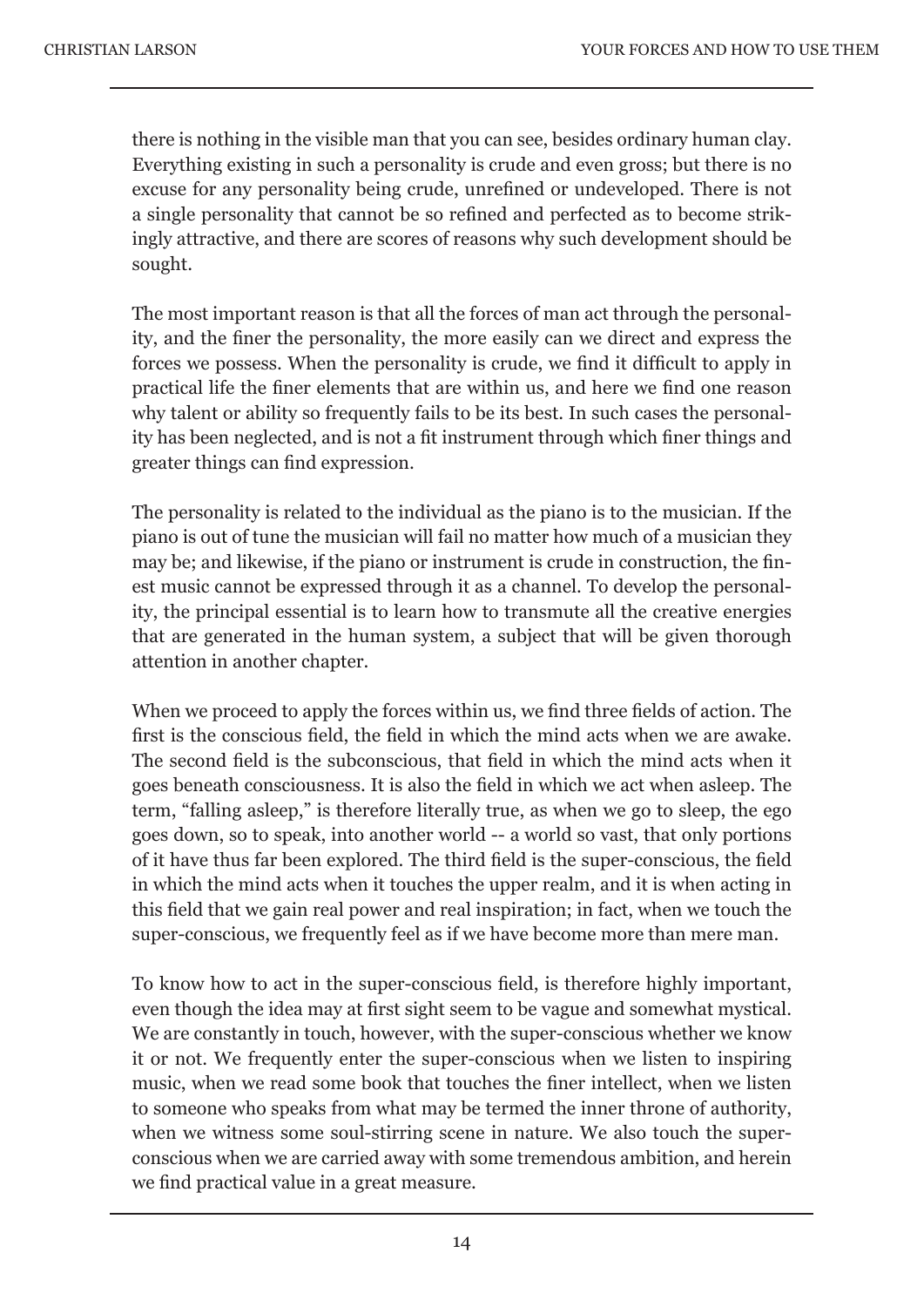When men of tremendous ambition are carried away, so to speak, with the power of that ambition, they almost invariably reach the higher and finer state of mind -- a state where they not only feel more power and determination than they ever felt before, but a state in which the mind becomes so extremely active that it almost invariably gains the necessary brilliancy to work out those plans or ideas that are required in order that the ambition may be realized. It can readily be demonstrated that we get our best ideas from this lofty realm, and it is a wellknown fact that no one ever accomplishes great or wonderful things in the world, without touching frequently this sublime inspiring state.

When we train the mind to touch the super-conscious at frequent intervals, we always find the ideas we want. We always succeed in providing the ways and means required. No matter what the difficulties may be, we invariably discover something by which we may overcome and conquer completely. Whenever you find yourself in what may be termed a difficult position, proceed at once to work your mind up into higher and higher attitudes, until you touch the super-conscious, and when you touch that lofty state you will soon receive the ideas or the methods that you need.

But this is not the only value connected with the super-conscious. The highest forces in man are the most powerful, but we cannot use those higher forces without acting through the super-conscious field. Therefore, if you want to understand and apply all the forces you possess, you must train the mind to act through the super-conscious as well as the conscious and the subconscious. However, we must not permit ourselves to live exclusively in this lofty state; though it is the source of the higher forces in man, those forces that are indispensable to the doing of great and important things; nevertheless, those forces cannot be applied unless they are brought down to earth, so to speak, and united with practical action.

He who lives exclusively in the super-conscious, will dream wonderful dreams, but if he does not unite the forces of the super-conscious with practical action, he will do nothing else but dream dreams, and those dreams will not come true. It is when we combine mental action in the conscious, subconscious and super-conscious, that we get the results we desire. In brief, it is the full use of all the forces in mind through all the channels of expression that leads to the highest attainment and the greatest achievements.

When we proceed with the practical application of any particular force, we shall not find it necessary to cause that force to act through what may be termed the psychological field, and the reason is that the psychological field in man is the real field of action. It is the field through which the undercurrents flow, and we all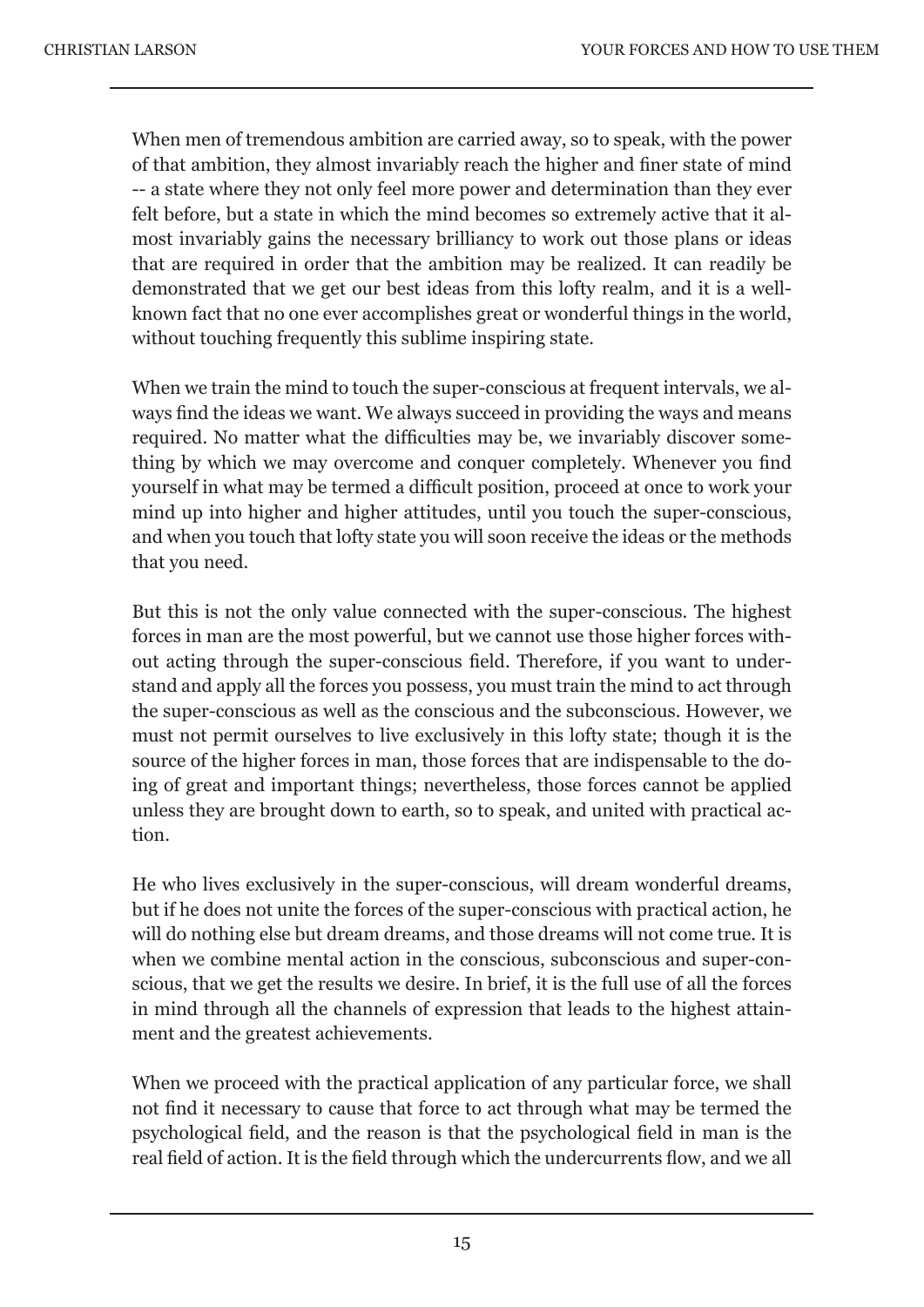understand that it is these undercurrents that determine, not only the direction of action, but the results that follow action. This idea is well illustrated in the following lines:

"Straws upon the surface flow; He who would seek for pearls must dive below."

The term "below" as applied to the life and consciousness of man, is synonymous with the psychological field, or the field of the undercurrents. Ordinary minds skim over the surface. Great minds invariably sound these deeper depths, and act in and through the psychological field. Their minds dive below into the rich vastness of what may be termed the gold mines of the mind, and the diamond fields of the soul.

When we enter the psychological field of any force, which simply means the inner and finer field of action of that force, we act through the undercurrents, and thereby proceed to control those currents. It is in the field of the undercurrents that we find both the origin and the action of cause, whether physical or mental. It is these currents, when acted upon intelligently, that remove what we do not want and produce those changes that we do want. They invariably produce effects, both physical and mental, according to the action that we give to them, and all those things that pertain to the personality will respond only to the actions of those currents; that is, you cannot produce any effect in any part of the mind or body unless you first direct the undercurrents of the system to produce those effects.

To act through the undercurrents therefore is absolutely necessary, no matter what we may wish to do, or what forces we may wish to control, direct or apply; and we act upon those undercurrents only when we enter the psychological field. In like manner, we can turn to good account all things in practical everyday life only when we understand the psychology of those things. The reason is, that when we understand the psychology of anything, we understand the power that is back of that particular thing, and that controls it and gives it definite action. In consequence, when we understand the psychology of anything in our own field of action or in our own environment, we will know how to deal with it so as to secure whatever results that particular thing has the power to produce.

But this law is especially important in dealing with forces whether those forces act through the mind or through any one of the faculties, through the personality or through the conscious, subconscious or super-conscious fields. In brief, whatever we do in trying to control and direct the powers we possess, we must enter the deeper life of those powers, so that we can get full control of the undercurrents. It is the way those undercurrents flow that determines results, and as we can di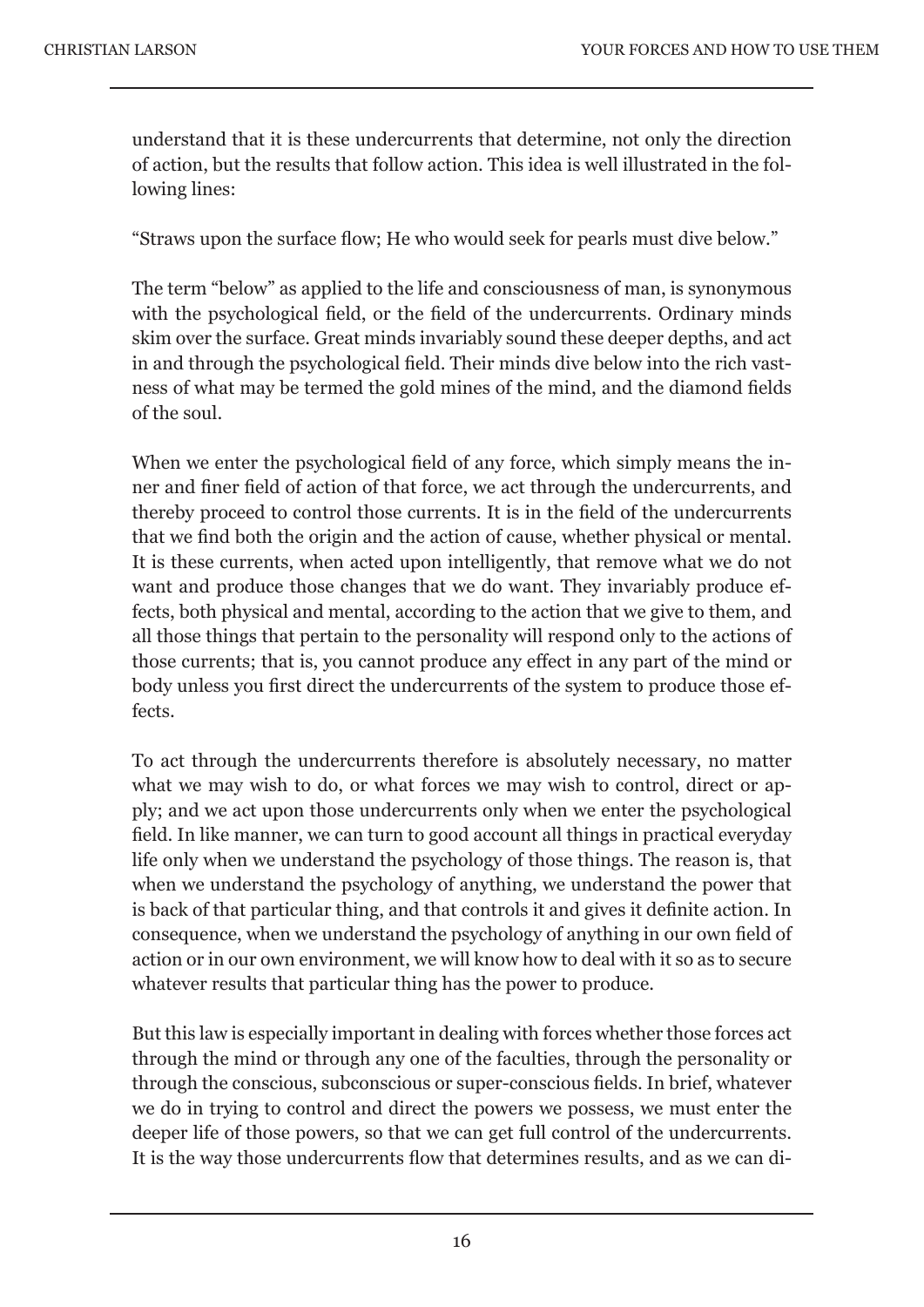rect those currents in any way that we desire, we naturally conclude that we can secure whatever results we desire.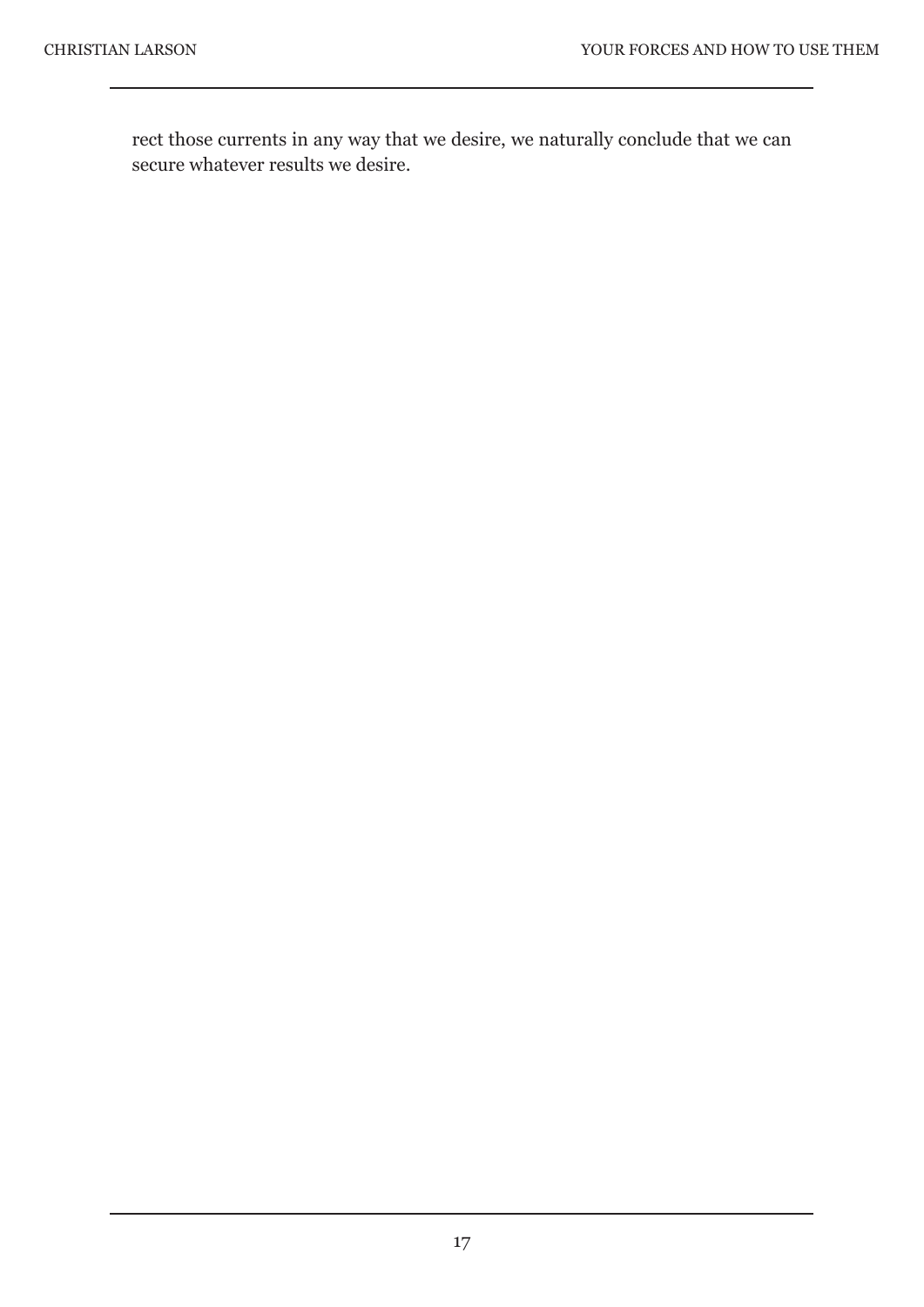## *Chapter 3* THE USE OF MIND IN PRACTICAL ACTION

—

*Man lives to move forward, To move forward is to live more. To live more is to be more and do more; and it is being and doing that constitutes the path to happiness. The more you are the more you do, the richer your life, the greater your joy. But being and doing must always live together as one. To try to be much*  and not try to do much is to find life a barren waste. To try to do much and not *try to be much is to find life a burden too heavy and wearisome to bear. The being of much gives the necessary inspiration and the necessary power to the doing of much. The doing of much gives the necessary expression to the being of much. And it is the bringing forth of being through the act of doing that produces happiness that is happiness. Being much gives capacity for doing much. Doing much gives expression to the richest and the best that is within us. And the more we increase the richness of that which is within us, the more we increase our happiness, provided we increase, in the same proportion, the expression of that greater richness. The first essential is provided for by the being of much; the second, by the doing of much; and the secret of both may be found by him who lives to move forward.*

In the present age, it is the power of mind that rules the world, and therefore it is evident that he who has acquired the best use of the power of mind, will realize the greatest success, and reach the highest places that attainment and achievement hold in store. The man who wins is the man who can apply in practical life every part of his mental ability, and who can make every action of his mind tell.

We sometimes wonder why there are so many capable men and admirable women who do not reach those places in life that they seem to deserve, but the answer is simple. They do not apply the power of mind as they should. Their abilities and qualities are either misdirected or applied only in part. These people, however, should not permit themselves to become dissatisfied with fate, but should remember that every individuality who learns to make full use of the power of their mind will reach their goal; they will realize their desire and will positively win.

There are several reasons why, though the principle reason is found in the fact that when the power of the mind is used correctly in working out what we wish to accomplish, the other forces we possess are readily applied for the same purpose, and this fact becomes evident when we realise that the power of mind is not only the ruling power in the world, but is also the ruling power in man himself. All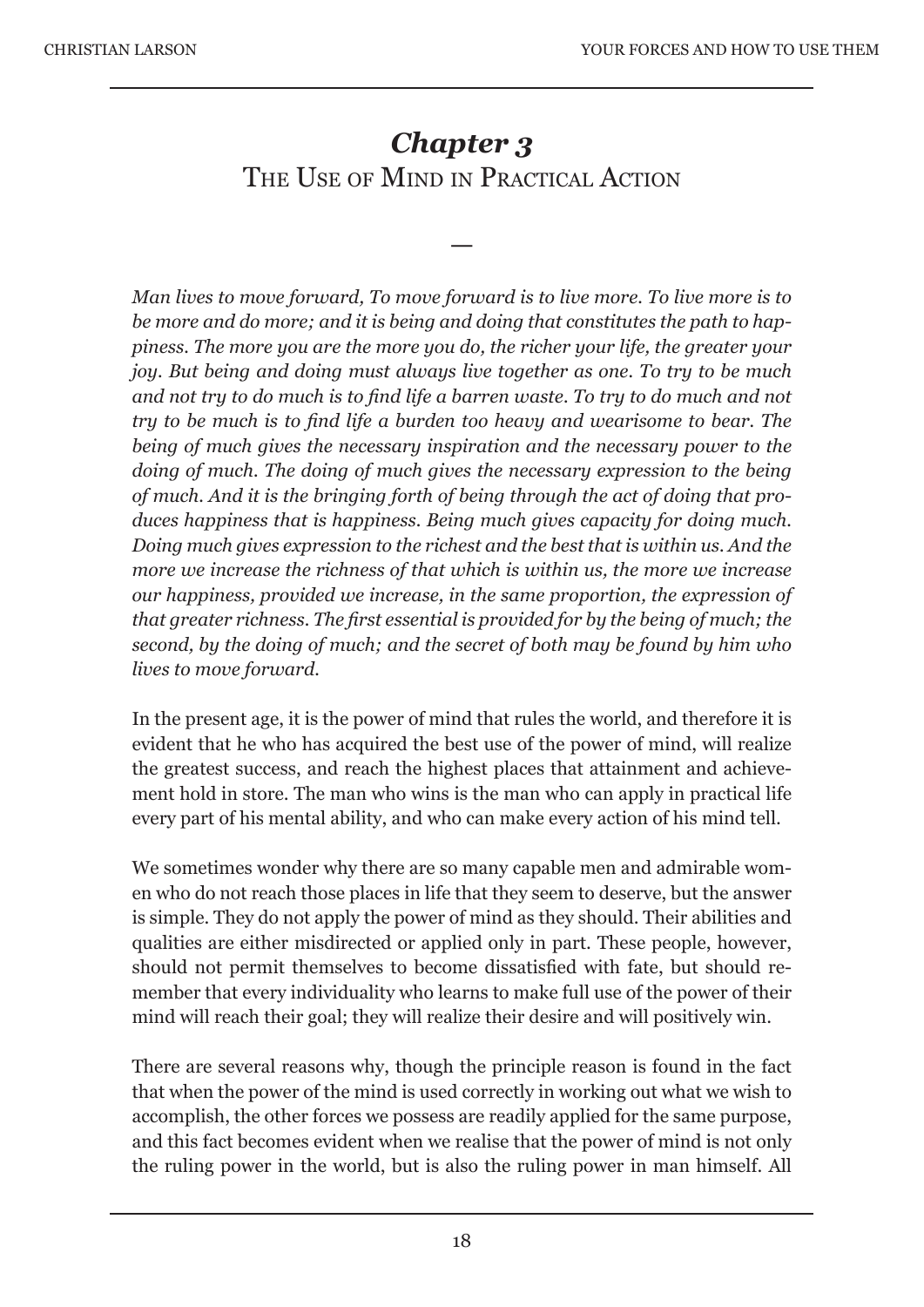other faculties in man are ruled by the power of his mind. It is the action of his mind that determines the action of all the other forces in his possession. Therefore, to secure the results desired, he must give his first thought to the scientific and constructive application of mental action.

In a preceding chapter, it was stated that the "I Am" is the ruling principle in man, and from that statement the conclusion may be drawn that the "I Am" is the ruling power as well, but this is not strictly correct. There is a difference between principle and power, though for practical purposes it is not necessary to consider the abstract phase of this difference. All that is necessary is to realize that the "I Am" directs the mind, and that the power of the mind directs and controls everything else in the human system. It is the mind that occupies the throne but the "I Am" is the power behind the throne. This being true, it becomes highly important to understand how the power of the mind should be used, but before we can understand the use of this power, we must learn what this power actually is.

Generally speaking, we may say that the power of mind is the sum-total of all the forces of the mental world, including those forces that are employed in the process of thinking. The power of mind includes the power of the will, the power of desire, the power of feeling, and the power of thought. It includes conscious action in all its phases and subconscious action in all its phases; in fact, it includes anything and everything that is placed in action through the mind, by the mind or in the mind.

To use the power of the mind, the first essential is to direct every mental action toward the goal in view, and this direction must not be occasional, but constant. Most minds, however, do not apply this law. They think about a certain thing one moment, and about something else the next moment. At a certain hour their mental actions work along a certain line, and at the next hour those actions work along a different line. Sometimes the goal in view is one thing, and sometimes another, so the actions of the mind do not move constantly toward a certain definite goal, but are mostly scattered. We know, however, that every individual who is actually working themselves steadily and surely toward the goal they have in view, invariably directs all the power of their thought upon that goal. In their mind not a single mental action is thrown away, not a single mental force wasted. All the power that is in them is being directed to work for what they wish to accomplish, and the reason that every power responds in this way is because they are not thinking of one thing now and something else the next moment. They are thinking all the time of what they wish to attain and achieve. The full power of mind is turned upon that object, and as mind is the ruling power, the full power of all their other forces will tend to work for the same object.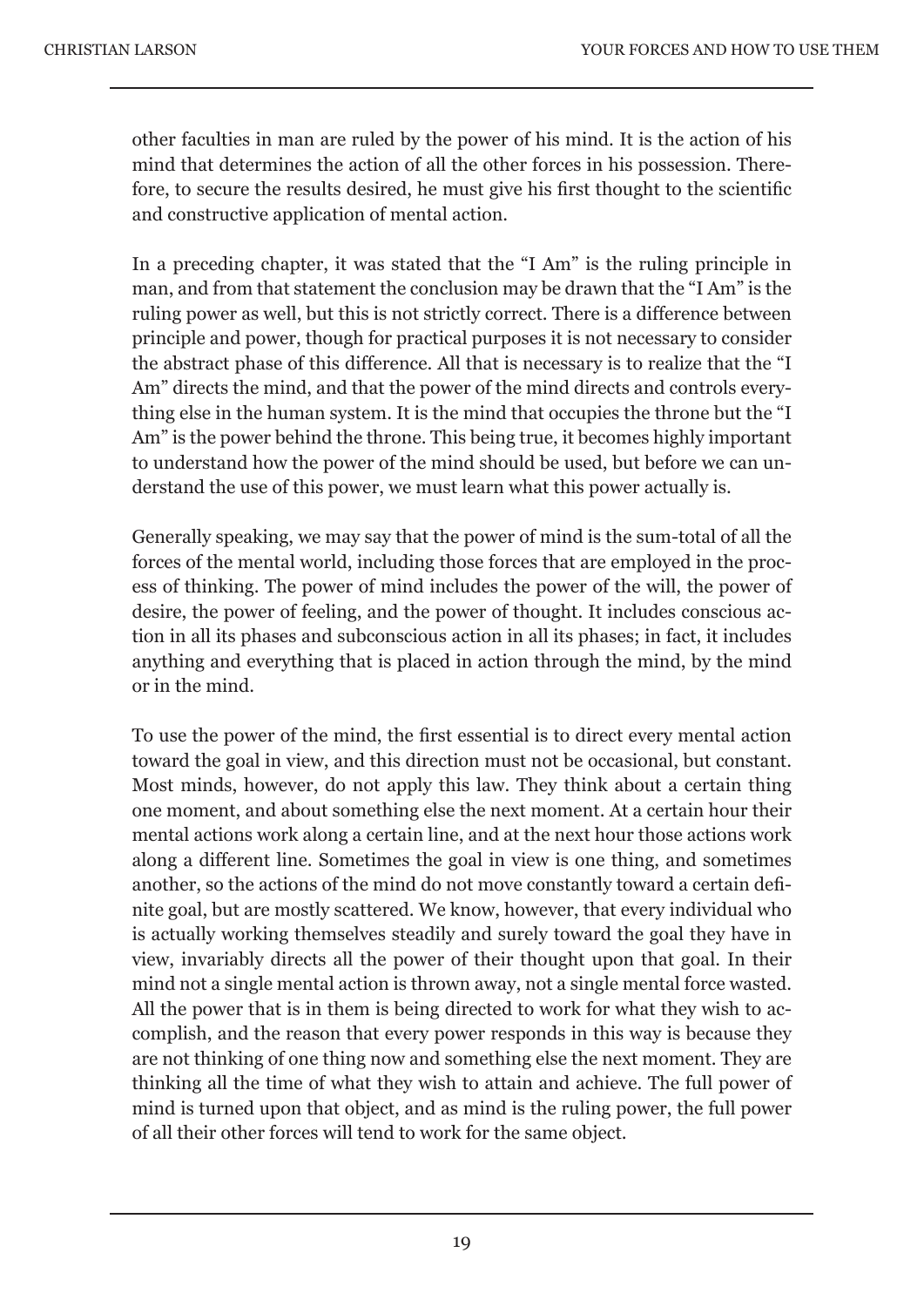In using the power of mind as well as all the other forces we possess, the first question to answer is what we really want, or what we really want to accomplish; and when this question is answered, the one thing that is wanted should be fixed so clearly in thought that it can be seen by the mind's eye every minute. But the majority do not know what they really want. They may have some vague desire, but they have not determined clearly, definitely and positively what they really want, and this is one of the principal causes of failure. So long as we do not know definitely what we want, our forces will be scattered, and so long as our forces are scattered, we will accomplish but little, or fail entirely.

When we know what we want, however, and proceed to work for it with all the power and ability that is in us, we may rest assured that we will get it. When we direct the power of thinking, the power of will, the power of mental action, the power of desire, the power of ambition, in fact, all the power we possess on the one thing we want, on the one goal we desire to reach, it is not difficult to understand why success in a greater and greater measure must be realized.

To illustrate this subject further, we will suppose that you have a certain ambition and continue to concentrate your thought and the power of your mind upon that ambition every minute for an indefinite period, with no cessation whatever. The result will be that you will gradually and surely train all the forces within you to work for the realization of that ambition, and in the course of time, the full capacity of your entire mental system will be applied in working for that particular thing.

On the other hand, suppose you do as most people do under average circumstances. Suppose, after you have given your ambition a certain amount of thought, you come to the conclusion that possibly you might succeed better along another line. Then you begin to direct the power of your mind along that other line. Later on, you come to the conclusion that there is still another channel through which you might succeed, and you proceed accordingly to direct your mind upon this third ambition. Then what will happen? Simply this: You will make three good beginnings, but in every case you will stop before you have accomplished anything.

There are thousands of capable men and women, however, who make this mistake every year of their lives. The full force of their mental system is directed upon a certain ambition only for a short time; then it is directed elsewhere. They never continue long enough along any particular line to secure results from their efforts, and therefore results are never secured. Then there are other minds who give most of their attention to a certain ambition and succeed fairly well, but give the rest of their attention to a number of minor ambitions that have no particular importance. Thus they are using only a fraction of their power in a way that will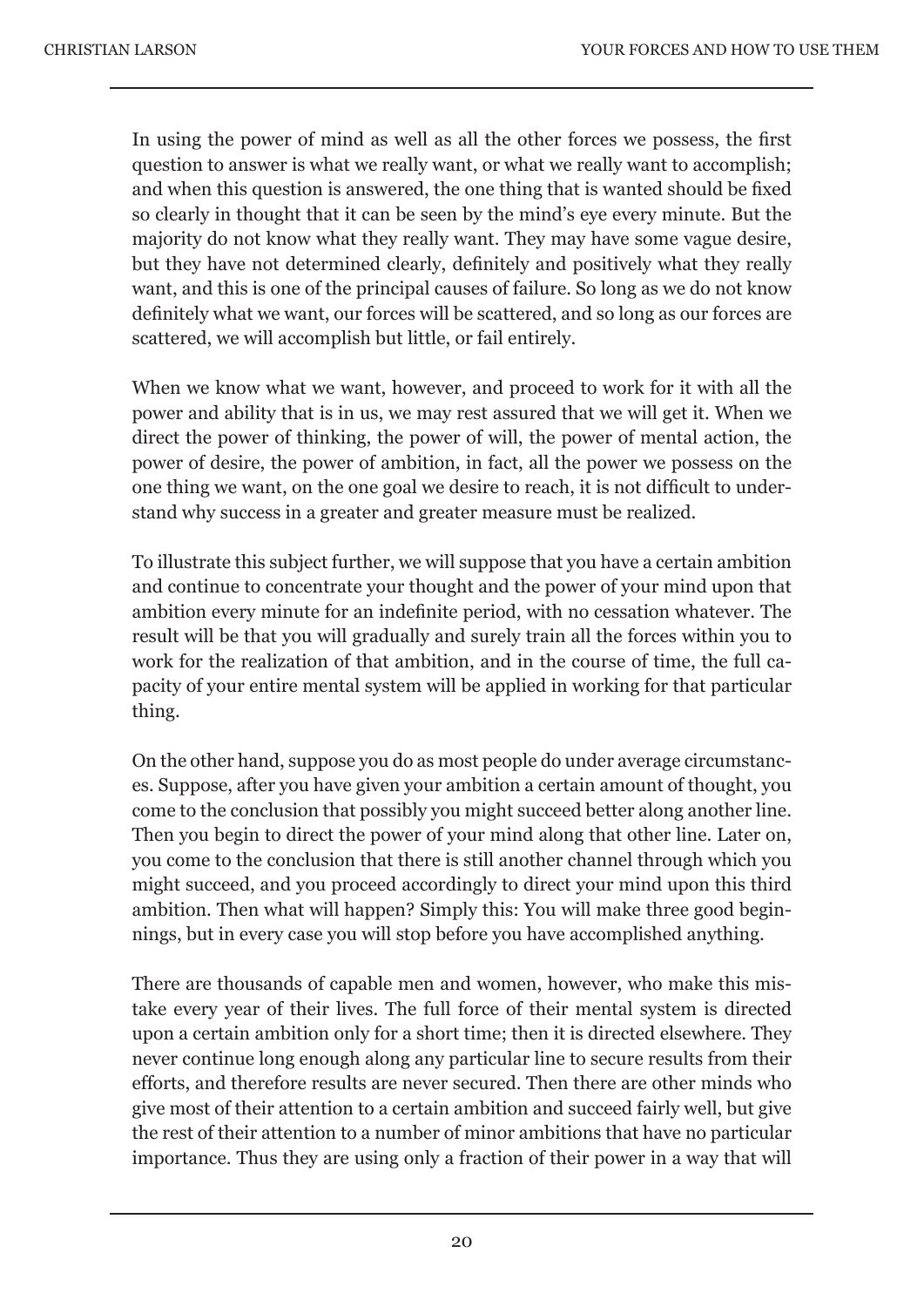tell. The rest of it is thrown away along a number of lines through which nothing is gained.

But in this age efficiency is demanded everywhere in world's work, and anyone who wants to occupy a place that will satisfy their ambition and desire, cannot afford to waste even a small part of the power they may possess. They need it all along the line of their leading ambition, and therefore should not permit counter attractions to occupy their mind for a moment.

If you have a certain ambition or a certain desire, think about that ambition at all times. Keep that ambition before your mind constantly, and do not hesitate to make your ambition as high as possible. The higher you aim, the greater will be your achievements, though that does not necessarily mean that you will realize your highest aims as fully as you have pictured them in your mind; but the fact is that those who have low aims, usually realize what is even below their aims, while those who have high aims usually realize very nearly, if not fully, what their original ambition calls for.

The principle is to direct the power of mind upon the very highest, the very largest and the very greatest mental conception of that which we intend to achieve. The first essential therefore, is to direct the full power of mind and thought upon the goal in view, and to continue to direct the mind in that manner every minute, regardless of circumstances or conditions. The second essential is to make every mental action positive. When we desire certain things or when we think of certain things we wish to attain or achieve, the question should be if our mental attitudes at the time are positive or negative. To answer this we only have to remember that every positive action always goes toward that which receives its attention, while a negative action always retreats. A positive action is an action that you feel when you realize that every force in your entire system is pushed forward, so to speak, and that it is passing through what may be termed an expanding and enlarging state of feeling or consciousness.

The positive attitude of mind is also indicated by the feeling of a firm, determined fulness throughout the nervous system. When every nerve feels full, strong and determined, you are in the positive attitude, and whatever you may do at the time will produce results along the line of your desire or your ambition. When you are in a positive state of mind you are never nervous or disturbed, you are never agitated or strenuous; in fact, the more positive you are the deeper your calmness and the better your control over your entire system. The positive man is not one who rushes helter-skelter here and there regardless of judgement or constructive action, but one who is absolutely calm and controlled under every circumstance, and yet so thoroughly full of energy that every atom in his being is ready, under every circumstance, to accomplish and achieve.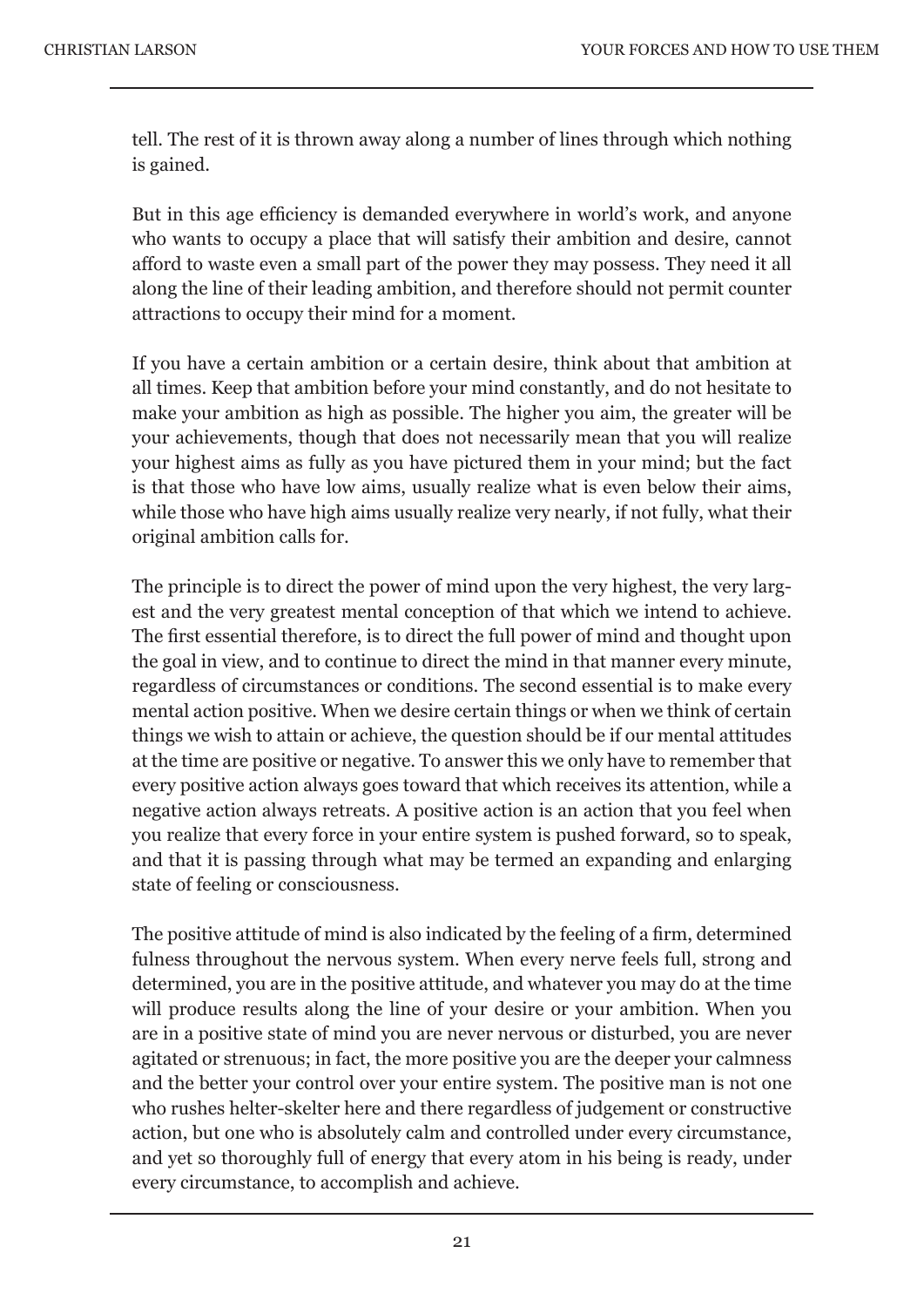This energy is not permitted to act, however, until the proper time arrives, and then its action goes directly to the goal in view. The positive mind is always in harmony with itself, while the negative mind is always out of harmony, and thereby loses the greater part of its power. Positiveness always means strength stored up, power held in the system under perfect control, until the time of action; and during the time of action directed constructively under the same perfect control. In the positive mind, all the actions of the mental system are working in harmony and are being fully directed toward the object in view, while in the negative mind, those same actions are scattered, restless, nervous, disturbed, moving here and there, sometimes under direction, but most of the time not.

That the one should invariably succeed is therefore just as evident as that the other should invariably fail. Scattered energy cannot do otherwise but fail, while positively directed energy simply must succeed. A positive mind is like a powerful stream of water that is gathering volume and force from hundreds of tributaries all along its course. The further on it goes the greater its power, until when it reaches its goal, that power is simply immense. A negative mind, however, would be something like a stream, that the further it flows the more divisions it makes, until, when it reaches its goal, instead of being one powerful stream, it has become a hundred small, weak, shallow streams.

To develop positiveness it is necessary to cultivate those qualities that constitute positiveness. Make it a point to give your whole attention to what you want to accomplish, and give that attention firmness, calmness and determination. Try to give depth to every desire until you feel as if all the powers of your system were acting, not on the surface, but from the greater world within. As this attitude is cultivated, positiveness will become more and more distinct, until you can actually feel yourself gaining power and prestige. And the effect will not only be noticed in your own ability to better direct and apply your talents, but others will discover the change. Accordingly, those who are looking for people of power, people who can do things, will look to you as the one to occupy the position that has to be filled.

Positiveness therefore, not only gives you the ability to make a far better use of the forces you possess, but it also gives you personality, that much admired something that will most surely cause you to be selected where people of power are needed. The world does not care for negative personalities. Such personalities look weak and empty, and are usually ignored, but everybody is attracted to a positive personality; and it is the positive personality that is always given the preference. Nor is this otherwise but right, because the positive personality has better use of their power, and therefore is able to act with greater efficiency wherever they are called upon to act.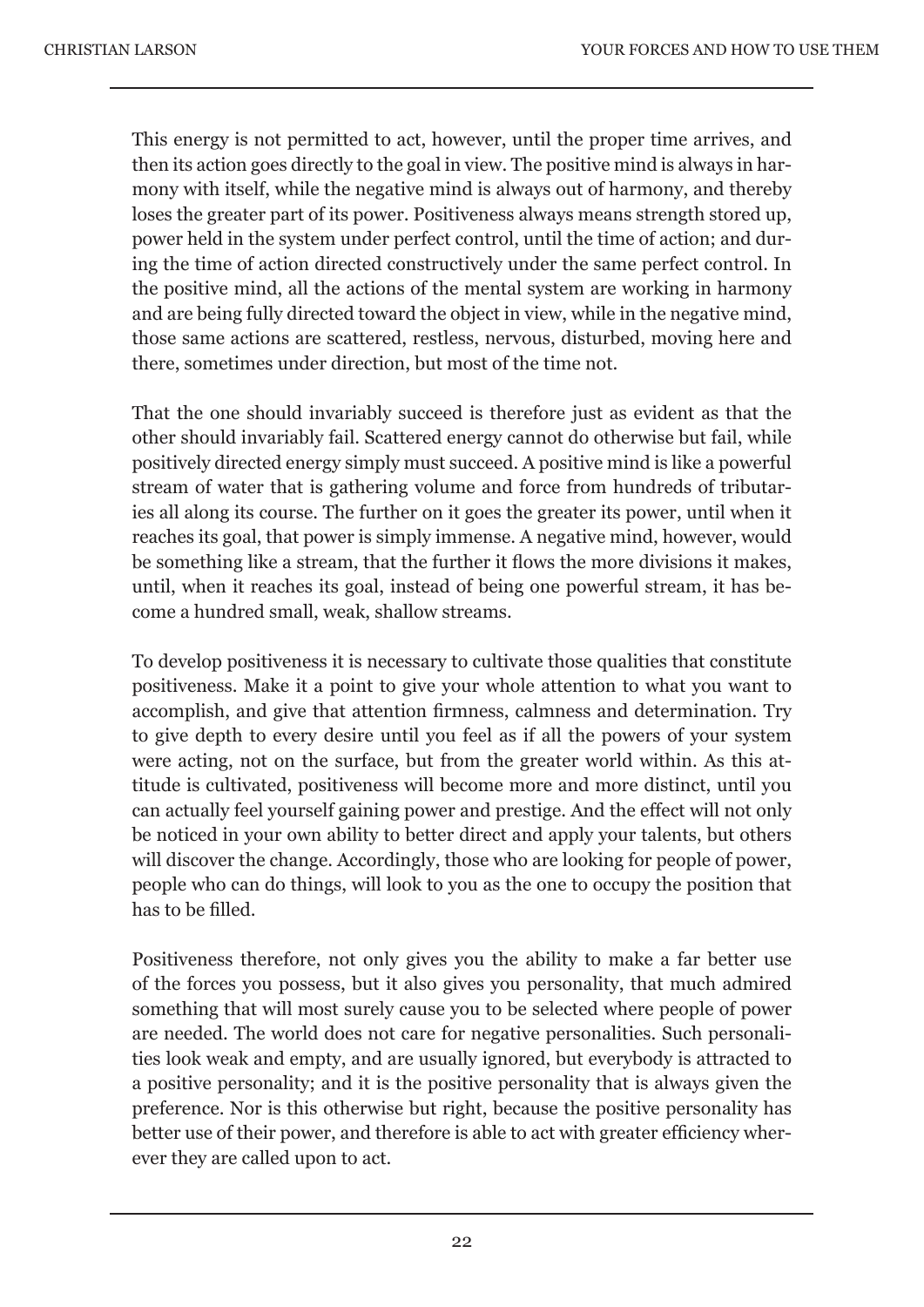The third essential in the right use of the mind is to make every mental action constructive, and a constructive mental action is one that is based upon a deep seated desire to develop, to increase, to achieve, to attain -- in brief, to become larger and greater, and to do something of far greater worth than has been done before. If you will cause every mental action you entertain to have that feeling, constructiveness will soon became second nature to your entire mental system; that is, all the forces of your mind will begin to become building forces, and will continue to build you up along any line through which you may desire to act.

Inspire your mind constantly with a building desire, and make this desire so strong that very part of your system will constantly feel that it wants to become greater, more capable and more efficient. An excellent practice in this connection is to try to enlarge upon all your ideas of things whenever you have spare moments for real thought. This practice will tend to produce a growing tendency in every process of your thinking. Another good practice is to inspire every mental action with more ambition. We cannot have too much ambition. We may have too much aimless ambition, but we cannot have too much real constructive ambition. If your ambition is very strong, and is directed toward something definite, every action of your mind, every action of your personality, and every action of your faculties will become constructive; that is, all those actions will be inspired by the tremendous force of your ambition to work for the realization of that ambition.

Never permit restless ambition. Whenever you feel the force of ambition, direct your mind at once in a calm, determined manner upon that which you really want to accomplish in life. Make this a daily practice, and you will steadily train all your faculties and powers not only to work for the realization of that ambition, but become more and more efficient in that direction. Before long your forces and faculties will be sufficiently competent to accomplish what you want.

In the proper use of the mind therefore, these three essentials should be applied constantly and thoroughly. First, direct all the powers of mind, all the powers of thought, and all your thinking upon the goal you have in view. Second, train every mental action to be deeply and calmly positive. Third, train every mental action to be constructive, to be filled with a building spirit, to be inspired with a ceaseless desire to develop the greater, to achieve the greater, to attain the greater. When you have acquired these three, you will begin to use your forces in such a way that results must follow. You will begin to move forward steadily and surely, and you will be constantly gaining ground. Your mind will have become like the stream mentioned above. It will gather volume and force as it moves on and on, until finally that volume will be great enough to remove any obstacle in its way, and that force powerful enough to do anything you may have in view.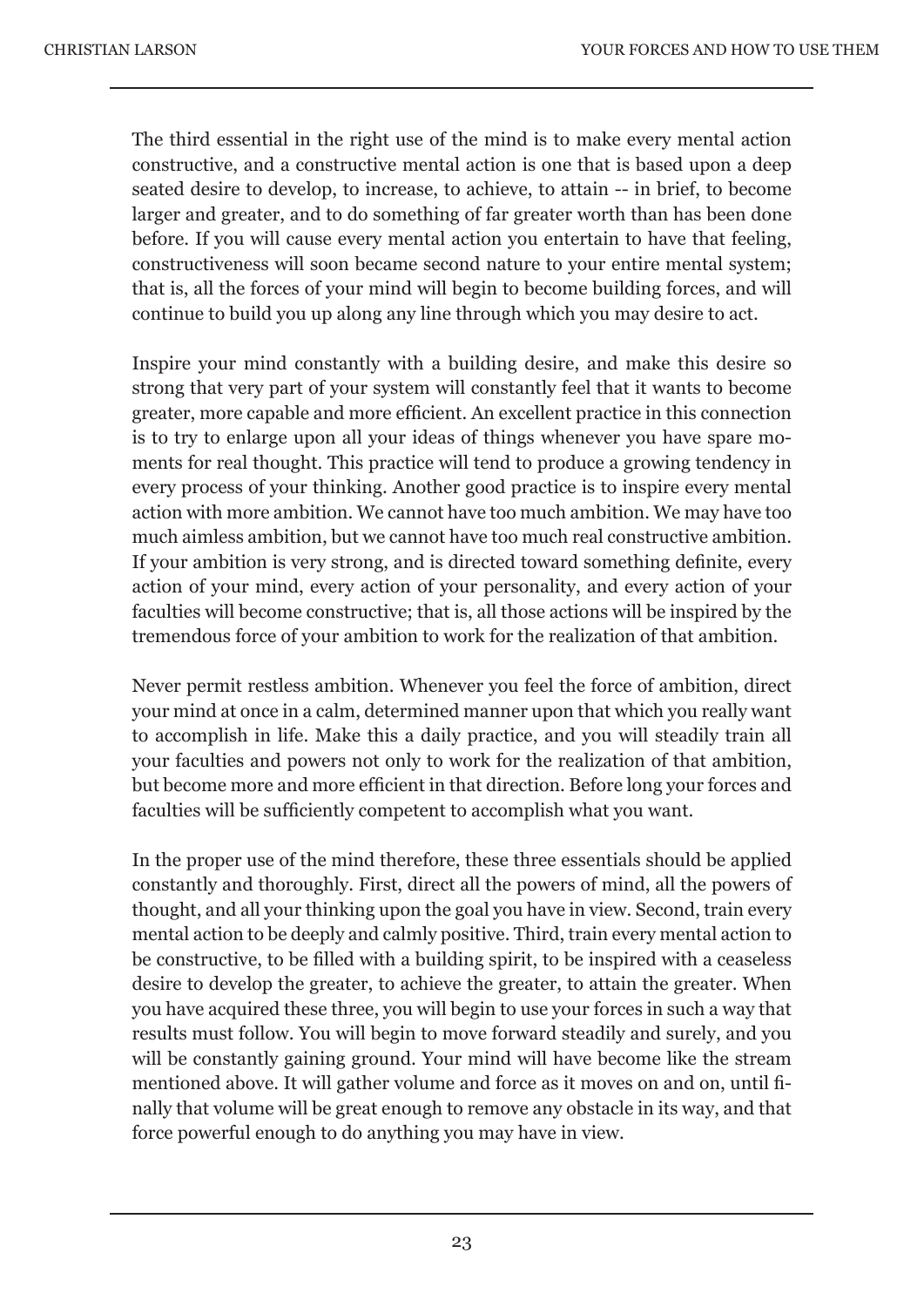In order to apply these three essentials in the most effective manner, there are several misuses of the mind that must be avoided. Avoid the forceful, the aggressive, and the domineering attitudes, and do not permit your mind to become intense, unless it is under perfect control. Never attempt to control or influence others in any way whatever. You will seldom succeed in that manner, and when you do, the success will be temporary; besides, such a practice always weakens your mind.

Do not turn the power of your mind upon others, but turn it upon yourself in such a way that it will make you stronger, more positive, more capable, and more efficient, and as you develop in this manner, success must come of itself. There is only one way by which you can influence others legitimately and that is through the giving of instruction, but in that case, there is no desire to influence. You desire simply to impart knowledge and information, and you exercise a most desirable influence without desiring to do so.

A great many men and women, after discovering the immense power of mind, have come to the conclusion that they might change circumstances by exercising mental power upon those circumstances in some mysterious manner, but such a practice means nothing but a waste of energy. The way to control circumstances is to control the forces within yourself to make a greater human being of yourself, and as you become greater and more competent, you will naturally gravitate into better circumstances. In this connection, we should remember that like attracts like. If you want that which is better, make yourself better. If you want to realize the ideal, make yourself more ideal. If you want better friends, make yourself a better friend. If you want to associate with people of worth, make yourself more worthy. If you want to meet that which is agreeable, make yourself more agreeable. If you want to enter conditions and circumstances that are more pleasing, make yourself more pleasing. In brief, whatever you want, produce that something in yourself, and you will positively gravitate towards the corresponding conditions in the external world.

But to improve yourself along those lines, it is necessary to apply for that purpose, all the power you possess. You cannot afford to waste any of it, and every misuse of the mind will waste power. Avoid all destructive attitudes of the mind, such an anger, hatred, malice, envy, jealousy, revenge, depression, discouragement, disappointment, worry, fear, and so on. Never antagonise, never resist what is wrong, and never try to get even. Make the best use of your own talent and the best that is in store for you will positively come your way. When others seem to take advantage of you, do not retaliate by trying to take advantage of them. Use your power in improving yourself, so that you can do better and better work. That is how you are going to win in the race.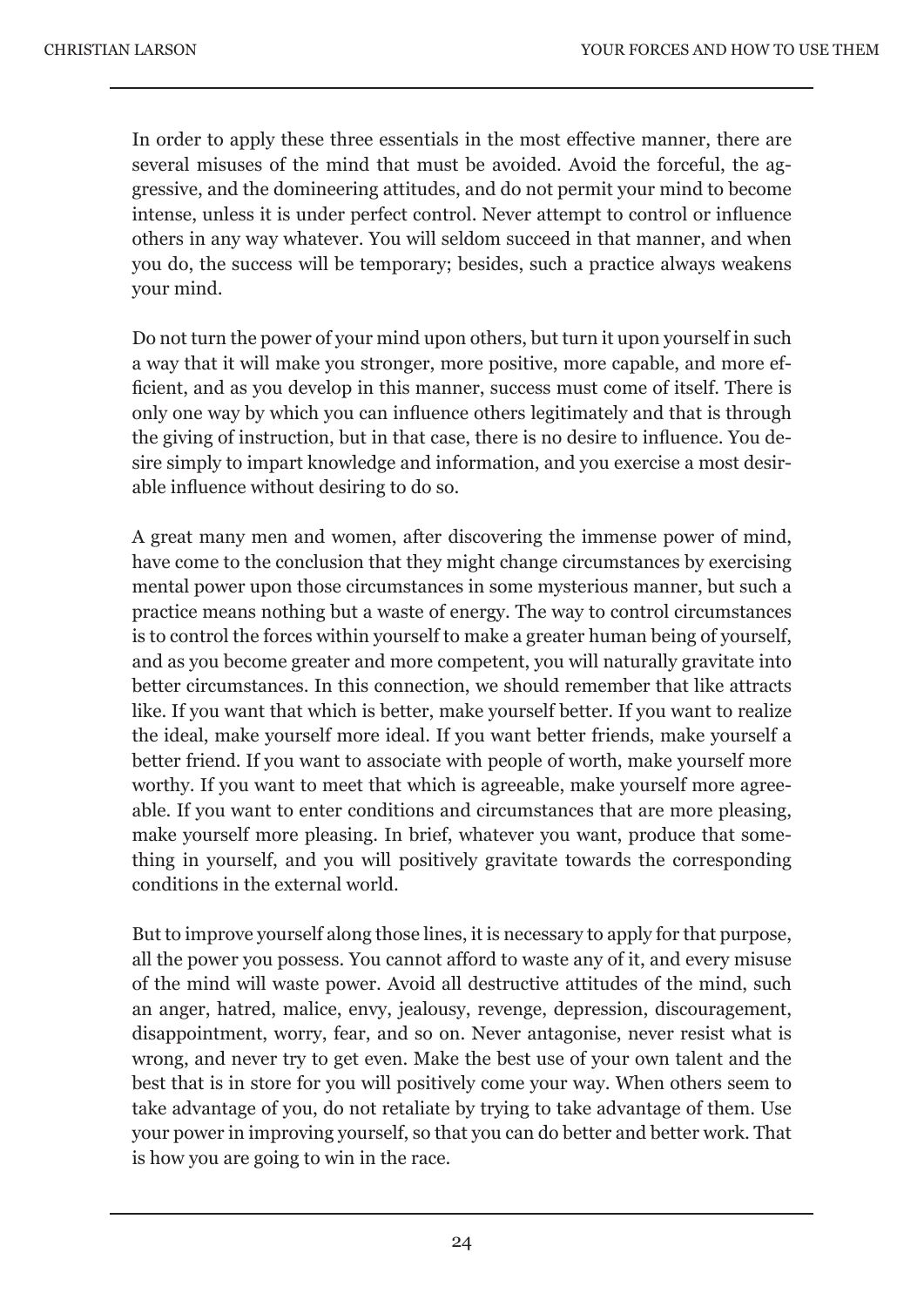Later on, those who tried to take advantage of you will be left in the rear. Remember, those who are dealing unjustly with you or with anybody are misusing their mind. They are therefore losing their power, and will, in the course of time, begin to lose ground; but if you, in the mean time, are turning the full power of your mind to good account, you will not only gain more power, but you will soon begin to gain ground. You will gain and continue to gain in the long run, while others who have been misusing their minds will lose mostly everything in the long run. That is how you are going to win, and win splendidly regardless of ill treatment or opposition.

A great many people imagine that they can promote their own success by trying to prevent the success of other, but it is one of the greatest delusions in the world. If you want to promote your own success as thoroughly as your capacity will permit, take an active interest in the success of everybody, because this will not only keep your mind in the success attitude and cause you to think success all along the line, but it will enlarge your mind so as to give you a greater and better grasp upon the fields of success. If you are trying to prevent the success of others, you are acting in the destructive attitude, which sooner or later will react on others, but if you are taking an active interest in the success of everybody, you are entertaining only constructive attitudes, and these will sooner or later accumulate in your own mind to add volume and power to the forces of success that you are building up in yourself.

In this connection, we may well ask why those succeed who do succeed, why so many succeed only in part, and why so many fail utterly. These are questions that occupy the minds of most people, and hundreds of answers have been given, but there is only one answer that goes to rock bottom. Those people who fail, and who continue to fail all along the line, fail because the power of their minds is either in a habitual negative state, or is always misdirected. If the power of mind is not working positively and constructively for a certain goal, you are not going to succeed. If your mind is not positive, it is negative, and negative minds float with the stream.

We must remember that we are in the midst of all kinds of circumstances, some of which are for us and some of which are against us, and we will either have to make our own way or drift, and if we drift we go wherever the stream goes. But most of the streams of human life are found to float in the world of the ordinary and the inferior. Therefore, if you drift, you will drift with the inferior, and your goal will be failure .

When we analyse the minds of people who have failed, we invariably find that they are either negative, non-constructive or aimless. Their forces are scattered,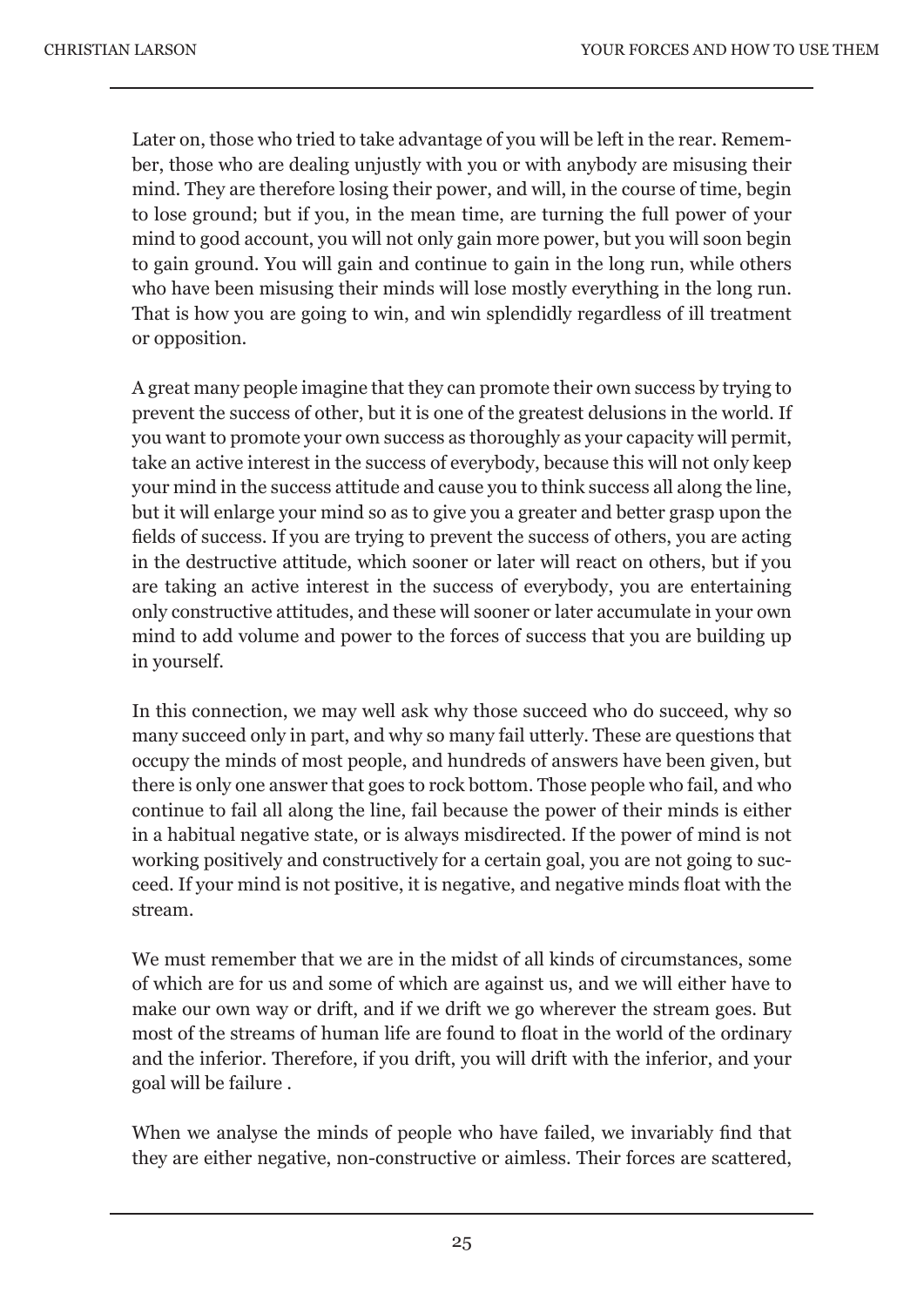and what is in them is seldom applied constructively. There is an emptiness about their personality that indicates negativeness. There is an uncertainty in their facial expression that indicates the absence of definite ambition. There is nothing of a positive, determined nature going on in their mental world. They have not taken definite action along any line. They are dependent upon fate and circumstances. They are drifting with some stream, and that they should accomplish little if anything is inevitable. This does not mean, however, that their mental world is necessarily unproductive; in fact, those very minds are in many instances immensely rich with possibilities. The trouble is, those possibilities continue to be dormant, and what is in them is not being brought forth and trained for definite action or actual results.

What these people should do, is to proceed at once to comply with the three essentials mentioned above, and before many months there will be a turn in the lane. They will soon cease to drift, and will then begin to make their own life, their own circumstances, and their own future. In this connection, it is well to remember that negative people and non-constructive minds never attract that which is helpful in their circumstances. The more you drift, the more people you meet who also drift, while on the other hand, when you begin to make your own life and become positive, you begin to meet more positive people and more constructive circumstances.

This explains why "God helps them that help themselves." When you begin to help yourself, which means to make the best of what is in yourself, you begin to attract to yourself more and more of those helpful things that may exist all about you. In other words, constructive forces attract constructive forces; positive forces attract positive forces. A growing mind attracts elements and forces that help to promote growth, and people who are determined to make more and more of themselves, are drawn more and more into circumstances through which they will find the opportunity to make more of themselves. And this law works not only in connection with the external world, but also the internal world.

When you begin to make a positive determined use of those powers in yourself that are already in Positive action, you draw forth into action powers within you that have been dormant, and as this process continues, you will find that you will accumulate volume, capacity and power in your mental world, until you finally become a mental giant. As you begin to grow and become more capable, you will find that you will meet better and better opportunities, not only opportunities for promoting external success, but opportunities for further building yourself up along the lines of ability, capacity and talent. You thus demonstrate the law that "Nothing succeeds like success," and "To him that hath shall be given." And here it is well to remember that it is not necessary to possess external things in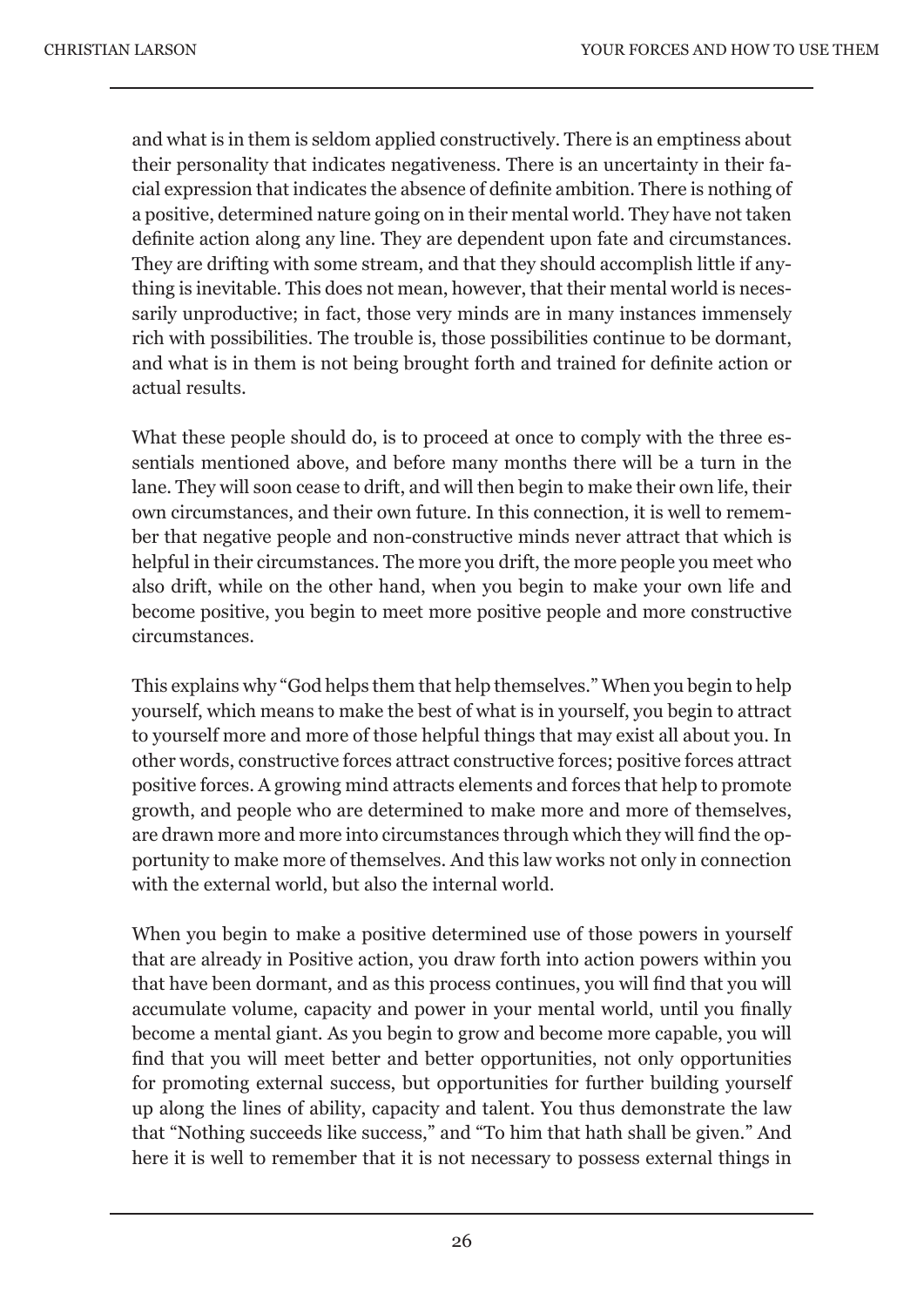the beginning to be counted among them "that hath.." It is only necessary in the beginning to possess the interior riches; that is, to take control of what is in you, and proceed to use it positively with a definite goal in view.

He who has control of his own mind has already great riches. He has sufficient wealth to be placed among those who have. He is already successful, and if he continues as he has begun, his success will soon appear in the external world. Thus the wealth that existed at first in the internal only will take shape and form in the external. This is a law that is unfailing, and there is not a man or woman on the face of the earth that cannot apply it with the most satisfying results.

The reason why so many fail is thus found in the fact that they do not fully and constructively apply the forces and powers they possess, and the reason why so many succeed only to a slight degree is found in the fact that only a small fraction of their power is applied properly. But anyone can learn the full and proper use of all that is in them by applying faithfully the three essentials mentioned above. The reason why those succeed who do succeed is found in the fact that a large measure of their forces and powers is applied according to those three essentials, and as those essentials can be applied by anyone, even to the most perfect degree, there is no reason why all should not succeed.

Sometimes we meet people who have only ordinary ability, but who are very successful. Then we meet others who have great ability but who are not successful, or who succeed only to a slight degree. At first we see no explanation, but when we understand the cause of success as well as the cause of failure, the desired explanation is easily found. The man or woman with ordinary ability, if they comply with the three essentials necessary to the right use of mind, will naturally succeed, though if they had greater ability, their success would of course become greater in proportion. But the individual who has great ability, yet does not apply the three essentials necessary to the right use of mind, cannot succeed.

The positive and constructive use of the power of mind, with a definite goal in view will invariably result in advancement, attainment and achievement, but if we wish to use that power in its full capacity, the action of the mind must be deep. In addition to the right use of the mind, we must also learn the full use of mind, and as the full use implies the use of the whole mind, the deeper mental fields and forces, as well as the usual mental fields and forces, it is necessary to understand the subconscious as well as the conscious.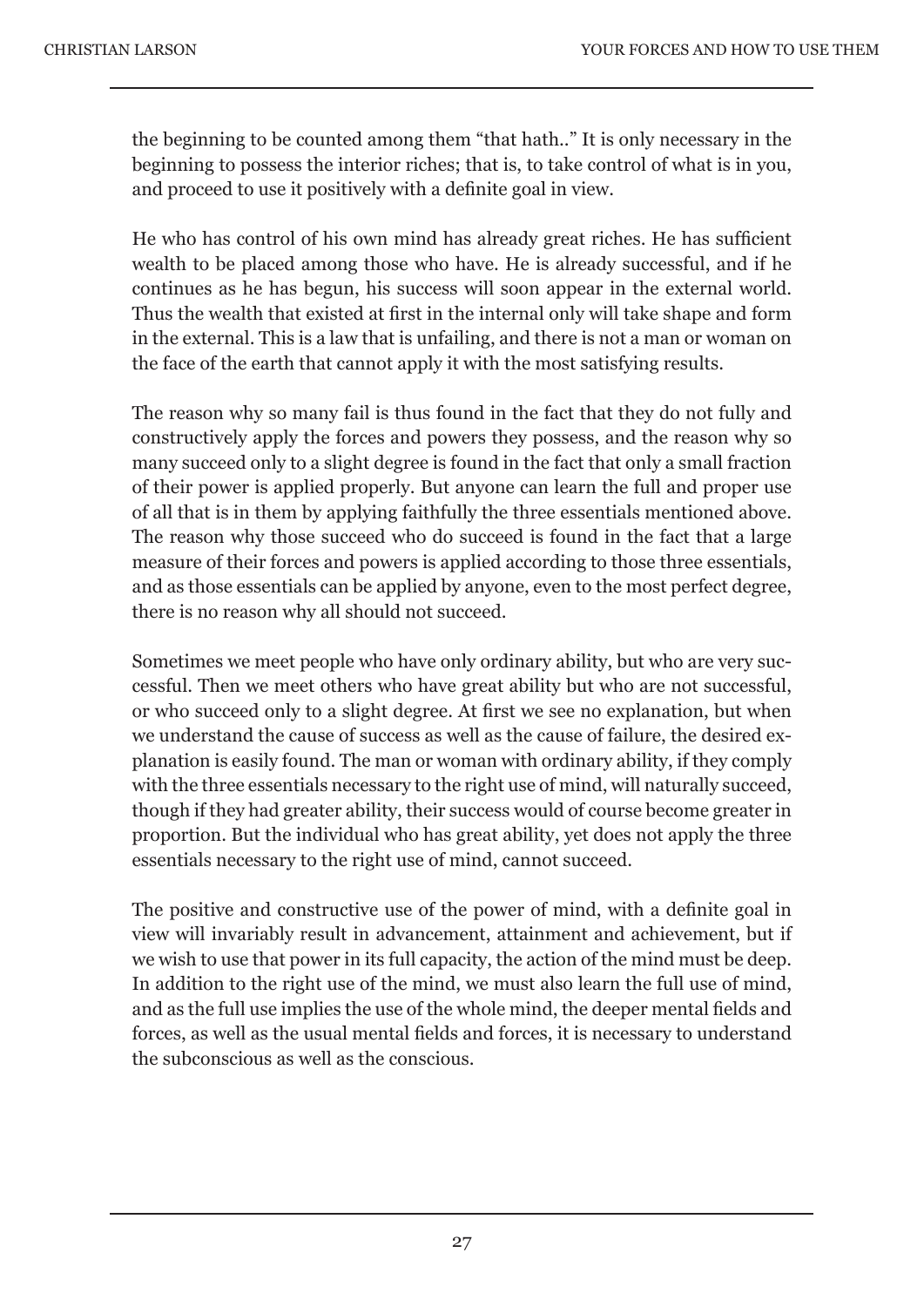### *Chapter 4* THE FORCES OF THE SUBCONSCIOUS

—

*When you think of yourself do not think of that part of yourself that appears on the surface. That part is the smaller part and the lesser should not be pictured in mind. Think of your larger self, the immense subconscious self that is limit*less both in power and in possibility. Believe in yourself but not simply in a part *of yourself. Give constant recognition to all that is in you, and, in that all have full faith and confidence. Give the bigger being on the inside full right of way. Believe thoroughly in your greater interior self. Know that you have something within you that is greater than any obstacle, circumstance or difficulty that you can possibly meet. Then in the full faith in this greater something, proceed with your work.*

In using the power of the mind, the deeper the action of thought, will and desire, the greater the result. Accordingly, all mental action to be strong and effective, must be subconscious; that is, it must act in the field of the mental undercurrent as it is in this field that things are actually done. Those forces that play upon the surface of mind may be changed and turned from their course by almost any outside influence, and their purpose thus averted. But this is never true of the undercurrents. Anything that gets into the mental undercurrents will be seen through to a finish, regardless of external circumstances or conditions; and it is with difficulty that the course of these currents is changed when once they have been placed in full positive action.

It is highly important therefore that we permit nothing to take action in these undercurrents that we do not wish to encourage and promote; and for the same reason, it is equally important that we cause everything to take action in these currents that we do wish to encourage and prornote. These undercurrents, however, act only through the subconscious, and are controlled by the subconscious. In consequence, it is the subconscious which we must understand and act upon if we want the power of mind to work with full capacity and produce the greatest measure possible of the results desired.

In defining the subconscious mind, it is first necessary to state that it is not a separate mind. There are not two minds. There is only one mind in man, but it has two phases -- the conscious and the subconscious. We may define the conscious as the upper side of the mentality, and the subconscious as the under side. The subconscious may also be defined as a vast mental field permeating the entire objective personality, thereby filling every atom of the personality through and through.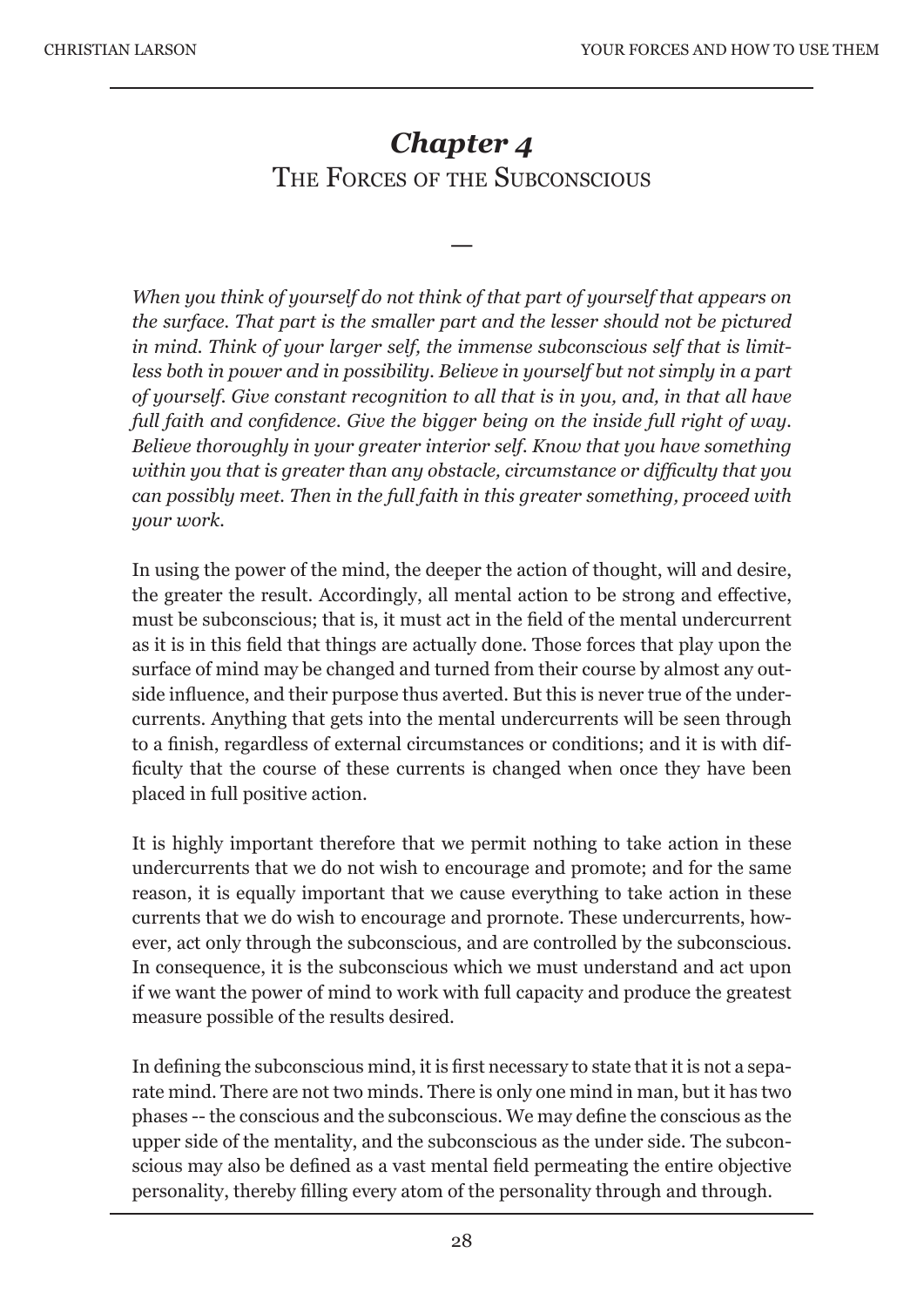We shall come nearer the truth, however, if we think of the subconscious as a finer mental force, having distinct powers, functions and possibilities, or as a great mental sea of life, energy and power, the force and capacity of which has never been measured. The conscious mind is on the surface, and therefore we act through the conscious mind whenever mental action moves through the surface of thought, will or desire, but whenever we enter into deeper mental action and sound the vast depths of this underlying mental life, we touch the subconscious, though we must remember that we do not become oblivious to the conscious every time we touch the subconscious, as the two are inseparably united.

That the two phases of the mind are related can be well illustrated by comparing the conscious mind with a sponge, and the subconscious with the water permeating the sponge. We know that every fibre of the sponge is in touch with the water, and in the same manner, every part of the conscious mind, as well as every atom in the personality, is in touch with the subconscious, and completely filled, through and through, with the life and the force of the subconscious.

It has frequently been stated that the subconscious mind occupies the Fourth. Dimension of space, and though this is a matter that cannot be exactly demonstrated, nevertheless, the more we study the nature of the subconscious, as well as the Fourth Dimension, the more convinced we become that the former occupies the field of the latter. This, however, is simply a matter that holds interest in philosophical investigation. Whether the subconscious occupies the Fourth Dimension or some other dimension of space will make no difference as to its practical value.

In order to understand the subconscious, it is well at the outset to familiarise ourselves with its natural functions, as this will convince ourselves of the fact that we are not dealing with something that is beyond normal mental action.

The subconscious mind controls all the natural functions of the body, such as the circulation, respiration, digestion, assimilation, physical repair, etc. It also controls all the involuntary actions of the body, and all those actions of mind and body that continue their natural movements without direction from the will. The subconscious perpetuates characteristics, traits, and qualities that are peculiar to individuals, species and races. What is called heredity therefore is altogether a subconscious process. The same is true of what is called second nature. Whenever anything has been repeated a sufficient number of times to have become habitual, it becomes second nature, or rather a subconscious action. It frequently happens, however, that a conscious action may become a subconscious action without repetition, and thus becomes second nature almost at once.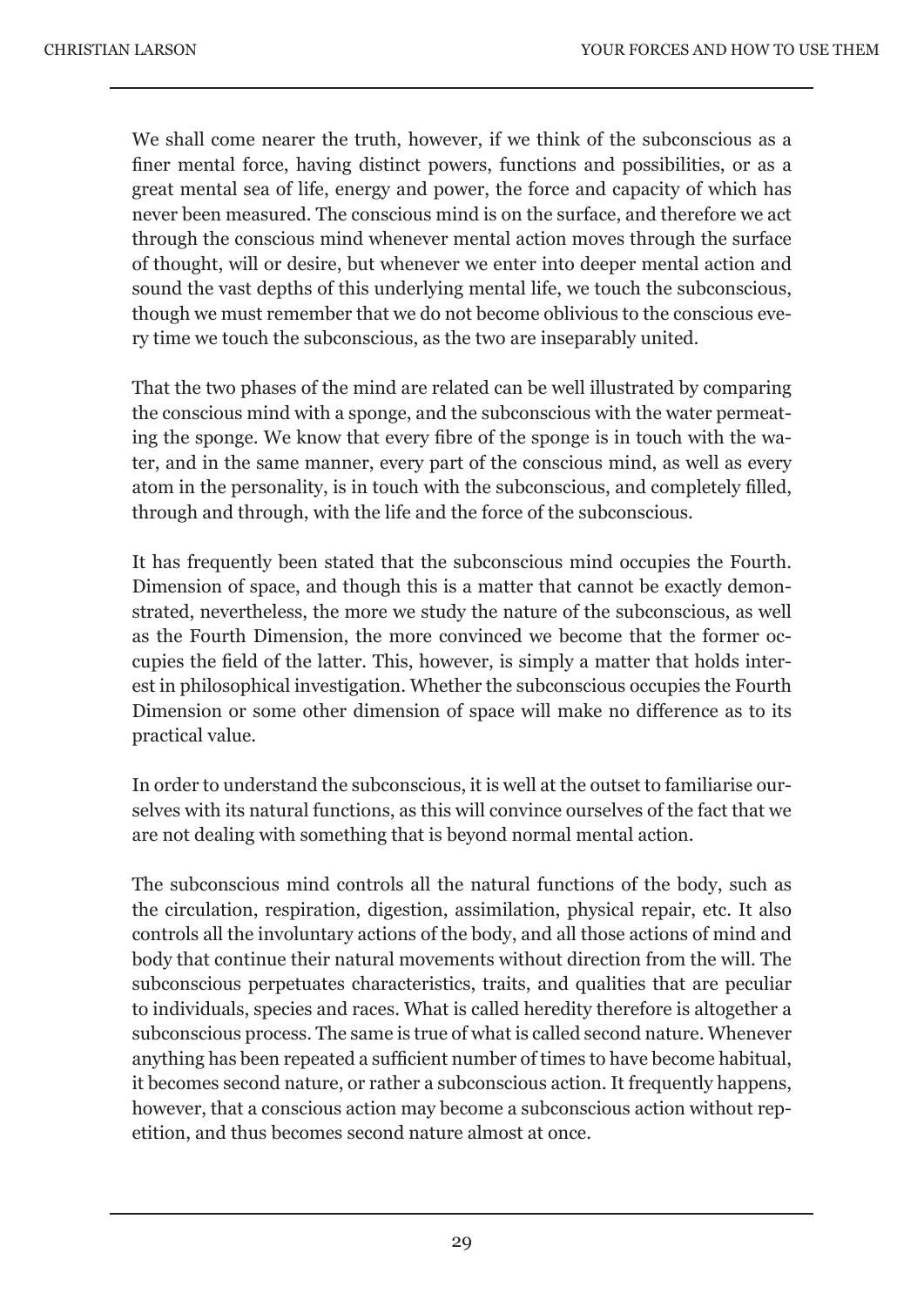When we examine the nature of the subconscious, we find that it responds to almost anything the conscious mind may desire or direct, though it is usually necessary for the conscious mind to express its desire upon the subconscious for some time before the desired response is secured. The subconscious is a most willing servant, and is so competent that thus far we have failed to find a single thing along mental lines that it will not or cannot do. It submits readily to almost any kind of training, and will do practically anything that it is directed to do, whether the thing is to our advantage or not.

In this connection, it is interesting to learn that there are a number of things in the human system usually looked upon as natural, and inevitable, that are simply the results of misdirected subconscious training in the past. We frequently speak of human weaknesses as natural, but weakness is never natural. Although it may appear, it is invariably the result of imperfect subconscious training. It is never natural to go wrong, but it is natural to go right, and the reason why is simple. Every right action is in harmony with natural law, while every wrong action is a violation of natural law. It has also been stated that the aging process is natural, but modern science has demonstrated that it is not natural for a person to age at sixty, seventy, or eighty years. The fact that the average person does manifest nearly all the conditions of old age at those periods of time, or earlier, simply proves that the subconscious mind has been trained through many generations to produce old age at sixty, seventy, eighty or ninety, as the case may be, and the subconscious always does what it has been trained to do.

It can just as readily be trained, however, to produce greater physical strength and greater mental capacity at ninety than we possess at thirty or forty. It can also be trained to possess the same virile youth at one hundred as the healthiest man or woman of twenty may possess. In fact, practically every condition that appears in the mind, the character and the personality of the human race, is the result of what the subconscious mind has been directed to do during past generations. It is therefore evident that as the subconscious is directed to produce different conditions in mind, character, and personality -- conditions that are in perfect harmony with the natural law of human development, such conditions will invariably appear in the race. Thus we understand how a new race or a superior race may appear upon this planet.

There are a great many people who are disturbed over the fact that they have inherited certain characteristics or ailments from their parents, but what they have inherited is simply subconscious tendencies in that direction, and those tendencies can be changed absolutely. What we inherit from our parents can be eliminated so completely that no one would ever know it had been there. In like manner, we can improve so decidedly upon the good qualities that we have inherited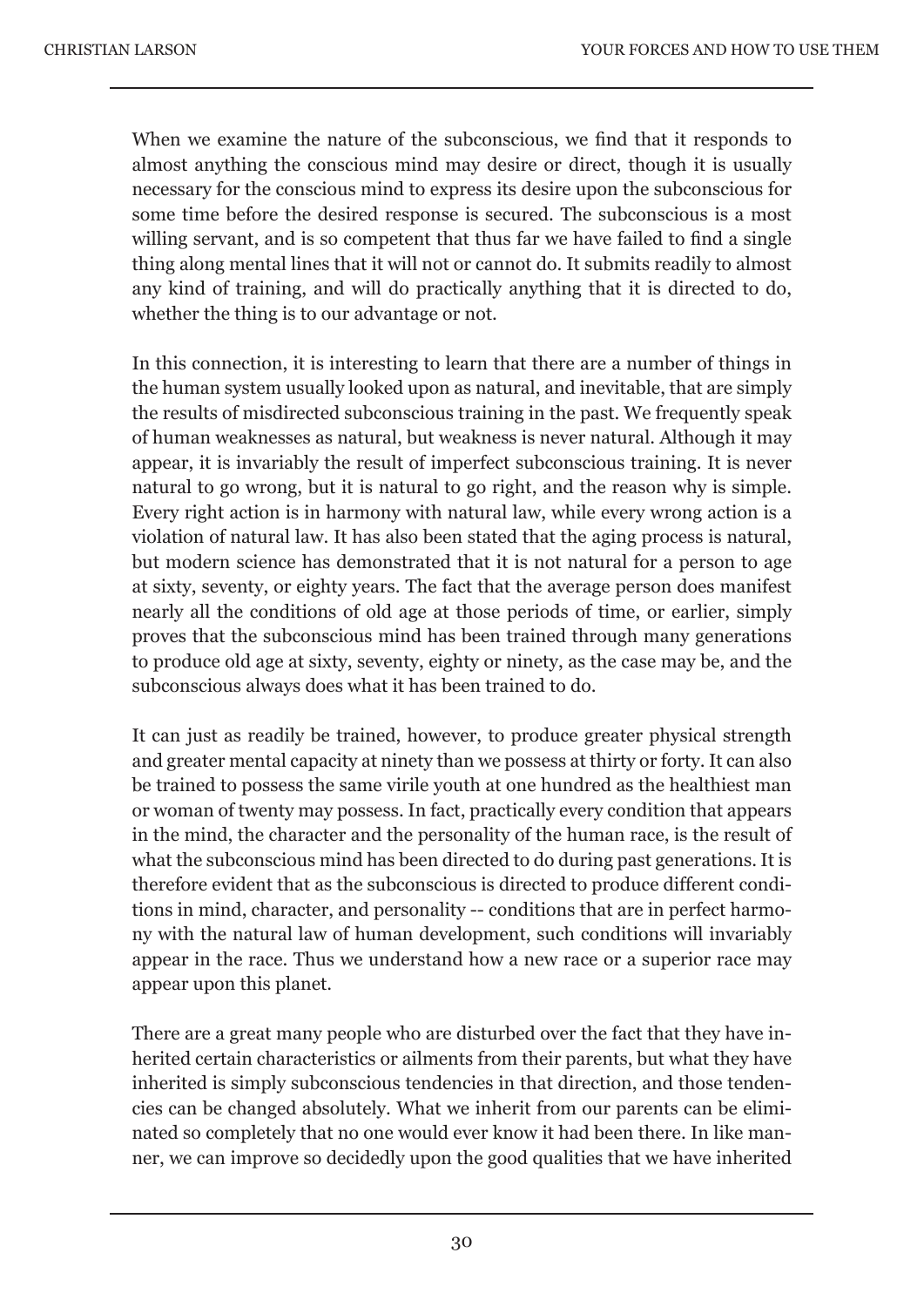from our parents that any similarity between parent and child in those respects would disappear completely.

The subconscious mind is always ready, willing and competent to make any change for the better in our physical or mental make-up that we may desire, though it does not work in some miraculous manner, nor does it usually produce results instantaneously. In most instances its actions are gradual, but they invariably produce the results intended if the proper training continues. The subconscious mind will respond to the directions of the conscious mind so long as those directions do not interfere with the absolute laws of nature. The subconscious never moves against natural law, but it has the power to so use natural law that improvement along any line can be secured. It will reproduce in mind and body any condition that is thoroughly impressed and deeply felt by the conscious mind. It will bring forth undesirable conditions when directed to produce such conditions, and it will bring forth health, strength, youth and added power when so directed.

If you continue to desire a strong physical body, and fully expect the subconscious to build for you a stronger body, you will find that this will gradually or finally be done. You will steadily grow in physical strength. If you continue to desire greater ability along a certain line and expect the subconscious to produce greater mental power along that line, your ability will increase as expected, but it is necessary in this connection to be persistent and persevering. To become enthusiastic about these things for a few days is not sufficient. It is when we apply these laws persistently for weeks, months and years that we find the results to be, not only what we expected, but frequently far greater.

Everything has a tendency to grow in the subconscious. Whenever an impression or desire is placed in the subconscious, it has a tendency to become larger and therefore the bad becomes worse when it enters the subconscious, while the good becomes better. We have the power, however, to exclude the bad from the subconscious and cause only the good to enter that immense field.

Whenever you say that you are tired and permit that feeling to sink into the subconscious, you will almost at once feel more tired. Whenever you feel sick and permit that feeling to enter the subconscious, you always feel worse. The same is true when you are weak, sad, disappointed or depressed. If you let those feelings sink into your subconscious, they will become worse. On the other hand, when we feel happy, strong, persistent and determined, and permit those feelings to enter the subconscious, we always feel better. It is therefore highly important that we positively refuse to give in to any undesirable feeling. Whenever we give in to any feeling, it becomes subconscious, and if that feeling is bad, it becomes worse; but so long as we keep undesirable feelings on the outside, so to speak, we will hold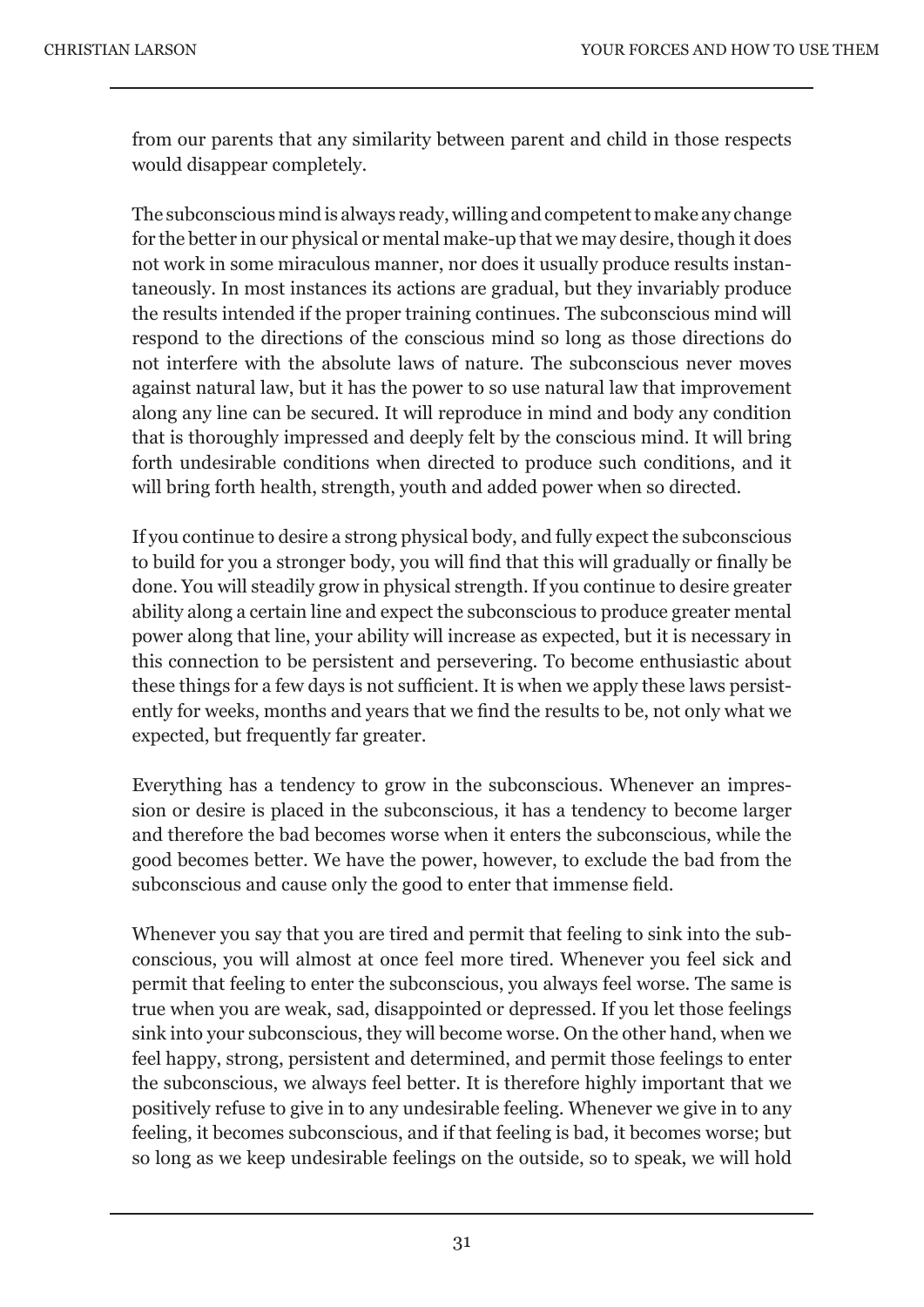them at bay, until nature can readjust itself or gather reserve force and thus put them out of the way altogether.

We should never give in to sickness, though that does not mean that we should continue to work as hard as usual when not feeling well, or cause mind and body to continue in their usual activities. When we find it necessary, we should give ourselves a complete rest, but we should never give in to the feeling of sickness. The rest that may be taken will help the body to recuperate, and when it does the threatening ailment will disappear. When you feel tired or depressed, do not admit it, but turn your attention at once upon something that is extremely interesting -- something that will completely turn your mind towards the pleasing, the more desirable or the ideal. Persist in feeling the way you want to feel, and permit only wholesome feelings to enter the subconscious. Thus wholesome feelings will live and grow, and after awhile your power to feel good at all times will have become so strong that you can put out of the way any adverse feeling that may threaten at any time.

In this connection, we may mention something that holds more than usual interest. It has been stated by those who are in a position to know, that no one dies until they give up; that is, gives in to those adverse conditions that are at work in their system, tending to produce physical death. So long as he or she refuses to give in to those conditions, they continue to live. How long a person could refuse to give in even under the most adverse circumstances is a question, but one thing is certain, that thousands and thousands of deaths could be prevented every year if the patient in each case refused to give in. In many instances, the forces of life and death are almost equally balanced. Which one is going to win depends upon the mental attitude of the patient. If he or she gives over the mind and will to the side of the forces of life, those forces are most likely to win, but if they permit the mind to act with death, the forces of death are most certain to win.

So long as one continues to persist in living, refusing absolutely to give into death, they are throwing the full power of mind, thought and will on the side of life. They thereby increase the power of life, and may increase that power sufficiently to overcome death. Again we say that it is a question how many times a person could overcome death by this method, but the fact remains that this method alone can save life repeatedly in the majority of cases; and all will admit after further thought on this subject that the majority will be very large.

This is a method, therefore, that deserves the best of attention in every sickroom. No person should be permitted to die until all available methods for prolonging life have been exhausted, and this last mentioned method is one that will accomplish far more than most of us may expect; and its secret is found in the fact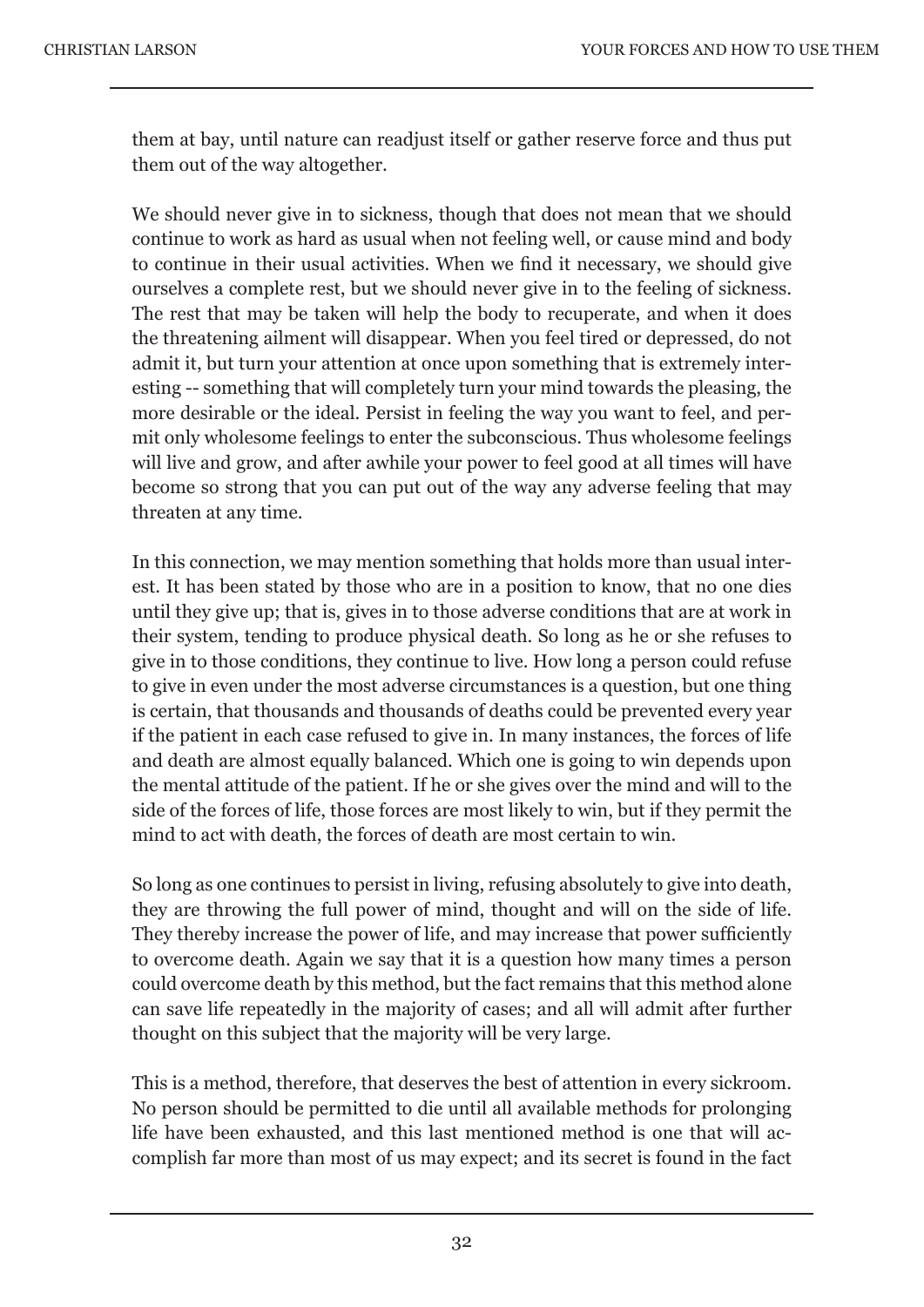that whenever we give in to any condition or action, it becomes stronger, due to the tendency of the subconscious to enlarge, increase and magnify whatever it receives. Give in to the forces of death, and the subconscious mind will increase the powers of that force. Give in to the forces of life, and the subconscious mind will increase the power of your life and you will continue to live.

Concerning the general possibilities of the subconscious, we should remember that every faculty has a subconscious side, and that it becomes larger and more competent as this subconscious side is developed. This being true, it is evident that ability and genius might be developed in any mind even to a remarkable degree, as no limit has been found to the subconscious in any of its forces. In like manner, every cell in the body has a subconscious side, and therefore, if the subconscious side of the personality were developed, we can realize what improvement would become possible in that field.

There is a subconscious side to all the faculties in human nature, and if these were developed, we understand how man could become ideal, even far beyond our present dreams of a new race. It is not well however to give the major portion of our attention to future possibilities. It is what is possible now that we should aim to develop and apply, and present possibilities indicate that improvement along any line, whether it be in working capacity, ability, health, happiness and character can be secured without fail if the subconscious is properly directed. To direct the subconscious along any line, it is only necessary to desire what you want and to make those desires so deep and so persistent that they become positive forces in the subconscious field. When you feel that you want a certain thing, give in to that feeling and also make that feeling positive. Give in to your ambitions in the same manner, and also to every desire that you wish to realize. Let your thought of all those things that you wish to increase in any line get into your system, because whatever gets into your system, the subconscious will proceed to develop, work out and express.

In using the subconscious, we should remember that we are not using something that is separated from normal life. The difference between the individual who makes scientific use of the subconscious and the one who does not, is simply this; the latter employs only a small part of their mind, while the former employs the whole of their mind. And this explains why those who employ the subconscious intelligently have greater working capacity, greater ability and greater endurance. In consequence they sometimes do the work of two or three people, and do excellent work in addition. To train the subconscious for practical action is therefore a matter of common sense. It is a matter of refusing to cultivate only a small corner of your mental field when you can cultivate the entire field.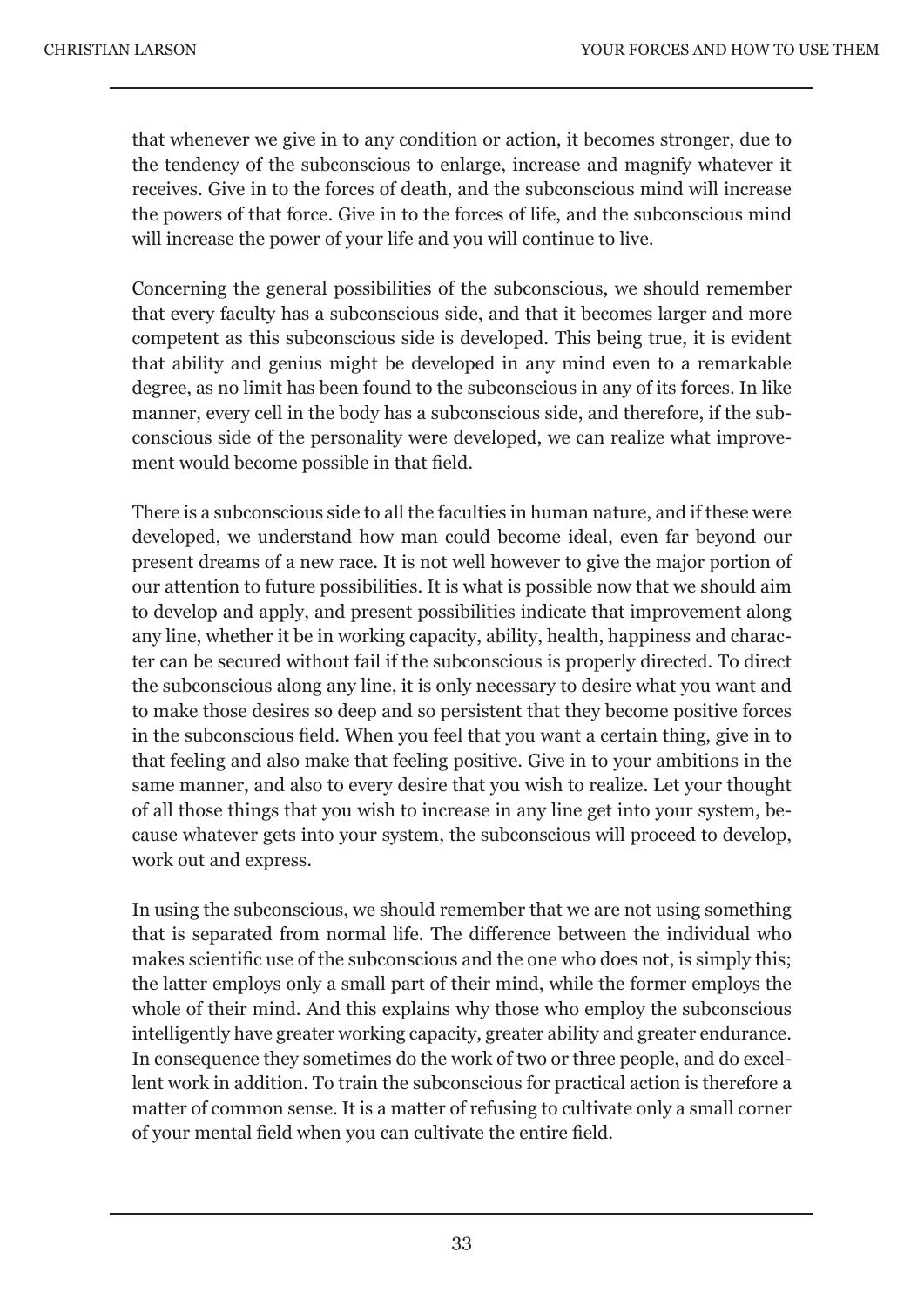#### *Chapter 5* TRAINING THE SUBCONSCIOUS FOR PRACTICAL RESULTS

—

*When you have made up your mind what you want to do, say to yourself a thousand times a day that you will do it. The best way will soon open. You will have the opportunity you desire. If you would be greater in the future than you are now, be all that you can be now. He who is his best develops the power to be better. He who lives his ideals is creating a life that actually is ideal. There is nothing in your life that you cannot modify, change or improve when you learn to regulate your thought. Our destiny is not mapped out for us by some exterior power; we map it out for ourselves. What we think and do in the present determines what shall happen to us in the future.*

When we proceed to train the subconscious along any line, or for special results, we must always comply with the following law: The subconscious responds to the impressions, the suggestions, the desires, the expectations and the directions of the conscious mind, provided that the conscious touches the subconscious at the time. The secret therefore is found in the two phases of the mind touching each other as directions are being made; and to cause the conscious to touch the subconscious, it is necessary to feel conscious action penetrating your entire interior system; that is, you should feel at the time that you are living not simply on the surface, but through and through. At such times, the mind should be calm and in perfect poise, and should be conscious of that finer, greater something within you that has greater depth than mere surface existence.

When you wish to direct the subconscious to produce physical health, first picture in your mind a clear idea of perfect health. Try to see this idea with the mind's eye, and then try to feel the meaning of this idea with consciousness, and while you are in the attitude of that feeling, permit your thought and your attention to pass into that deep quiet, serene state of being wherein you can feel the mental idea of wholeness and health entering into the very life of every atom in your system. In brief, try to feel perfectly healthy in your mind and then let that feeling sink into your entire physical system. Whenever you feel illness coming on, you can nip it in the bud by this simple method, because if the subconscious is directed to produce more health, added forces of health will soon begin to come forth from within, and put out of the way, so to speak, any disorder or ailment that may be on the verge of getting a foothold in the body.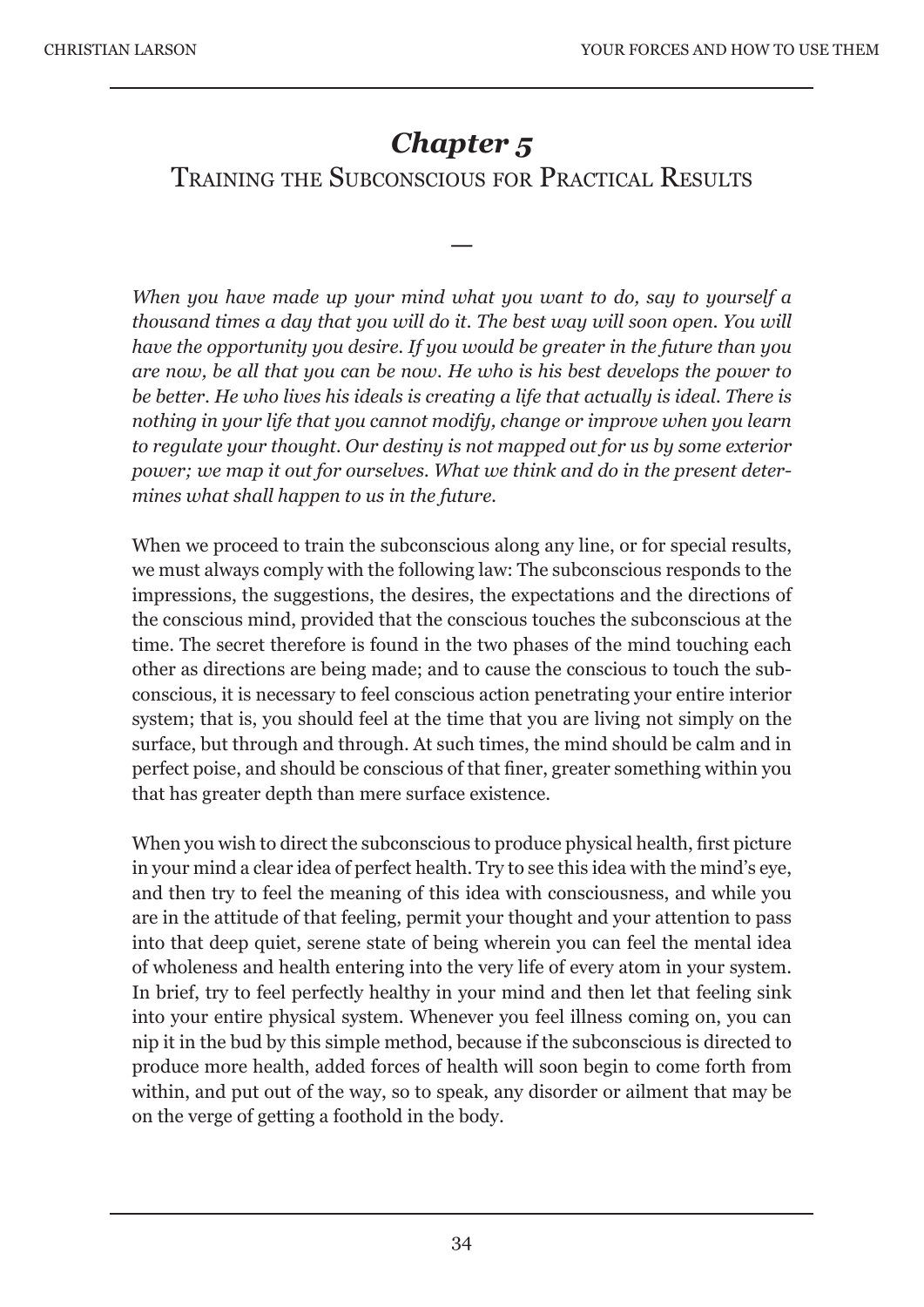Always remember that whatever is impressed on the subconscious will after a while be expressed from the subconscious into the personality; and where the physical conditions that you wish to remove are only slight, enough subconscious power can be aroused to restore immediate order, harmony and wholeness. When the condition you wish to remove has continued for some time, however, repeated efforts may be required to cause the subconscious to act in the matter. But one thing is certain, that if you continue to direct the subconscious to remove that condition, it positively will be removed.

The subconscious does not simply posses the power to remove undesirable conditions from the physical or mental state. It can also produce those better conditions that we may want, and develop further those desirable conditions that we already possess. To apply the law for this purpose, deeply desire those conditions that you do want, and have a very clear idea in your mind as to what you want those conditions to be. In giving the subconscious directions for anything desired in our physical or mental makeup, we should always have improvement in mind, as the subconscious always does the best work when we are thoroughly filled with the desire to do better. If we want health, we should direct the subconscious to produce more and more health. If we want power, we should direct the subconscious not simply to give us a great deal or a certain amount of power, but to give us more and more power. In this manner, we shall secure results from the very beginning.

If we try to train the subconscious to produce a certain amount, it might be some time before that amount can be developed. In the meantime, we should meet disappointment and delay, but if our desire is for steady increase along all lines from where we stand now, we shall be able to secure, first, a slight improvement and then added improvement to be followed with still greater improvement until we finally reach the highest goal we have in view. No effort should be made to destroy those qualities that we may not desire. Whatever we think about deeply or intensely, the subconscious will take up and develop further. Therefore, if we think about our failings, shortcomings or bad habits, the subconscious will take them up and give them more life and activity than they ever had before. If there is anything in our nature therefore that we wish to change, we should simply proceed to build up what we want and forget completely what we wish to eliminate. When the good develops, the bad disappears. When the greater is built up, the lesser will either be removed or completely transformed and combined with the greater.

That the subconscious can increase your ability and your capacity is a fact that is readily demonstrated. Whenever the subconscious mind is aroused, mental power and working capacity are invariably increased sometimes to such an extent that the individual seems to be possessed with a super human power. We all know of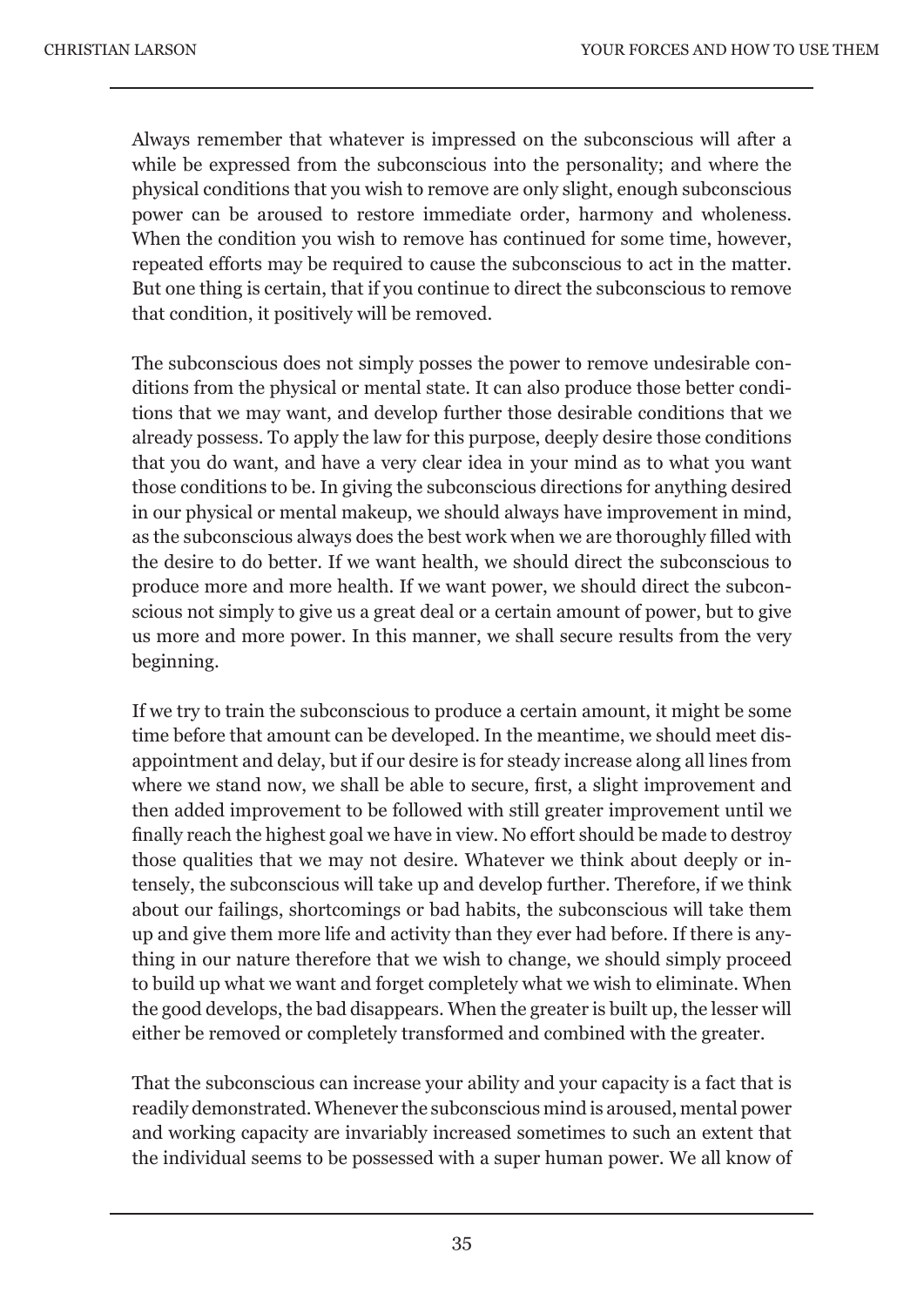instances where great things were accomplished simply through the fact that the individual was carried on and on by an immense power within them that seemed to be distinct from themselves and greater than themselves; but it was simply the greater powers of the subconscious that were aroused and placed in positive, determined action. These instances, however, need not be exceptions. Any individual, under any circumstances, can so increase the power of their mind, their thought and their will as to be actually carried away with the same tremendous force; that is, the power within them becomes so strong that they are actually pushed through to the goal they have in view regardless of circumstances, conditions or obstacles.

This being true, we should arouse the subconscious no matter what it is we have to do. No day is complete unless we begin that day by making alive everything that we possess in our whole mind, conscious and subconscious. Whenever you have work to do at some future time, direct the subconscious to increase your ability and capacity at the time specified, and fully expect the desired increase to be secured. If you want new ideas on certain studies or new plans in your work, direct the subconscious to produce them and you will get them without fail. The moment the direction is given, the subconscious will go to work along that line; and in this connection, we should remember that though we may fail to get the idea desired through the conscious mind alone, it is quite natural that we should get it when we also enlist the subconscious, because the whole mind is much greater, far more capable and far more resourceful than just a small part of the mind.

When demands are urgent, the subconscious responds more readily, especially when feelings at the time are also very deep. When you need certain results, say that you must have them, and put your whole energy into the "must." Whatever you make up your mind that you must do, you will in some manner get the power to do. There are a number of instances on record where people were carried through certain events by what seemed to be a miraculous power, but the cause of it all was simply this -- that they had to do it, and whatever you have to do, the subconscious mind will invariably give you the power to do. The reason for this is found in the fact that when you feel that you must do a thing and that you have to do it, your desires are so strong and so deep that they go into the very depths of the subconscious and thus call to action the full power of that vast interior realm.

If you have some great ambition that you wish to realize, direct the subconscious several times each day and each night before you go to sleep, to work out the necessary ways and means; and if you are determined, those ways and means will be forthcoming. But here it is necessary to remember that we must concentrate on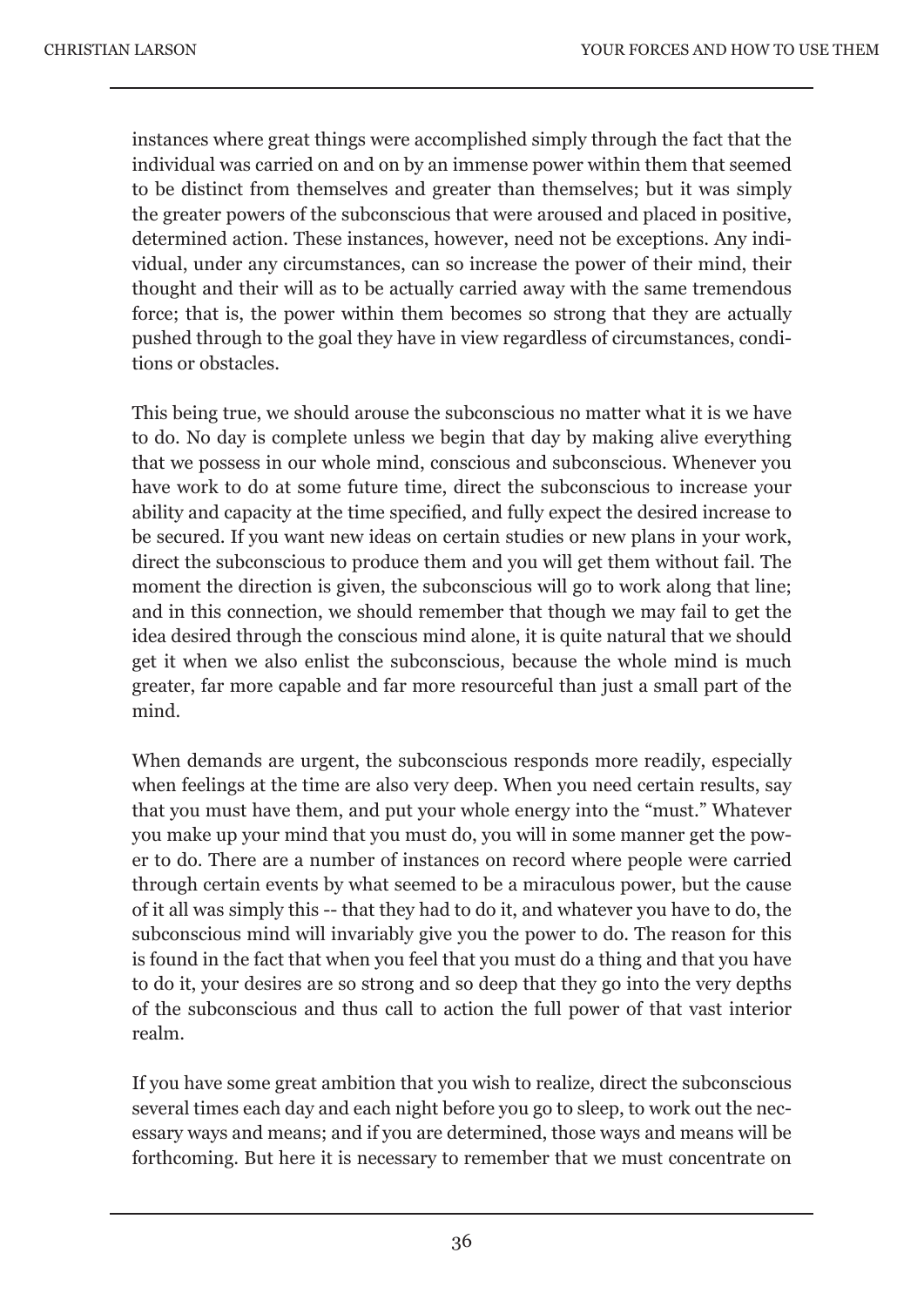the one thing wanted. If your mind scatters, sometimes giving attention to one ambition and sometimes to another, you will confuse the subconscious and the ways and means desired will not be secured. Make your ambition a vital part of your life, and try to feel the force of that ambition every single moment of your existence. If you do this, your ambition will certainly be realized. It may take a year, it may take five years, it may take ten years or more, but your ambition will be realized. This being true, no one need feel disturbed about the future, because if they actually know what they want to accomplish, and train the subconscious to produce the idea, the methods, the necessary ability and the required capacity, all these things will be secured.

If there is any condition from which you desire to secure emancipation, direct the subconscious to give you that information through which you may find a way out. The subconscious can. We all remember the saying, "Where there is a will there is a way," and it is true, because whcn you actually will to do a certain thing, the power of the mind becomes so deep and so strong along that line, that the entire subconscious mind is put to work on the case, so to speak; and under such circumstances, the way will always be found. When you put your whole mind, conscious and subconscious, to work on any problem, you will find the solution.

If there is any talent that you wish to develop further, direct the subconscious every day, and as frequently as possible, to enlarge the inner life of that talent and to increase its brilliancy and power. When you are about to undertake anything new, do not proceed until you have submitted the proposition to the subconscious, and here we find the real value of "sleeping over" new plans before we finally decide. When we go to sleep, we go more completely into the subconscious, and those ideas that we take with us when we go to sleep, especially those that engage our serious attention at the time, are completely turned over, so to speak, during the period of sleep, and examined from all points of view. Sometimes it is necessary to take those ideas into the subconscious a number of times when we go to sleep, as well as to submit the matter to the subconscious many times in the day during the waking state, but if we persevere, the right answer will finally be secured.

The whole mind, conscious and subconscious, does possess the power to solve any problem that may come up, or provide the necessary ways and means through which we can carry out or finish anything we have undertaken. Here, as elsewhere, practice makes perfect. The more you train the subconscious to work with you, the easier it becomes to get the subconscious to respond to your directions, and therefore the subconscious mind should be called into action, no matter what comes up; in other words make it a practice to use your whole mind, conscious and subconscious, at all times, not only in large matters, but in all matters. Begin by recognizing the subconscious in all thought and in all action. Think that it can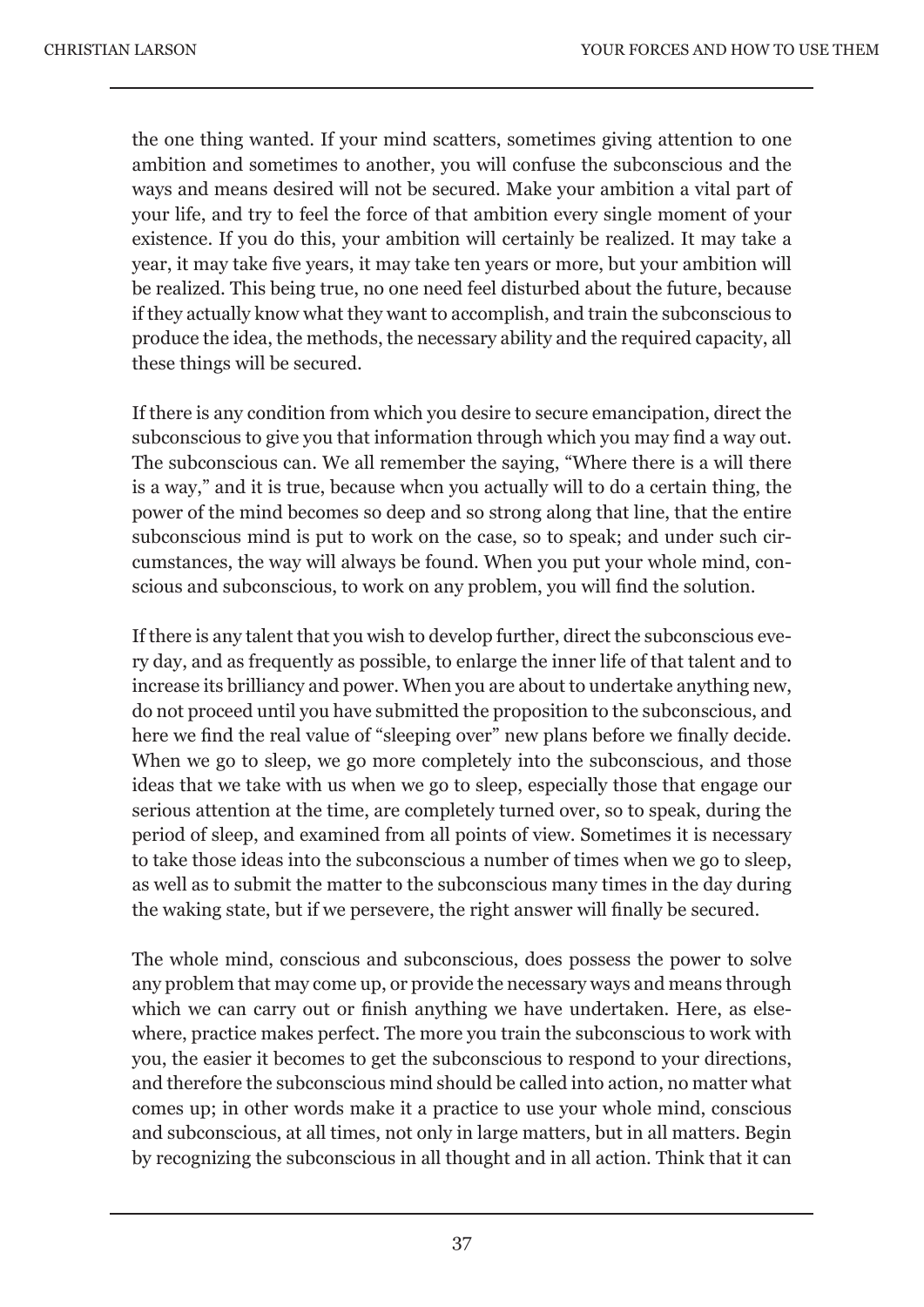do what you have been told it can do, and eliminate doubt absolutely. Take several moments every day and suggest to the subconscious what you want to have done. Be thoroughly sincere in this matter; be determined; have unbounded faith, and you can expect results; but do not permit the mind to become wrought up when giving directions. Always be calm and deeply poised when thinking out or suggesting to the subconscious, and it is especially important that you be deeply calm before you go to sleep.

Do not permit any idea, suggestion or expectation to enter the subconscious unless it is something that you actually want developed or worked out, and here we should remember that every idea, desire or state of mind that is deeply felt will enter the subconscious. When there are no results, do not lose faith. You know that the cause of the failure was the failure of the conscious to properly touch the subconscious at the time the directions were given, so therefore try again, giving your thought a deeper life and a more persistent desire. Always be prepared to give these methods sufficient time. Some have remarkable results at once, while others secure no results for months; but whether you secure results as soon as you wish or not, continue to give your directions every day, fully expecting results. Be determined in every effort you may make in this direction, but do not be over-anxious.

Make it a point to give special directions to the subconscious every day for the steady improvement of mind, character and personality along all lines. You cannot give the subconscious too much to do because its power is immense, and as far as we know, its capacity limitless. Every effort you may make to direct or train the subconscious, will bring its natural results in due time, provided you are always calm, well balanced, persistent, deeply poised and harmonious in all your thoughts and actions.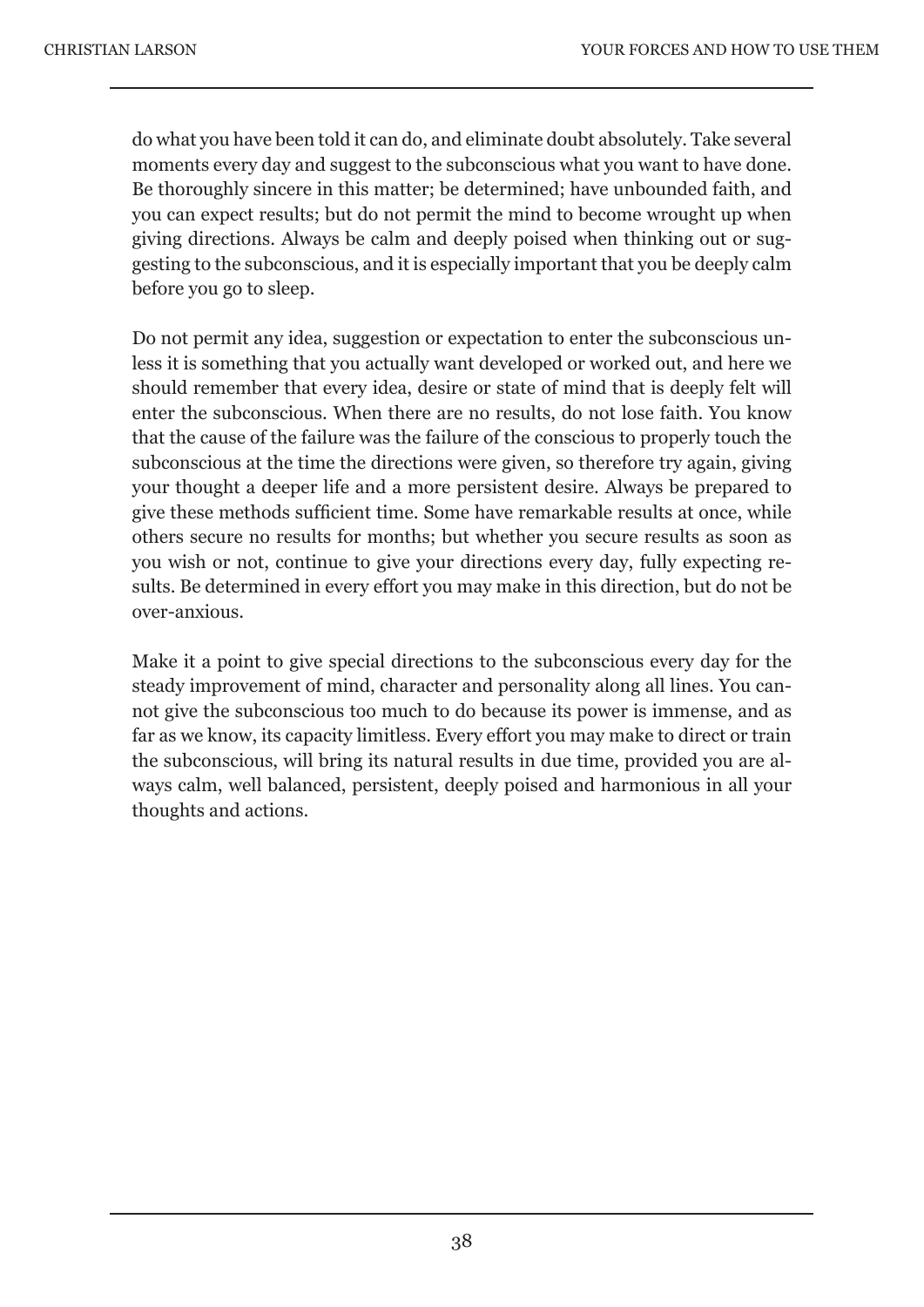#### *Chaper 6* THE POWER OF SUBJECTIVE THOUGHT

#### *THE PATH TO GREATER THINGS*

—

*Dream constantly of the ideal; work ceaselessly to perfect the real. Believe in yourself; believe in everybody; believe in all that has existence. Give the body added strength; give the mind added brilliancy; give the soul added inspiration. Do your best under every circumstance, and believe that every circumstance will give its best to you. Live for the realization of more life and for the more efficient use of everything that proceeds from life. Desire eternally what you want; and act always as if every expectation were coming true.*

The first important factor to consider in connection with the study of thought is that every thought does not possess power. In modern times, when thinking has been studied so closely, a great many have come to the conclusion that every thought is itself a force and that it invariably produces certain definite results ; but this is not true, and it is well, for if every thought had power we could not last very long as the larger part of ordinary human thinking is chaotic and destructive.

When we proceed to determine what kinds of thought have power and what kinds have not, we find two distinct forms. The one we call objective, the other subjective. Objective thought is the result of general thinking, such as reasoning, intellectual research, analysis, study, the process of recollection, mind-picturing where there is no feeling, and the usual activities of the intellect. In brief, any mental process that calls forth only the activities of the intellect is objective, and such thinking does not affect the conditions of mind and body to any extent; that is, it does not produce direct results corresponding to its own nature upon the system. It does not immediately affect your health, your happiness, your physical condition nor your mental condition. It may, however, affect these things in the long run, and for that reason must not be ignored.

Subjective thinking is any form of thinking or mind-picturing that has depth of feeling, that goes beneath the surface in its action, that moves through the undercurrents, that acts in and through the psychological field. Subjective thought is synonymous with the thought of the heart, and it is subjective thought that is referred to in the statement, "As a man thinketh in his heart so is he."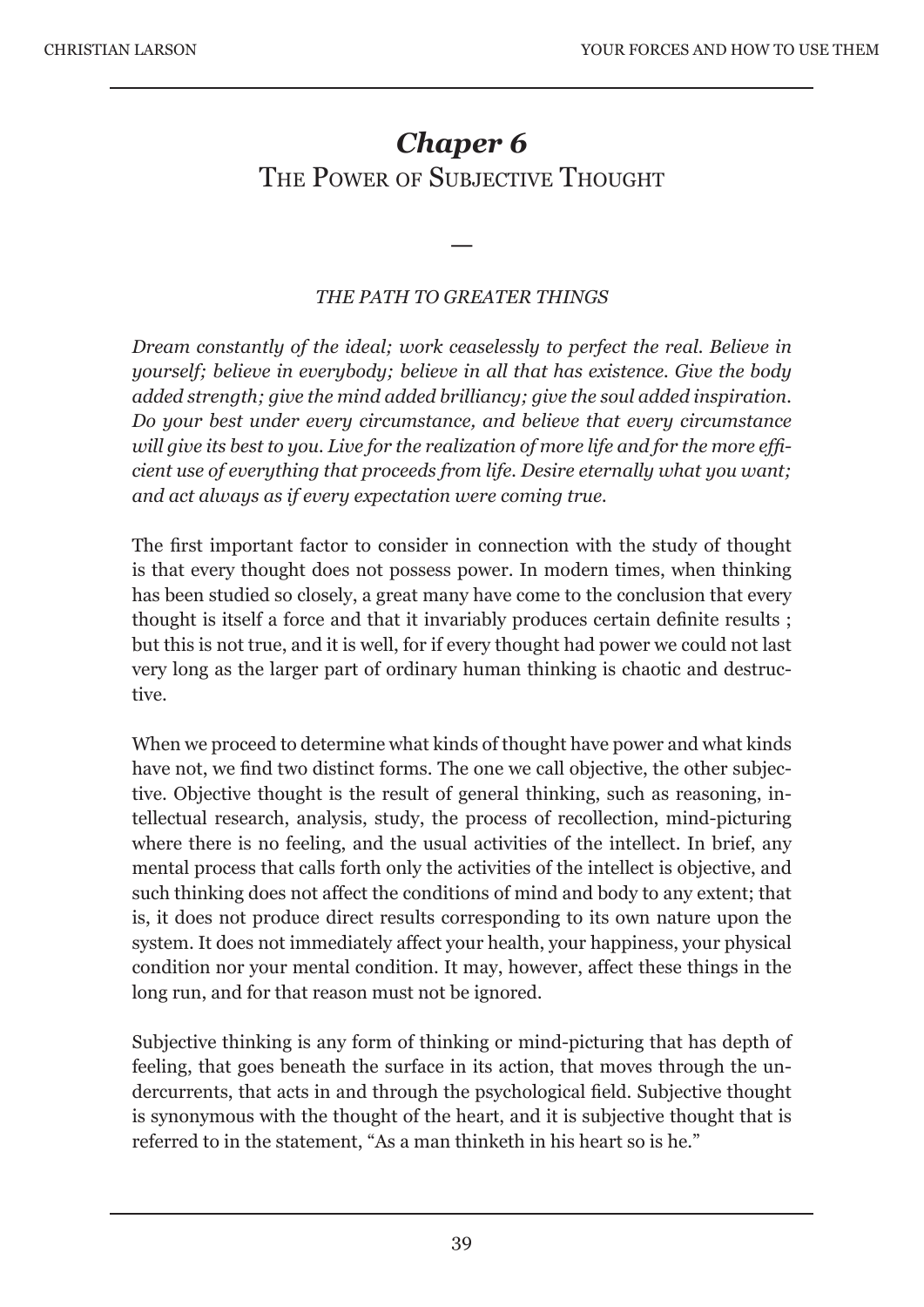Subjective thought proceeds from the very heart of mental existence; that is, it is always in contact with everything that is vital in life. It is always alive with feeling, and originates, so to speak, in the heart of the mind. The term "heart" in this connection has nothing to do with the physical organ by that name. The term "heart" is here used in its metaphysical sense. We speak of the heart of a great city, meaning thereby, the principal part of the city, or that part of the city where its most vital activities are taking place; likewise, the heart of the mind is the most vital realm of the mind, or the centre of the mind, or the deeper activities of the mind as distinguished from the surface of the mind.

Subjective thinking being in the heart of the mind is therefore necessarily the product of the deepest mental life, and for this reason every subjective thought is a force. It will either work for you or against you, and has the power to produce direct effects upon mind or body, corresponding exactly with its own nature. But all thinking is liable to become subjective at times. All thoughts may sink into the deeper or vital realms of mind and thus become direct forces for good or ill. Therefore, all thinking should be scientific; that is, designed or produced with a definite object in view. All thought should be produced according to the laws of right thinking or constructive thinking. Though objective thinking usually produces no results whatever, nevertheless there are many objective thoughts that become subjective and it is the objective mind that invariably determines the nature of subjective thinking.

Every thought therefore should have the right tendency, so that it may produce desirable results in case it becomes subjective, or may act in harmony with the objective mind whenever it is being employed in giving directions to the subjective. In this connection, it is well to remember that subjective thinking invariably takes place in the subconscious mind, as the terms subjective and subconscious mean practically the same; though in speaking of thought, the term subjective is more appropriate in defining that form of thought that is deep, vital and alive, or that acts through the mental undercurrents.

To define scientific thinking, it may be stated that your thinking is scientific when your thought has a direct tendency to produce what you want, or when all the forces of your mind are working together for the purpose you desire to fulfil. Your thinking is unscientific when your thought has a tendency to produce what is detrimental, or when your mental forces are working against you. To think scientifically, the first essential is to think only such thoughts and permit only such mental attitudes as you know to be in your favour; and the second essential is to make only such thoughts subjective. In other words, every thought should be right and every thought should be a force. When every thought is scientific, it will be right, and when every thought is subjective it will be a force.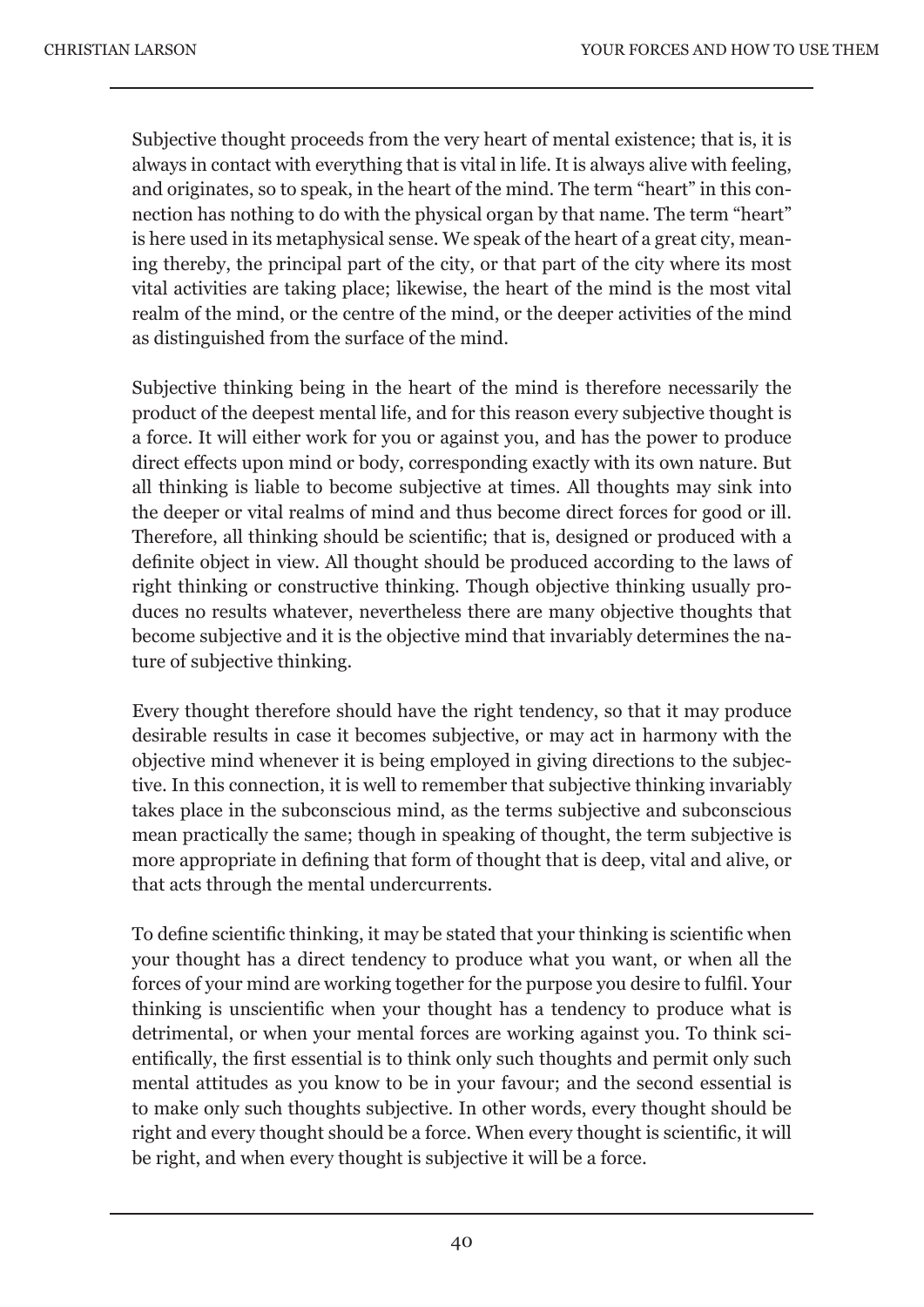Positively refuse to think of what you do not wish to retain or experience. Think only of what you desire, and expect only what you desire, even when the very contrary seems to be coming into your life. Make it a point to have definite results in mind at all times. Permit no thinking to be aimless. Every aimless thought is time and energy wasted, while every thought that is inspired with a definite aim will help to realize that aim, and if all your thoughts are inspired with a definite aim, the whole power of your mind will be for you and will work with you in realizing what you have in view. That you should succeed is therefore assured, because there is enough power in your mind to realize your ambitions, provided all of that power is used in working for your ambitions. And in scientific thinking all the power of mind and thought is being caused to work directly and constantly for what you wish to attain and achieve.

To explain further the nature of scientifre thinking, as well as unscientific thinking, it is well to take several well-known illustrations from real life. When things go wrong, people usually say, "That's always the way"; and though this may seem to be a harmless expression, nevertheless, the more you use that expression the more deeply you convince your mind that things naturally go wrong most of the time. When you train your mind to think that it is usual for things to go wrong, the forces of your mind will follow that trend of thinking, and will also go wrong; and for that reason it is perfectly natural that things in your life should go wrong more and more, because as the forces of your mind are going wrong, you will go wrong, and when you go wrong, those things that pertain to your life cannot possibly go right.

A great many people are constantly looking for the worst. They usually expect the worst to happen; though they may be cheerful on the surface, deep down in their heart they are constantly looking for trouble. The result is that their deeper mental currents will tend to produce trouble. If you are always looking for the worst, the forces of your mind will be turned in that direction, and therefore will become destructive. Those forces will tend to produce the very thing that you expect. At first they will simply confuse your mind and produce troubled conditions in your mental world; but this will in turn confuse your faculties, your reason and your judgment, so that you will make many mistakes; and he who is constantly making mistakes will certainly find the worst on many or all occasions.

When things go wrong, do not expect the wrong to appear again. Look upon it as an exception. Call it past and forget it. To be scientific under these circumstances, always look for the best. By constantly expecting the best, you will turn the different forces of your mind and thought to work for the best. Every power that is in you will have a higher and finer ideal upon which to turn its attention, and accordingly, results will be better, which is perfectly natural when your whole system is moving towards the better.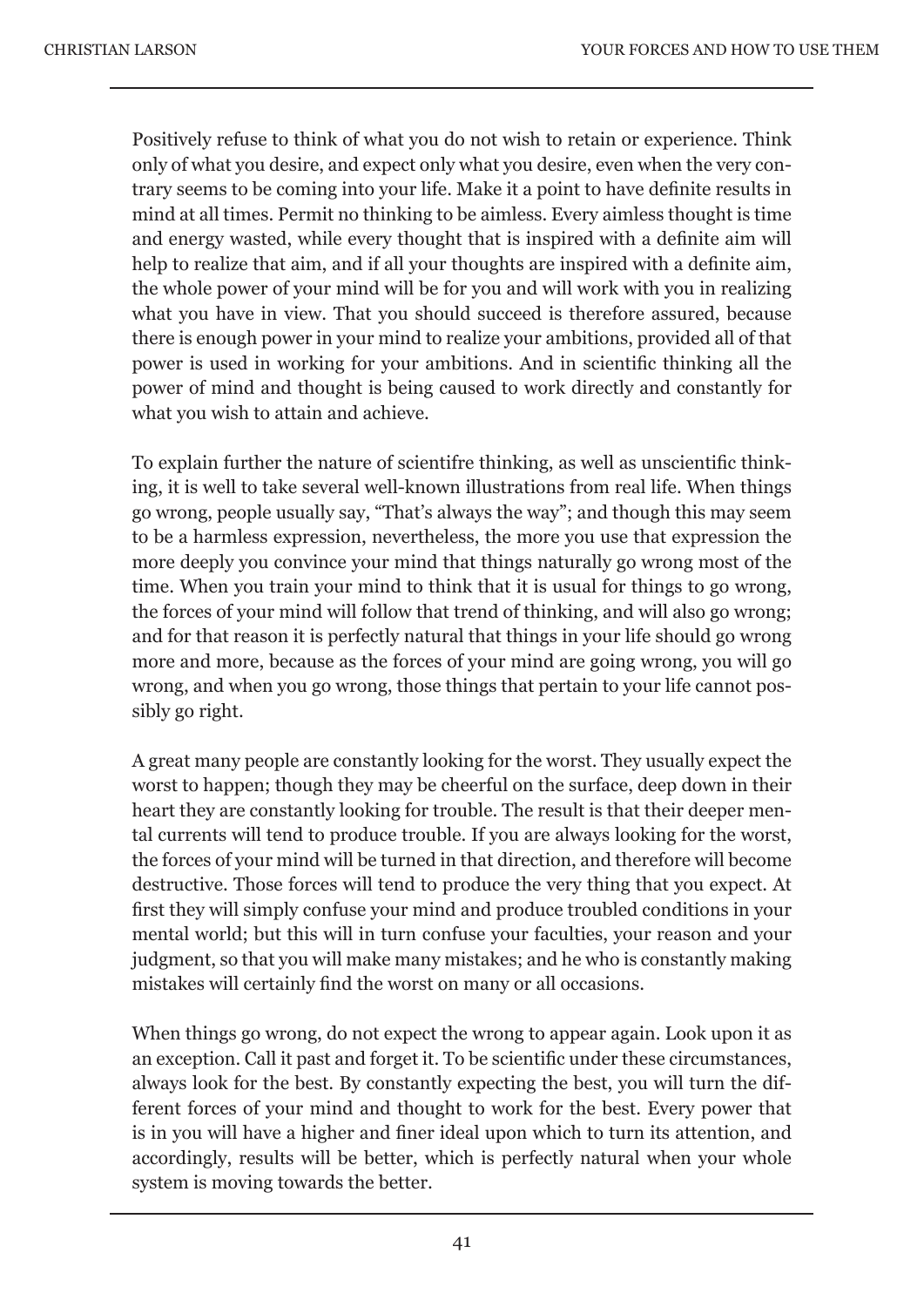A number of people have a habit of saying, "Something is always wrong"; but why should we not say instead, "Something is always right"? We would thereby express more of the truth and give our minds a more wholesome tendency. It is not true that something is always wrong. When we compare the wrong with the right, the wrong is always in the minority. However, it is the effect of such thinking upon the mind that we wish to avoid, whether the wrong be in our midst or not. When you think that there is always something wrong, your mind is more or less concentrated on the wrong, and will therefore create the wrong in your own mentality; but when you train yourself to think there is always something right, your mind will concentrate upon the right, and accordingly will create the right. And when the mind is trained to create the right it will not only produce right conditions within itself, but all thinking will tend to become right; and right thinking invariably leads to health, happiness, power and plenty.

The average person is in the habit of saying, "The older I get"; and they thereby call the attention of the mind to the idea that they are getting older. In brief, they compel their mind to believe that they are getting older and older, and thereby direct the mind to produce more and more age. The true expression in this connection is, "The longer I live." This expression calls the mind's attention to the length of life, which will, in turn, tend to increase the power of that process in you that can prolong life. When people reach the age of sixty or seventy, they usually speak of "the rest of my days," thus implying the idea that there are only a few more days remaining. The mind is thereby directed to finish life in a short period of time, and accordingly, all the forces of the mind will proceed to work for the speedy termination of personal existence. The correct expression is "from now on," as that leads thought into the future indefinitely without impressing the mind with any end whatever.

We frequently hear the expression, "I can never do anything right," and it is quite simple to understand that such a mode of thought would train the mind to act below its true ability and capacity. If you are fully convinced that you can never do anything right, it will become practically impossible for you to do anything right at any time, but on the other hand, if you continue to think, "I am going to do everything better and better," it is quite natural that your entire mental system should be inspired and trained to do things better and better.

Hundreds of similar expressions could be mentioned, but we are all familiar with them, and from the comments made above, anyone will realize that such expressions are obstacles in our way, no matter what we may do. In right thinking the purpose should be never to use any expression that conveys to your mind what you do not want, or what is detrimental or unwholesome in any manner whatever. Think only what you wish to produce or realize. If trouble is brewing, think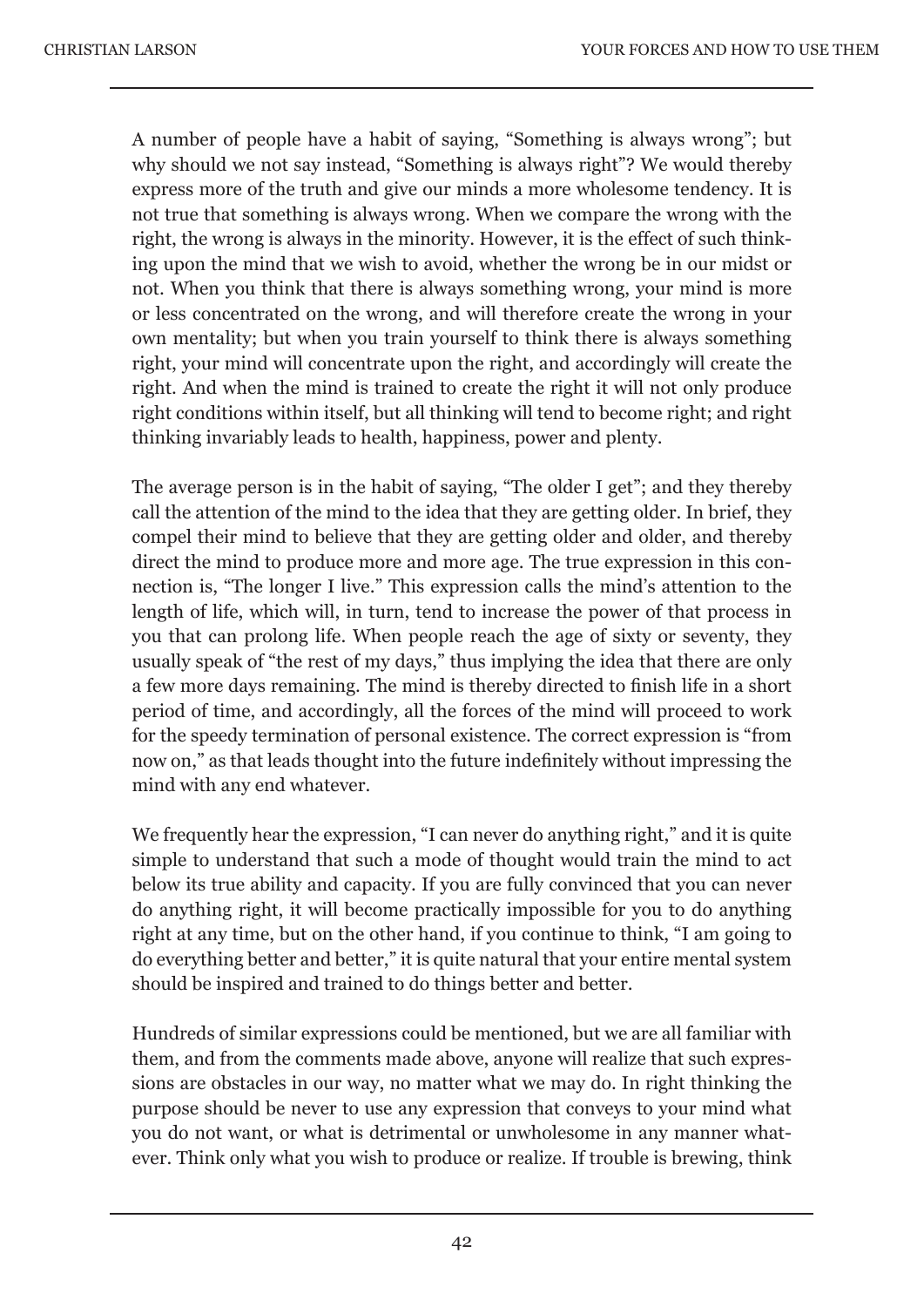about the greater success that you have in mind. If anything adverse is about to take place, do not think of what that adversity may bring, but think of the greater good that you are determined to realize in your life.

When trouble is brewing, the average person usually thinks of nothing else. Their mind is filled with fear, and not a single faculty in their possession can do justice to itself. And as trouble is usually brewing in most places, more or less, people have what may be called a chronic expectation for trouble; and as they usually get more or less of what they expect, they imagine they are fully justified in entertaining such expectations. But here it is absolutely necessary to change the mind completely. Whatever our present circumstances may be, we should refuse absolutely to expect anything but the best that we can think of. The whole mind, with all its powers and faculties, should be thrown, so to speak, into line with the optimistic tendency, and whatever comes or not, we should think only of the greater things that we expect to realize. In brief, we should concentrate the mind absolutely upon whatever goal we may have in view, and I should look neither to the left nor to the right.

When we concentrate absolutely upon the greater things we expect to attain or achieve, we gradually train all the forces of the mind and all the powers of thought to work for those greater things. We shall thereby begin in earnest to build for ourselves a greater destiny; and sooner or later we shall find ourselves gaining ground in many directions. Later on, if we proceed, we shall begin to move more rapidly, and if we pay no attention to the various troubles that may be brewing in our environment, those troubles will never affect us nor disturb us in the least.

The mental law involved in the process of scientific thinking may be stated as follows: The more you think of what is right, the more you tend to make every action in your mind right. The more you think of the goal you have in view, the more life and power you will call into action in working for that goal. The more you think of your ambition, the more power you will give to those faculties that can make your ambitions come true. The more you think of harmony, of health, of success, of happiness, of things that are desirable, of things that are beautiful, of things that have true worth, the more the mind will tend to build all those things in yourself, provided, of course, that all such thinking is subjective.

To think scientifically, therefore, is to train your every thought and your every mental action to focus the whole of attention upon that which you wish to realize, to gain, to achieve or attain in your life. In training the mind along the lines of scientific thinking begin by trying to hold the mind upon the right, regardless of the presence of the wrong, and here we should remember that the term "right" does not simply refer to moral actions, but to all actions. When the wrong is com-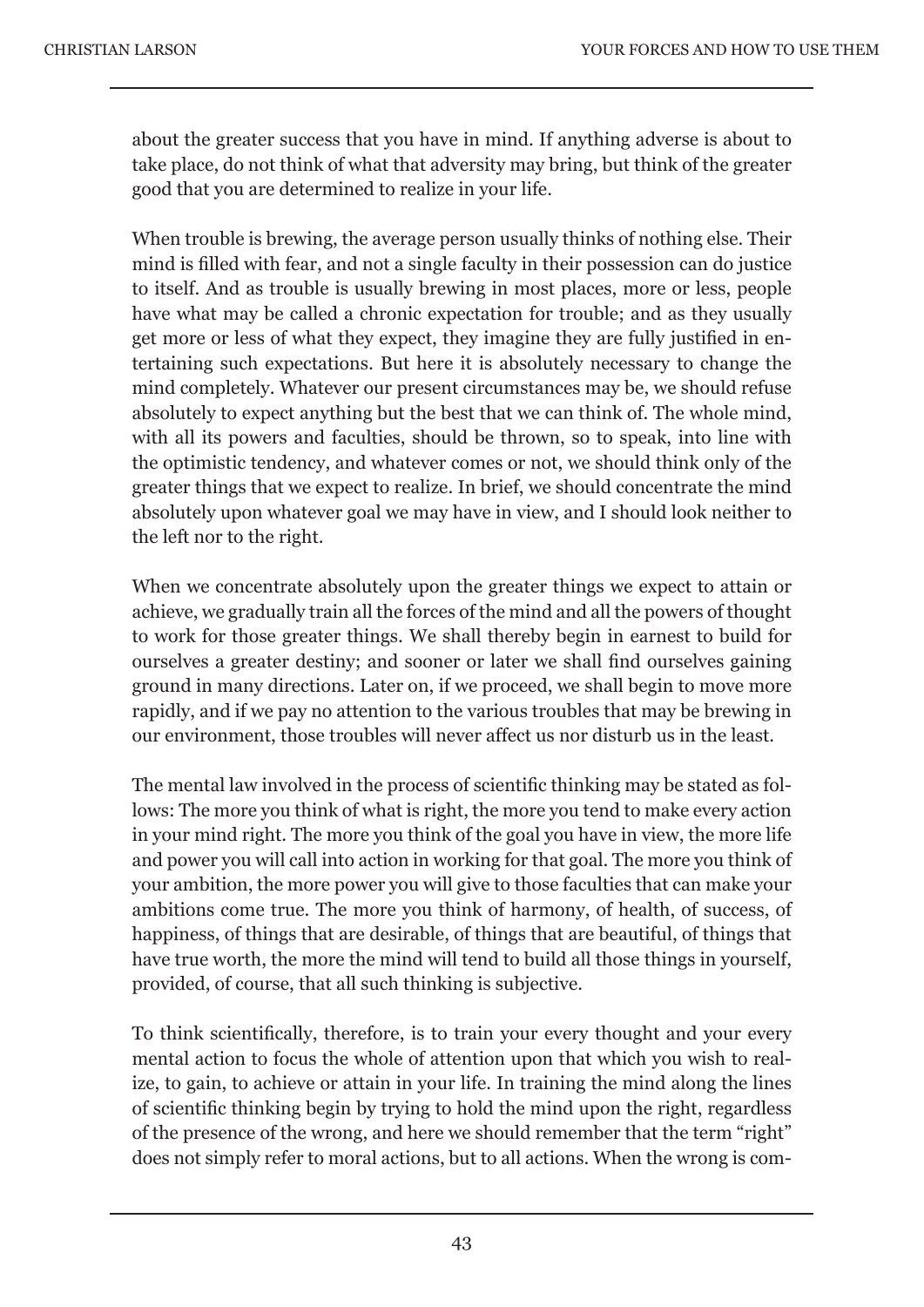ing your way, persist in thinking of the right; persist in expecting only the right. And there is a scientific reason for this attitude, besides what has been mentioned above. We know that the most important of all is to keep the mind right or moving along right lines, and if we persistently expect the right, regardless of circumstances, the mind will be kept in the lines of right action. But there is another result that frequently comes from this same practice. It sometimes happens that the wrong which is brewing in your environment, has such a weak foundation that only a slight increase in the force of the right would be necessary to overthrow that wrong completely; in fact, we shall find that most wrongs that threaten can be overcome in a very short time, if we continue to work for the right in a positive, constructive, determined manner.

It is when the individual goes all to pieces, so to speak, that adversity gets the best of them; but no individual will go to pieces unless their thinking is chaotic, destructive, scattered, confused and detrimental. Continue to possess your whole mind and you will master the situation, no matter what it may be, and it is scientific thinking that will enable you to perform this great feat. To make thinking scientific, there are three leading essentials to be observed. The first is to cultivate constructive mental attitudes, and all mental attitudes are constructive when mind, thought, feeling, desire and will constantly face the greater and the better.

A positive and determined optimism has the same effect, and the same is true of the practice of keeping the mental eye single on the highest goal in view. To make every mental attitude constructive the mind must never look down, and mental depression must be avoided completely. Every thought and every feeling must have an upward look, and every desire must desire to inspire the same rising tendency in every action of mind.

The second essential is constructive mental imagery. Use the imagination to picture only what is good, what is beautiful, what is beneficial, what is ideal, and what you wish to realize. Mentally see yourself receiving what you deeply desire to receive. What you imagine, you will think, and what you think, you will become. Therefore, if you imagine only those things that are in harmony with what you wish to obtain or achieve, all your thinking will soon tend to produce what you want to attain or achieve.

The third essential is constructive mental action. Every action of the mind should have something desirable in view and should have a definite, positive aim. Train yourself to face the sunshine of life regardless of circumstances. When you face the sunshine, everything looks right, and when everything looks right, you will think right. It matters not whether there is any sunshine in life just now or not. We must think of sunshine just the same. If we do not see any silver lining, we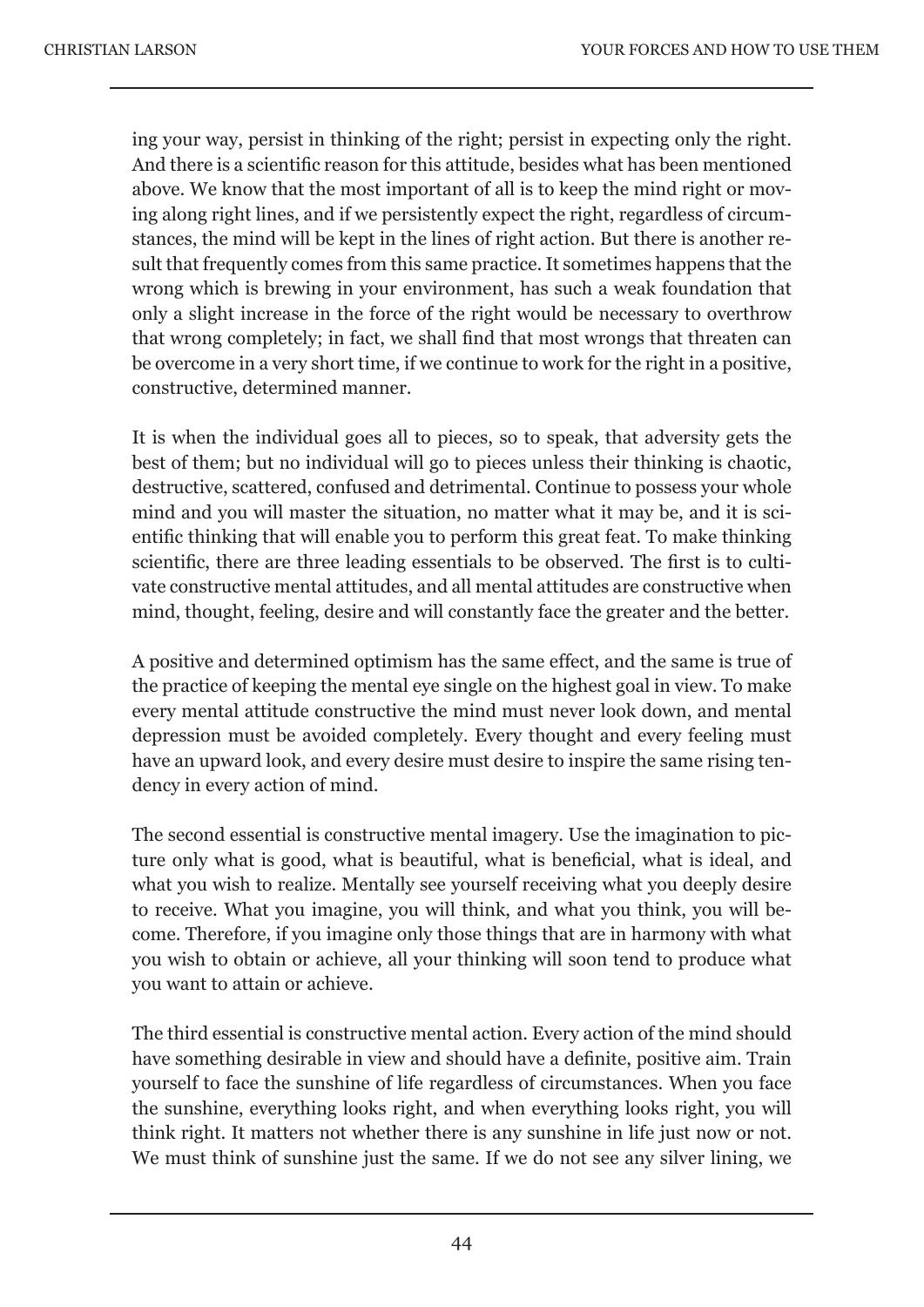must create one in our own mental vision. However dark the dark side may seem to be, we cannot afford to see anything but the bright side, and no matter how small or insignificant the bright side may be, we must continue to focus attention on that side alone.

Be optimistic, not in the usual sense of that term, but in the real sense of that term. The true optimist not only expects the best to happen, but goes to work to make the best happen. The true optimist not only looks upon the bright side, but trains every force that is in them to produce more and more brightness in their life, and therefore complies with the three essentials just mentioned. Their mental attitudes are constructive because they are always facing greater things. Their imagination is constructive because it is always picturing the better and the ideal, and their mental actions are constructive because they are training the whole of their life to produce those greater and better things that their optimism has inspired them to desire and expect.

In this connection, we must remember that there is a group of mental forces at work in every mental attitude, and therefore if that attitude is downcast, those forces will become detrimental; that is, they will work for the lesser and the inferior. On the other hand, if every mental attitude is lifted up or directed towards the heights of the great and the true and the ideal, those forces will become constructive, and will work for the greater things in view.

In the perusal of this study, we shall find it profitable to examine our mental attitudes closely, so as to determine what our minds are actually facing the greater part of the time. If we find that we are mentally facing things and conditions that are beneath our expectations, or find that our imaginations are concerned too much about possible failure, possible mistakes, possible trouble, possible adversity, etc., our thinking is unscientific, and no time should be lost in making amends. When you are looking into the future, do not worry about troubles that might come to pass. Do not mentally see yourself as having a hard time of it. Do not imagine yourself in this hostile condition or that adverse circumstance. Do not wonder what you would do if you should lose everything, or if this or that calamity should befall. Such thinking is decidedly unscientific and most detrimental. If you entertain such thoughts you are causing the ship of your life to move directly towards the worst precipice that may exist in your vicinity. Besides, you are so weakening this ship through wrong treatment, that it will some day spring a leak and go down.

Think of the future whenever it is unnecessary for you to give your attention to the present, but let your thought of the future be wholesome, constructive, optimistic and ideal. Mentally see yourself gaining the best that life has to give, and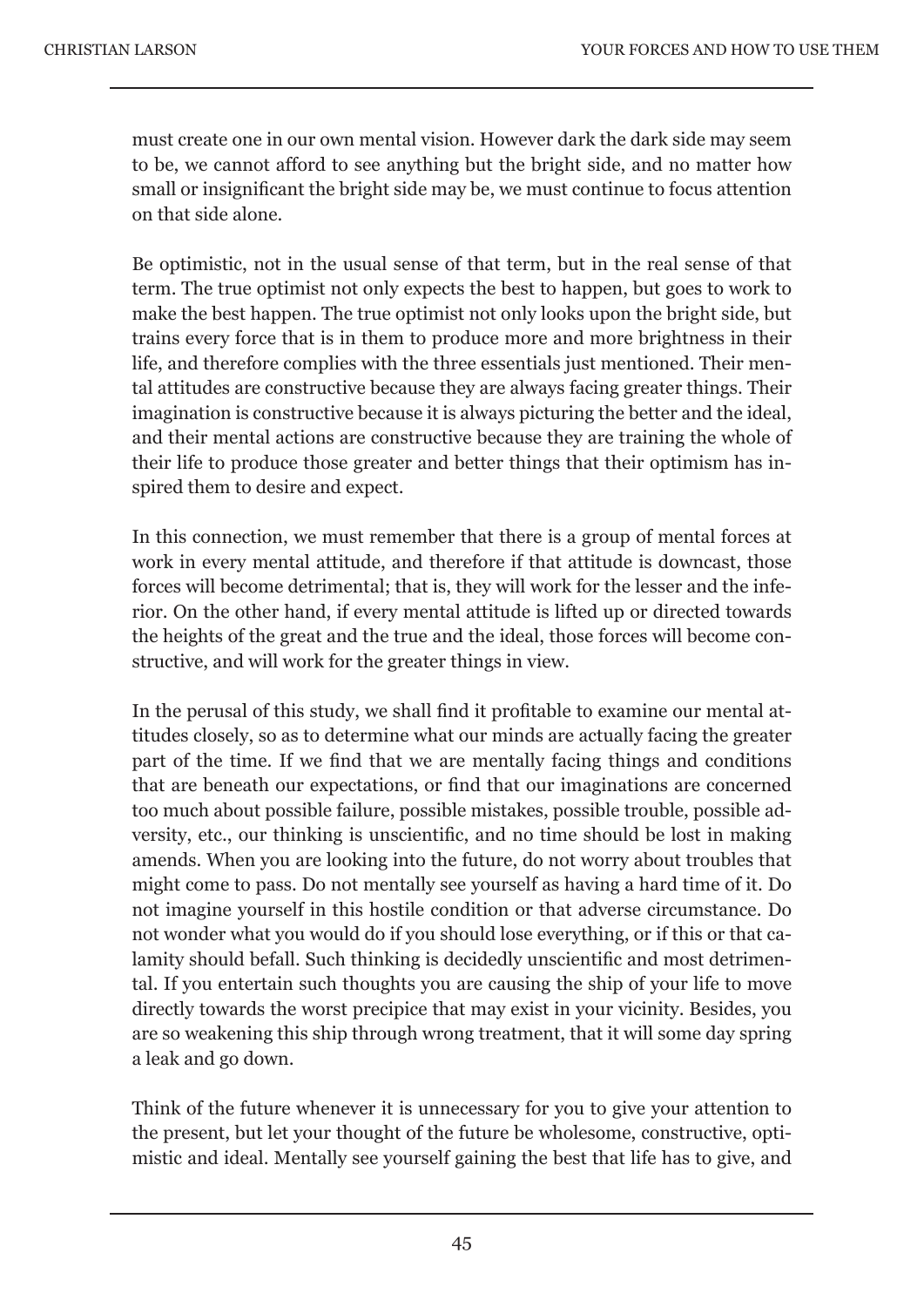you will meet more and more of the best. Think of yourself as gaining ground along all lines, as finding better and better circumstances, as increasing in power and ability, and as becoming more healthful in body, more vigorous and brilliant in mind, more perfect in character, and more powerful in soul. In brief, associate your future with the best that you can think of along all lines. Fear nothing for the days that are to be, but expect everything that is good, desirable, enjoyable and ideal. This practice will not only make your present happier, but it will tend to strengthen your mind and your life along wholesome constructive lines to such a degree that you will actually gain the power to realize, in a large measure, those beautiful and greater things that you have constantly expected in your optimistic dreams.

In living and building for a larger future, we should remember that our mind and thoughts invariably follow the leadership of the most prominent mental picture. The man or woman who clearly and distinctly pictures for themselves a brilliant future will inspire the powers of their entire mental world to work for such a future; in fact, all the forces of thought, mind, life, personality, character and soul will move in that direction. They may not realize as brilliant a future as they have pictured, but their future is certainly going to be brilliant, and it is quite possible, as is frequently the case, that it may become even more brilliant than they dreamed of in the beginning.

When the average mind thinks of the future, they usually picture a variety of conflicting events and conditions. They have nothing definite in mind. There is no actual leadership therefore in their mind, and nothing of great worth can be accomplished.

When we look into the lives of men and women who have reached high places, we always find that they were inspired with some great idea. That idea was pictured again and again in their mental vision, and they refused to let it go. They clung tenaciously to that idea, and thereby actually compelled every force and element within them to enlist in the working out of that idea. It is therefore simple enough that they should realize every aim and reach the highest places that achievement has in store. Such men and women possibly did not understand the science or the process, but they were nevertheless thinking scientifically to a most perfeet degree. Their ambition pictured only that lofty goal which they wanted to reach. All their mental attitudes were constantly facing that lofty goal, and thereby became constructive; and all the actions of mind were directed toward the same goal. Accordingly, everything within them was tramed to work for the realization of their dream, and that is what we mean by scientific thinking; that is what we mean by thinking for results. And anyone who will train themselves to think for results in this manner, will positively secure results; though in this connection it is well to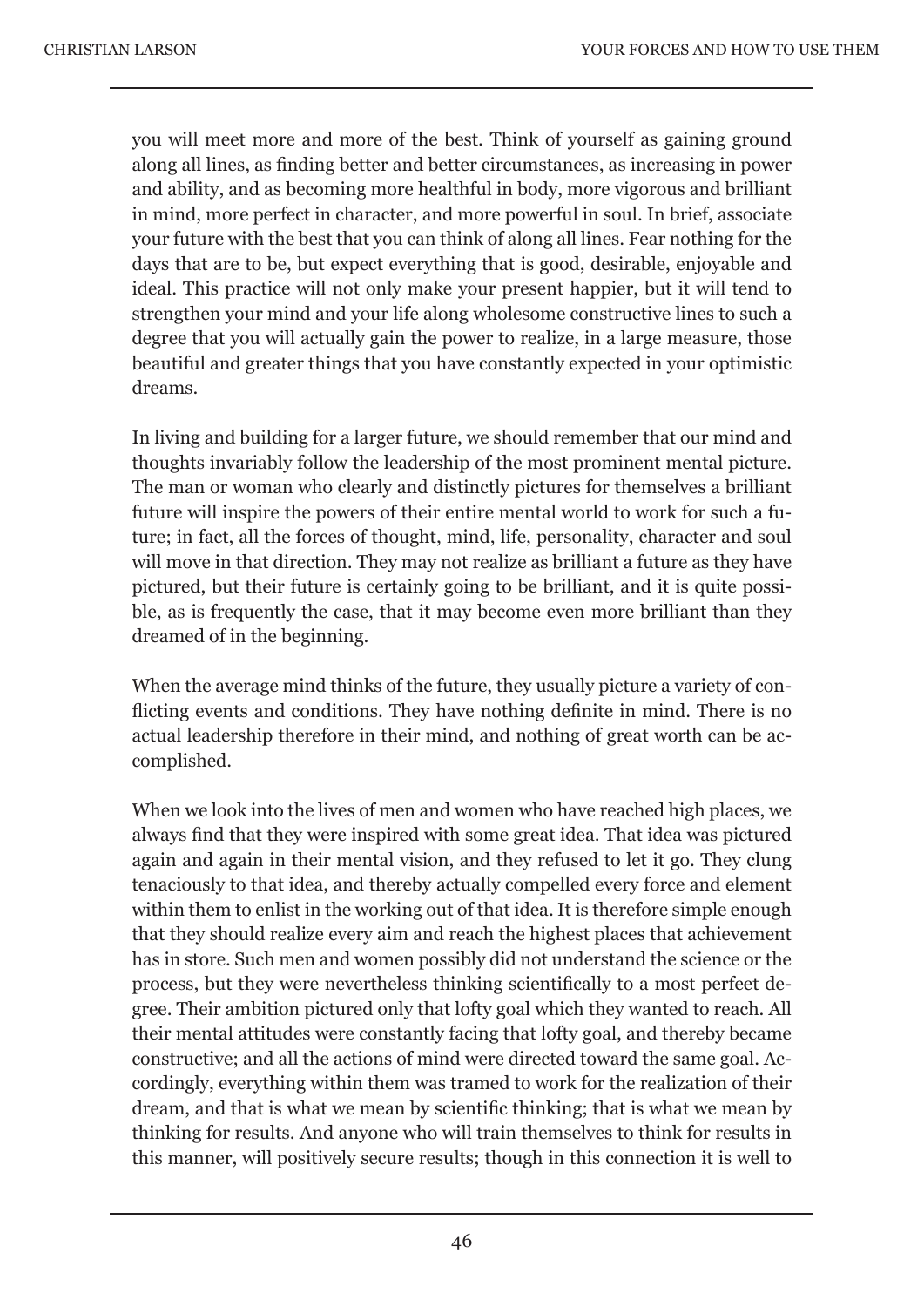remember that persistence and determination are indispensable every step of the way.

When we do not secure results at once, we sometimes become discouraged, and conclude that it is no use to try. At such times, friends will usually tell us that we are simply dreaming, and they will advise us to go to work at something practical, something that we really can accomplish; but if we ignore the advice of our friends, and continue to be true to the great idea that we have resolved to work out, we shall finally reach our goal, and when we do, those very same friends will tell us that we took the proper course. So long as the man with ambition is a failure, the world will tell him to let go of his ideal; but when his ambition is realized, the world will praise him for the persistence and the determination that he manifested during his dark hours, and everybody will point to his life as an example for coming generations. This is invariably the rule. Therefore pay no attention to what the world says when you are down. Be determined to get up, to reach the highest goal you have in view, and you will.

There are a great many ambitious men and women, who imagine that they will succeed provided their determination is strong and their persistence continuous, regardless of the fact that their thinking may be unscientific; but the sooner we dispel this illusion, the better. Unscientific thinking, even in minor matters, weakens the will. It turns valuable thought power astray, and we need the full power of thought, positively directed along the line of our work if we are going to achieve, and achieve greatly. The majority of the mental forces in the average person are working against them, because they are constantly entertaining depressed mental states or detrimental habits of thought; and even though they may be ambitious, that ambition has not sufficient power to work itself out, because most of the forces of their mind are thrown away.

We therefore see the necessity of becoming scientific in all thinking, and in making every mental habit wholesome and beneficial in the largest sense of those terms. But scientific thinking not only tends to turn the power of thought in the right direction; it also tends to increase mental power, to promote efficiency and to build up every faculty that we may employ. To illustrate the effect of right thinking upon the faculties, we will suppose that you have musical talent, and are trying to perfect that talent. Then, we will suppose that you are constantly expressing dissatisfaction with the power of that talent. What will be the result? Your mental action upon that faculty will tend to lower its efficiency, because you are depressing its action instead of inspiring those actions. On the other hand, if you encourage this talent, you will tend to expand its life, and thereby increase its capacity for results.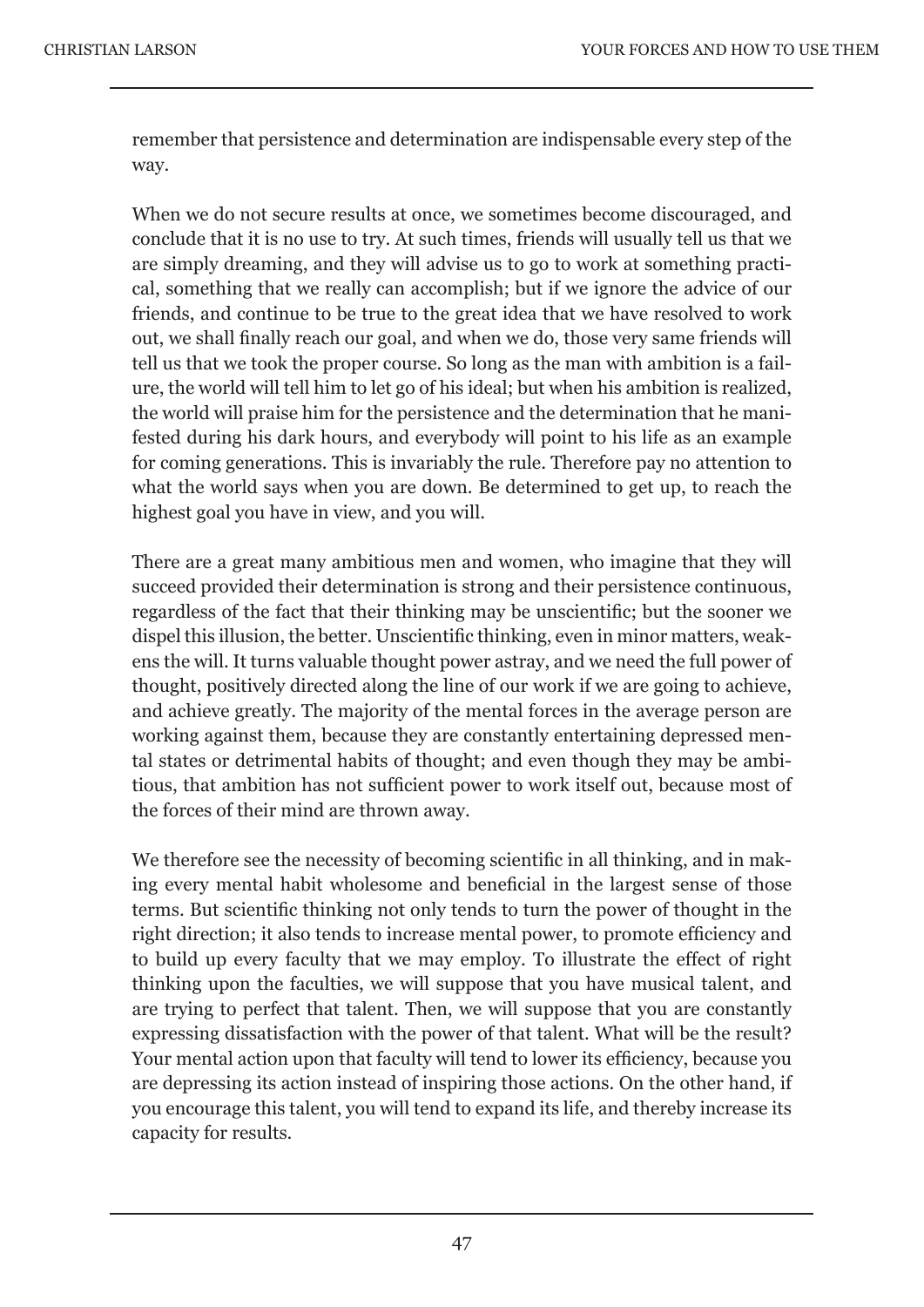In this respect, talents are similar to people. Take two people of equal ability and place them in circumstances that are direct opposites. We will suppose that the one is mistreated every day by those with whom he is associated. He is constantly being criticized and constantly being told that he will never amount to anything; he is blamed for everything that is wrong, and is in every manner discouraged and kept down. What would happen to the ability and efficiency of that man if he continued under such treatment year after year? He simply could not advance unless he should happen to be a mental giant, and even then, his advancement would be very slow; but if he was not a mental giant, just an average man, he would steadily lose ambition, self-confidence, initiative, judgment, reasoning power, and in fact, everything that goes to make up ability and capacity.

We will suppose the other man is encouraged continually. He is praised for every thing, he is given every possible opportunity to show and apply what ability he may possess; he is surrounded by an optimistic atmosphere, and is expected by everybody to advance and improve continually. What will happen to this man? The best will be brought out in his power and ability. He will be pushed to the fore constantly and he will climb steadily and surely until he reaches the top.

Treat your talents in the same way, and you have the same results in every case. To state it briefly, make it a point to encourage your talents, your faculties and your powers. Give every element and force within you encouragement and inspiration. Expect them all to do their best, and train yourself to think and feel that they positively will. Train yourself to think of your whole system as all right. Deal with your mental faculties in this manner, under all circumstances, and deal with your physical organs in the same way.

Most people among those who do not have perfect health, have a habit of speaking of their stomachs as bad, their livers as always out of order, their eyes as weak, their nerves as all upset, and the different parts of their systems as generally wrong. But what are they doing to their physical organs through this practice? The very same as was done to the unfortunate man just mentioned, and we shall find, in this connection, one reason why so many people continue to be sick. They are keeping their physical organs down, so to speak, by depressing the entire system with unwholesome thinking; but if they would change their tactics and begin to encourage their physical organs, praise them and expect them to do better, and to treat them right from the mental as well as a physical standpoint, they would soon be restored to perfect health.

In training the mind in scientific thinking, the larger part of attention should be given to that of controlling our feelings. It is not difficult to think scientifically along intellectual lines, but to make our feelings move along wholesome, con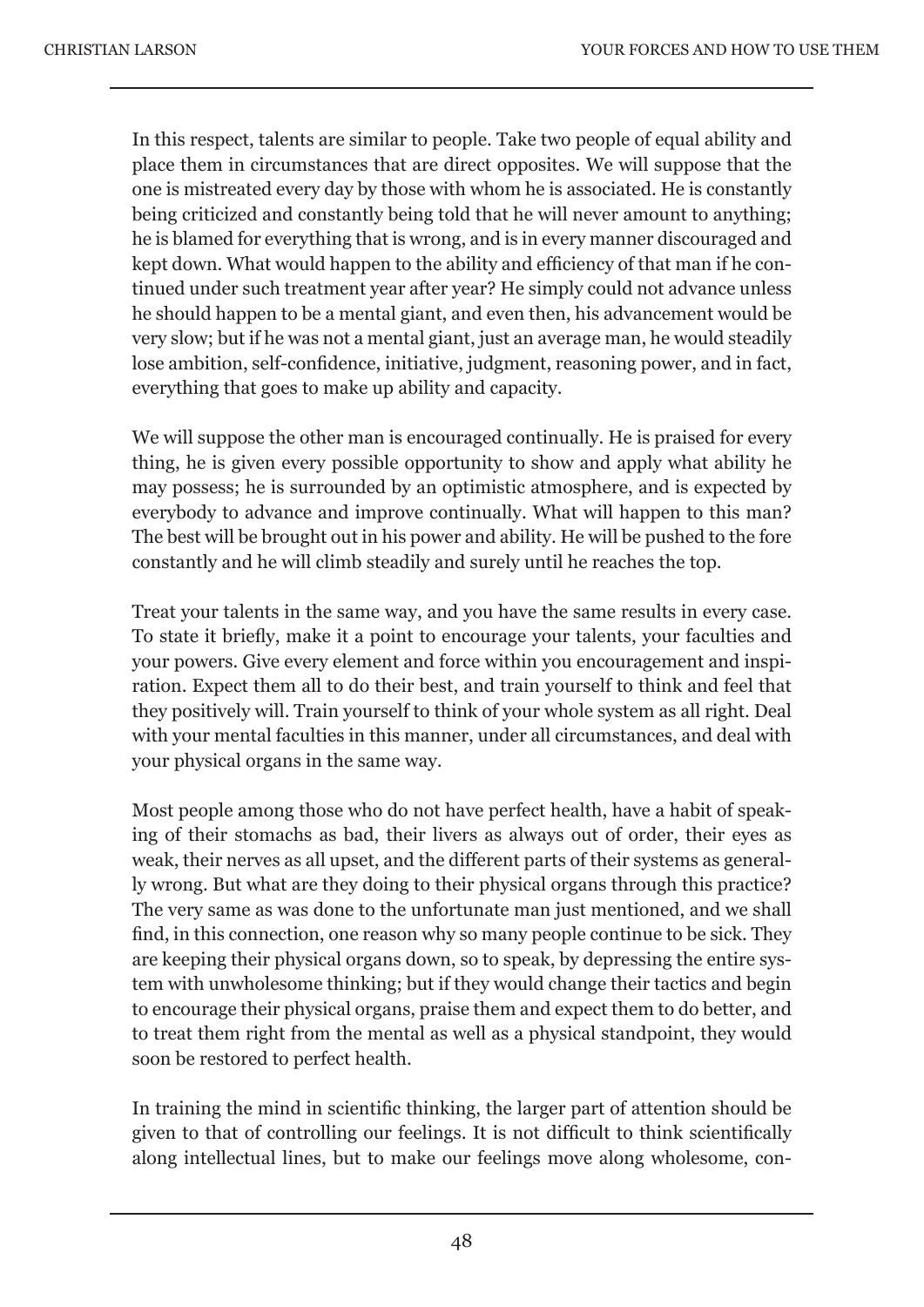structive, optimistic lines requires persistent training. Intellectual thought can be changed almost at anytime with little effort, but feeling usually becomes stronger and stronger the longer it moves along a certain line, and thus becomes more difficult to change.

When we feel discouraged, it is so easy to feel more discouraged; when we feel dissatisfied, it is only a step to that condition that is practically intolerable. It is therefore necessary to stop all detrimental feeling in the beginning. Do not permit a single adverse feeling to continue for a second. Change the mind at once by turning your attention upon something that will make you feel better. Resolve to feel the way you want to feel under all circumstances, and you will gradually develop the power to do so. Depressed mental feelings are burdens, and we waste a great deal of energy by carrying them around on our mental shoulders. Besides, such feelings tend to direct the power of thought towards the lower and the inferior.

Whenever you permit yourself to feel bad, you will cause the power of mind and thought to go wrong. Therefore, persist in feeling right and good. Persist in feeling joyous. Persist in feeling cheerful, hopeful, optimistic and strong. Place yourself on the bright side and the strong side of everything that transpires in your life, and you will constantly gain power, power that will invariably be in your favour.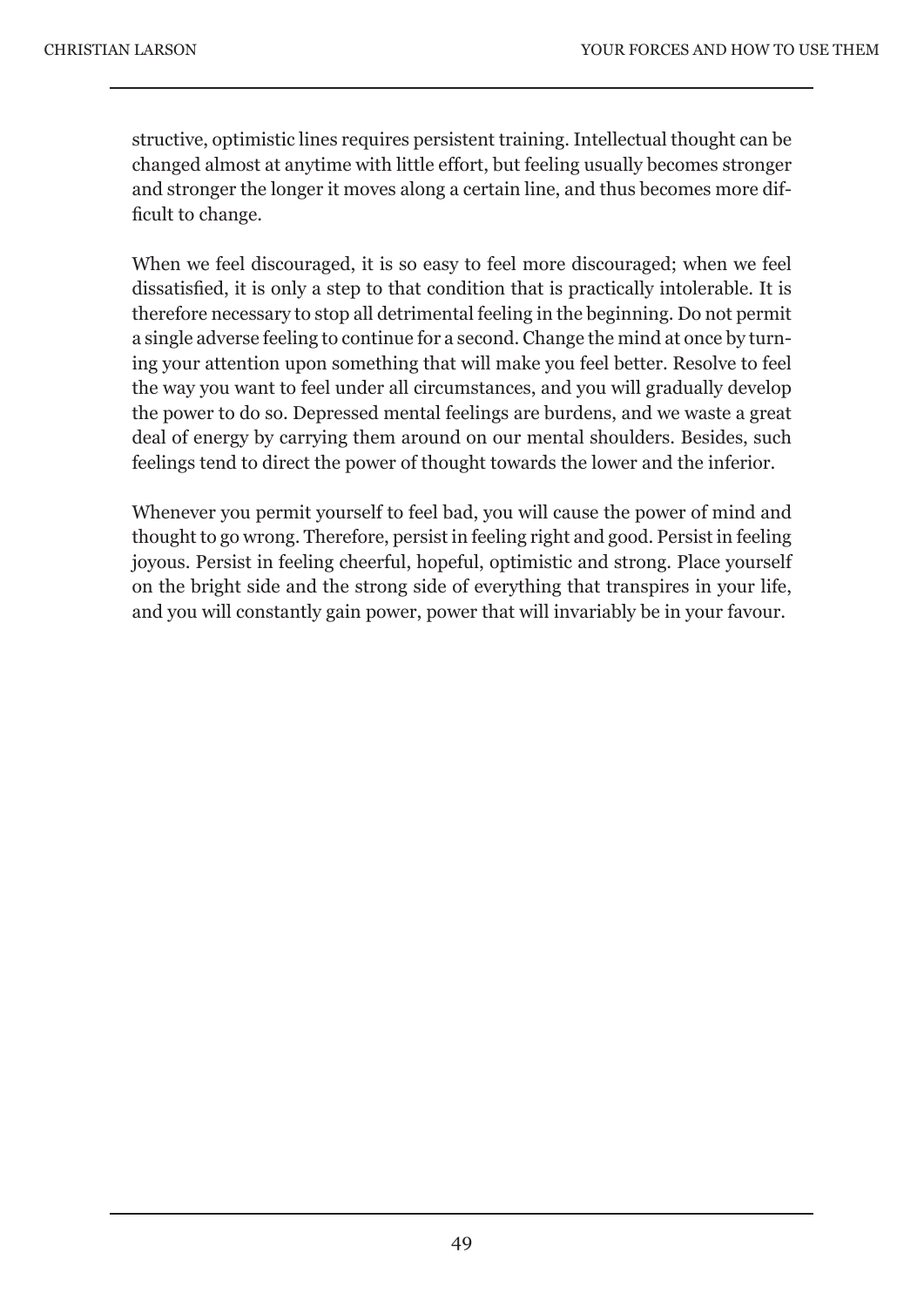#### *Chapter 7* HOW MAN BECOMES WHAT HE THINKS

—

*Life is growth and the object of right thinking is to promote that growth. Give less time trying to change the opinions of others, and more time trying to improve your own life. Life becomes the way it is lived; and man may live the way he wants to live when he learns to think what he wants to think. Create your own thought and you become what you want to become because your thought creates you. We all know that man is as he thinks. Then we must think only such thoughts as tend to make us what we wish to be. The secret of right thinking is found in always keeping the mind's eye stayed upon the greater and the better in all things.*

Scientific research in the metaphysical field has demonstrated the fact that man is as he thinks, that he becomes what he thinks, and that what he thinks in the present, determines what he is to become in the future; and also that since he can change his thought for the better along any line, he can therefore completely change himself along any line. But the majority who try to apply this law do not succeed to a great degree, the reason being that instead of working entirely upon the principle that man is as he thinks, they proceed in the belief that man is what he thinks he is.

At first sight there may seem to be no difference between the principle that man is as he thinks and the belief that man is as he thinks he is, but close study will reveal the fact that the latter is absolutely untrue. Man is not what he thinks he is, because personality, mentality and character are not determined by personal opinions. It is the thought of the heart, that is, the mental expression from the subconscious that makes the personal man what he is; but the subconscious is effected only by what man actually thinks in the real field of creative thought, and not by what he may think of himself in the field of mere personal opinion.

It is subjective thought that makes you what you are; but to think that you are thus or so, will not necessarily make you thus or so. To create subjective thought you must act directly upon the subconscious, but it is not possible to impress the subconscious while you are forming opinions about your personal self. A mere statement about yourself will not affect or change the subconscious, and so long as the subconscious remains unchanged, you will remain unchanged. While you are thinking simply about your external or personal self you are acting upon the objective, but to change yourself you must act upon the subjective.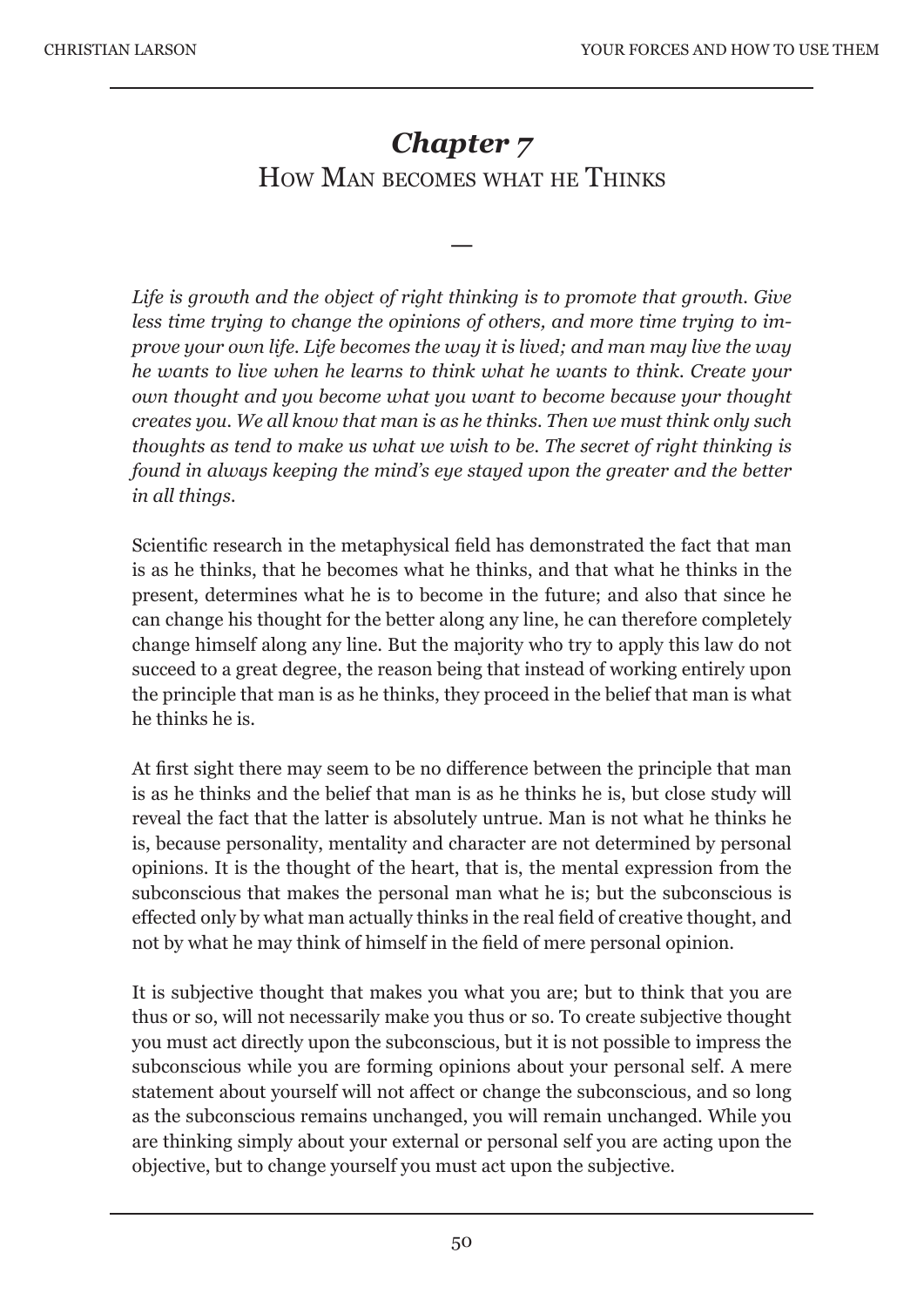Man may think that he is great, but so long as he continues to think small thoughts, he will continue to be small. No matter how high an opinion he may have of himself, while he is living in the superficial, his thoughts will be empty, and empty thoughts are not conducive to high attainments and great achievements. Man becomes great when he thinks great thoughts, and to think great thoughts he must transcend the limitations and circumscribed conditions of the person, and mentally enter into the world of the great and the superior. He must seek to gain a larger and a larger consciousness of the world of real quality, real worth and real superiority, and must dwell upon the loftiest mountain peaks of mind that be can possibly reach. He must live in the life of greatness, breathe the spirit of greatness, and feel the very soul of greatness. Then, and only then, will he think great thoughts; and the mind that continues to think great thoughts will continue to grow in greatness.

It is not what you state in your thought but what you give to your thought that determines results. The thought that is merely stated may be empty, but it is the thought with something in it that alone can exercise real power in personal life. And what is to be in your thought will depend upon what you think into your thought. What you give to your thought, your thought will give to you, and you will be and become accordingly, no matter what you may think that you are. The cause that you originate in the within will produce its effect in the without, regardless of what your opinions may be. Your personal life will consequently be the result of what you think, but it will not necessarily be what you think it is.

Having discovered the fact that the physical body is completely renewed every eight or ten months, you will naturally think that you are young, but to simply think you are young will not cause the body to look as young as it really is. To retain your youth you must remove those subconscious tendencies and conditions that produce old age, and you must eliminate worry. So long as you worry you will cause your personality to grow older and older in appearance, no matter how persistently you may think that you are young. To simply think that you are young will not avail. You must think thoughts that produce, retain and perpetuate youth. If you wish to look young, your mind must feel young, but you will not feel young until the whole of your mind produces the feeling of youth. To develop the feeling of youth in the whole mind, you must become fully conscious of the fact that youth is naturally produced in your entire system every minute, and you must train the mind to take cognizance only of the eternal now.

So long as we feel that we are passing with time, we will imagine that we feel the weight of more and more years, and this feeling will invariably cause the body to show the mark of years, growing older and older in appearance as more years are added to the imaginary burden of age. You will look young when you feel young,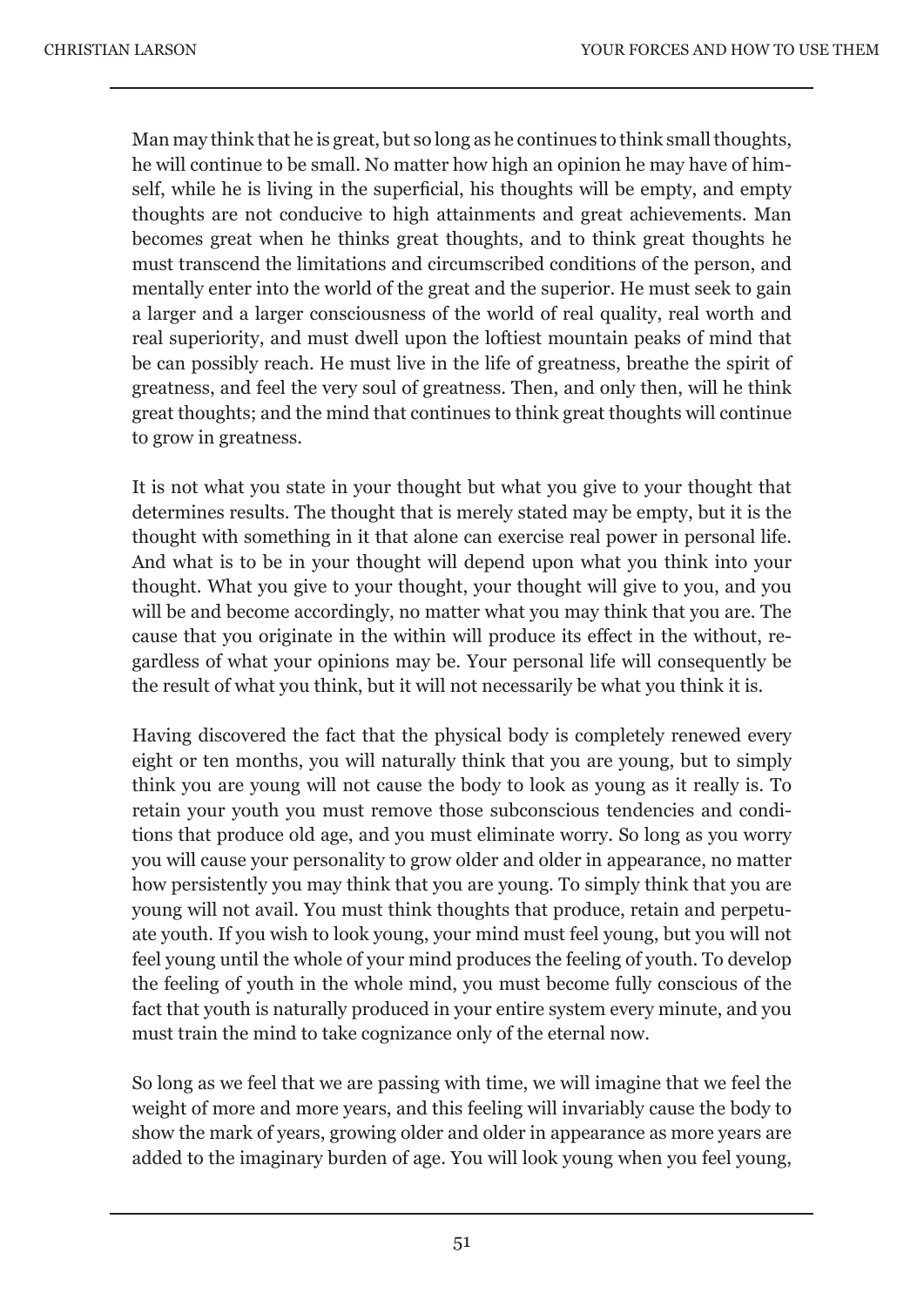but to simply feel that you are young will not always cause you to feel young. The real feeling of youth comes when we actually think in the consciousness of youth and give the realization of the now to every thought.

You may think that you are well, but you will not secure health until you think thoughts that produce health. You may persistently affirm that you are well, but so long as you live in discord, confusion, worry, fear and other wrong states of mind, you will be sick; that is, you will be as you think and not what you think you are. You may state health in your thought, but if you give worry, fear and discord to that thought, your thinking will produce discord.

It is not what we state in our thoughts, but what we give to our thoughts that determine results. To produce health, thought itself must be healthful and wholesome. It must contain the quality of health, and the very life of health. This, however, is not possible unless the mind is conscious of health at the time when such thought is being produced. Therefore, to think thoughts that can produce health, the mind must enter into the realization of the being of health, and not simply dwell in the objective belief about health. Again, to produce health, all the laws of life must be observed; that is, the mind must be in that understanding of law, and in that harmony with law where the guiding thought will naturally observe law. To simply think that you are well will not teach the mind to understand the laws of life and health, nor will that thinking place you in harmony with those laws. That thinking that does understand the laws of life will not come from the mere belief that you are well, but from the effort to enter into the understanding of all law, the spirit of all law, the very life of health, and into the very soul of all truth.

You may think that your mind is brilliant and may undertake most difficult tasks in the belief that you are equal to the occasion, but the question is if your conception of brilliancy is great or small. If your conception of brilliancy is small, you may be right to that degree in thinking you are brilliant; that is, you may be brilliant as far as your understanding of brilliancy goes. Whether that is sufficient or not to carry out the task that is before you is another question. Your opinion of your mental capacity may be great, but if your idea of intelligence is crude, your intelligence- producing thought will also be crude, and can produce only crude intelligence. It is therefore evident that to simply think that you are brilliant will not produce brilliancy, unless your understanding of brilliancy is made larger, higher and finer.

What you understand and mentally feel concerning intelligence, mental capacity and brilliancy, is what you actually think on those subjects, and it is this understanding or feeling or realization that will determine how much intelligence you will give to your thought. Your thought will be as brilliant as the brilliancy you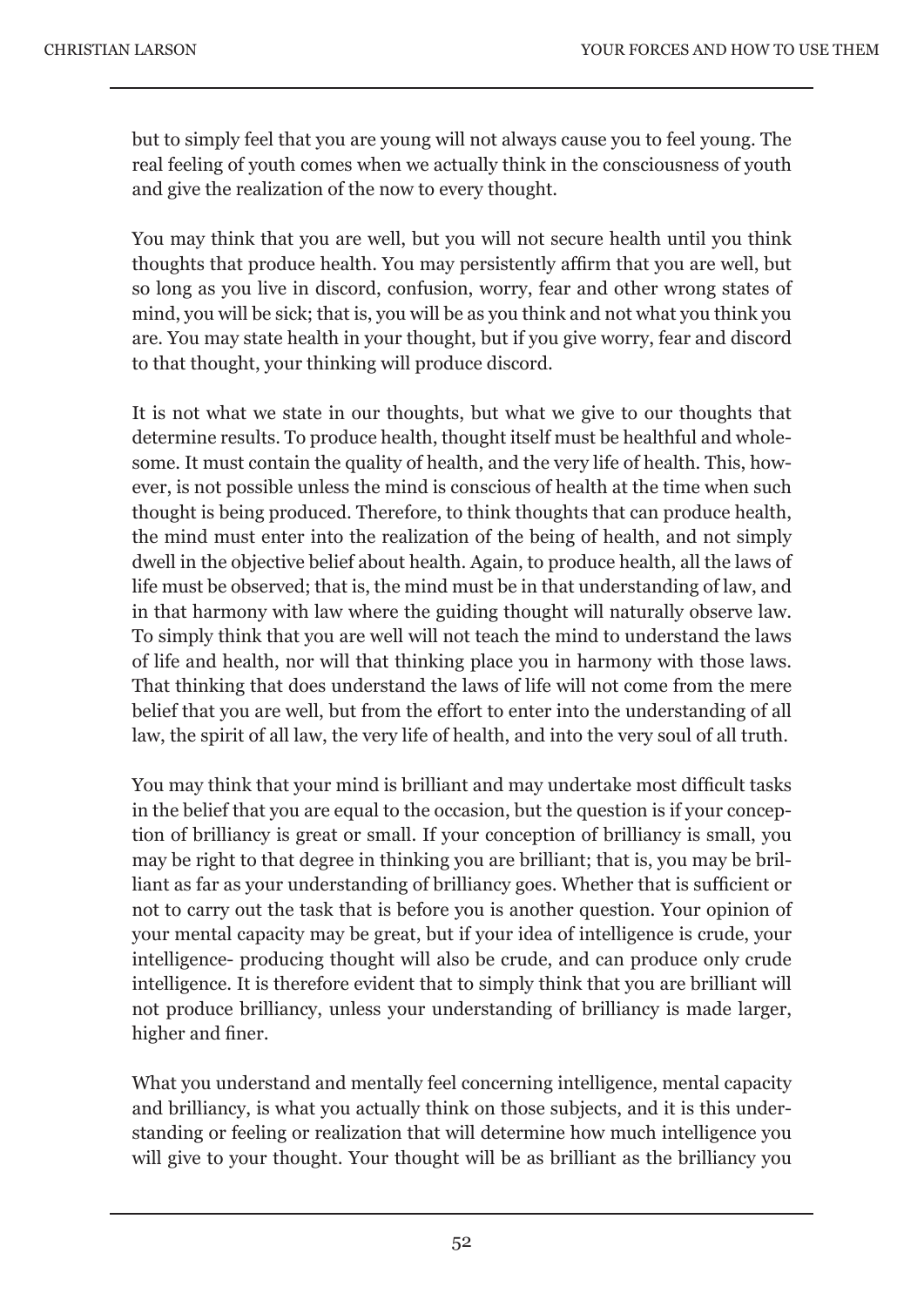think into your thought, and how much brilliancy you will think into your thought will depend upon how high your realization of brilliancy happens to be at the time. When your thinking is brilliant, you will be brilliant, but if your thinking is not brilliant you will not be brilliant, no matter how brilliant you may think you are. To make your thinking more brilliant, try to enter into the consciousness of finer intelligence, larger mental capacity, and the highest order of mental brilliancy that you can possibly realize. Do not call yourself brilliant at any time, or do not think of yourself as lacking in brilliancy. Simply fix the mental eye upon absolute brilliancy, and desire with all the power of mind and soul to go on and on into higher steps of that brilliancy.

When all the elements and forces of your system are working in such a way that beauty will naturally be produced, you will be beautiful, whether you think you are beautiful or not, and it is the actions of the subconscious that determine how the elements and forces of the system are to work. Therefore, the beautiful person is beautiful because her real interior thinking is conducive to the creation of the beautiful. That person, however, who is not beautiful, does not necessarily think ugly thoughts, but her interior mental actions have not been brought together in such a way as to produce the expression of beauty; that is the subconscious actions have not been arranged according to the most perfect pattern. But these actions can be arranged in that manner, not by thinking that one is beautiful. but by thinking thoughts that are beautiful. When you think that you are beautiful, you are liable to think that you are more beautiful than others, and such a thought is not a beautiful thought. To recognize or criticize ugliness and inferiority in others is to create the inferior and the ugly in yourself, and what you create in yourself will sooner or later be expressed through your mind and personality.

So long as you worry, hate or fear, your thought will make you disagreeable in mind and character, and later on in the person as well; and no amount of affirming or thinking that you are beautiful will overcome those ugly states of mind that you have created. You will thus be as you think -- worried, hateful and ugly, and not beautiful as you may try to think you are.

The personal man is the result, not of beliefs or opinions, but of the quality of all the mental actions that are at work throughout the whole mind. Man is as he thinks in every thought, and not what he thinks he is in one or more isolated parts of his personal self. You may think that you are good, but your idea of goodness may be wrong. Your thought therefore will not be conducive to goodness. On the contrary, the more you praise yourself for being good, the less goodness you will express in your nature. In addition, to think of yourself as good will have a tendency to produce a feeling of self-righteousness. This feeling will cause the mind to look down upon the less fortunate, and a mind that looks down will soon begin to go down, and you will be no better than those whom you criticized before.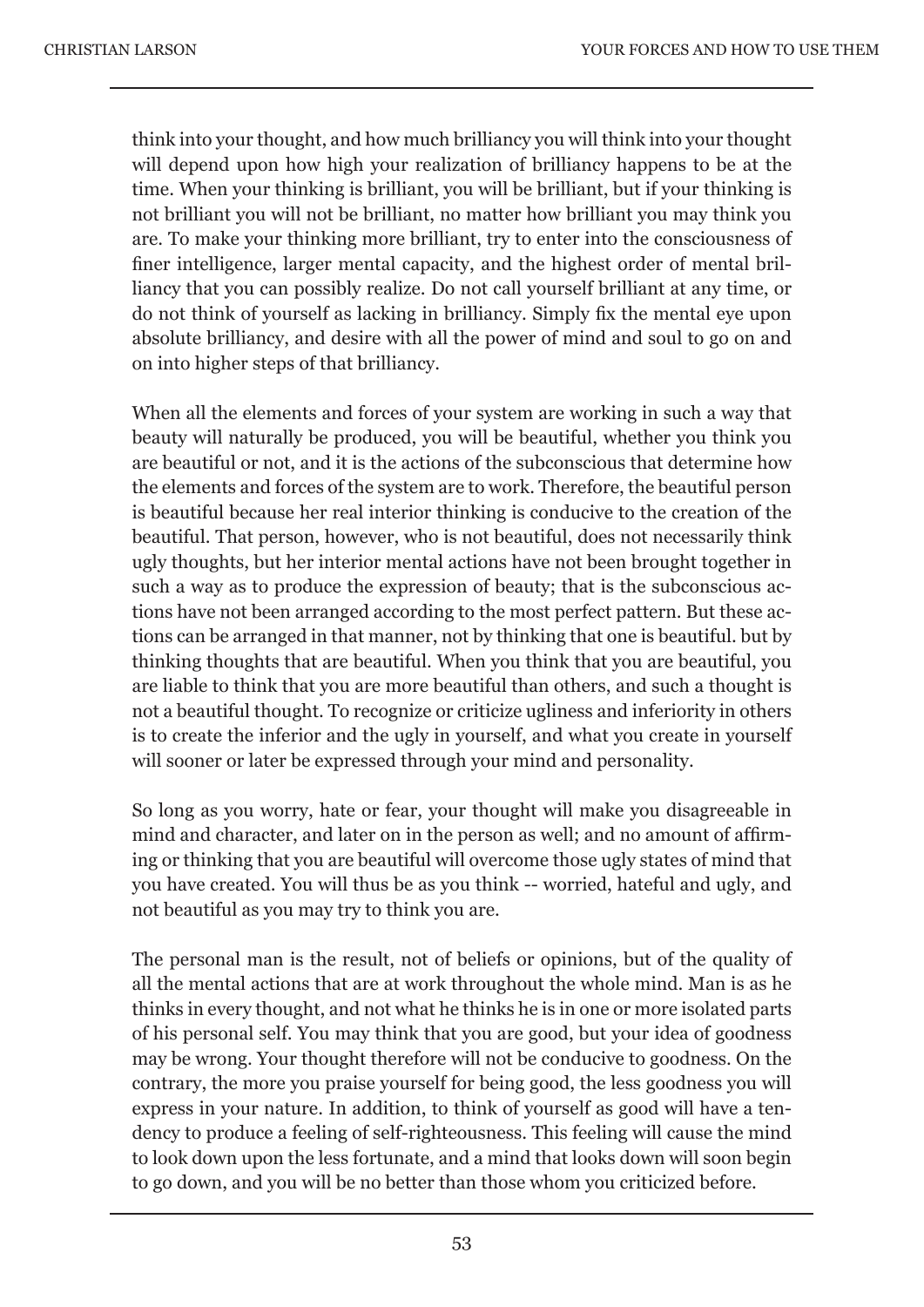You are only as good as the sum total of all your good thoughts, and these can be increased in number indefinitely by training the mind to perpetually grow in the consciousness of absolute goodness. To grow in the consciousness of goodness, keep the mental eye upon the highest conception of absolute goodness. Try to enlarge, elevate and define this conception or understanding of goodness perpetually. Pattern your whole life, all your thoughts and all your actions after the likeness of this highest understanding. Then never look back nor try to measure the goodness that you may think you now possess. Press on eternally to the higher and larger realization of absolute goodness, and leave results to the law. More and more real goodness will naturally appear in all your thoughts and actions. You will therefore become good, not by thinking that you are good, but by thinking thoughts that are created in the image and likeness of that which is good.

From the foregoing it is evident that man is as he thinks, and not necessarily what he thinks he is. But there is still more evidence. That your personal self is the result of your thought has been demonstrated, but what thought? To make yourself thus or so, the necessary thought must first be created but to think that you are thus or so, will not create the thought that can make you thus or so. The reason is because it is subconscious thought alone that can produce effects in your nature, physical or mental, and you cannot enter the subconscious while you are thinking exclusively of your personal self. What you think about yourself is always objective thought, and mere objective thought is powerless to effect or change anything in your nature.

To think thoughts that can give you more life, you must enter into the consciousness of absolute life, but you cannot enter the absolute while you are defining or measuring the personal. If you wish to possess more quality, you must give your thoughts more quality and worth, you must forget the lesser worth of the personal and enter into the consciousness of the greater worth of absolute worth itself. So long as you think that you are thus or so in the personal sense, your thought will be on the surface. You will mentally live among effects. You will not create new causes, therefore will not produce any changes in yourself. You will continue to be as you are thinking deep down in the subconscious where hereditary tendencies, habits, race thoughts and other mental forces continue their usual work, regardless of your personal opinion or empty thoughts on the surface.

To change yourself you must go to that depth of mind where the causes of your personal condition exist. But your mind will not enter the depth of the within so long as your thought is on the surface and your thought will be on the surface so long as you are thinking exclusively about your personal self. The secret therefore is not to form opinions about yourself or to think about yourself as being thus or so, but to form larger conceptions of principles and qualities. Enter the richness of real life and you will think richer thoughts. Forget the limitations, the weak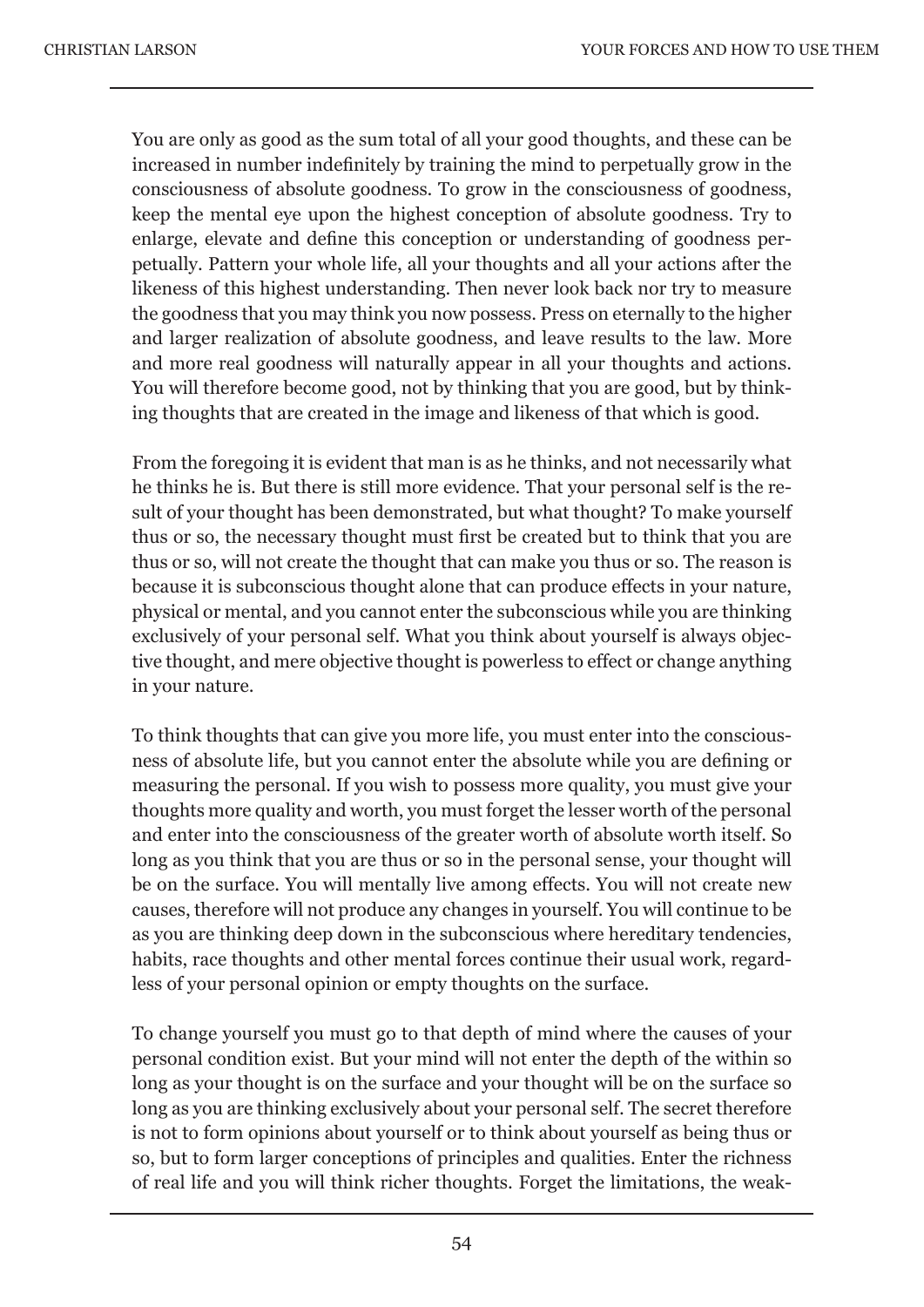nesses and the shortcomings of your personal self as well as your superficial opinions of your personal self, and enter mentally into the greatness, the grandeur, the sublimity and the splendour of all things. Seek to gain a larger and a larger understanding of the majesty and marvellousness of all life, and aspire to think the thoughts of the Infinite. This is the secret of thinking great thoughts, and he will positively become great whose thoughts are always great.

In like manner, he who thinks wholesome thoughts, and wholesome thoughts only, will become healthful and wholesome. Such thoughts will have the power to produce health, and thoughts never fail to do what they have the power to do. Place in action the necessary subconscious thought and the expected results will invariably follow. Man therefore is not what he thinks he is because such thinking is personal, and consequently superficial and powerless. The thought that determines his personality, his character, his mentality and his destiny is his subjective thought, the thought that is produced in the subconscious during those moments when he forgets his personal opinions about himself and permits his mind to act with deep feeling and subjective conviction. But those thoughts that enter the subconscious are not always good thoughts.

Man's subjective thinking is not always conducive to the true, the wholesome and the best, as his thinking is not always right. For this reason, man himself is not always good, nor his life as beautiful as he might wish to be. His thinking is in his own hands, however. He can learn to think what he wants to think, and as he is and becomes as he thinks, we naturally conclude that he may, in the course of time, become what he wants to become.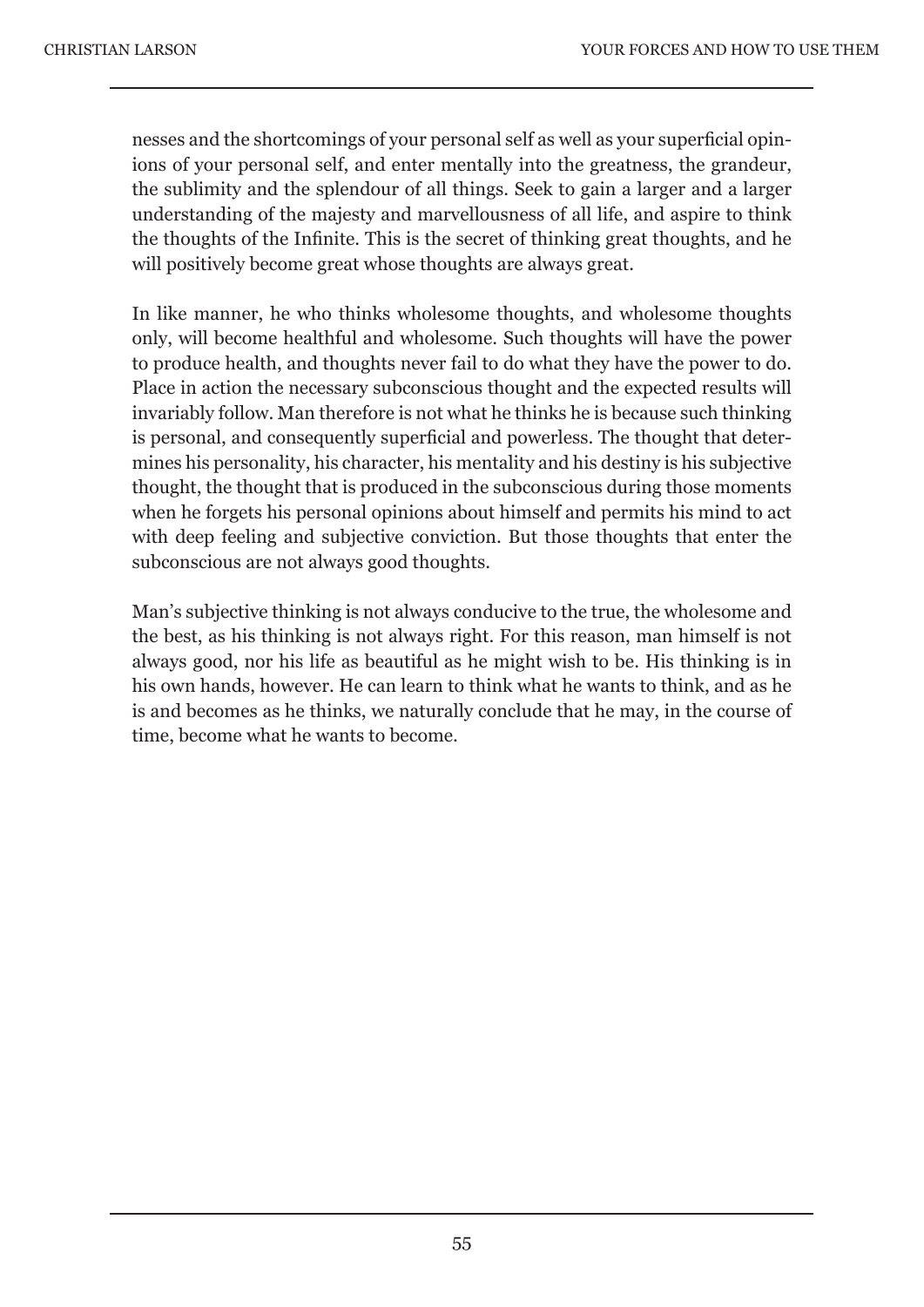## *Chapter 8* THE ART OF CHANGING FOR THE BETTER

—

*The greatest remedy in the world is change; and change implies the passing from the old to the new. It is also the only path that leads from the lesser to the greater, from the dream to the reality, from the wish to the heart's desire fulfilled. It is change that brings us everything we want. It is the opposite of change that holds us back from that which we want. But change is not always external. Real change, or rather the cause of all change, is always internal. It is the change in the within that first produces the change in the without. To go from place to place is not a change unless it produces a change of mind a renewal of mind. It is the change of mind that is the change desired. It is the renewal of mind that produces better health, more happiness, greater power, the increase of life, and the consequent increase of all that is good in life. And the constant renewal of mind -- the daily change of mind -- is possible regardless of times, circumstances or places. He who can change his mind every day and think the new about everything every day, will always be well; he will always have happiness; he will always be free; his life will always be interesting; he will constantly move forward into the larger, the richer and the better; and whatever is needed for his welfare today, of that he shall surely have abundance.*

Personal man gradually but surely grows into the likeness of that which he thinks of the most, and man thinks the most of what he loves the best. This is the law through which man has become what he is, and it is through the intelligent use of this law that man may change for the better and improve in any way desired. The thought you think not only effects your character, your mind and your body, but also produces the original cause of every characteristic, every habit, every tendency, every desire, every mental quality and every physical condition that appears in your system.

Thought is the one original cause of the conditions, characteristics and peculiarities of the human personality, and everything that appears in the personality is the direct or indirect effect of the various actions of thought. It is therefore evident that man naturally grows into the likeness of the thought he thinks, and it is also evident that the nature of his thought would be determined by that which he thinks of the most. The understanding of this fact will reveal to all minds the basic law of change, and though it is basic, its intelligent use may become simplicity itself. Through the indiscriminate use of this law, man has constantly been changing, sometimes for the better, sometimes not, but by the conscious, intelligent,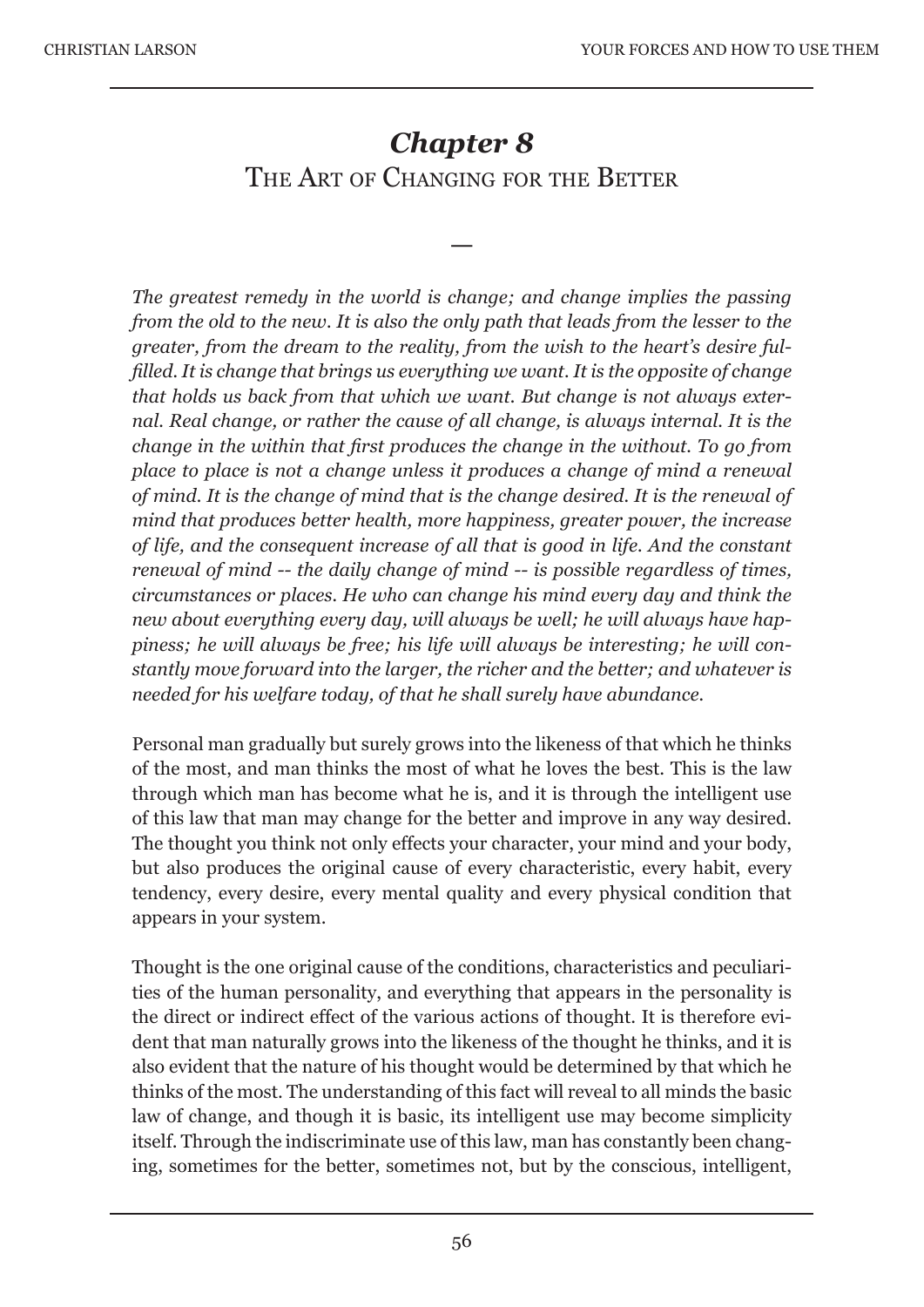use of this law he may change only for the better and as rapidly as the sum total of his present ability will permit.

The fact that mental conditions and dispositions may be changed through the power of thought, will readily be accepted by every mind, but that mental qualities, abilities, personal appearances and physical conditions may be changed in the same way all minds may not be ready to accept. Nevertheless, that thought can change anything in the human system, even to a remarkable degree, is now a demonstrated fact. We have all seen faces change for the worse under the influence of grief, worry and misfortune, and we have observed that all people grow old who expect to do so, regardless of the fact that the body of the octogenarian is not a day older than the body of a little child.

We have unlimited evidence to prove that ability will improve or deteriorate according to the use that is made of the mind. A man's face reveals his thought, and we can invariably detect the predominating states of the mind that lives in a groove. When a person changes their mental states at frequent intervals, no one state has the opportunity to produce an individual, clear-cut expression, and therefore cannot be so readily detected, but where one predominating state is continued in action for weeks or months or years, anyone can say what that state is, by looking at the face of the one who has it. Thus we can detect different kinds of disposition, different grades of mind, different degrees of character and different modes of living, and convince ourselves at the same time, that man in general, looks, acts and lives the way he thinks.

The fact that every mental state will express its nature in body, mind and character, proves that we can, through the intelligent use of mental action, cause the body to become more beautiful, the mind more brilliant, character more powerful and the soul life more ideal. To accomplish these things, however, it is necessary to apply the law continuously in that direction where we desire to secure results.

When a person thinks of the ordinary for a few weeks, they invariably begin to look ordinary. Then when something impels them to think for a while of the ideal, the true and the beautiful, they begin to look like a new creature; but if reverses threaten, they will feel worried, dejected and afraid, and everybody observes that they look bad. Then if the tide turns in their favour, they will begin to look content, and if something should suggest to their mind the thought of the wholesome, the sound and the harmonious, they will begin to look remarkably well. In this manner they are daily using the law of change, but never intelligently. They do not take the law into their own hands, but use the law only as suggestions from their environment may direct. They advance one day and fall back the next. One week their physical mansion is painted with colours of health and beauty; the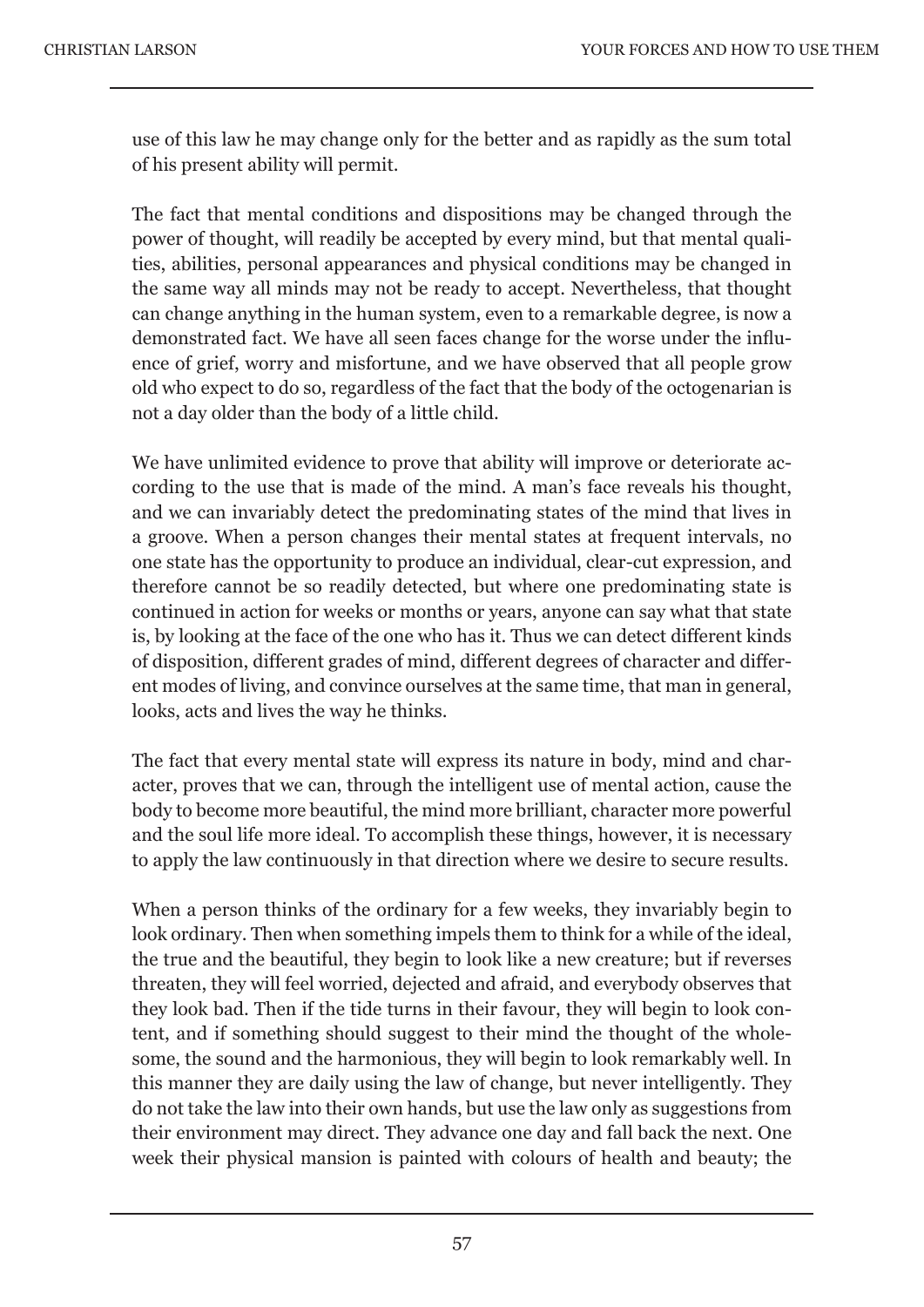next week only the conditions of age and disease are in evidence. They plant a flower seed today, and tomorrow they hoe it up to plant a weed in its place.

Thus the average person continues to live, and every change comes from the unconscious, indiscriminate use of the power of their thought. This power, however, can be employed more wisely, and when the many begin to do so, the progress of the race will be remarkable indeed.

The basic law of change must be taken into our own hands, and must be employed directly for producing the change we have in view; and to accomplish this the love nature must be so trained that we shall love only what we want to love, only what is greater and better than that which we have realized up to the present time. In this respect strong, highly developed souls will have no difficulty, because they have the power to see the great, the beautiful and the ideal in all things, but those who have not as yet acquired that power, must train their feelings with care, lest love frequently turns thought upon the low, the common or the ordinary.

What you admire in others will develop in yourself. Therefore, to love the ordinary in anyone is to become ordinary, while to love the noble and the lofty in all minds is to grow into the likeness of that which is noble and lofty. When we love the person of someone who is in the earth earthy, we tend to keep ourselves down in the same place. We may give our kindness and our sympathies to all, but we must not love anything in anyone that is not ideal. It is a misdirection of love to love exclusively the visible person. It is the ideal, the true and the beautiful in every person that should be loved, and as all persons have these qualities, we can love everybody with a whole heart in this more sublime manner.

In this connection a great problem presents itself to many men and women who aspire to a life of great quality. These people feel that they cannot give their personal love to husbands, wives, relatives or friends that persist in living in the mere animal world; but the problem is easily solved. We must not love what is ordinary in anyone; in fact, the ordinary must not be recognized, but we can love the real life in everyone, and if we will employ our finer perceptions we will find that this real life is ideal in every living creature in the world. We need not love the perversions of a person, but we can love the greater possibilities and the superior qualities that are inherent in the individual.

It is not the imperfections or appearances that should be loved, but the greatness that is within; and what we love in others we not only awaken in others, but we develop those very things more or less in ourselves. To promote the best welfare of individuals under all sorts of circumstances, personal loves should be exchanged only by persons who live in the same world. When the woman has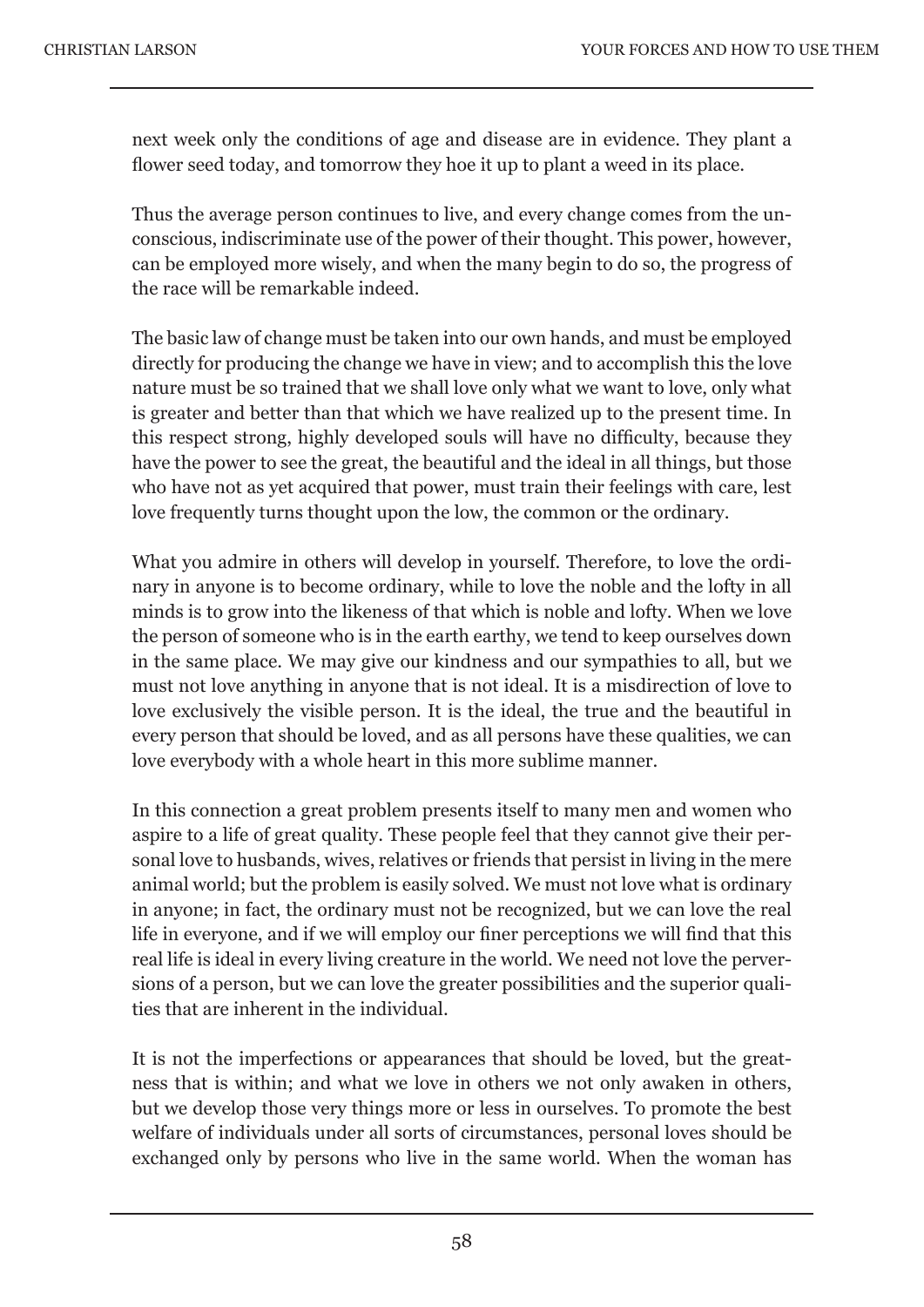found the superior world, the man must not expect her personal love unless he also goes up to live in the same world. It is simply fair that he should do so. The woman who lives in a small world must not expect the love of a man who lives in a great world. He would lose much of his greatness if he should give his personal love to such a woman.

The tendency of all life is onward and upward. Therefore, to ask anything to come down is to violate the very purpose of existence. If we wish to be with the higher, the greater and the superior, we must change ourselves and become higher, greater and superior; and this we all can do.

In the application of the basic law of change, no factor is more important than that of pleasure. We are controlled to a great extent by the pleasures we enjoy, ofttimes so much so that they may even determine our destiny. The reason why is found in the fact that we deeply love what we thoroughly enjoy, and since we think the most of what we love the best, we naturally become like the pleasures we thoroughly enjoy, because man gradually grows into the likeness of his predominating thought. It is therefore unwise to permit ourselves to enjoy anything that is beneath our most perfect conception of the ideal, and it is likewise unwise to associate personally with people who care only for the ordinary and the common. What we enjoy becomes a part of ourselves, and for the good of everybody, we cannot afford to go down; but when we love only those pleasures that are as high as our own ideal of joy, then we are truly on the great ascending path.

To overlook the wrongs, the defects and the perversions of life, and to look only for that beautiful something in every soul that we simply want to love, even without trying, is one of the greatest things that we can do; but we must not pennit our conception of the beautiful within to become a mere, cold abstraction. It is most important that we be as emotional as we possibly can without permitting ourselves to be controlled by our emotions. The heart should be most tender and warm, and every feeling constantly on fire; but if all such feelings are turned into the secret realms of soul life, we shall find that the forces of love are drawn insistently towards the highest, the truest, and most noble and the most beautiful that our inspired moments have revealed. When this is done we can readily love with the whole heart any noble quality, or high art, or great work upon which we may direct our attention, and what we can love at will, that we can think of as deeply and as long as we may desire.

When we have formulated in our minds what changes we wish to make, the course to pursue is to love the ideal that corresponds to those changes. This love must be deep and strong, and must be continued until the desired change has actually taken place. Know what better qualities you want; then love those qualities with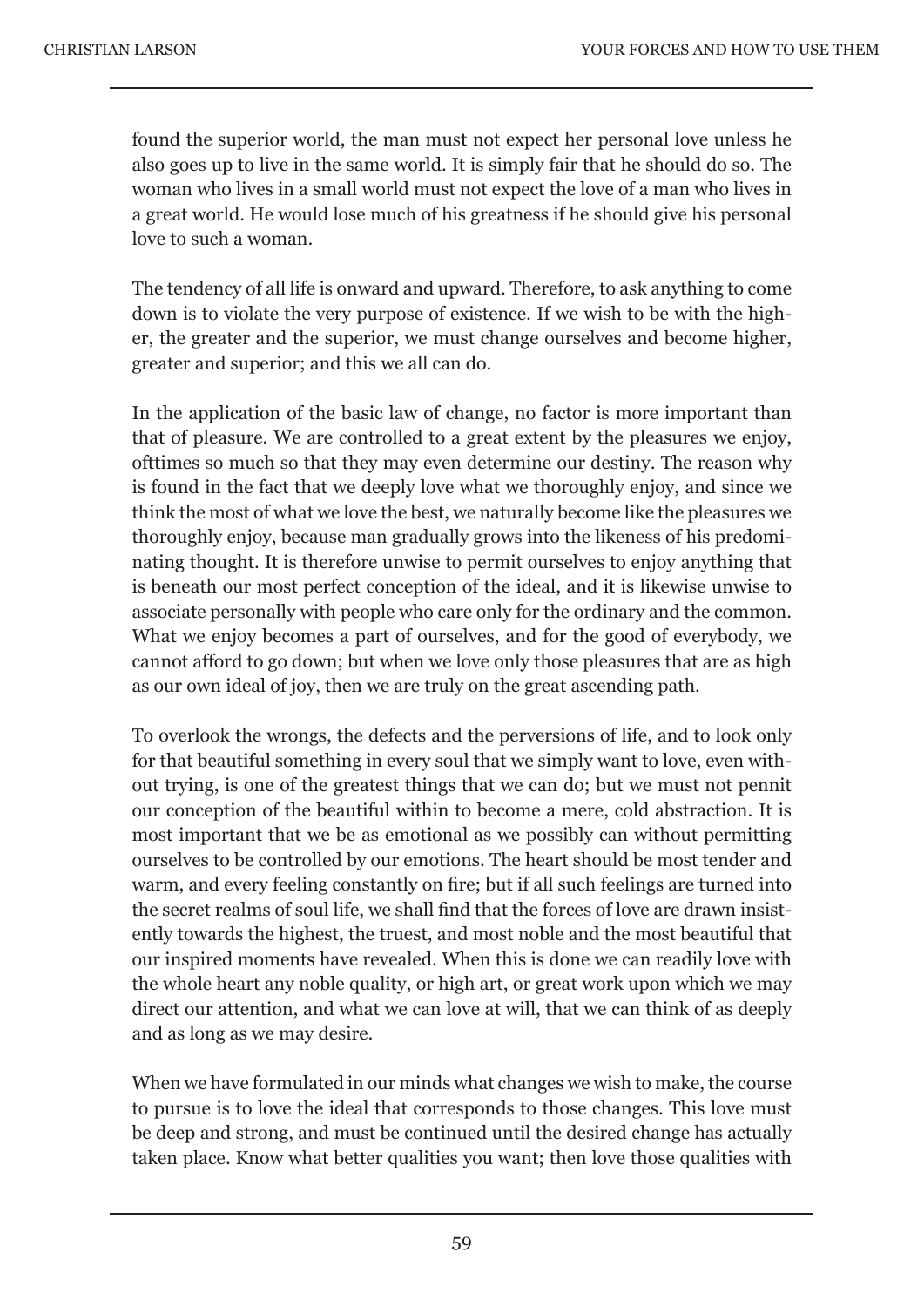all your mind and heart and soul. To love the higher and the greater qualities of life is to cause the creative qualities of mind to produce those same qualities in our own nature; and in consequence, we steadily grow into the likeness of that which we canstantly love. This is the great law -- the law that governs all change for the better. But to use this law intelligently the power of love must cease to respond to every whim or notion that the suggestibility of environment may present to the mind.

The power of love is the greatest power in the world, but it can cause persons or nations to fall to the lowest state, as well as rise to the highest state. Every fall in the history of the race has been caused largely by the misdirection of love, while every step in advance has been prompted largely by the power of love turned upon better things. To misdirect love is to love that which is beneath our present stage in advancement; it is turning the forces of life backward, and retrogression must inevitably follow. In the average person, love is directed almost exclusively upon the personal side of life. In consequence, the love nature becomes so personal, so limited and so superficial, that materialism follows. In many other minds, it is mere appearances that attract the power of admiration, and the finer things in mind, soul and character, are wholly ignored. The result is that the finer qualities of such people gradually disappear, and grossness, both in thought and in appearance naturally follow.

But we must not conclude in this connection that it is wrong to admire the beautiful wherever it may be seen in the external world. We should love the beautiful everywhere, no matter where it may be found; we should admire the richness of life, both in the external and in the internal; and by living a complete life, we shall enjoy more and more of the richness and the beautiful in life, in the within as well as in the without. But the power of love must direct the greater part of its attention upon that which is rich and beautiful in mind and soul. It is that which is finer than the finest of external things that must be loved if man is to grow into the likeness of the great, the supenor and the ideal, because man is as he thinks, and he thinks the most of what he loves the best.

When any individual begins to love the finer qualities in life, and gives all the power of mind and soul to that love, they have taken the first step in the changing of their destiny. They are laying the foundation for a great and a better future, and if they continue as they have begun, they will positively reach the loftiest goal that they may have in view.

There are many laws to apply in the beginning of a great life, but the law that lies at the foundation of them all is the law of love. It is love that determines what we are to think, what we are to work for, where we are to go, and what we are to ac-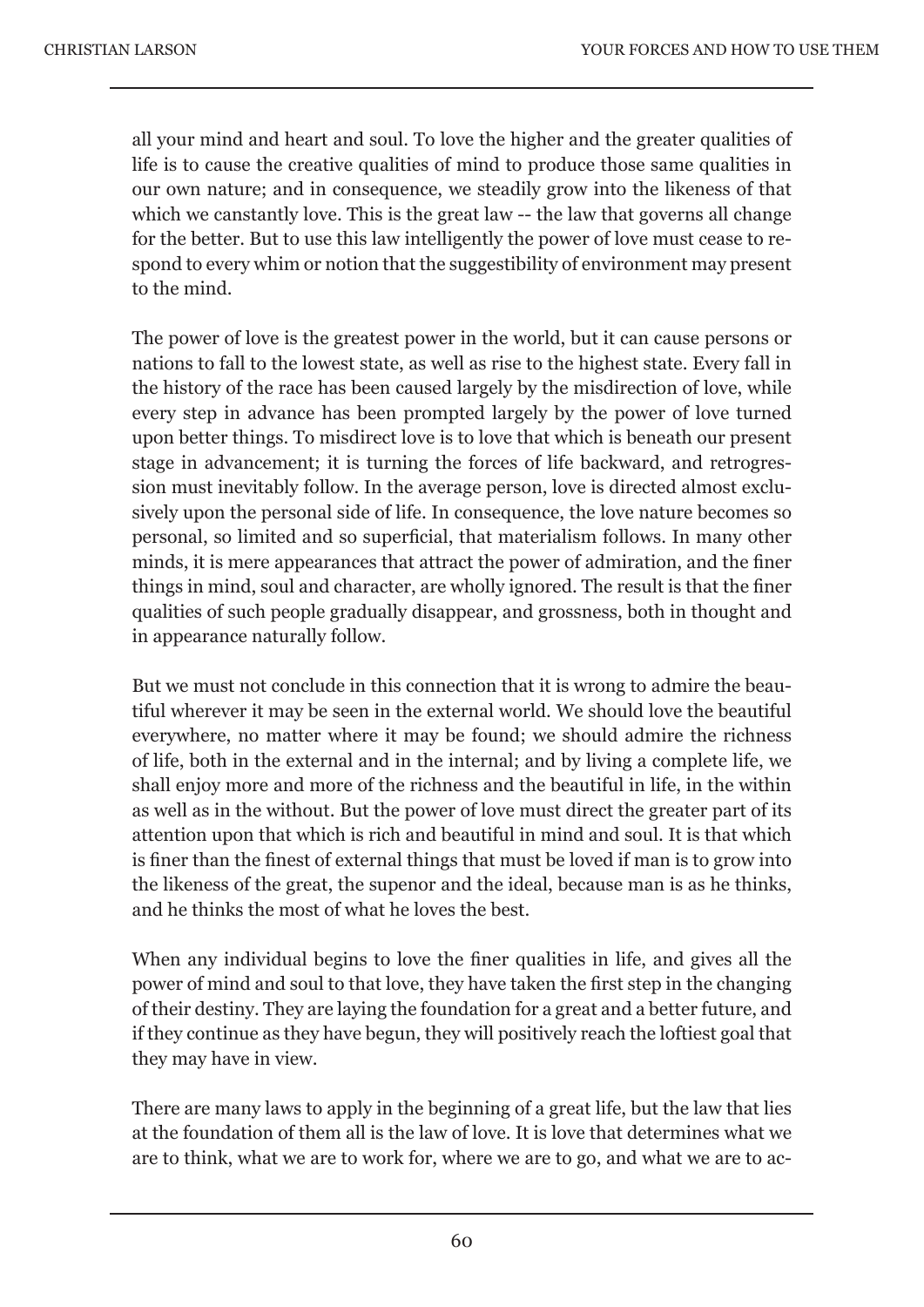complish. Therefore, among all great essentials, the principal one is to know how to love. To apply this essential for all practical purposes, the secret is to love the great, the beautiful, and the ideal in everybody and in everything; and to love with such a strong, passionate love that its ascending power becomes irresistible. The whole of life will thus change and go up with the power of love into the great, the superior and the ideal; everything, both in the being of man and in his environment will advance and change accordingly, and the dreams of the soul will come true. The ideal will become real, the desires of the heart will be granted, and what man has hoped to make his own will be absent no more.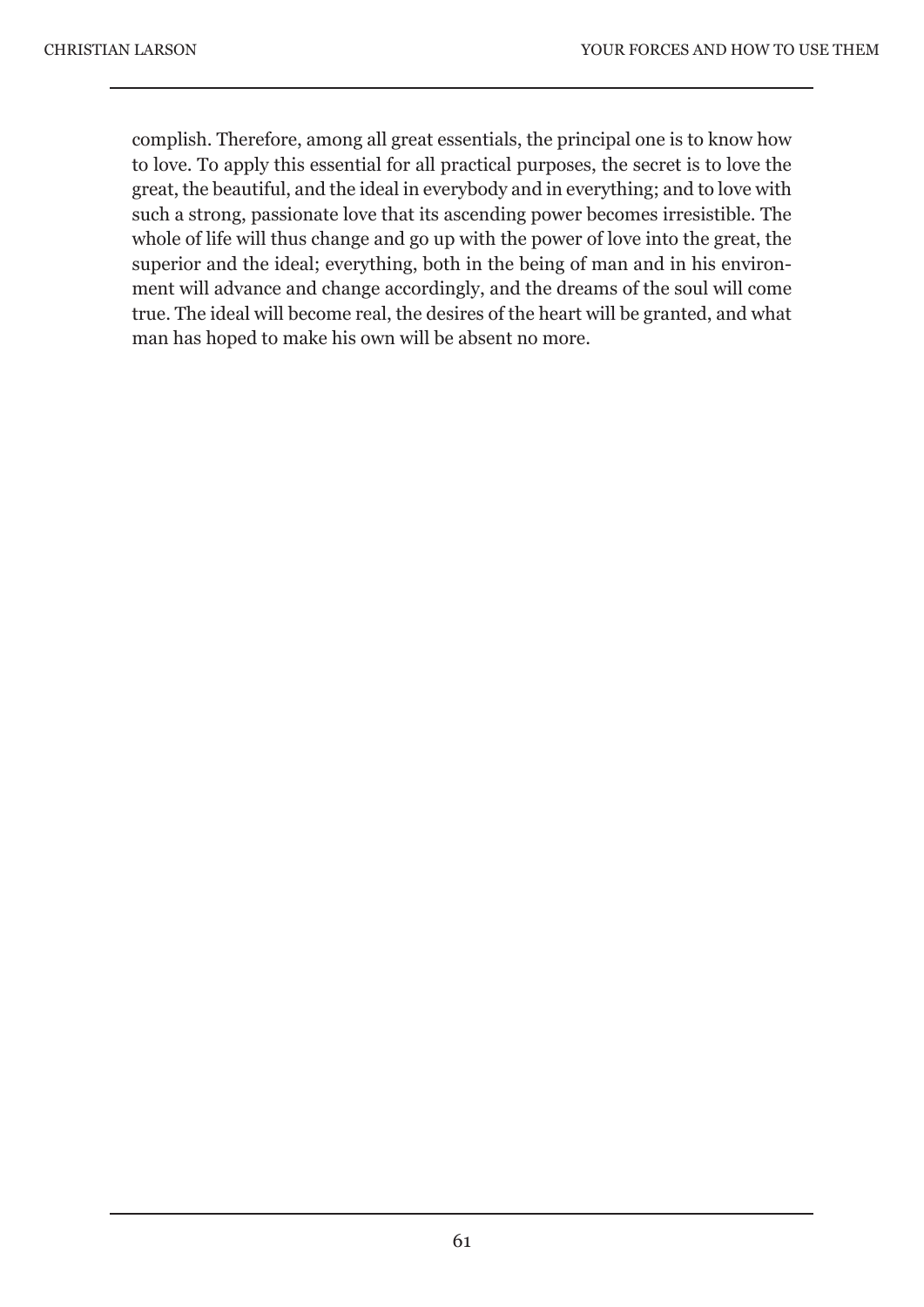#### *Chapter 9* HE CAN WHO THINKS HE CAN

—

*When failure comes be more determined than ever to succeed. The more feeling there is in your thought the greater its power. You steadily and surely become*  in the real what you constantly and clearly think that you are in the ideal. The *more you believe in yourself the more of your latent powers and possibilities you place in action. And the more you believe in your purpose the more of your power you apply in promoting that purpose. To him who thinks he can, everything is an opportunity. Depend only upon yourself but work in harmony with all things. Thus you call forth the best that is in yourself and secure the best that external sources have to give.*

The discovery of the fact that man is as he thinks, has originated a number of strange ideas concerning the power of thought. One of the principal of these is the belief that thought is a domineering force to be used in controlling things and in compelling fate to come our way. But that this belief is unscientific in every sense of the term has been demonstrated any number of times. Those who have accepted this belief, and who have tried to use thought as a compelling force, have seemingly succeeded in the beginning, but later on have utterly failed, and the reason is that the very moment we proceed to apply thought in this manner, we place ourselves out of harmony with everything, both within ourselves and in our environment. The seeming success that such people have had in the beginning, or for a season, is due to the fact that a strong compelling force can cause the various elements of life to respond for a while, but the force that compels, weakens itself through the very act of compelling, and finally loses its power completely; and then, whatever has been gathered begins to slip away.

This explains why thousands of ardent students of metaphysics have failed to secure the results desired, or have succeeded only in spurts. They have taken the wrong view of the power of thought, and therefore have caused their power to work against them during the greater part of the time. The power of thought is not a compelling force. It is a building force, and it is only when used in the latter sense that desirable results can be produced. The building capacity of thought, however, is practically unlimited. Therefore there is actually no end to what might be accomplished, so long as this power is employed intelligently.

To apply the full building power of thought, we should proceed upon the principle that he can who thinks he can, and we should act in the full conviction that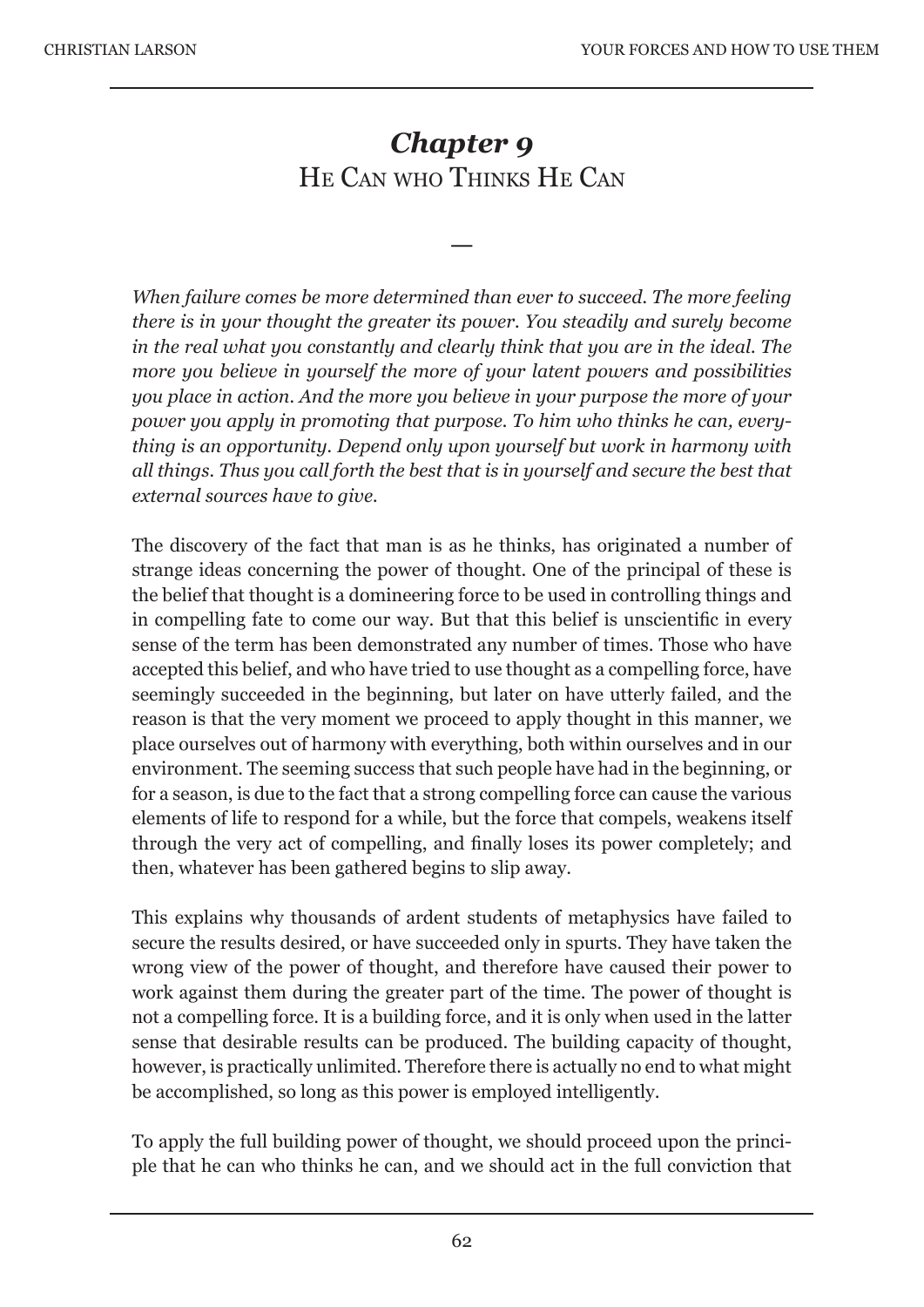whatever man thinks he can do, he can do, because there is no limit to the power that such thinking can bring forth. The majority among intelligent minds admit that there is some truth in the statement that he can who thinks he can, but they do not, as a rule, believe it to be a very large truth. They admit that we gain more confidence in ourselves when we think that we can do what we have undertaken to do, and also that we become more determined, but aside from that, they see no further value in that particular attitude of mind. They do not realize that he who thinks he can, develops the power that can; but this is the truth, and it is one of the most important of all truths in the vast metaphysical domain.

The law that governs this idea, and its process while in action, is absolutely unlimited in its possibilities, and therefore is in a position to promise almost anything to one who is faithful. When a person begins to think that they can do certain things that they desire to do, their mind will naturally proceed to act on those faculties that are required in the working out of their purpose; and so long as the mind acts upon a certain faculty, more and more life, nourishment and energy will accumulate in that faculty. In consequence, that faculty will steadily develop. It will become larger, stronger and more efficient, until it finally is competent to do what we originally wanted done. Thus we understand how he who thinks he can develops the power that can.

When someone begins to think that they can apply the power of invention, their mind will begin to act upon the faculty of invention. The latent powers of this faculty will be aroused. These powers will accordingly be exercised more and more, and development will be promoted. This, however, is not all. Whenever the mind concentrates its attention upon a certain faculty, additional energy will be drawn into that faculty; thus power will be added to power, much will gather more, and as this may continue indefinitely there need be no end to the capacity and the ability that can be developed in that faculty. In the course of time, be it in a few months or in a few years, that person will actually have developed the power of invention to such a degree that they can invent successfully; and through the application of the same law, can further develop this same faculty, year after year, until they may finally become an inventive genius.

When an individual has some inventive power in the beginning, they will secure, through the application of this law, more remarkable results and in less time than if there were originally no indications of that faculty; but even if there were no original indications of individual power, that power can be developed to a high degree through the faithful application of the great law -- he can who thinks he can, or to state it differently -- one who thinks they can develops the power that can.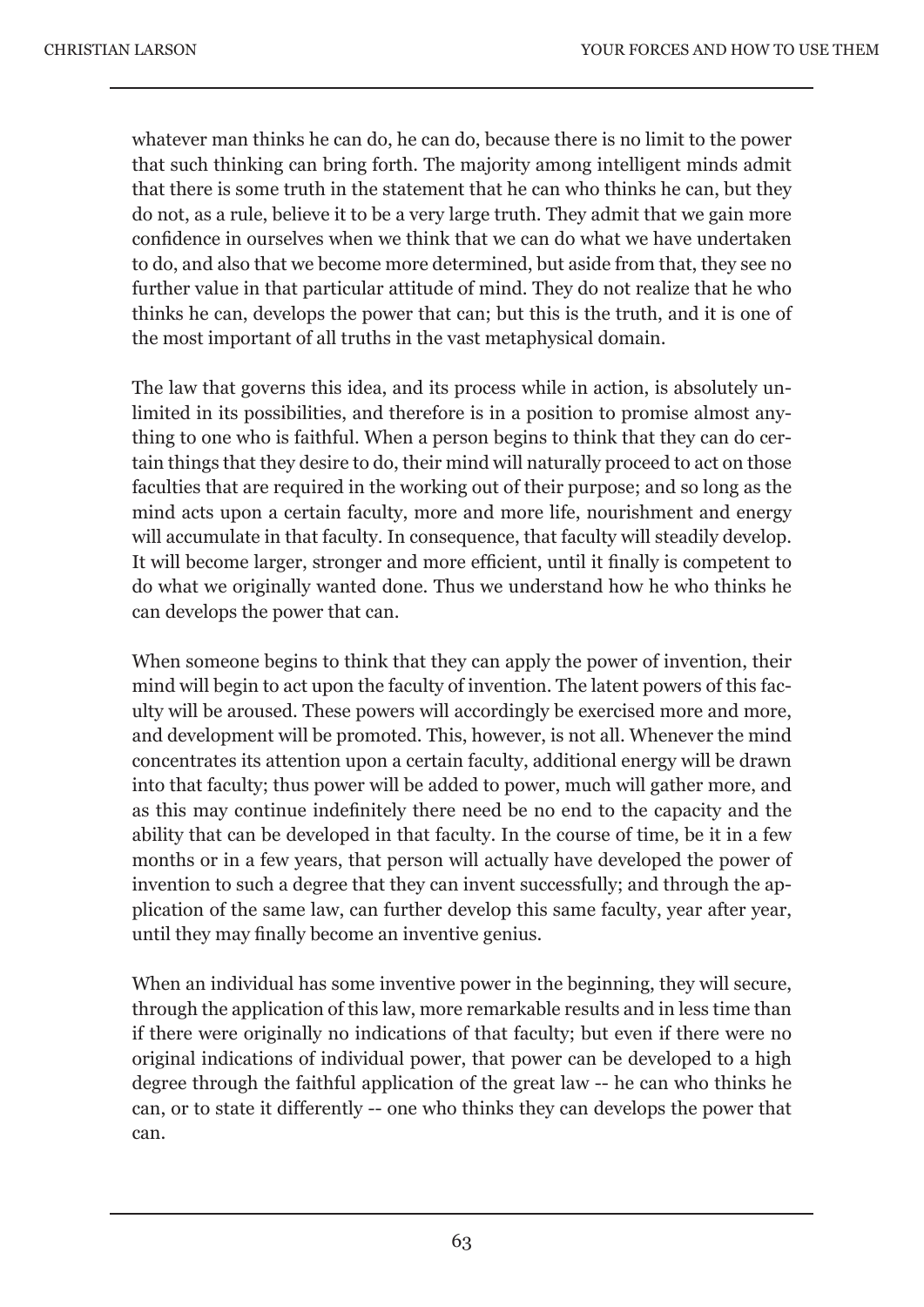There is no faculty that we all do not possess, either in the active or in the latent state. Every faculty that naturally belongs to the human mind is latent in every mind, and it can be awakened and developed, provided the proper laws are faithfully applied. It should be our object, however, to accomplish as much as possible in the present. It is therefore advisable to proceed in the beginning to work through, and develop, those faculties that already indicate considerable power. The mind that has some talent for invention should proceed to think that they can invent. Thus they will accumulate more and more inventive ability or genius. The mind that has some talent for music, should proceed to think that they can master the art of music. They will thereby cause the creative energies of their mentality to accumulate more and more in the faculty of music, until that faculty will be developed to a greater and greater degree. The mind that has some talent for art should apply the same law upon that talent. The mind that has literary ability should proceed to think that they can write what they want to write, and they will finally secure that literary ability or genius with which they can write what they want to write. The mind that has ability in any line of business should proceed to think that they can conduct that business in the most successful manner. Should they enter that business and continue to think that they can, combining such thought with good work, enterprise and the full use of their personal ability, their success will continue to grow indefinitely.

Whatever man or woman may think that they can do, let them proceed to carry out that undertaking, constantly thinking that they can. They will succeed from the beginning, and their advancement will be continuous. However, no mind need be confined to a single purpose. If we have talent for something better than we are doing now, or if we wish to awaken some talent that we long to possess, we may proceed now to think that we can do what we long to do. We shall thus give more and more power to that faculty until it becomes sufficiently strong to be applied in actual practice. In the mean time, we should continue to think that we can do better and better what we are doing now. We shall thereby advance steadily in our present work, and at the same time, prepare ourselves for a greater work in the coming days.

When we think that we can, we must enter into the very soul of that thought and be thoroughly in earnest. It is in this manner that we awaken the finer creative energies of mind, those forces that build talent, ability and genius -- those forces that make man great. We must be determined to do what we think we can do, This determination must be invincible, and must be animated with that depth of feeling that arouses all the powers of being into positive and united action. The power that can do what we think we can do will thus be placed at our command, and accordingly we may proceed successfully to do what we thought we could do.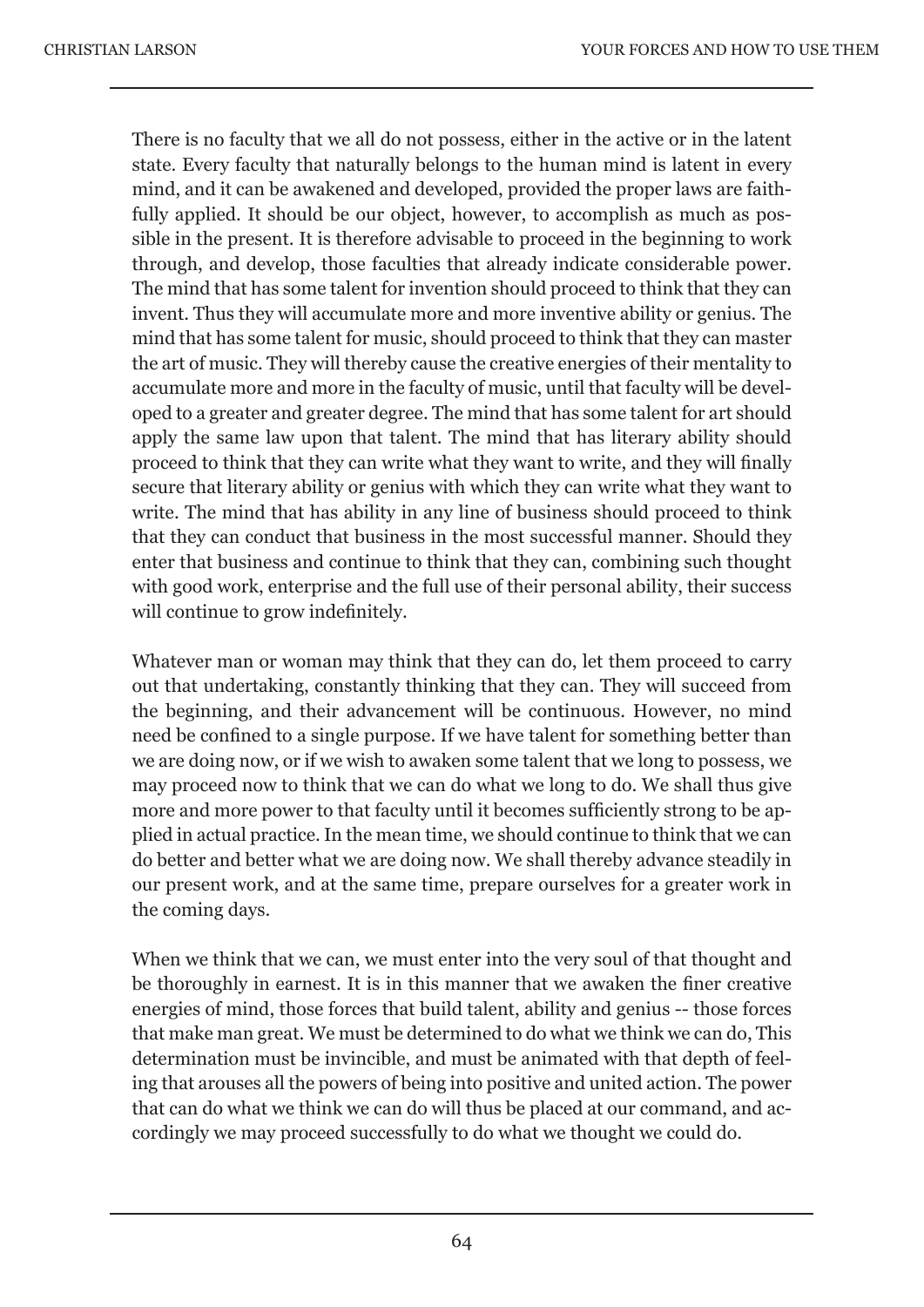## *Chapter 10* HOW WE SECURE WHAT WE PERSISTENTLY DESIRE

—

*The fact that you have failed to get the lesser proves conclusively that you deserve the greater. So therefore, dry those tears and go in search of the worthier prize. Count nothing lost; even the day that sees "no worthy action done" may be a day of preparation and accumulation that will add greatly to the achievements of tomorrow. Many a day was made famous because nothing was done the day before. Know what you want and continue to want it. You will get it if you combine desire with faith. The power of desire when combined with faith becomes invincible. Some of the principal reasons why so many fail to get what they want is because they do not definifely know what they want or because they change their wants almost every day.*

The purpose of desire is to inform man what he needs at every particular moment to supply the demands of change and growth in his life; and in promoting that purpose, desire gives expression to its two leading functions. The first of these is to give the forces of the human system something definite to do, and the second is to arouse those forces or faculties that have the natural power to do what is to be done. In exercising its first function, desire not only promotes concentration of action among the forces in man, but also causes those forces to work for the thing that is wanted. Therefore, it is readily understood why the wish, if strong, positive, determined and continuous, will tend to produce the thing wished for.

If you can cause all the elements and powers in your being to work for the one thing that you want you are almost certain to get it. In fact, you will get it unless it is so large that it is beyond you, or beyond the power of your present capacity to produce; though in that case you have exercised poor judgment; you have permitted yourself to desire what lies outside of your sphere; and what you could neither appreciate nor use were you to get it. What you can appreciate, enjoy and use in your present sphere of existence, you have the power, in your present state of development, to produce; that is, you can produce it if all your power is applied in your effort to produce it; and when you desire any particular thing with the full force and capacity of your desire you cause all your power to be applied in producing that particular thing.

In exercising its second function, desire proceeds directly into that faculty or group of forces that can, if fully applied, produce the very thing that is desired. In its first function it tends to bring all the forces of the system together, and inspires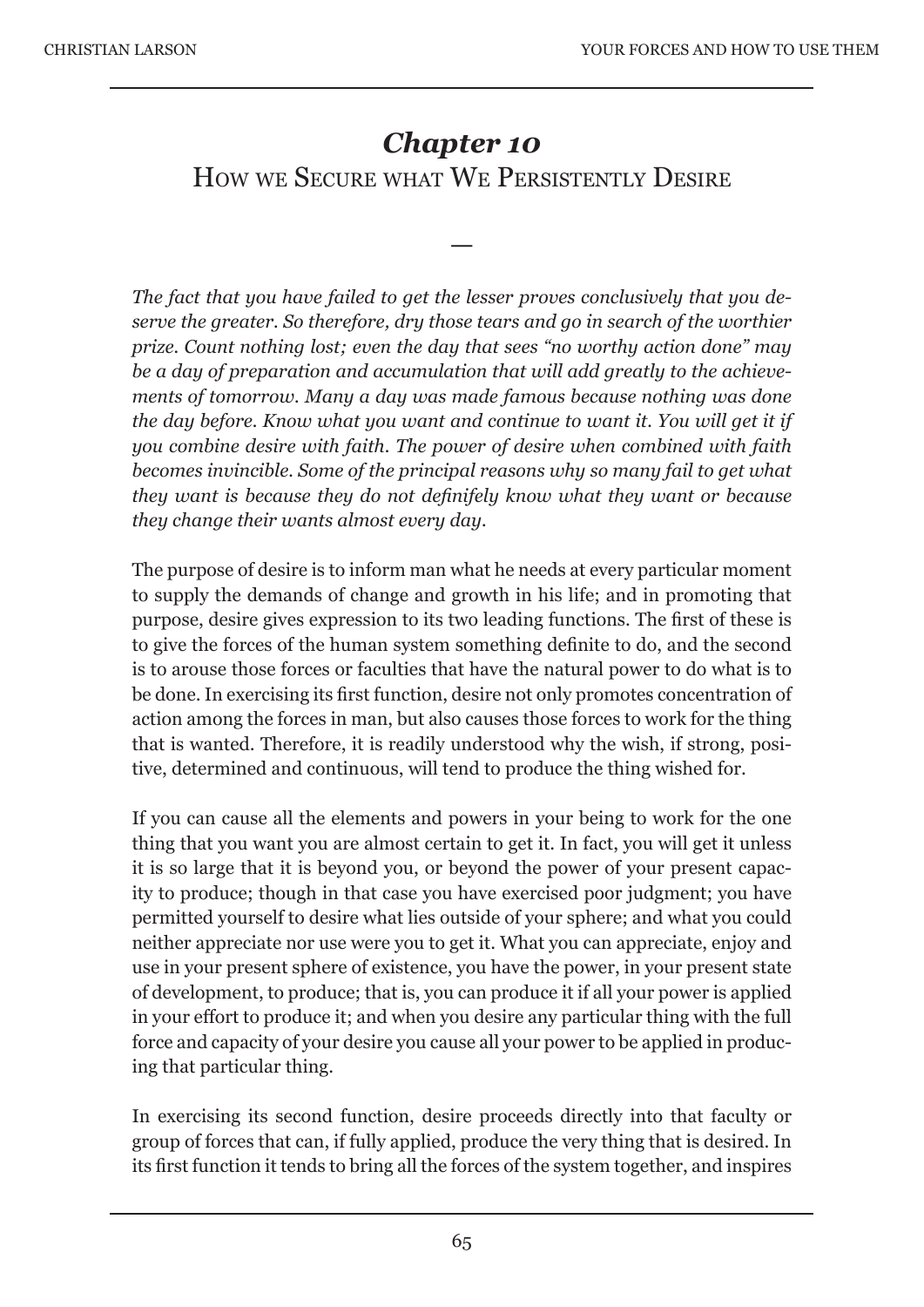them with the desire to work for what is wanted. It acts upon the system in general and gives everything in the system something definite to do, that something definite in each case being the one thing desired. In its second function it acts upon certain parts of the system in particular; always upon those parts that can do what is wanted done; and it tends to arouse all the life and power that those particular parts may contain.

How desire proceeds, and how it secures results in this respect is easily illustrated. We will take, for example, a man who is not earning as much as he feels that he needs. Naturally, he will begin to desire more money; and we will suppose that this desire becomes stronger and stronger until it actually stirs every atom of his being. Now what happens? He is not only arousing a great deal of latent and unused energy, but all of his active energy is becoming more and more alive. But what becomes of all this energy? It goes directly into his moneymaking faculties, and tends to increase decidedly the life, the power, the capacity and the efficiency of those faculties. There is in every mind a certain group of faculties that is made by nature for financial purposes. In some minds these faculties are small and sluggish, while in other minds they are large and active. And that the latter kind should be able to make more money and accumulate things in a greater measure is quite natural.

But is it possible to take those faculties that are small and sluggish and make them large and active? If so, those who now have limited means may in the course of time have abundance. To answer this question, we will ask what it is that can arouse any faculty to become larger and more active, and we find that it is more energy, and energy that is more alive. No matter how sluggish a faculty may be, if it is thoroughly charged, so to speak, with highly active energy, it simply must become more active. And no matter how small it may be, if it continues to receive a steady stream of added life, energy and power, day after day, month after month, year after year, it simply must increase in size and capacity. And whenever any faculty becomes greater in capacity and more alive in action it will do better work; that is, it will gradually gain in ability and power until it has sufficient ability and power to produce what you wished for.

Returning to the man in our illustration, we will see how the principle works. His money-making faculties are too small and too sluggish to produce as much money as he needs. He begins to desire for more. This desire becomes strong enough to arouse every element and force in his money-making faculties; for here be it remembered that the force of any desire goes directly into that faculty that can, by nature, produce the thing desired. This is one of the laws of mind. In addition, the action of his desire tends to arouse all the other forces of his system, and tends to concentrate those forces upon the idea of making more money. In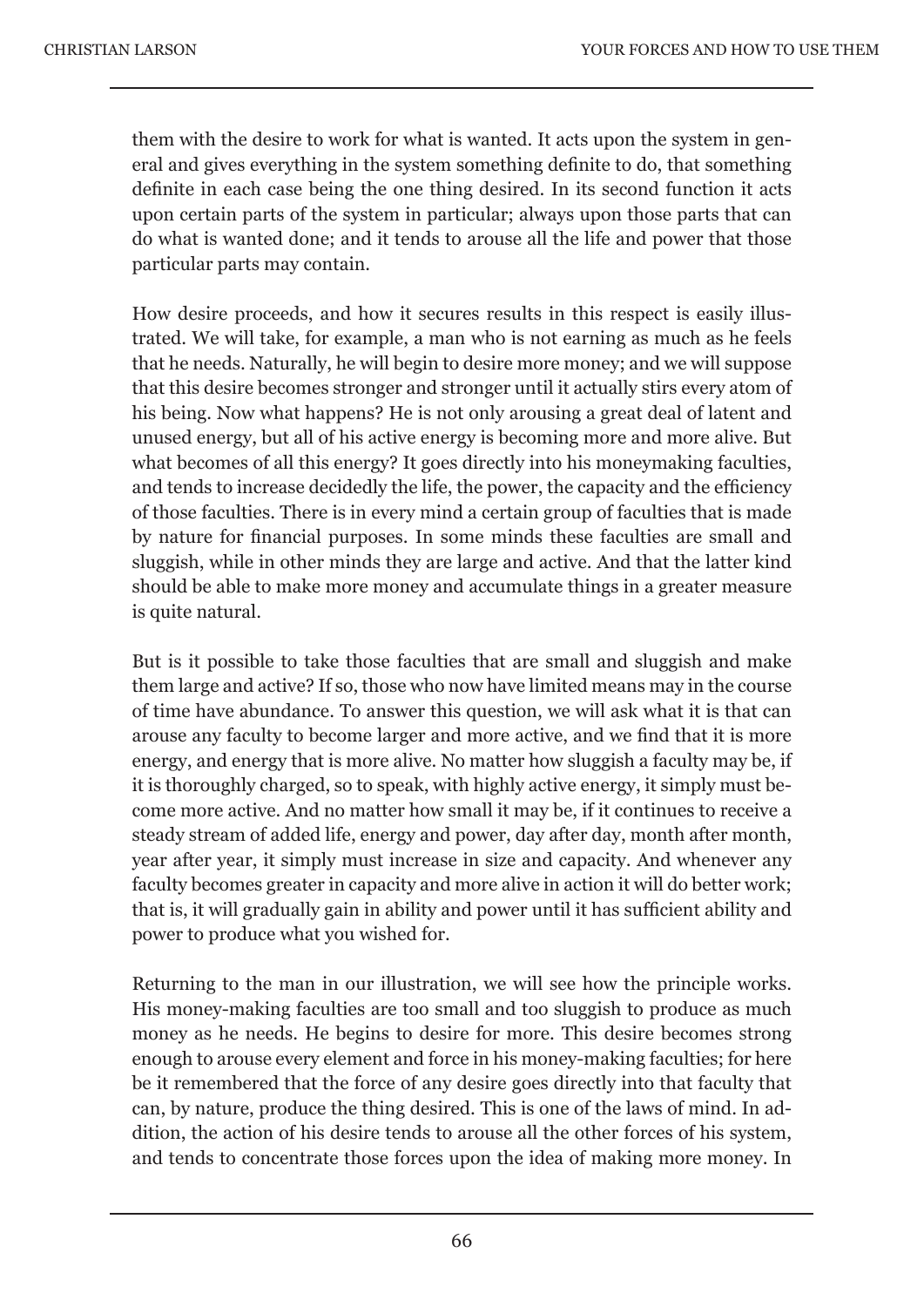the beginning, no important change in his financial ability may be noticed, except that he feels more and more confidence in his power to secure the greater amount desired. In a short time, however, possibly within a few months, he begins to get new ideas about the advancement of his work. His mind is beginning to work more actively upon the idea of increased gain. Accordingly, suggestions as to how he might increase the earning capacity of his business are constantly coming up in his mind, and ways and means and plans are taking shape and form more and more completely. The actions of his money-making faculties are also beginning to change; that is, they are becoming finer, more penetrating, and more keen so that his insight into financial matters is steadily improving. He is therefore securing the necessary essentials to greater financial gain, and as he applies them all things will naturally begin to take a turn.

To state it briefly, his strong, persistent desire for more money has aroused his money-making faculties. They have become stronger, more active, more wideawake and more efficient. And as a strong, wide-awake faculty can do many times as good work as one that is only partly alive, we understand how his desire for more money has given him the ability to make more money. As he continues this desire, making it stronger and more persistent, his financial ability will increase accordingly, and his financial gains continue to increase in proportion.

Many may doubt the efficiency of the plan just presented, because as is well known, most people desire more money but do not always get it. But do they always wish hard enough? It is not occasional desire, or half-hearted desire that gets the thing desired. It is persistent desire; and persistent desire not only desires continually, but with all the power of life and mind and soul. The force of a half alive desire, when acting upon a certain faculty, cannot cause that faculty to become fully alive. Nor can such a desire marshal all the unused forces of the system and concentrate them all upon the attainment of the one thing wanted. And it is true that the desires of most people are neither continuous nor very deep. They are shallow, occasional wishes without enough power to stir to action a single atom.

Then we must also remember that results do not necessarily follow the use of a single force. Sometimes the force of persistent desire alone may do wonders, but usually it is necessary to apply in combined action all the forces of the human system. The force of desire, however, is one of the greatest of these, and when fully expressed in connection with the best talents we may possess, the thing desired will certainly be secured.

We may take several other illustrations. Suppose you have a strong desire for more and better friends. The action of that desire, if deep, whole-hearted and persistent will tend to impress the qualities of friendship upon every element of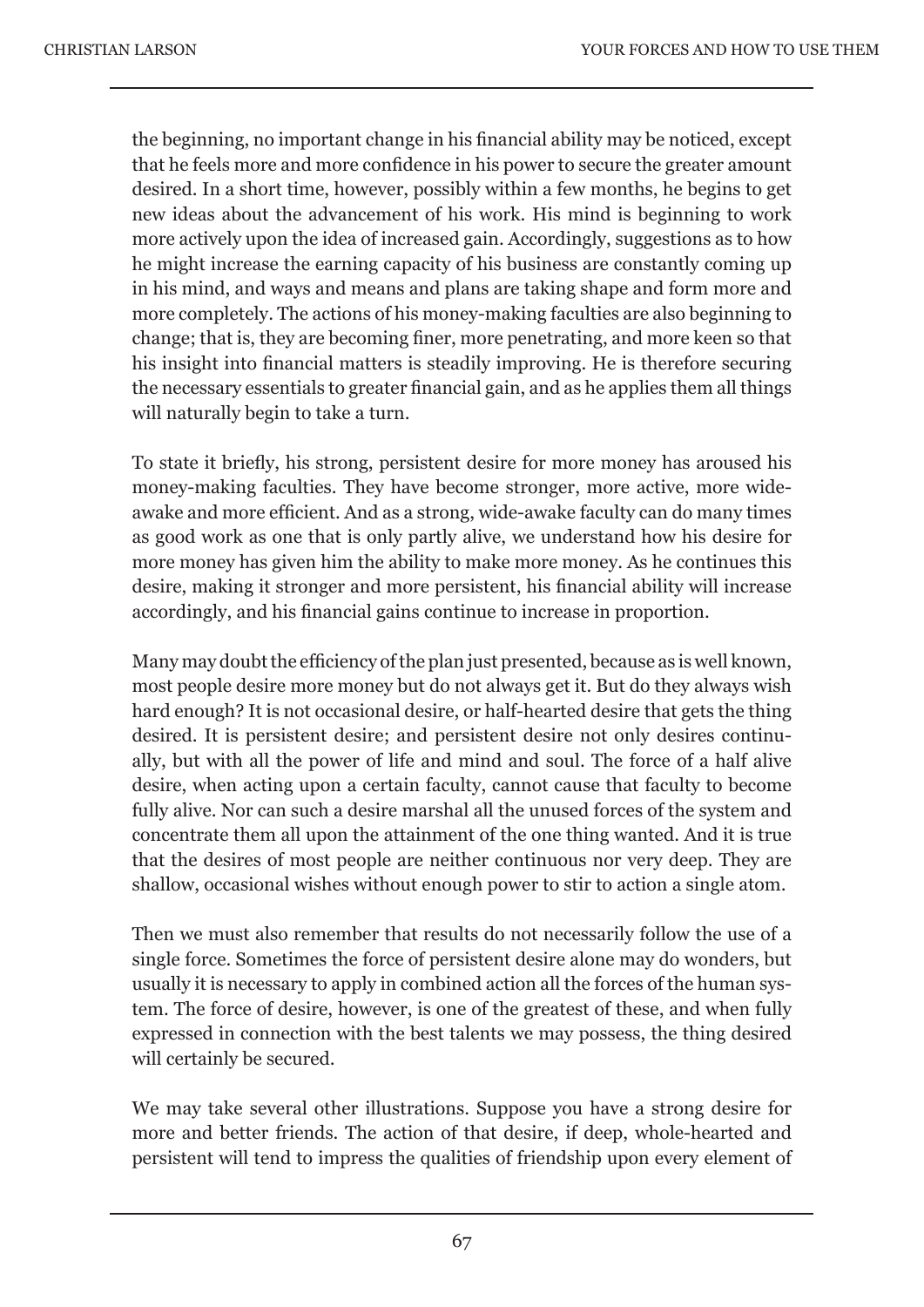your character. In consequence, you will in time become the very incarnation of friendship; that is, you will become a better and a better friend, and he who becomes a better friend will constantly receive more and better friends. In other words, you become like the thing you desire, and when the similarity has become complete you will get what you want through the law of like attracting like.

You may desire to succeed in a certain line of work; we will say, in the literary field. If your desire for success in that field is full and persistent, the power of that desire will constantly increase the life, the activity and the capacity of your literary faculties, and you will naturally do better work in that field. The same is true with regard to any other line of work, because your desire for greater success in your work will arouse to fuller action those faculties that you employ in that work. But, in every case, the desire must be deep, whole-souled, persistent and strong. It is therefore evident that results in all lines of endeavour depend very largely upon the power of desire, and that no one can afford to let their desires lag for a moment.

The law should be: Know what you want, and then want it with all the life and power that is in you. Get your mind and your life fully aroused. Persistent desire will do this. And that it is most important to do this is proven by the fact that in thousands of instances, a partly alive mind is the only reason why the goal in view has not been reached. It is necessary, however, that your desires continue uninterruptedly along the lines you have chosen. You may desire a score or more of different things, but continue each desire without change, unless you should find that certain changes are necessary to secure the greater results you have in mind.

To desire one thing today and another tomorrow means failure. To work for one thing this year and another thing next year is the way to empty handedness at the end of every year. Before you begin to apply the power of desire, know with a certainty what you want because when you get what you have desired, you may have to take it. If you do not know definitely what you really do want, desire a better judgment, a clearer understanding and a more balanced life. Desire to know what is best for you, and the force of that desire will tend to produce normal action in every part of your system. Then you will feel distinctly what the highest welfare of your nature actually demands. In deciding upon what you want, however, do not be timid, and do not measure the possible with the yard-stick of general appearances. Let your aspirations be high, only be sure that you are acting within the sphere of your own inherent capacity; though in this connection it is well to remember that your inherent capacity is many times as great as it has been supposed to be; and also that it can be continuously enlarged.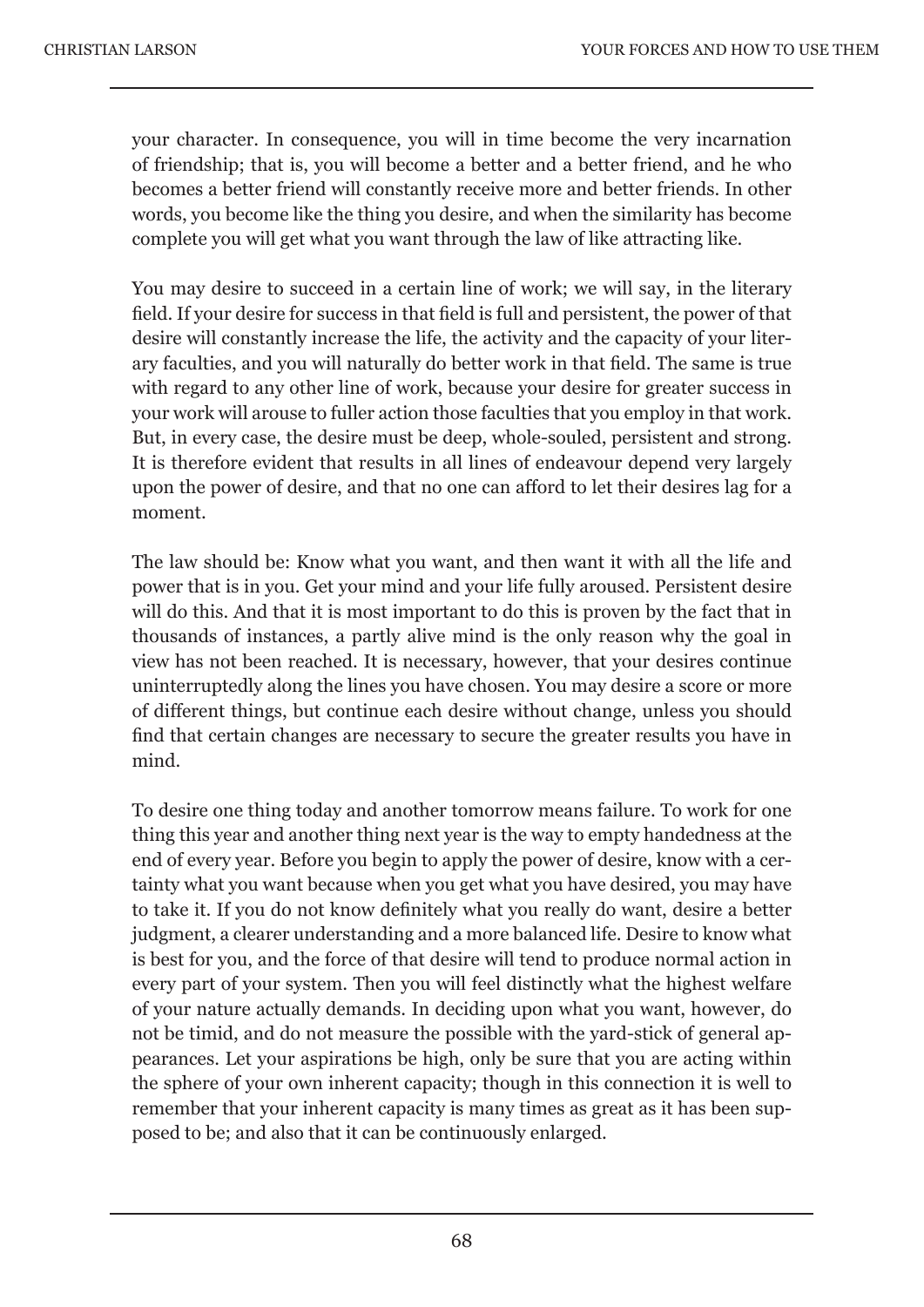In choosing what you are to desire, act within reason, but go after the best. If the full power of desire is applied upon all the elements of your mind and character, what is latent within you will be aroused, developed and expressed; you will become much more than you are and thereby will not only desire the best, but be able to be of service to the best. And this latter fact is important. When we desire the great and the wonderful we must ask what we have to give the great and the wonderful in return. It is not only necessary to get the best -- to realize our ideal, but it is also necessary to be so good and so great that we can give to the best as much as we are receiving from the best.

Before we begin to wish for an ideal, we must ask what that ideal is going to get when it comes. Coupled with our desire for the ideal, therefore, we must have an equally strong desire for the remaking of ourselves so that we may become equal to that ideal in every respect. If we want an ideal companion, we must not only wish for such a companion, but we must also desire the development of those qualities in ourselves that we know would make us agreeable to that companion. If we want a different environment we should wish for such an environment with all the life and soul we possess, and should at the same time wish for the increase of those powers in our own talents that can earn such an environment. If we want a better position we should desire such a position every minute and also desire that we may become more competent to fill it when it comes.

The power of desire not only tends to arouse added life and power in these faculties upon which it may act, but it also tends to make the mind as a whole more alert and wide-awake along those lines. This is well illustrated by the fact that when we have a strong, continuous desire for information on a certain subject, we always find someone or something that can give us that information. And the reason is that all the faculties of the mind are prompted by the force of this desire to be constantly on the look-out for that information . That the same law will apply in the desire or search for wisdom, new ideas, better plans, better opportunities, more agreeable environments and more ideal companions, is clearly understood. And when we couple this fact with the fact that the power of desire tends to increase the life, the ability, the working capacity and the efficiency of these faculties or forces that can produce what we desire, we must certainly admit that those who have found the secret of using desire have made a great find indeed.

But, as stated before, and it cannot be repeated too often, the desire must be persistent and strong, as strong as all the life and soul we possess. In other words, we must wish hard enough, and we wish hard enough when our desires are sufficiently full and deep and strong to thoroughly arouse those faculties that have the natural ability to fulfil those desires. Many desires are only strong enough to arouse their corresponding faculties to a slight degree -- not enough to increase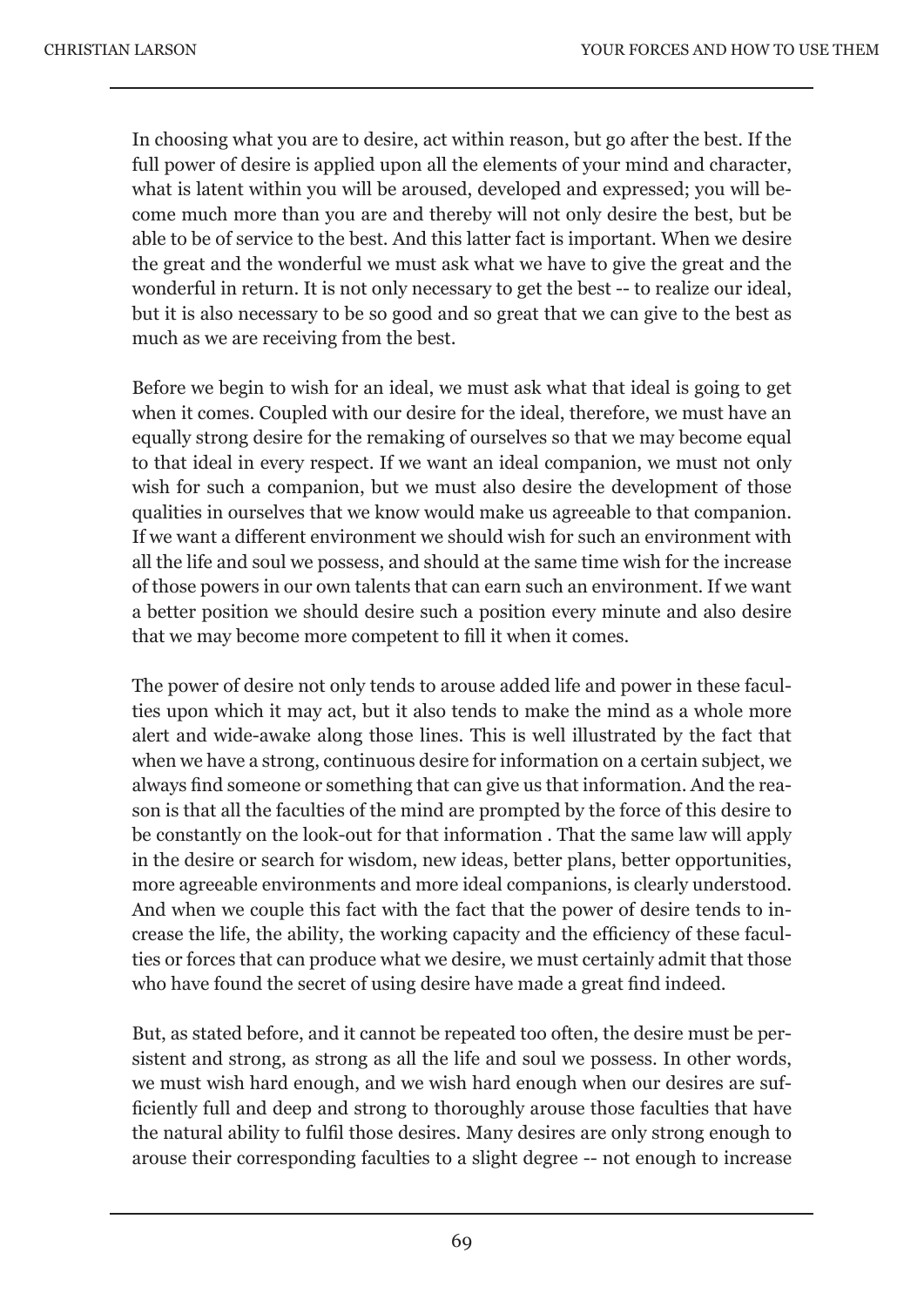the activity or working capacity of these faculties, while most desires are too weak to arouse any force or faculty in the least. The act of wishing hard enough, however, does not imply hard mental work. If you make hard work of your wishing, you will use up your energy instead of turning it into those channels where it can be applied to good account. It is depth of desire and fulness of desire combined in an action that is directed continuously upon the one thing desired that constitutes true desire. To wish hard enough is simply to wish for all that you want with all that is in you. But we cannot wish with all that is in us unless our wish is subconscious as well as conscious because the subconscious is a part of us -- the larger part of us.

To make every desire subconscious, the subconscious mind should always be included in the process of desire; that is, whenever we express a desire we should think of the subconscious, and combine the thought of that desire with our thought of the subconscious mind. Every desire should be deeply felt as all deeply felt mental actions become subconscious actions. It is an excellent practice to let every desire sink into the deeper mental life, so to speak; and also to act in and through that deeper mental life, whenever we give expression to desire; or, in other words, when we turn on the full force and power of that desire. To become proficient in these methods requires some practice, though all that is necessary to become proficient is to continue to try. No special rule is required. Begin by feeling your desires through and through. Make them as strong and as deep as you can, and always combine the living action of your desire with your thought of those faculties through which you know that desire is to work.

To illustrate: If you desire greater success in your work, think of those faculties that you are using in your work whenever you give full expression to your desire. If you are a business man, think of your business faculties whenever you desire greater business success. If you are a musician, think of your musical faculties whenever you desire greater proficiency in your music. Though in case your desires should be such that you do not know through what kinds of faculties it will naturally be expressed, never mind. Continue to desire what you want; the power of that desire, if persistent and strong, will find a way to make your wish come true.

When we understand how desire works, and know that it works only when it is persistent, we realize that we have found, not only a great secret, but also a simple explanation for many of the failures in life as well as many of its greatest achievements. And from the facts in the case we conclude that no matter what an individual's condition or position may be today, if they will decide upon that something better that they want, they may get it, provided their wish for it is as strong as their own life and as large as their own soul.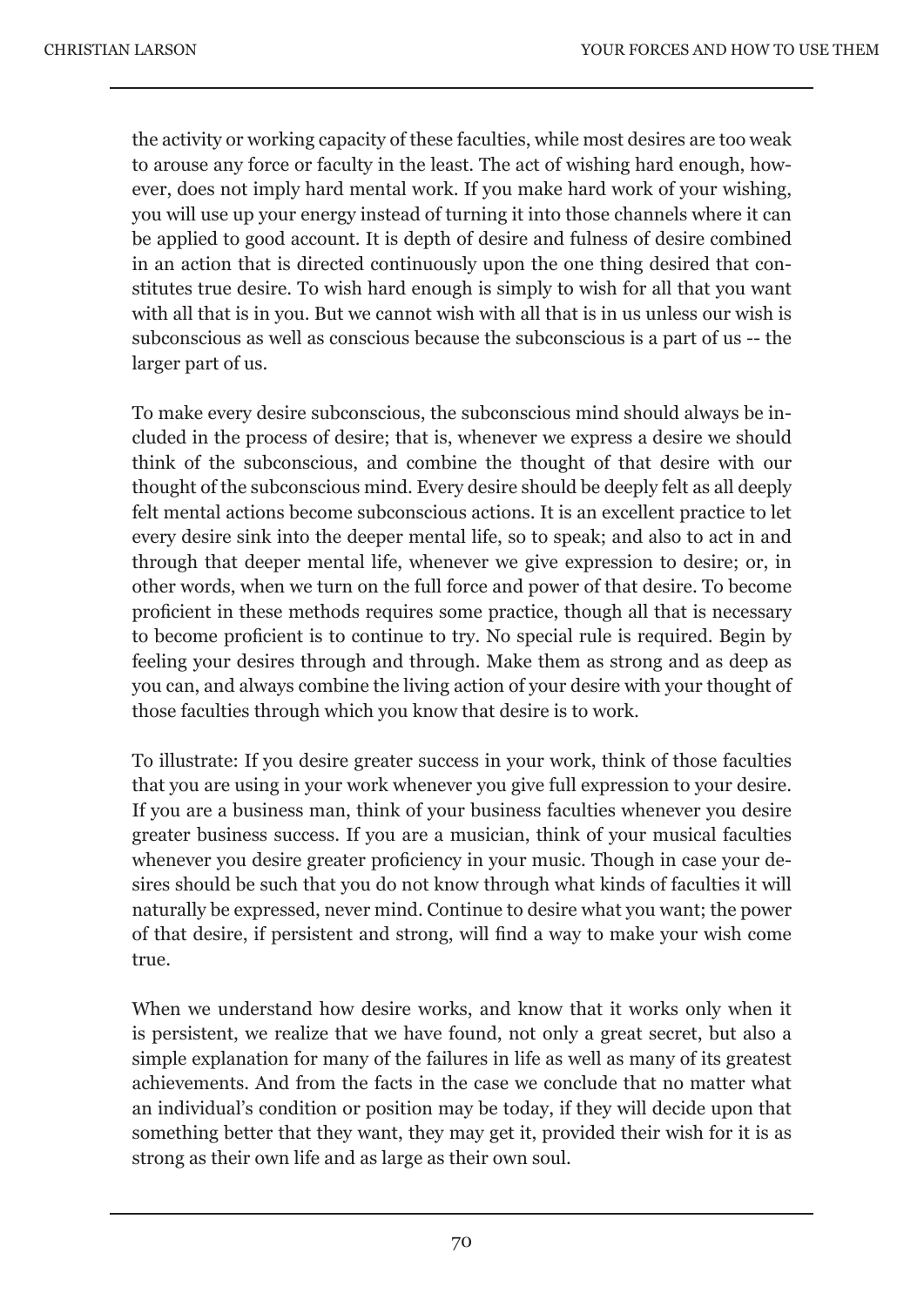# *Chapter 11*

#### CONCENTRATION AND THE POWER BACK OF SUGGESTION

—

*The optimist lives under a clear sky; the pessimist lives in a fog. The pessimist hesitates, and loses both time and opportunity; the optimist makes the best use of everything now, and builds themselves up, steadily and surely, until all adversity is overcome and the object in view realized. The pessimist curbs their energies and concentrates their whole attention upon failure; the optimist gives all their thought and power to the attainment of success, and arouses their faculties and forces to the highest point of efficiency. The pessimist waits for better times, and expects to keep on waiting; the optimist goes to work with the best that is at hand now, and proceeds to create better times. The pessimist pours cold water on the fires of their own ability; the optimist adds fuel to those fires. The pessimist links their mind to everything that is losing ground; the optimist lives, thinks and works with everything that is determined to press on. The pessimist places a damper on everything; the optimist gives life, fire and go to everything. The optimist is a building force; the pessimist is always an obstacle in the way of progress. The pessimist lives in a dark, soggy unproductive world, the optimist lives in that mental sunshine that makes all things grow.*

The purpose of concentration is to apply all the active forces of mind and personality upon that one thing which is being done now, and it may therefore be called the master key to all attainments and achievement. In its last analysis, the cause of all failure can be traced to the scattering of forces, and the cause of all achievement to the concentration of forces. This does not imply however, that concentration is the only essential, but it does imply that concentration must be perfect, or failure is inevitable no matter how many good methods one may employ. The ruling thought of concentration is, " This one thing I do," and it can be stated as an absolute truth that whenever the mind works completely in the attitude of that thought, concentration is perfect.

The value of concentration is very easily illustrated by taking, for example, a wheel of twenty spokes with every spoke a pipe, and all those pipes connected with another conveying steam. The steam will thereby pass out through twenty channels. Then connect an engine with one of the pipes. That engine will accordingly receive only one-twentieth of the steam conveyed through the wheel, while nineteen-twentieths will pass out in waste. But suppose the other nineteen pipes were plugged so that all the steam would pass out through the one pipe connected with the engine. The engine would then have twenty times as much power as be-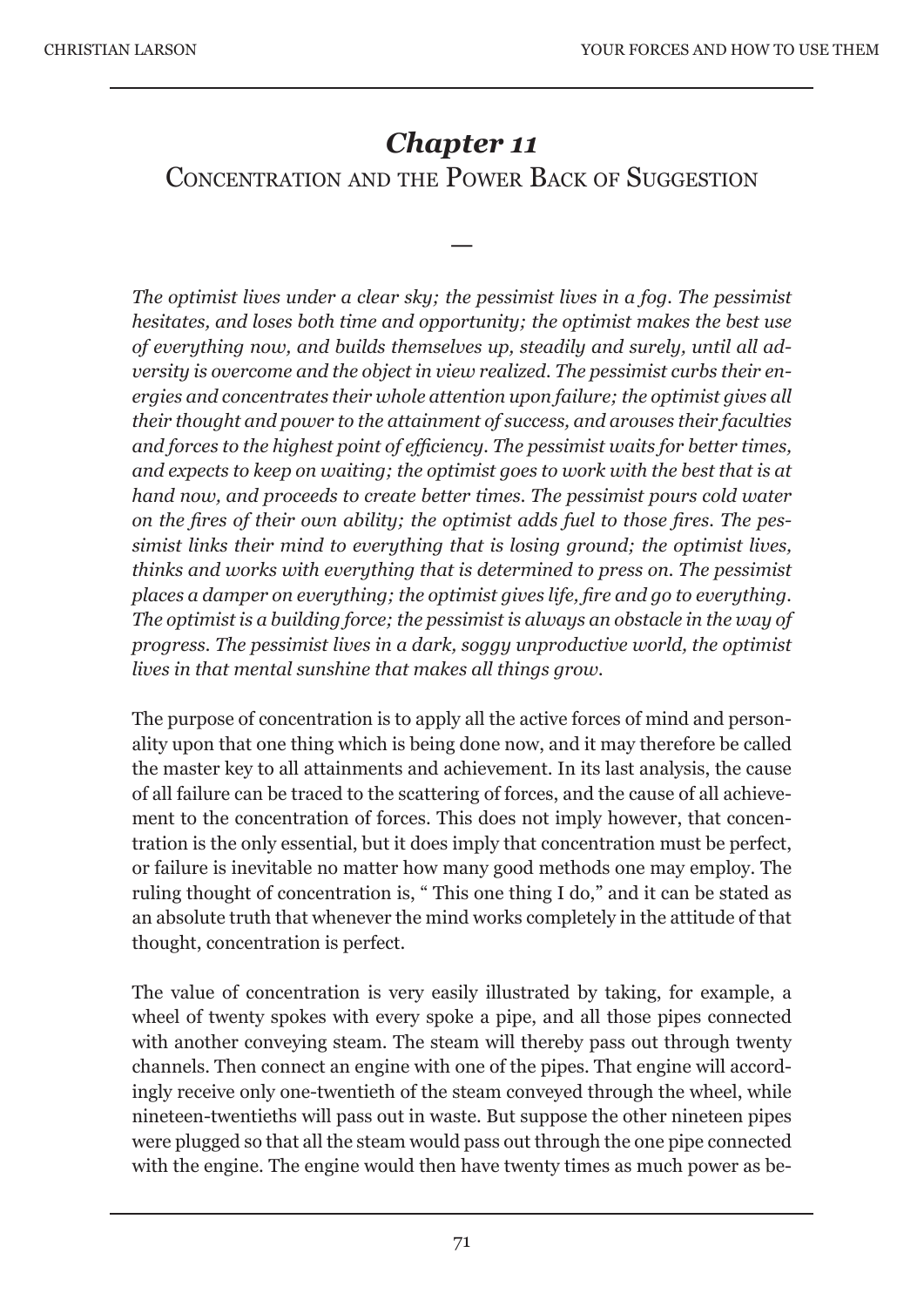fore. The average mind is quite similar to such a wheel. An enormous amount of energy is generated at the hub, so to speak, or at the vital centre of mental life; but as a rule, that power passes out through a score of channels, so that the channel of action receives only a fraction of the power generated in the human system. But here we must remember that you can apply your power effectively only in one direction at a time; therefore, if all your power is to be applied in that one direction, all other channels must be closed up for the time being; or in other words, all the power of mind and thought must be concentrated where you are acting at the time.

In learning how to concentrate, it is necessary in the beginning to remember that the usual methods are of no value. You cannot develop concentration by fixing thought or attention upon some external object. Real concentration is subjective, and subjective thought is deep; that is, it acts through the deeper or interior realms of mind. When you fix your attention, however, upon some external object, like a spot on the wall, as has been suggested by some would-be instructors in this field, your thought goes out towards the surface, so that you are actually getting away from the true field of concentration. Any method, or any line of thinking that tends to draw the mind out towards the surface, will produce a superficial attitude, and when the mind is in such an attitude, deep mental action is not possible; but deep mental action is absolutely necessary in all concentration.

There is no use trying to concentrate unless the action of the mind is deep. That is the first essential. In other words, the mind must go into the psychological field; the mind must act, not on the surface of things, but through the deeper life of its thought process. To develop concentration, all that is necessary is to apply consciously those two factors that are invariably found in natural concentration. In the conscious application of these two factors, the following two methods will be found sufficient; in fact, nothing further will be required in the attainment of concentration to any degree desired. The first method is to train the mind to act in the subjective or pychological field; in other words, cause all thinking, all feeling and all actions of thought, will and desire to become deeper and finer; in fact, deepen as far as possible all mental action. Whenever you concentrate or turn your attention upon any subject or object, try to feel deeply, try to think deeply and try to turn thought into deeper realms of feeling. The moment your mental action begins to deepen, you will find your attention directed upon the object in mind with perfect ease and with full force.

Whenever you are thinking about anything, try to feel your thought getting into the vital life of that something, and wherever you turn your attention, try to feel that the force of that attention acts through your whole mind instead of simply on the surface of your mind. To state it briefly, whenever you concentrate, deepen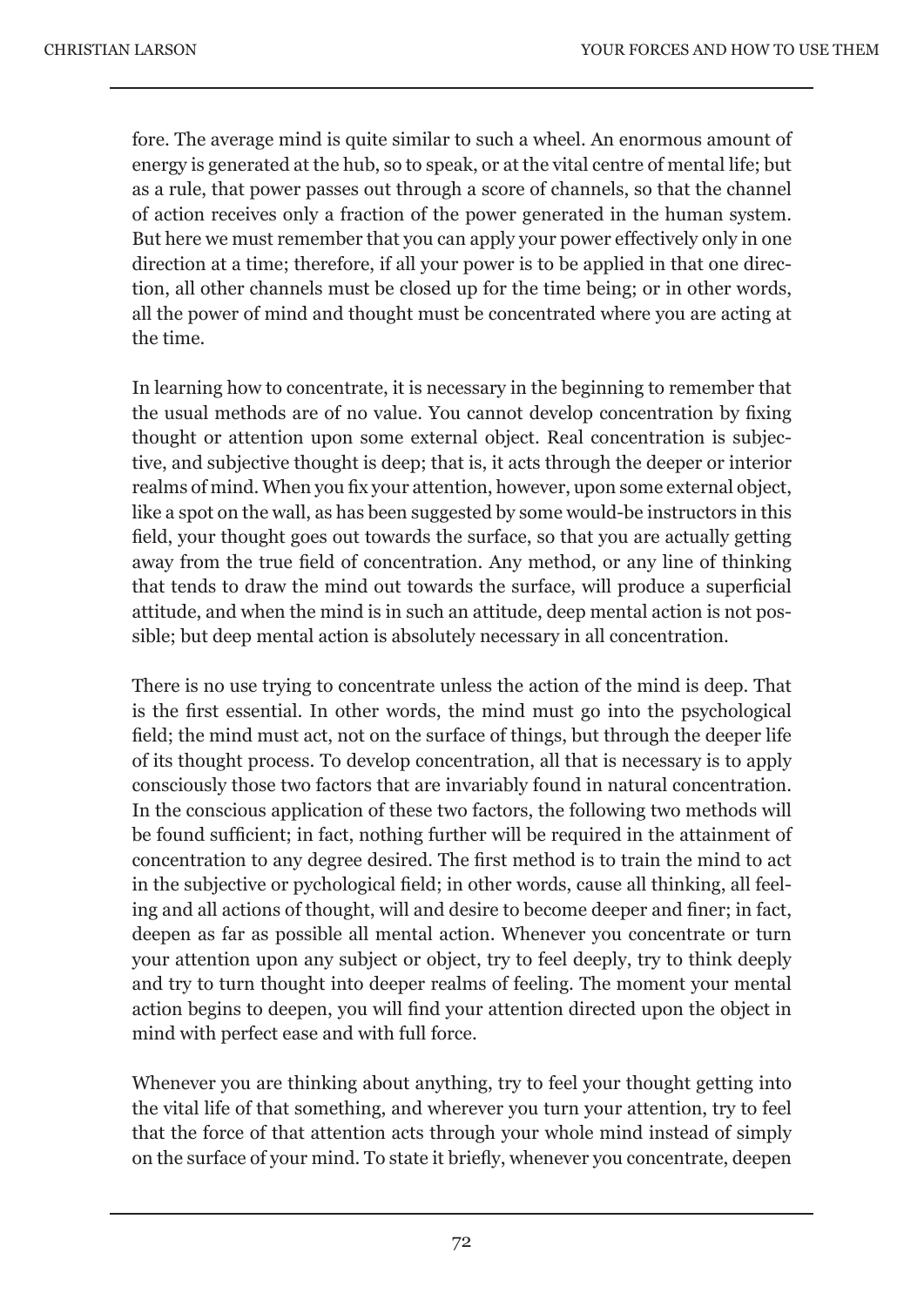your thought, and the deeper your thought becomes, the more perfectly will the full force of your mind and thought focus upon the point of concentration. Whatever you have to do, deepen your thought while giving that work your attention, You will find that you will thereby give all your energy to that work and this is your purpose.

The second method is to become interested in that upon which you desire to concentrate. If you are not interested in that subject or object, begin at once to look for the most interesting point of view. You will be surprised to find that no matter how uninteresting a subject may seem, the very moment you begin to look for the most interesting viewpoints of that subject, you will almost immediately become interested in that subject itself. And it is a well-known fact that whenever we are thoroughly interested in a subject we concentrate thoroughly and naturally upon that subject. To make concentration perfect, so that you can turn all the power of mind and thought upon any subject or object desired, these two methods should be combined.

Always look for the most interesting points of view, and while you are looking for those viewpoints, deepen the action of your mind by trying to feel the real vital life of those actions. You thereby become interested in the subject on the one hand, and you make every action of the mind subjective on the other hand; and when perfect interest is combined with subjective mental action, you have perfect concentration. The constant practice of these two methods will develop the power of concentration to such an extent that you can concentrate completely at any time and for any length of time, by simply deciding to do so; and that such an attainment is of enormous value is evident when we understand how much power there is in man, and how concentration can turn all of that power upon the one thing that is being done now.

All modern psychologists agree that there is enough power in any human being to accomplish what they have in view, provided it is all constructively applied in that one direction. And when man can concentrate perfectly, he can use all of his power wherever he may choose to act. Then, if we combines scientific thinking and constructive mental action with concentration, nothing can prevent us from realizing our very highest ambition. Another important essential in the use of the forces of mind and thought, is that of understanding suggestion and the power back of suggestion; and this becomes especially true when we realize that there is no factor or condition that we may come in contact with anywhere or under any circumstances, that does not suggest something. To define suggestion, it may be stated that anything is a suggestion that brings into mind some thought, idea or feeling that tends to undermine some similar idea, thought or feeling that happens to be in the mind at the time.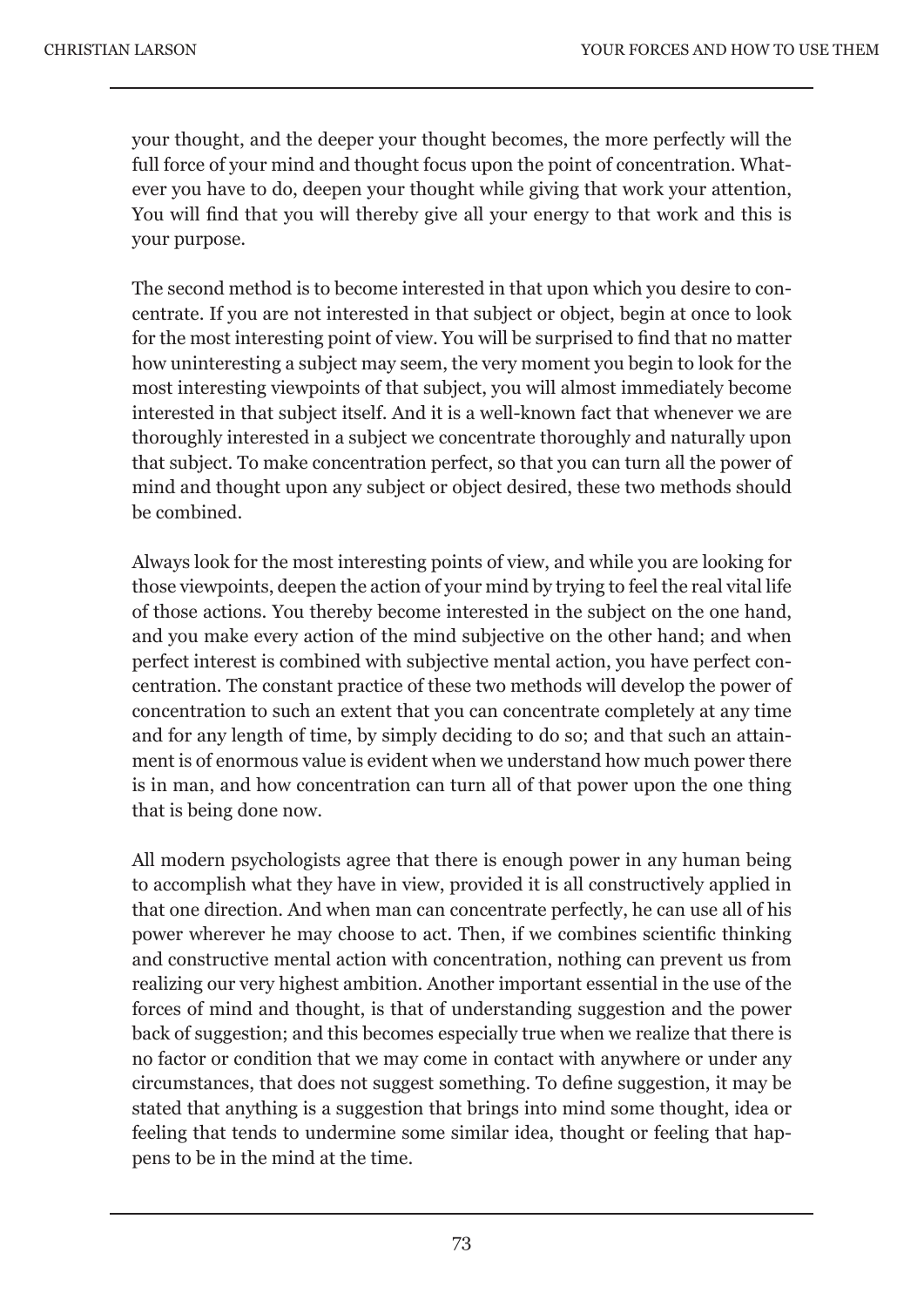When you have certain ideas or feelings, and you meet circumstances that tend to remove those ideas or feelings, the power of suggestion is working in your mind. If your mind is in a wholesome state and an unwholesome picture removes that wholesome state by replacing something that is degrading, your mind is in the power of suggestion. If you feel joyous and some idea given to you makes your mind depressed, you are in the hands of suggestion; in fact, when anything enters your mind in such a manner as to remove certain similar or opposite states already in your mind, it exercises the power of suggestion. It is therefore necessary to understand how this power works, so that we can take advantage of good suggestions and avoid those that are not good.

The great majority are receiving all sorts of suggestions every hour, and they respond to a very large number of them; in fact, we can truthfully say that most people are controlled, most of the time, by suggestions that come to them from their environment. Those minds, however, who understand the power of thought, and who know the difference between detrimental and beneficial suggestions, can close their minds to the former and open them fully to the latter. And the method to apply is this, that whenever you are in the presence of an adverse suggcstion, concentrate your attention upon some idea or mental state which you know will act as a counter suggestion; in other words, when adverse suggestion is trying to produce in your mind what you do not want, persist in suggesting to yourself what you do want. This practice, if employed frequently, will soon make you so strong in this direction that you will unconsciously, so to speak, be on your guard; in fact, the very moment that an adverse suggestion is given, your mind will spring up of its own accord with a wholesome suggestion to meet the requirements.

To avoid becoming a victim to adverse suggestions -- and we have such suggestions about us almost constantly -- fill your mind so full of good, wholesome thoughts and suggestions that there is no room for anything else. Feel right at all times, and nothing from without can tempt you to think wrong. Make every good thought subconseious, and no adverse thought from without can possibly get into your subconscious mind at any time.

A great many suggestions do not produce results, a fact which should be perfectly understood, because every thought that we think does contain some suggestion. When we are trying to impress good thoughts upon our minds, we want the good suggestions conveyed by those thoughts to take effect, but frequently they do not, and the reason is that a suggestion takes effect only when we exercise the power that is back of suggestion. The outward suggestion itself is simply the vehicle through which another power is acting, and that other power is nothing more nor less than the real life of that idea which the suggestion intends to convey.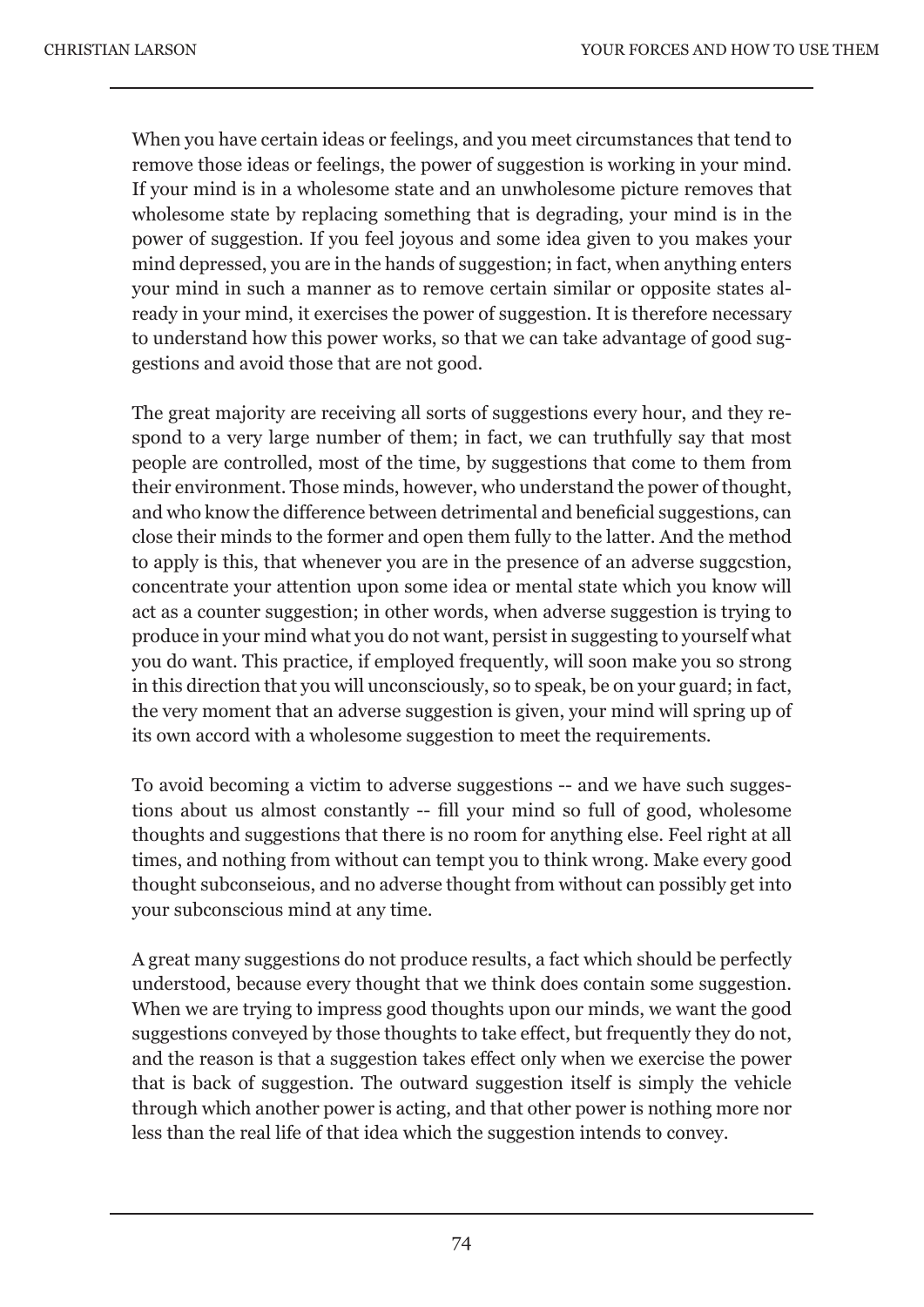To simplify this matter, we will suppose that you are suggesting to yourself that you are well. The suggestion itself is simply a vehicle conveying the idea of health, but if your mind is not in touch with the interior or living force of that idea of health at the time you are giving the suggestion, you have not exercised the power back of suggestion, and the idea of health will not be conveyed to your subconscious mind. On the other hand, if you can actually feel the power of this interior idea of health when you are giving the suggestion, you are in mental touch with the power back of that suggestion, and whenever you touch the power back of suggestion you use that power. Results, therefore, will be forthcoming.

To explain further, we might say that you use the power back of suggestion whenever you mentally feel that vital idea which the suggestion aims to convey. When you feel that idea, you respond to the suggestion, but when you do not feel it, you do not respond. This explains why the power of suggestion so frequently fails, not only in everyday life, but also in mental healing. When you think health, you will produce health in your system if you feel the real or interior life of health at the time. When you think harmony you will produce harmony in your system, if your mind actually goes into the soul of harmony at the time. When you place yourself in the mental world of happiness whenever you are thinking happiness, you will actually produce happiness in your mind, because you are applying the power that is back of the thought that suggests happiness.

Two men may present the same proposition under the same circumstances, and you will accept the proposition from the one, while ignoring the arguments of the other completely. The reason will be that while the one is talking about his proposition, the other is talking through his proposition. The mind of the one goes on the outside of his arguments and his suggestions, while the mind of the other goes through the real inner life of those arguments and suggestions. Therefore, the one is only using suggestion, while the other is also using the power back of suggestion; and it is the power back of suggestion that produces results, whenever results are secured. The same idea is illustrated when a person is speaking on a certain subject. If their description deals simply with the shell of that subject, they do not attract attention, but the moment they touch the vital or inner factors of that subject, everybody is interested. The reason is, they have touched the power back of their theme. But we all have ideas or suggestions to present at frequent intervals. Therefore, if we can use the power back of our suggestion at such times we may receive a hearing, but if we cannot, we attract little or no attention.

Thus we understand the value of knowing how to use the power back of suggestion, and we can learn to use this power by training ourselves to get into the real life of every idea and every thought that we may try to think or convey. When we try to live our ideas and thoughts, we will begin to express that interior power,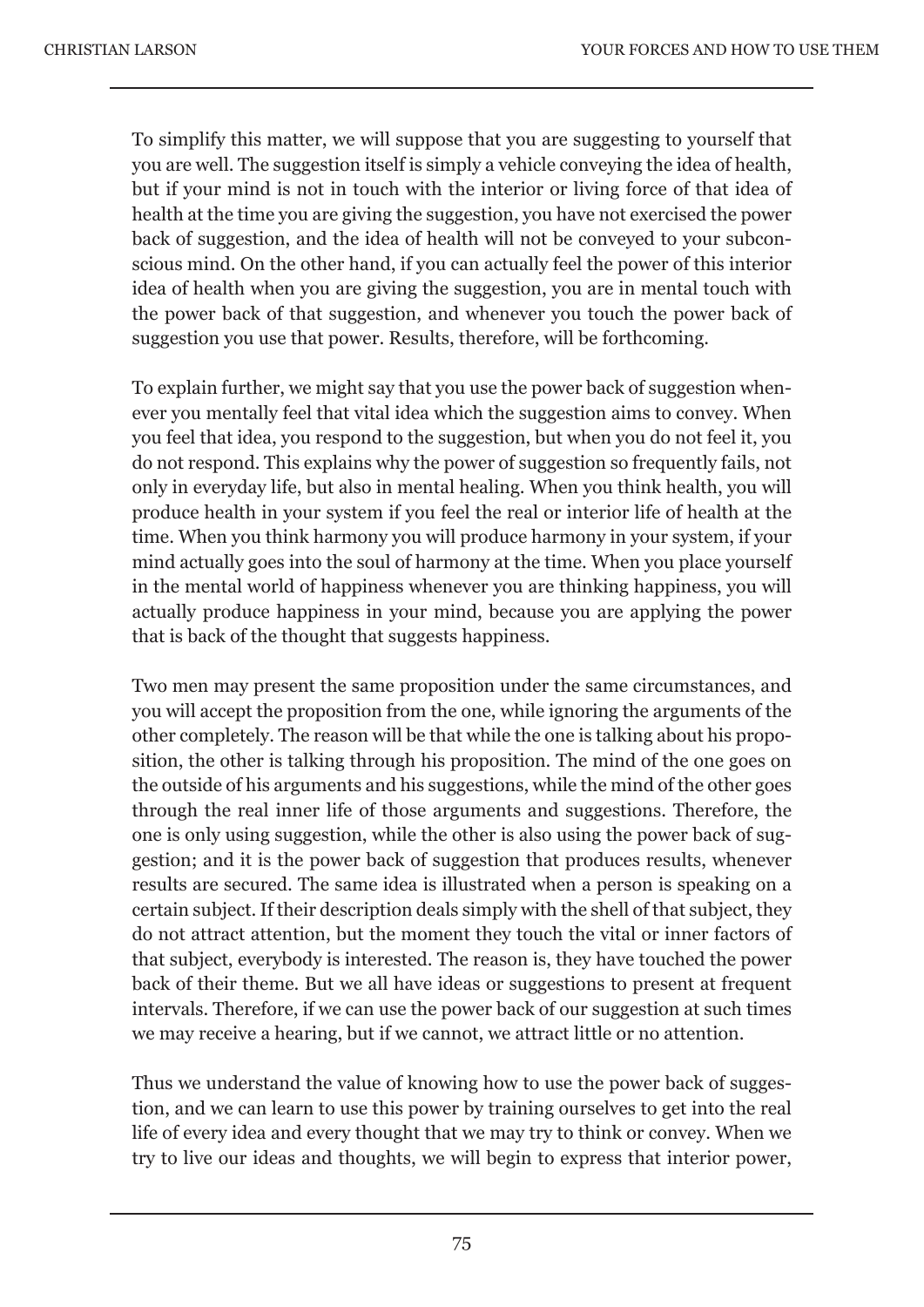and we shall succeed in living our ideas when we try to feel consciously and constantly the real life and the real truth that is contained in those ideas.

To secure the best results from the power of thought in its various modes of application, we must understand that there is something back of everything that takes form or action in life, and that it is through this something that the actions of mind should move whenever we use thought or suggestion in any manner whatever. When we are conscious only of the body of our ideas, those ideas convey no power. It is when we become conscious of the soul of those ideas that we have aroused that something within that alone produces results in the mental world. Any thought or suggestion that conveys simply the external form, invariably falls flat. There is nothing to it. It is entirely empty, and produces no impression whatever. But our ideas and suggestions become alive with the fulness of life and power when we also convey the real life or the real soul that is contained within the body of those thoughts. We have, at such times, entered the depths of mental life. We are beginning to act through undercurrents, and we are beginning to draw upon the immensity of that power that exists in the vast interior realms of our own mental world.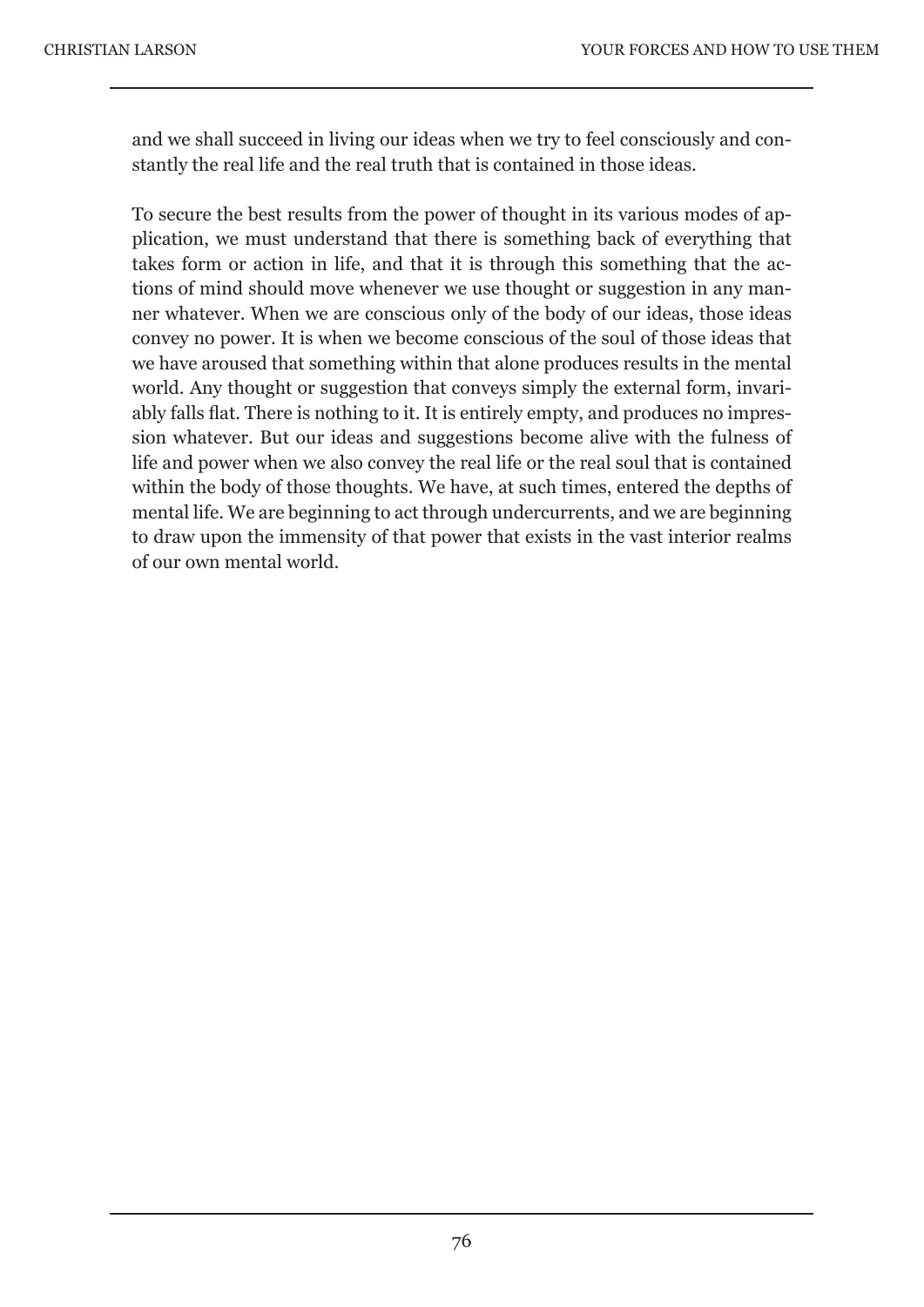# *Chapter 12* THE DEVELOPMENT OF THE WILL

—

*Say to yourself a hundred times every day, and mean it with all your heart: I will become more than I am. I will achieve more and more every day because I know that I can. I will recognize only that which is good in myself, only that which is good in others; only that in all things and places that I know should live and grow. When adversity threatens I will be more determined than ever in my*  life to prove that I can turn all things to good account. And when those whom I *have trusted seem to fail me, I will have a thousand times more faith in the honour and nobleness of man. I will think only of that which has virtue and worth. I*  will wish only for that which can give freedom and truth. 1 will expect only that *which can add to the welfare of the race. I will live to live more. I will speak to give encouragement, inspiration and joy. I will work to be of service to an everincreasing number. And in every thought, word and action my ruling desire shall be, to enrich, ennoble and beautify existence for all who come my way.*

No force in the human system can be properly used unless it is properly directed, and as the will is the only factor in man that has the power to direct or control, a thorough development of the will, as well as a clear understanding of its application under every circumstance, becomes absolutely necessary if we are to use all the forces within us to the very best advantage.

To define the will with absolute exactness is hardly possible, though a clear knowledge as to its general nature and special functions must be secured. In a previous chapter, it was stated that the "I Am" is the ruling principle in man, and it may be added here that when the "I Am" exercises this function of rulership anywhere in the human system, will power is the result; or, it may be stated that the will is that attribute of the "I Am" which is employed whenever there is a definite intention followed by actual action, with a view of initiating, controlling or directing. To state it briefly therefore, will power is the result of the "I Am" either taking initiative action or controlling and directing any action after it has been taken.

Among the many functions of the will, the principal ones are as follows: The will to initiate; the will to direct; the will to control ; the will to think; the will to imagine; the will to desire; the will to act; the will to originate ideas; the will to give expression to those ideas; the will to will into action any purpose, the will to carry through that purpose; the will to employ the highest and most perfect action of any force or faculty in mind; and the will to push up, so to speak, any talent in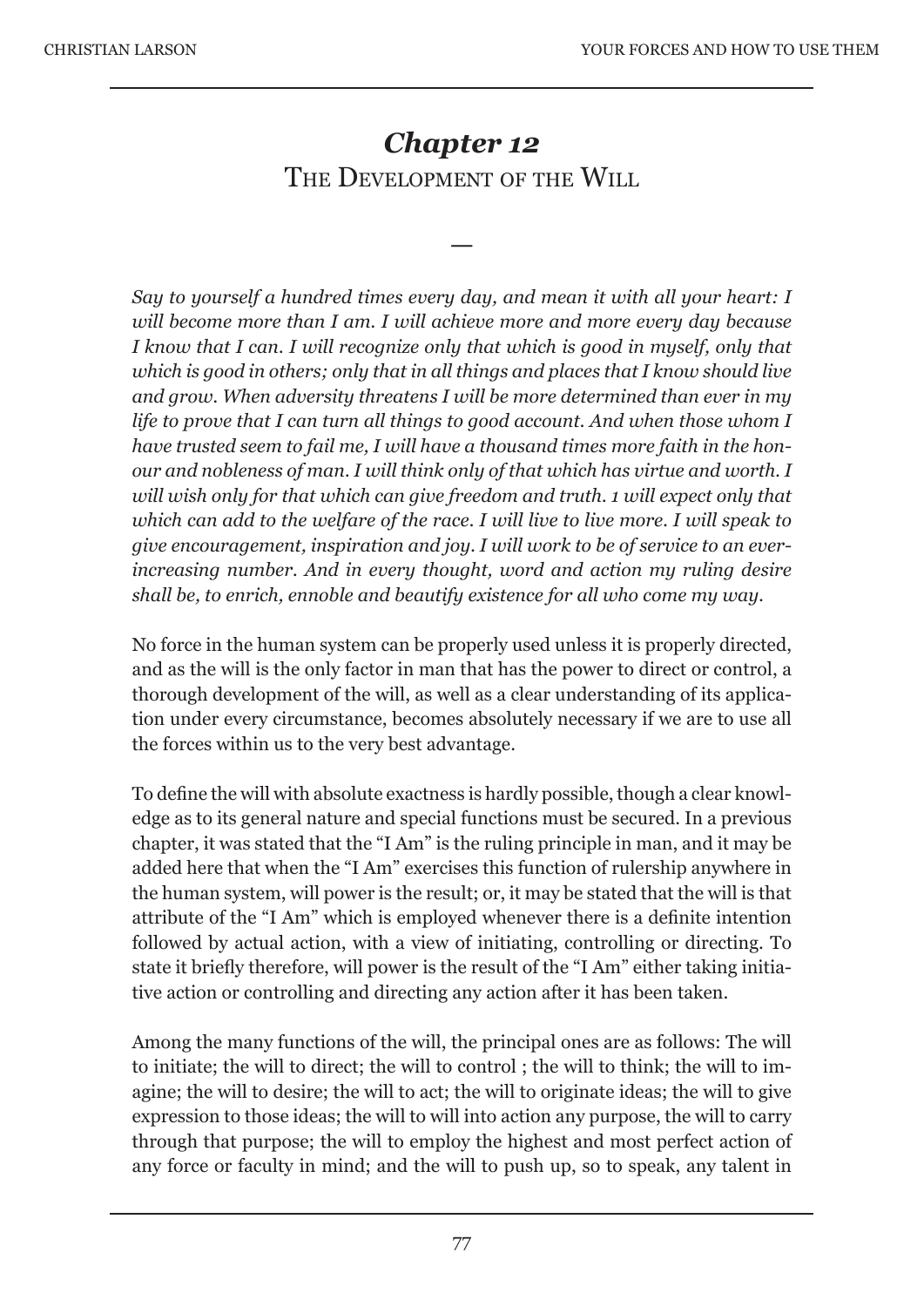the mind to its highest point of efficiency. This last mentioned function has been ignored, but it is by far the most important in the practical life of attainment and achievement.

To illustrate this idea, we will suppose that you have a group of faculties, all of which are well developed, and contain a great deal of ability and power. But how can those faculties be caused to act? The fact is they will not act in the least until the will wills them into action. The will therefore must first be applied, but the act of initiating action among those faculties is not its only function. To illustrate again, we will suppose that your will is very weak. It therefore stands to reason that the original impulse given those faculties will also be weak. Then when we understand that it is necessary for the will to continue to prompt or impel the continued action of any faculty we realize how weak, half-hearted and limited such an action will necessarily be when the will is weak. On the other hand, if your will is very strong, the original impulse given to the faculty will be strong and the continued action of that faculty will be much stronger, larger and more efficient.

In brief, when a faculty is backed up, so to speak, with a powerful will, it easily doubles its capacity and efficiency; in other words, it is pushed up to a higher state of action. We understand therefore the great importance of having a strong will, though such a will is not only an advantage in promoting a fuller and larger expression of any faculty we may possess, but also in promoting a larger and more perfect expression of any force that may be applied, either in the personality, in character or in mind. A powerful will, however, is never domineering or forceful. In fact, a domineering will is weak. It may be seemingly strong on the spur of the moment, but it cannot be applied steadily for any length of time. A strong will, however, is deep, continuous, and persistent. It calls into action your entire individuality, and as you exercise such a will you feel as if a tremendous power from within yourself had been calmly, though persistently aroused.

When we analyse the human mind, in the majority we find the will to be weak, and in fact, almost absent in a great many. Such people do not have the power to take a single original step. They have no initiative, and accordingly drift with the stream. Among others, who are a little higher in the mental scale, we find a will somewhat stronger, but not sufficiently strong to exercise with any degree of efficiency a single one of its functions. Among what can be called "the better class," we invariably find the will to be fairly well developed, and among the great leaders in all the different phases of human life and action, we find the will to be very strong in fact, there is not a single mental or spiritual giant in history, who did not have a tremendous will, and this was one their great secrets.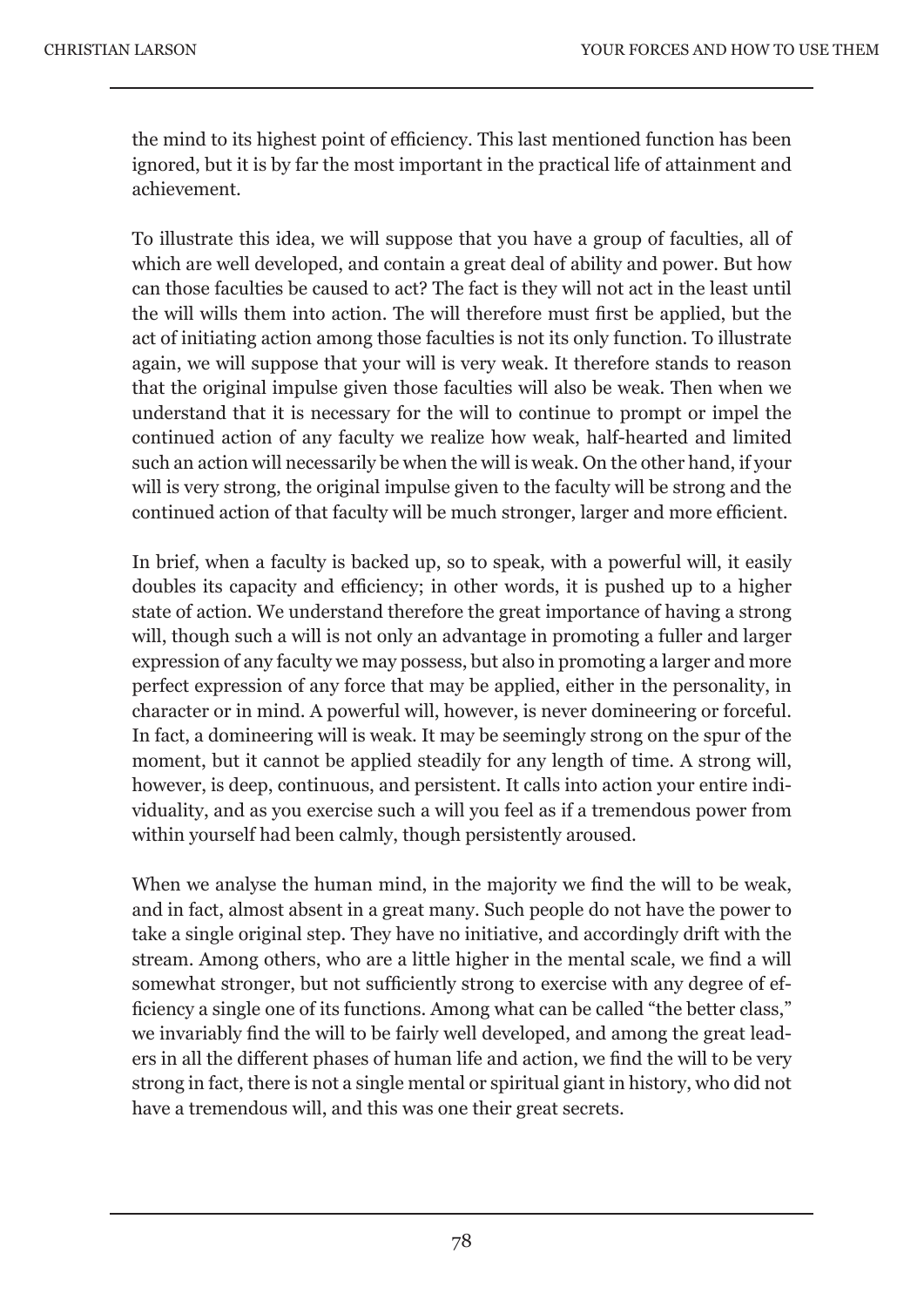To illustrate further with regard to the last mentioned of the special functions, we will suppose that you have some talent for music. If you should will to exercise that talent to a slight degree only, it is evident that your efficiency along that line would not be marked. On the other hand, if your will was so strong that you could push up, so to speak, your musical faculty to its very highest point of efficiency, you would soon find yourself on the verge of musical genius; in fact, musical genius is absolutely impossible unless you have a strong will, no matter how much musical talent you may possess.

Though it must be remembered in this connection that it is not sufficient simply to have a strong will. The majority do not possess a strong will, and most of those who do have a strong will, have not learned how to apply it so as to secure greater efficiency in anything they may do; and here it is important to state that anyone who will increase the power of their will, and properly train it for the purpose just indicated, may expect to increase their efficiency anywhere from twenty-five to two hundred per cent. The majority have many times as much ability and working capacity as they are using at the present time; in fact, they apply only a small fraction of what is in them, and the principal reason why they do not apply all that is in them, is that they do not have sufficient power of will to act on this larger scale.

In this connection, we find another condition which is very important, and especially with regard to overcoming circumstances. A great many people have good intentions, and they have sufficient will power to originate those intentions, but they have not sufficient will power to carry them out; in other words, they have the will to think, but not the will to act. And here we can use our own imagination in picturing that state of human affairs that would inevitably come into being if all good intentions became actions. Thousands of people start out right, but they have not the power of will to continue, so that where ten thousand make a good beginning, less than a score finish the race. We find this condition in all walks of life and in all undertakings, and it illustrates most eloquently the necessity of a strong will in every mind.

Realizing the importance of a strong will, and knowing that the will is weak in the minds of the great majority, we may well ask what might be the cause of this weakness; and the answer is that there are several marked causes, all of which we shall proceed to consider. The first among these causes is alcohol. The use of alcohol weakens the will, not only in the individual who partakes of it, but in their children and grandchildren, and many generations following. It has been estimated by those who have studied this subject carefully, that the use of alcohol from generation to generation through the centuries is one of the principal causes for this weakness in the human will that we find to be almost universal. And when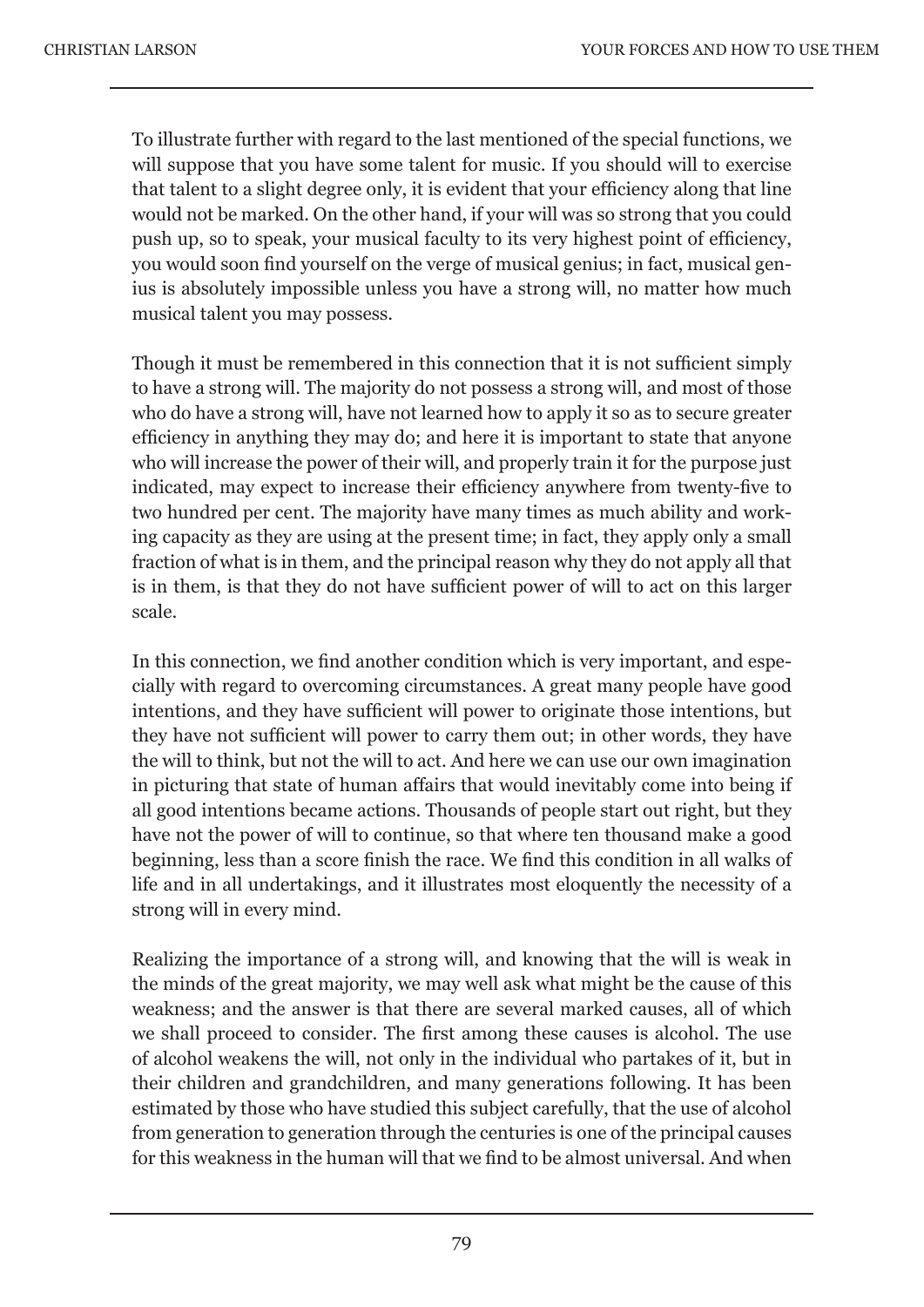we study the psychology of the subject we soon discover the reason why. Nearly every nation, as far back in history as we can go, has been using alcohol in some form or other, and as its weakening effect upon the will is transmissible from one generation to another, we realize that practically every member of the race has been burdened, more or less, with this adverse inheritance. But in this connection, we must remember that it is not necessary to be disturbed by this dark picture, because no matter what we have inherited, we can overcome it absolutely. However, we do not wish to do anything that will be in our own way, or in the way of generations that are to follow.

It is therefore necessary that we consider this subject thoroughly, and act upon it accordingly. The fact that the human race has transmitted a weak will from generation to generation explains why the human family does not have enough power to produce more than an occasional mental giant. Here and there we find in history, men and women who tower above the rest. Their minds are strong, their wills powerful, and their souls invincible; but how different is the condition among the majority. Most of them constitute mere driftwood, and follow blindly the leadership of these mental giants the race has produced. This, however, is not the intention of nature. Nature intends all men and women to be mental and spiritual giants, and does not intend that any one should follow the will of another. But the human race has, in this respect, ignored the intentions of nature.

The reason why the use of alcohol weakens the will, is very easily explained. When you take anything into the system that tends to take control over your desires, feelings or intentions, you permit yourself to be controlled by an outside agency, and accordingly the will for the time being is laid aside; and the law is, that whenever the will is laid aside by anything whatever it is weakened; that is, you undermine, so to speak, that element of the will which gives it the power to direct and control. When this practice is continued and repeated a number of times, we can readily understand how the power of the will is gradually decreased more and more, until its very foundation has been practically removed.

When you permit an outside agency to control your feelings and emotions at frequent intervals for a prolonged period, your system will soon get into the habit of submitting to the control of this outside agency, and will not respond any longer to any effort that the will may make to regain its original power of control. This being true, we find an explanation for a number of perplexing questions. We learn why great men and women are not more numerous. We learn why the majority are so easily influenced by temptations. We learn why powerful characters are found only here and there, and we also learn why every great nation of past history has fallen.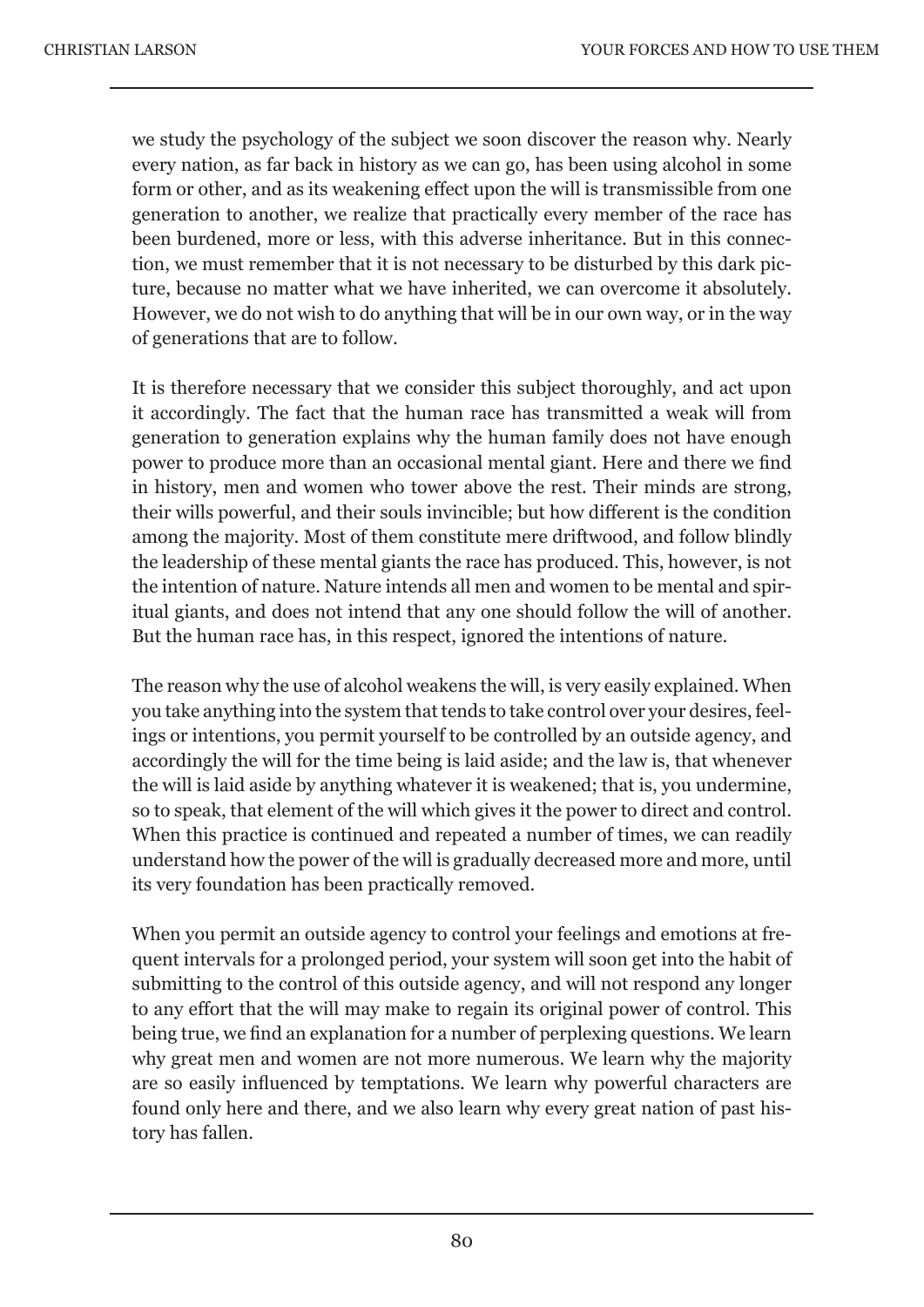When we study history, we find that every great nation, after coming to a certain point of supremacy, began to decline, and there are several reasons for this strange termination of national power. But there is only one reason that stands out as the most vital of them all, and as possibly the cause of them all. We refer to the fact that a decrease of great men and women invariably precedes the decline of a nation. To keep any great nation up to a high standard of civilization there must be enough superior characters to hold the balance of power, but the very moment the balance of power gets into the hands of second grade men and women, a decline of that nation is inevitable. Therefore, if any great nation in the present age is to continue to grow in real greatness and real power, we must make a special effort to increase the number of great men and women in every generation. The greater a nation becomes, the more great men and women are required to govern and direct the forces of progress and growth that are at work in that nation. We therefore understand what is required of us in this generation if we want present civilization to advance and rise in the scale.

Another cause of this weakness in the will is found in what may be called psychical excess. And it is unfortunate that so many people have permitted themselves to be placed under psychical influences during the last fifty or seventy-five years; though it is a fact that a great many people have permitted their minds to be controlled or influenced by the psychical or the occult in every age. Another tendency therefore towards weakness in the will has been transmitted from generation to generation down through the ages, and we all have the effect of this misuse of mind also to overcome at the present time; but again let us remember that we have the power to overcome anything that we might have inherited.

Whenever you give up your individuality, or any part of your mind or thought, to some unknown force or influence that you know little or nothing about you are permitting an outside agency to usurp the function of the will. You lay the will aside, you undermine its power to some extent, and thereby weaken those elements in its nature that constitute self-mastery and self-control. That psychical excess has this tendency to a most pronounced degree is well illustrated by the fact that every individual, who is fascinated with psychical experience, invariably lacks in self-control. Such people are usually so sensitive that they are swayed in every direction by every suggestion or influence or environment with which they may come in contact.

But here we may well ask what we are living for -- if we are living to give up to the influence of environment, visible or invisible, or if we are living to attain such full control over the powers and talents that are within us, that we can not only control, modify, and perfect environment, but also so perfectly control ourselves that we can become all that nature intends that we should become. If we are to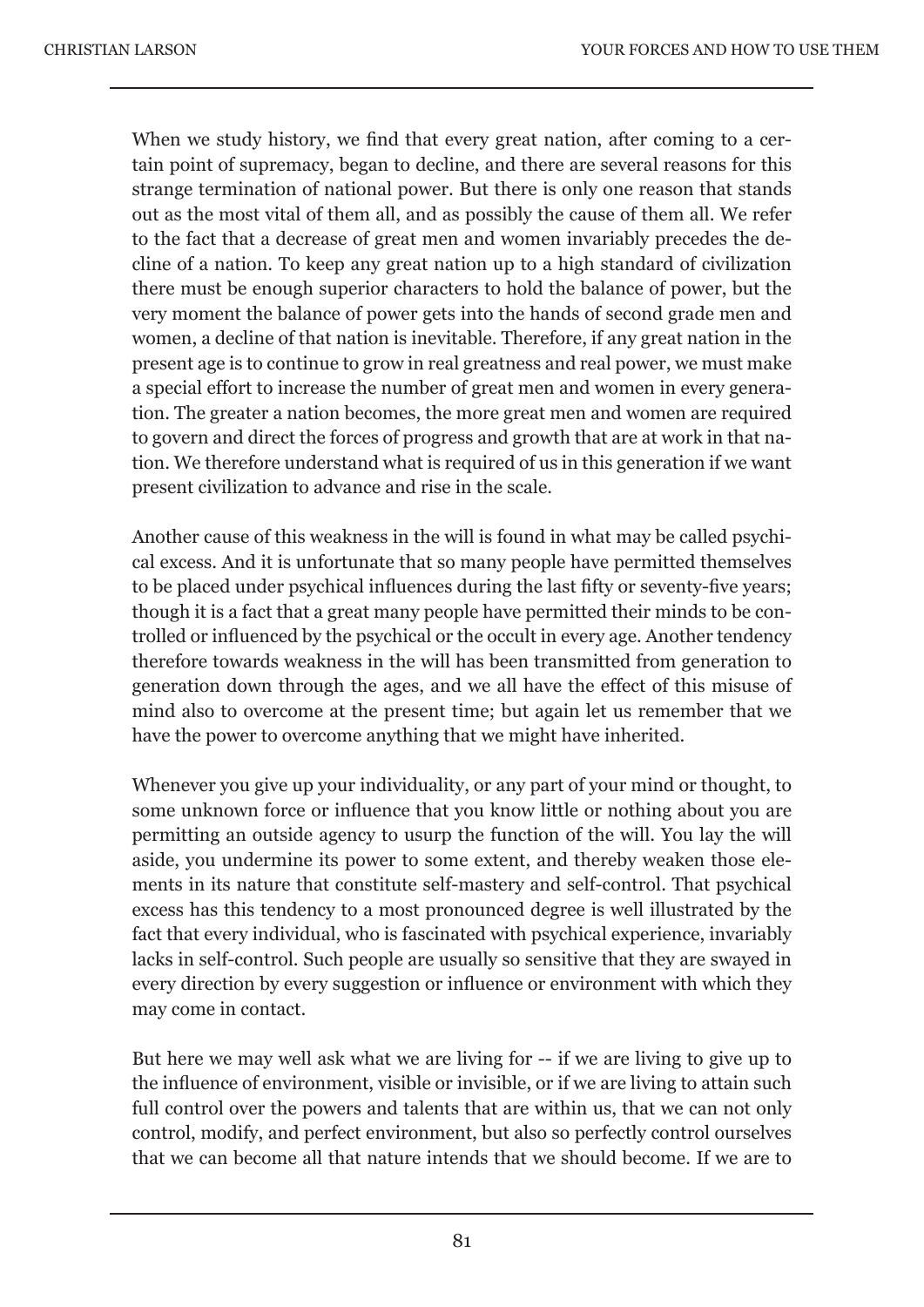rise in the scale, we must attain greater degrees of self-mastery, but we cannot learn to master ourselves so long as we are constantly permitting ourselves to be mastered by something else; and those who indulge in psychical experiences to any degree whatever, are permitting themselves to be mastered by something else. They are therefore losing ground every day. Their characters are becoming weaker, their standards of morality and rightness becoming more and more lax, as we all have discovered, and their power to apply those faculties and forces in their natures through which they may accomplish more and achieve more, are constantly decreasing both in working capacity and in efficiency.

If man wants to live his own life as it should be lived; if he wants to master circumstances and determine his own destiny, he must have the power to say under all sorts of conditions what he is going to think and what he is going to do; but he cannot exercise this power unless his own will is permitted to have absolute control over every thought, effort and desire in his life.

Emotional excess is another cause that weakens the will, and by emotional excess we mean the act of giving way to uncontrolled feelings of any kind. To give way to anger, hatred, passion, excitability, intensity, sensitiveness, grief, discouragement, despair, or any other uncontrolled feeling, is to weaken the will. The reason is that you cannot control yourself through your will when you permit yourself to be controlled by your feelings; and any act that rules out the will, weakens the will. Whenever you permit yourself to become angry, you weaken the will. Whenever you permit yourself to become offended or hurt you weaken your will. Whenever you permit yourself to become despondent or discouraged, you weaken your will. Whenever you give way to grief, mental intensity or excitability, you weaken your will. You permit some artificial mental state to take possession of your mind, and your will at the time is put aside. We therefore should avoid absolutely all emotional excess. We must not permit any feeling whatever to take possession of us, or permit ourselves to be influenced in any form or manner by anything that may enter the mind uncontrolled through the emotions; but this does not mean that we should ignore emotion. Emotion is one of the most valuable factors in human life, and should be used and enjoyed under every normal circumstance, but should never become a ruling factor in mind, thought or feeling.

You may look at a beautiful picture, and lose yourself, so to speak, in its charms. You may listen to exceptional music, and be carried away, or be thrilled through and through by the joy of its harmony; or you may witness some scene in nature that causes your soul to take wings and soar to empyrean heights. You may permit yourself to enjoy any or all of these ecstasies at anytime, provided you have conscious control over every movement of your emotions at the time. Whenever you feel the touch of some sublime emotion, try to direct the force of that emotion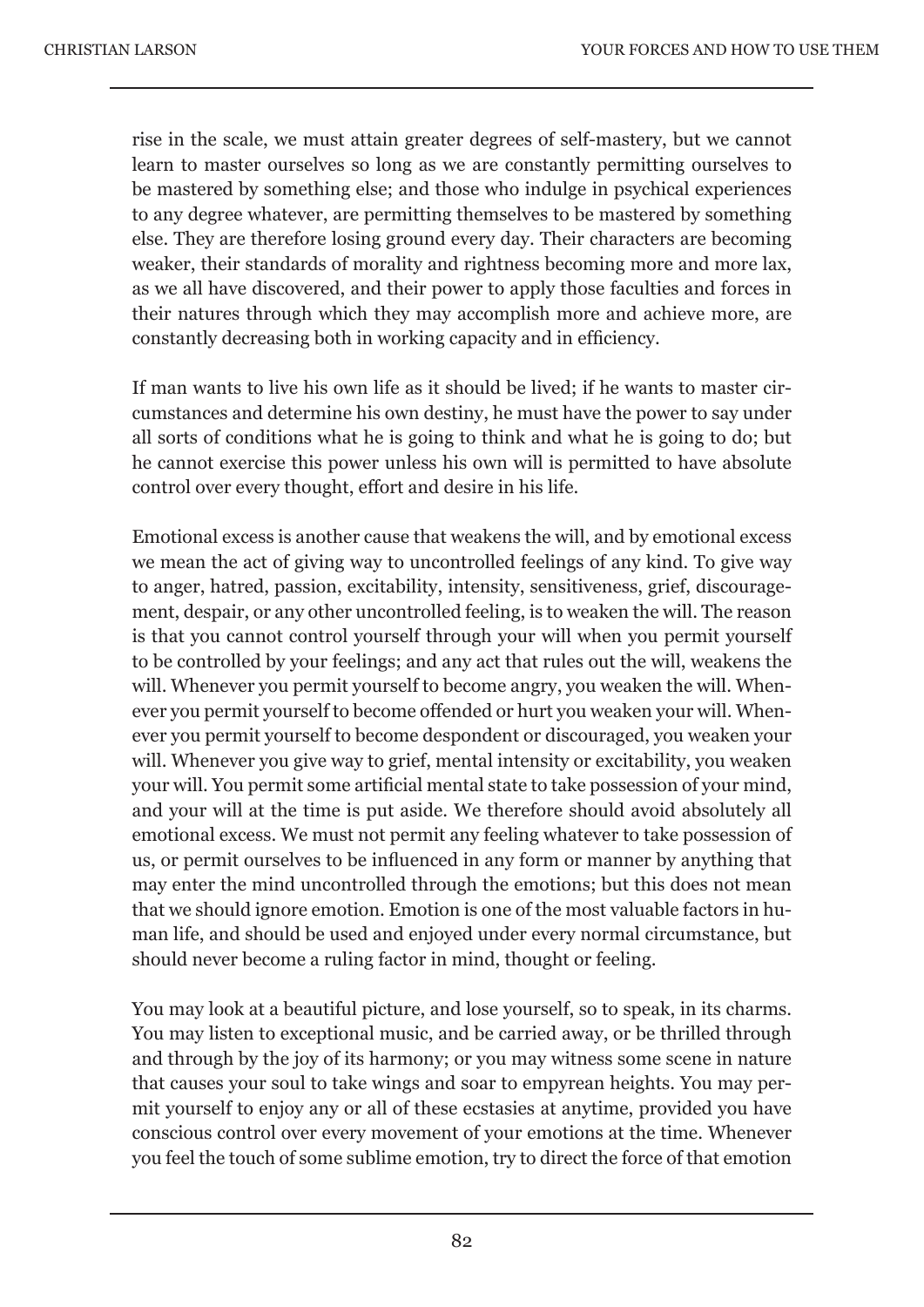into a finer and a higher state of expression; thus you will not be controlled by it, but will exercise control over it, and accordingly will enjoy the pleasure of that emotion many times as much.

It is a well-known fact that whenever we control any feeling, whether it be physical or mental or spiritual, and try to turn it into a larger sphere of expression, we enjoy far more the pleasure that naturally comes through the exercise of that feeling. To control our emotions therefore is to lose nothing and gain much.

Another cause of weakness in the will is what might be called mental dependence. To depend upon anybody or anything outside of yourself, is to weaken the will, for the simple reason that you let the will of someone else rule your actions, while your own will remains dormant. Nothing, however, that remains dormant can grow or develop. On the other hand, it will continue to become weaker and weaker, like an unused muscle, until it has no strength whatever. We therefore understand why those multitudes of people, who have followed blindly the will and leadership of others, not only in religion but in all other things, have practically no will power at all. And here we wish to state that it is positively wrong for any individual or any group of individuals to follow any one man or any one woman or any group of men or women under any circumstances whatever.

We are here in this life to become something. We are here to make the best use of what we possess in mind, character and personality, but we cannot cause any element, faculty or power within us to express itself to any extent so long as we are mere dependent weaklings. In everything, depend upon yourself, but work in harmony with all things. Do not depend even upon the Infinite, but learn to work and live in harmony with the Infinite. The highest teachings of the Christ reveal most clearly the principle that no soul was created to be a mere helpless instrument in the hands of Supreme Power, but that every soul should act and live in perfect oneness with that Power. And the promise is that we all are not only to do the things that Christ did, but even greater things.

Man is no credit to Supreme Creative Power if he remains in the puppet stage, but he is a credit to that Power if he becomes a giant in character, mind and soul. In our religious worship we have given unbounded praise to God for His wonderful power in creating man, and the very next moment we have announced the hymn, "Oh To Be Nothing." The absurdity of it all is too evident to need comment, but when we understand that character and manhood, as well as practical efficiency in life, are the products of strength and not of weakness, we must come to the conclusion that every system of thought in the present age, be it religious, moral, ethical, or philosophical, needs complete reconstruction.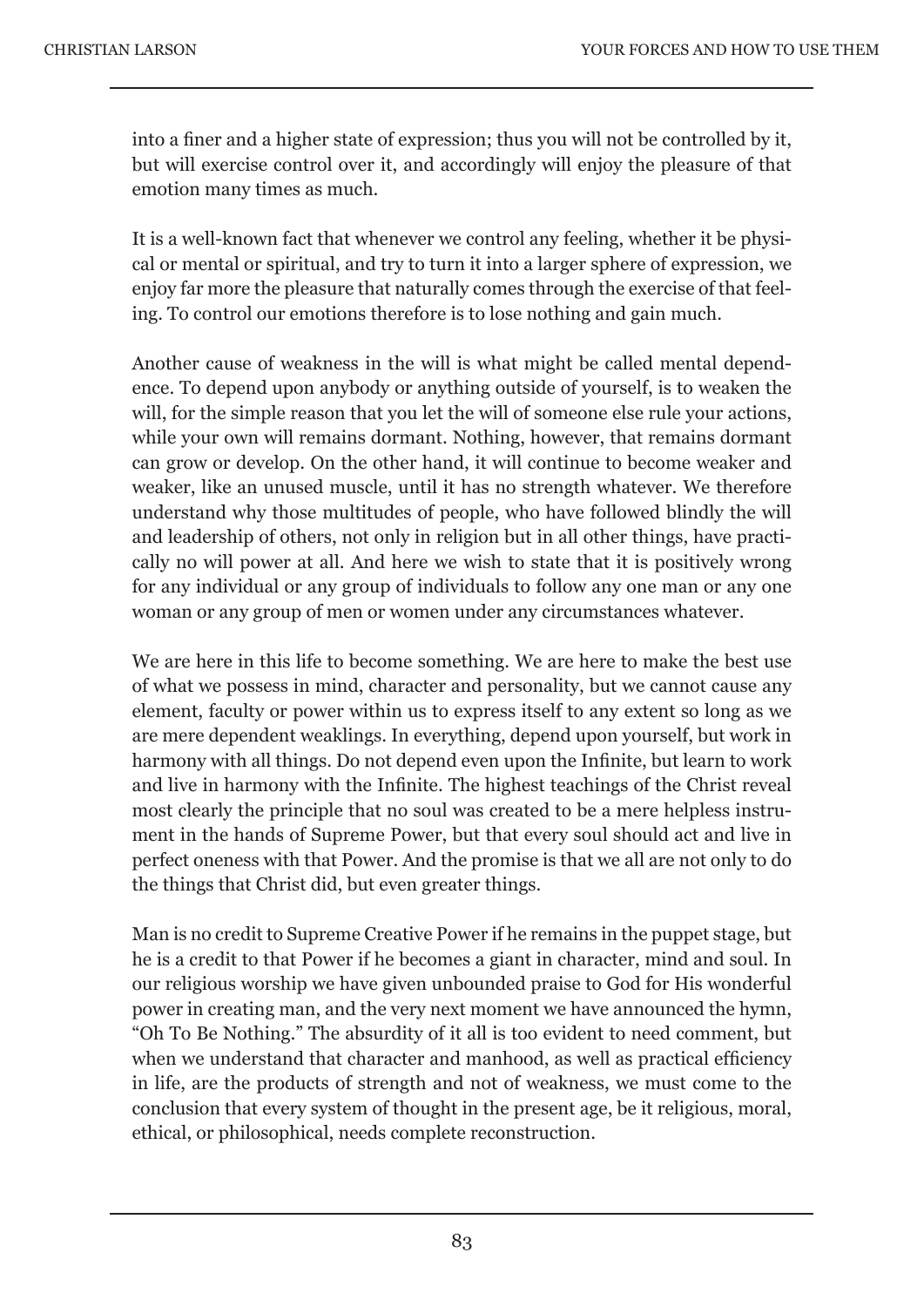We are here to become great men and women, and with that purpose in view, we must eliminate everything in our religion and philosophy that tends to make the human mind a dependent weakling. If you would serve God and be truly religious, do not kneel before God, but learn to walk with God, and do something tangible every day to increase the happiness of mankind. This is religion that is worthwhile, and it is such religion alone that can please the Infinite.

Another cause which is too large and diversified to outline in detail, is that of intemperance; that is immoderation in anything in life. To indulge excessively any desire or appetite, be it physical or mental, is to weaken the will. Partake only of that which is necessary and good, and observe moderation. Control yourself under all circumstances, and resolve never to go too far in anything, because too much of the good may be more of an evil than not enough of it. The effects of weakness in the will are numerous, but there are two in particular that should receive marked attention. The first is that when the will is weak, the human system becomes incapable of resisting temptations, and therefore moral weakness or a complete moral downfall is inevitable. Character in the largest sense of the term is impossible without a strong will, and it is impossible to accomplish anything that is of permanent value without character.

The second is that weakness in the will inevitably implies weak mental actions; that is, no matter how much ability you may possess, if your will is weak, you will apply only a fraction of that ability; and there are thousands of able men and women who are failures in life simply because they have not the will to apply all their ability. If they would simply increase the power of their will, and properly train that will, they would immediately pass from failure to success, and in many instances, remarkable success. It is the power of the strong will alone that can give full expression to every talent or faculty you may possess, and it is only such a power that can push up the actions of every faculty to a point of high efficiency.

In learning to develop the will and to use the will, realize what the will is for. Understand clearly what its functions actually are, and then use it in all of those functions. Avoid anything and everything that tends to weaken the will, and practice every method known that can strengthen the will. Do not give in to any feeling or desire until you succeed in directing that feeling or desire as you like. Feel only the way you want to feel, and then feel with all the feeling that is in you. Whatever comes up in your system, take hold of it with your will and direct it so as to produce even greater results than were at first indicated. Use the will consciously as frequently as possible in pushing up your faculties to the highest point of efficiency; that is, when you are applying those faculties that you employ in your work, try to will them into stronger and larger actions. This is a most valuable practice, and if applied every day will, in the course of a reasonable time,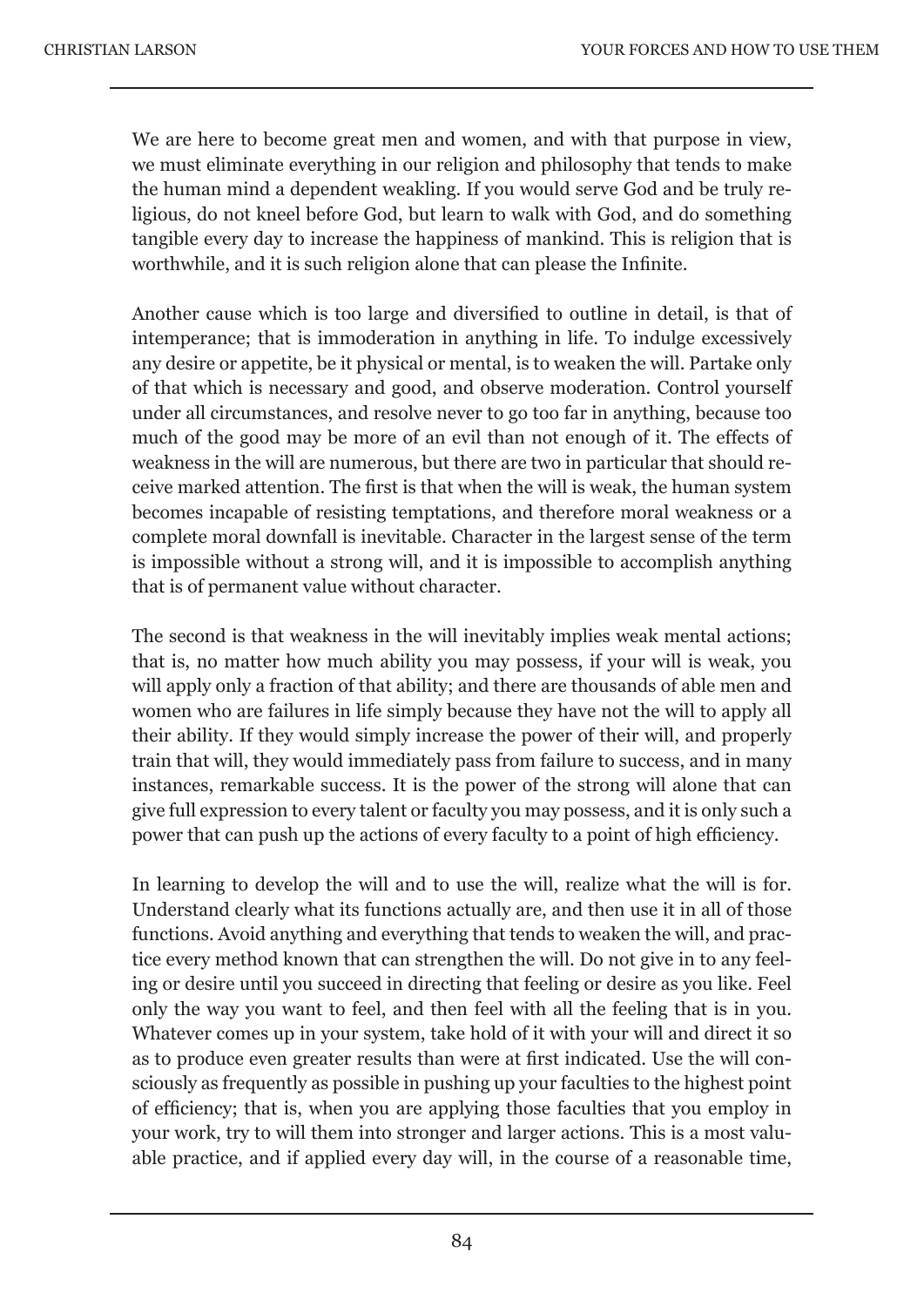not only increase the capacity and ability of those faculties, but will also increase decidedly the power of the will.

Whenever you will to do anything, will it with all there is in you. If no other practice than this were taken, the power of the will would be doubled in a month. Depend upon the power that is in you for everything, and determine to secure the results you desire through the larger expression of that power. Never give in to anything that you do not want. When a certain desire comes up that you do not care to entertain, turn your attention at once upon some favourable desire, and give all the power of your will to that new desire. This is very important, as the average person wastes more than half of their energy entertaining desires that are of no value, and that they do not intend to carry out. When ever any feeling comes up in the system ask yourself if you want it. If you do not, turn your attention in another direction; but if you do want it, take hold of it with your will and direct it towards the highest states of mind that you can form at the time.

In brief, every action that enters the system, whether it comes through thought, feeling, desire or imagination, should be redirected, by the power of the will and turned into higher and greater actions. Whenever you think, make it a practice to think with your whole mind. Make your thinking whole-hearted instead of halfhearted. Whenever you act, act with all there is in you. Make every action firm, strong, positive and determined; in other words, put your whole soul into everything that you feel, think or do. In this way, you turn on, so to speak, the full current of the will, and whenever the will is used to its full capacity, it will grow and develop.

Try to deepen every action of mind and thought; that is, do not think simply on the surface, but also think subconsciously. Think and act with your deeper mental life. You thereby give the power of the will a deeper field of action, and it is established in the larger life of your individuality instead of in the surface thought of your objective mind.

The difference between a superficial will and a deeply established will is readily found in everyday experience. When you will to do anything and your intentions are easily thwarted by the suggestion of someone else, your will is on the surface. But when your intentions are so deeply rooted in the subconsciousness of your mind that nothing can thwart those intentions, your will has gained that great depth which you desire. The more easily you are disturbed, the weaker your will, while the stronger the will, the more difficult it is for anything to disturb your mind. When the will is strong, you live and exercise self-control in a deeper or interior mental world, and you look out upon the confusions of the outer world without being affected in the least by what takes place in the external.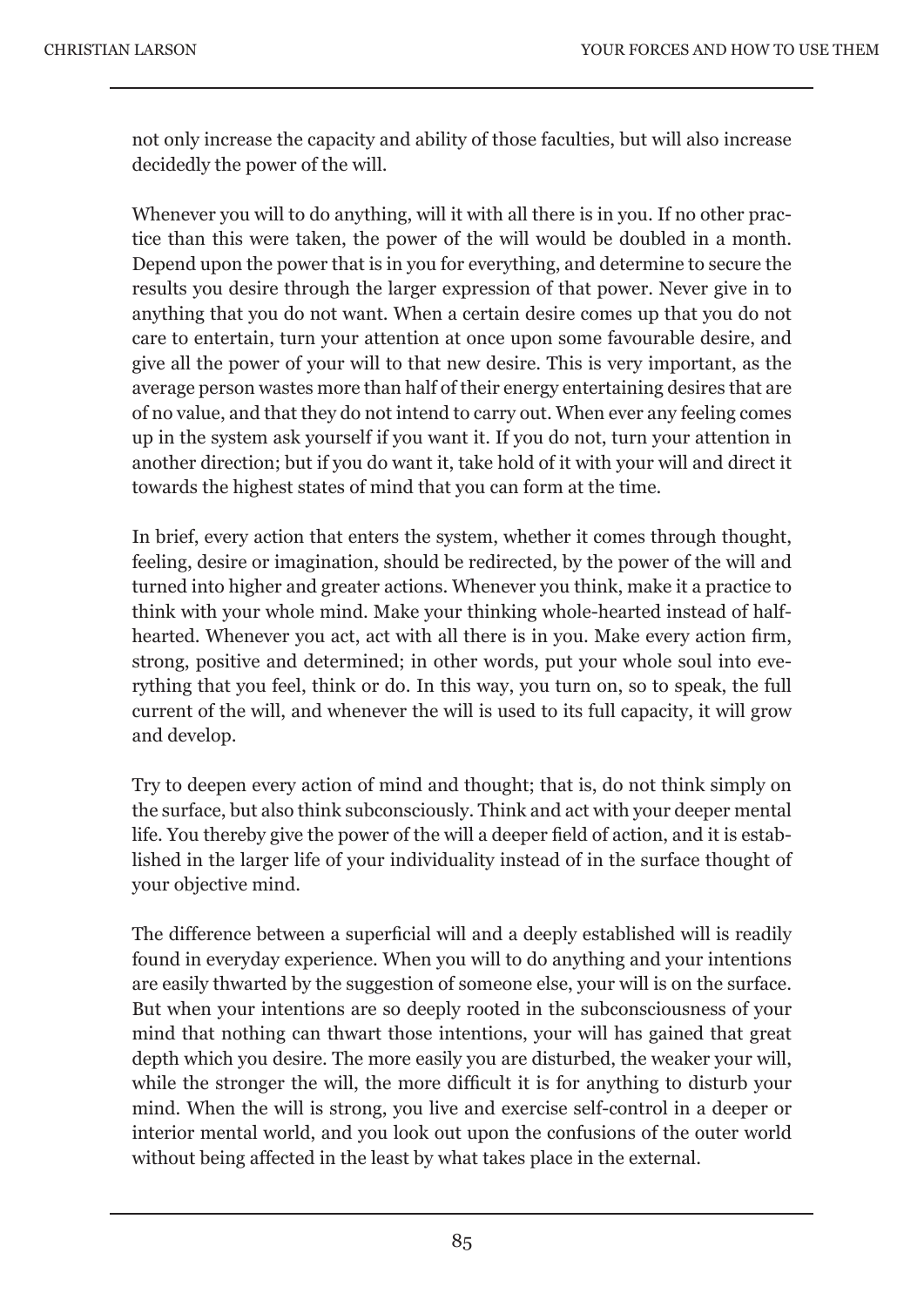Whenever you exercise the will, try to place the action of that will as deeply in the world of your interior mental feeling as you possibly can; that is, do not originate will-action on the surface, but in the depth of your own supreme individuality. Try to feel that it is the "I Am" that is exercising the power of the will, and then remember that the "I Am" lives constantly upon the supreme heights of absolute self-mastery. With this inspiring thought constantly in mind, you will carry the throne of the will, so to speak, farther and farther back into the interior realms of your greater mental world, higher and higher up into the ruling power of the supreme principle in mind. The result will be that you will steadily increase the power of your will, and appropriate more and more the conscious control of that principle in your greater nature through which all the forces in your possession may be governed and directed.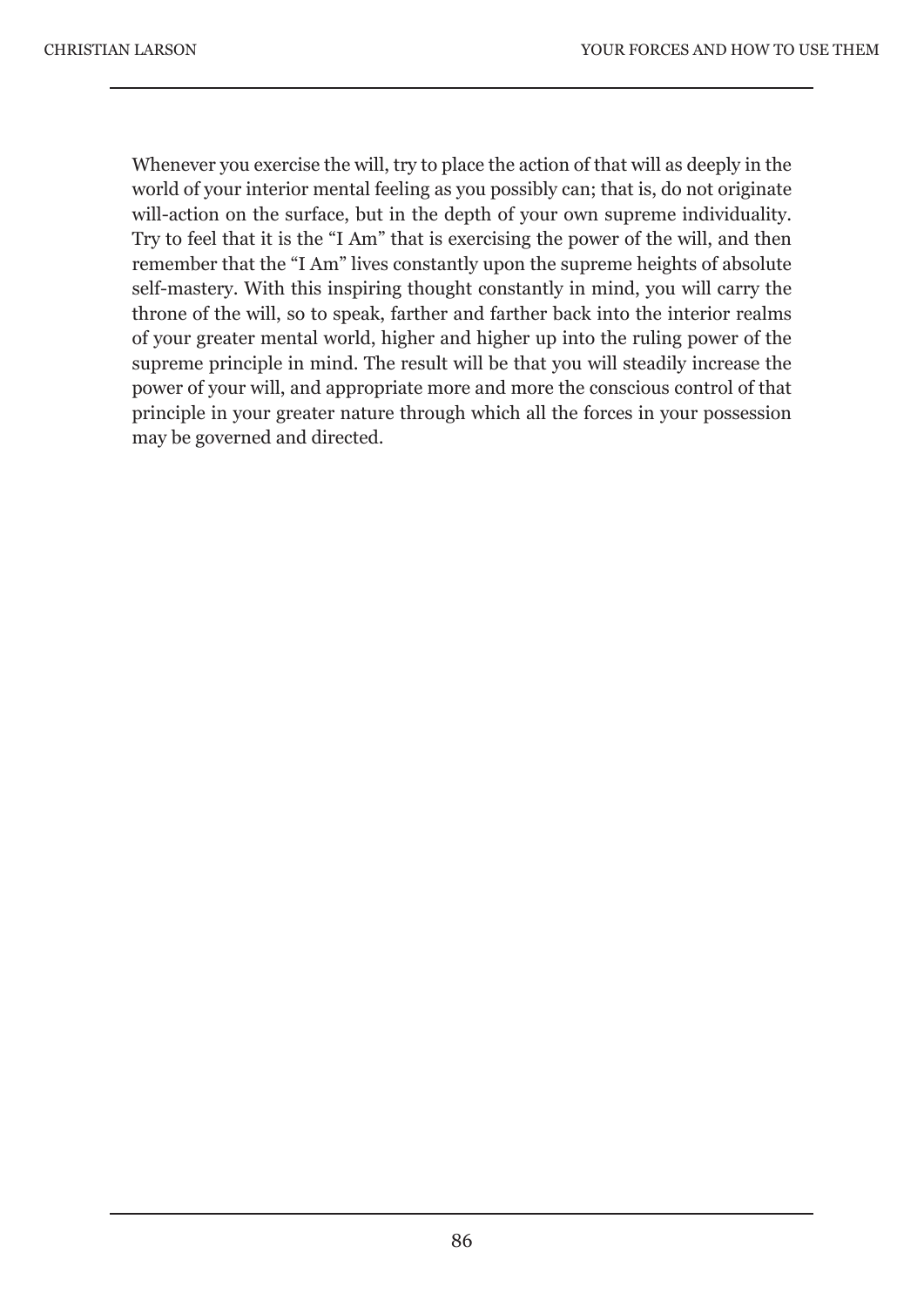#### *Chapter 13* THE BUILDING OF A GREAT MIND

—

*He who would become great must live a great life. Happiness adds life, power, and worth to all your talents and powers. It is most important, therefore, that every moment should be full of joy. However much you may do, always remem*ber you have the abilily to do more. No one has as yet applied all the ability in *their possession. But all of us should learn to apply a greater measure every year. While you are waiting for an opportunity to improve your time, improve yourself. The man or woman who never weakens when things are against them, will grow stronger and stronger until they will have the power to cause all things to be for them.*

A great mind does not come from ancestors, but from the life, the thought and the actions of the individual; and such a mind can be constructed by anyone who understands the art of mind building, and who faithfully applies this art. You may have a small mind today, and your ancestors for many generations back may have been insignificant in mental power; nevertheless, you may become even exceptional in mental capacity and brilliancy if you proceed to build your mind according to the principles of exact science; and those principles anyone can apply.

There are two obstacles, however, that must be removed before this building process can begin, and the first one of these is the current belief in heredity. That we inherit things is true, but the belief that we cannot become any larger or any better than our inheritance is not true. As long as a person believes that greatness is not possible to them because there were no great minds among their ancestors, they are holding themselves down, and cannot become any more than they sub- consciously think they can; while on the other hand, the person who expects to become much because they had remarkable grandfathers is liable to be disappointed because they depend too much upon their illustrious forefathers and not enough upon themselves.

Blood will tell when combined with ambition, energy and enterprise, but the very best of blood will prove worthless in the life of one who expects ancestral greatness to carry them through. When we have received good things we must turn them to good account or nothing is gained. Our success will not come from the acts of our forefathers, but can come alone from what we are doing now. Those who have inherited rich blood can use that richness in building greatness in themselves, but those who have not the privilege of such inheritance need not be discouraged.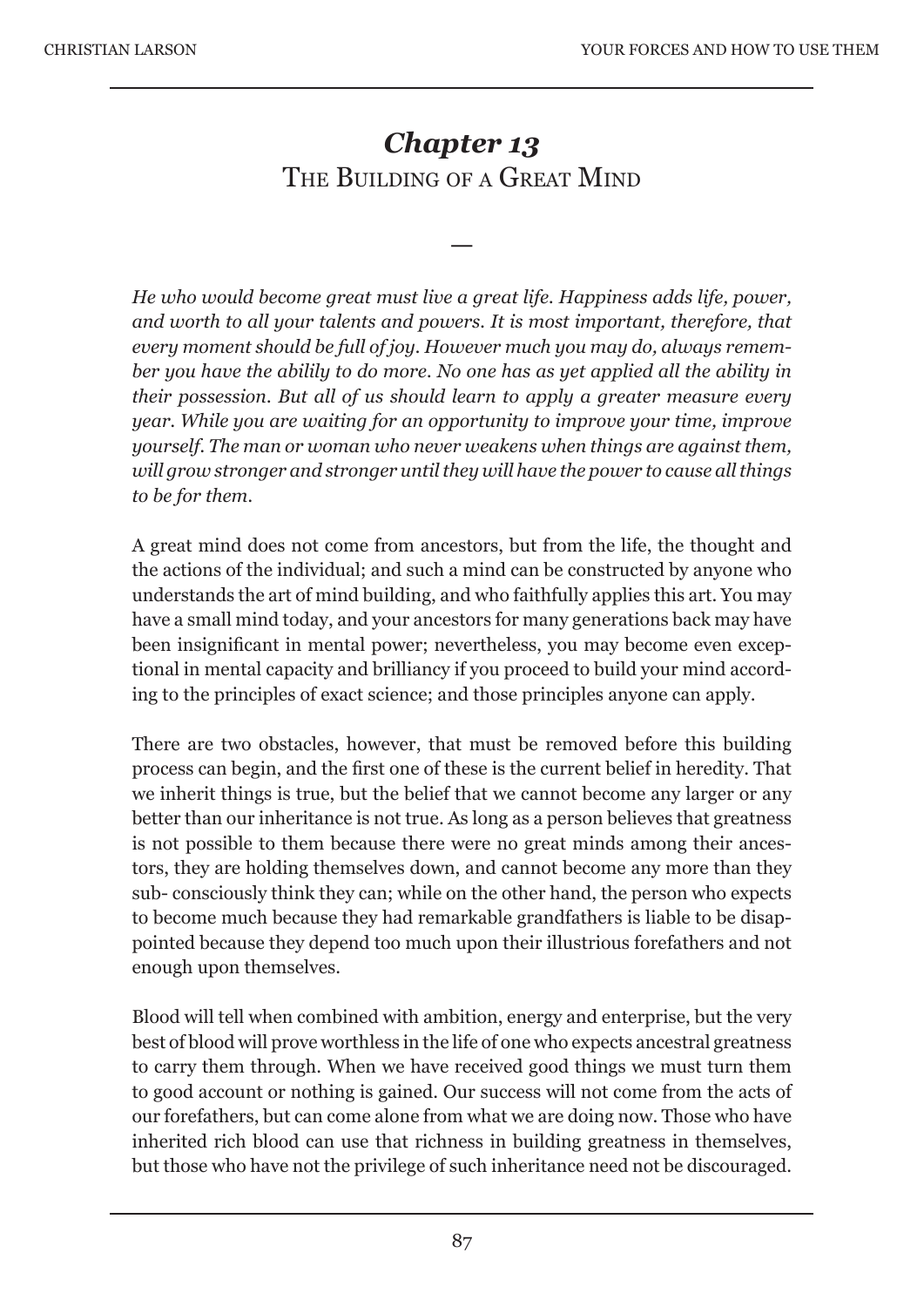They can create their own rich blood and make it as rich as they like.

Whether your forefathers were great or small matters not. Do not think of that subject, but live in the conviction that you may be come what you wish to become by using well the good you have received, and by creating those essentials that you did not receive. If you have inherited undesirable traits, remember that evil is but valuable power misdirected. Learn to properly direct all your forces and your undesirable traits will be transformed into elements of growth, progress and advancement.

We all have met men and women with remarkable talents who persisted in thinking that they would never amount to anything because there was no genius among their ancestors. But if there had been a genius in the family some time during past generations, the question would be where that genius actually received their genius. If we all have to get greatness from ancestors, where did the first great ancestor get their greatness? There must be a beginning somewhere to every individual attainment, and that beginning might just as well be made by us now. What others could originate in their time, we can originate in our time. The belief that we must inherit greatness from someone in order to attain greatness is without any scientific foundation whatever, and yet there are thousands of most promising minds that remain small simply because they entertain this belief.

To believe that heredity is against you and that you therefore will not accomplish anything worthwhile, is to make your work a wearing process instead of a building process. In consequence, you will not advance, and you will constantly remain in the rear; but the moment you realize that it is in your power to become as much as you may desire, your work and study will begin to promote your own growth and advancement. When you live, think and act in the belief that you can become much, whatever you do will cause you to become more. Thus all your actions will develop power and ability, and living itself will become a building process.

That man may become great regardless of the fact that there were no great minds among his ancestors many thinkers will admit, provided there are indications of exceptional ability in the man himself, but they entertain no hope if they see nothing in the man himself. And here we have the second obstacle to the building of a great mind. This obstacle, however must be removed in every mind that aims to rise above the ordinary, because the belief that the average person has nothing in them is the cause of fully three-fourths of the mental inferiority we find in the world. But the new psychology has conclusively demonstrated the fact that the man or woman who has nothing in them does not exist. All minds have the same possibilities, though most of those possibilities may be dormant in the minds of the majority.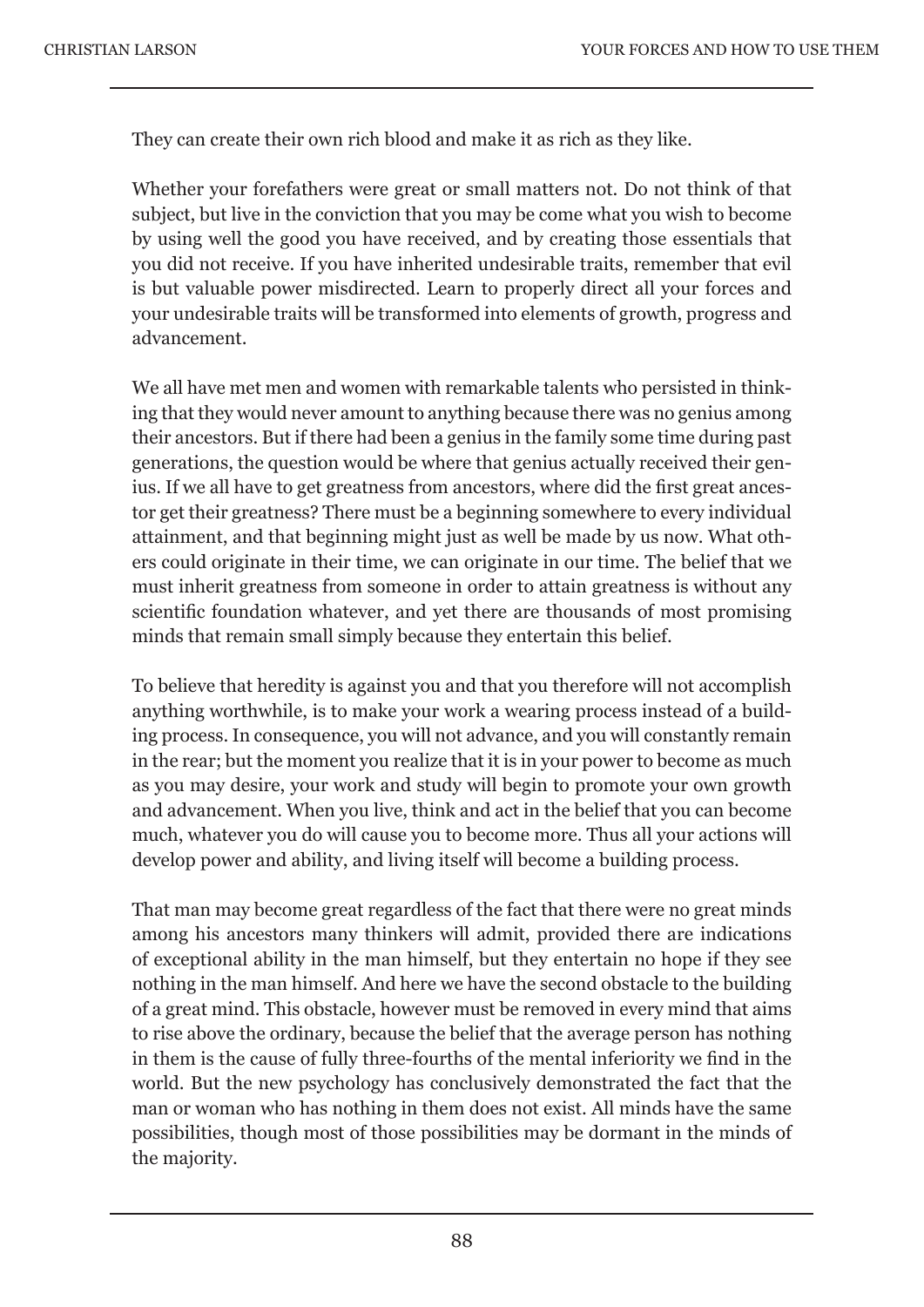The difference between a great mind and a small mind is simply this, that in the former the greater possibilities have come forth into objective action, while in the latter those possibilities are still in subjective inaction. When we say that a man has nothing in them we are contradicting the very principle of existence, because to be a man, a man must have just as much in him as any other man. What is in him may not be in action, and his mentality may appear to be small, but the possibilities of greatness are there. There is a genius somewhere in his mind, because there is a genius in every mind, though in most minds that genius may as yet be asleep.

When every child is taught the great truth that it has unlimited possibilities within its own subconscious mind, and that it can, through the scientific development of those possibilities, become practically what it may desire to become, we shall have laid the foundation for the greatest race of people that the ages have known. But we need not wait for future generations to demonstrate the possibilities of this truth. Every mind that begins to apply the principle of this truth now may begin to enlarge their mind now, and they may continue this process of enlargement indefinitely.

When we have removed the two obstacles mentioned and have established ourselves in the conviction that we have unlimited possibilities within us, more than sufficient to become whatever we may desire, we are ready to proceed with the building of a great mind. To promote the building of a great mind, the two prime essentials, scope and brilliancy, must be constantly kept in the foreground of consciousness. The mind that is not brilliant is of little value even though its scope may be very large. Likewise, the mind that is narrow or circumscribed is extremely limited, however brilliant it may be. A great mind is great both in capacity and ability. It can see practically everything and see through practically everything. To see everything is to have remarkable scope. To see through everything is to have exceptional brilliancy.

To give scope to the mind, every action of mind must be trained to move toward that which is greater than all persons or things. Those feelings or desires that cause the mind to become absorbed in some one thing or group of things, will limit the mental scope. Therefore in love, sympathy, and purpose the sphere of action must be universal. When we live only with that love that centres attention upon a limited number of persons, one of the greatest actions of mind will work in a limited world. When our sympathies go only to a chosen few, the same thing occurs, and when our purpose in life has a personified goal, we keep the mind within the limitations of that personification. To give universality to our feelings and actions, may require considerable training of the mental tendencies, but it is absolutely necessary if we will develop a great mind.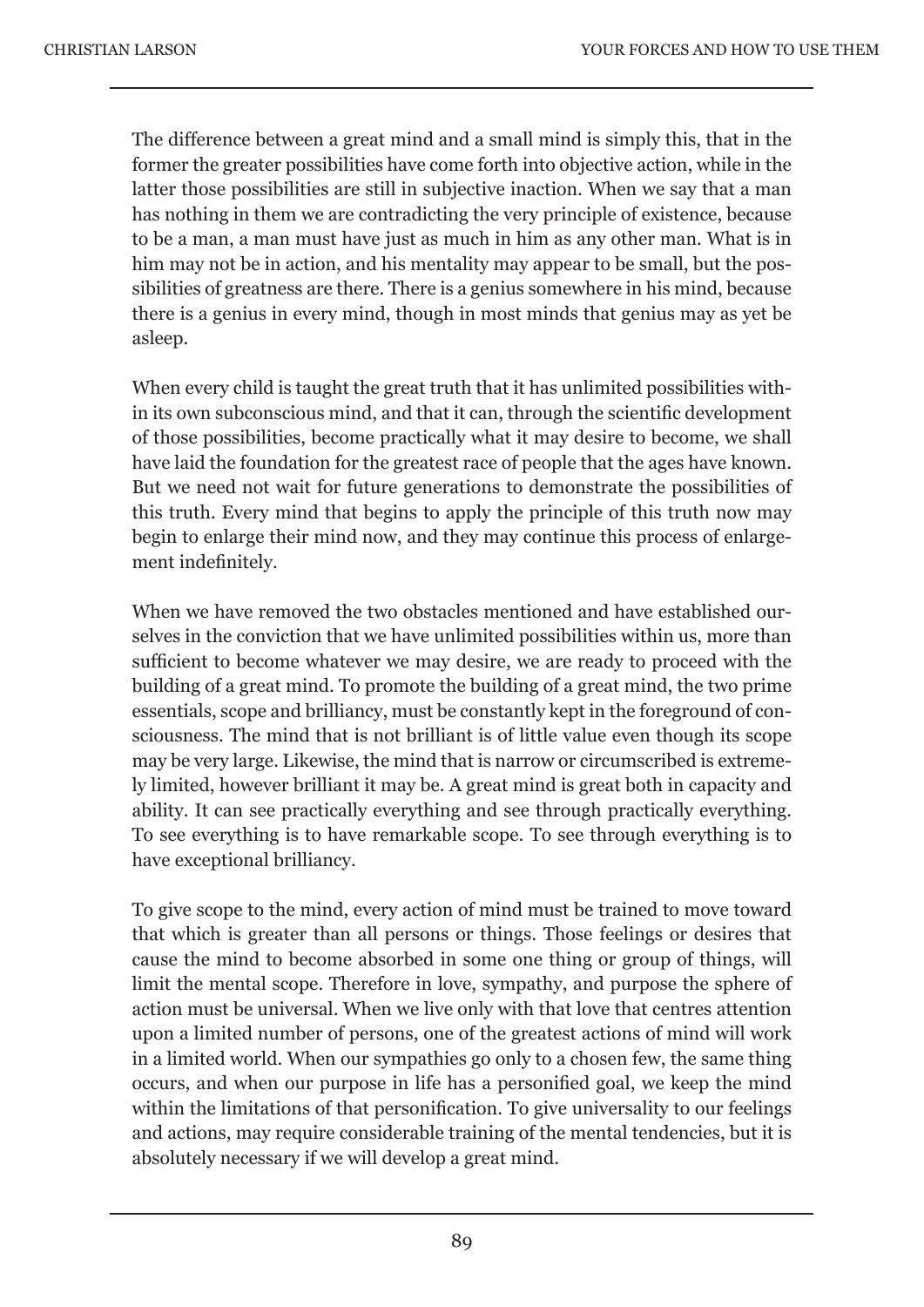It is only those mental forces that move towards the verge of the limitless in every direction that can cause the mind to transcend limitations; therefore, all the forces of the mind should be given this transcending tendency. To develop mental scope, consciousness must move in every direction, and it must move along right lines, so that no obstacle may be met during that continuous expansive process. Such obstacles, however, are always produced by limitations of thought. Therefore, they may be avoided when all the actions of mind are placed upon a universal scale.

In the mental actions of love, we find many forces, all of which are true in their own places, but all of these forces must be exercised universally; that is, they must act upon a scale that is without bounds in the field of your own consciousness. The mind must go in every direction as far as it possibly can go in that direction, and must act in the conviction that wherever it may go it can go farther still. The understanding must know that there is no obstacle where the mind may seem to cease in its onward action, and that the mind is forever growing, thereby going as far each day as that day's development requires. When this idea is applied to a personal love between man and woman, the feeling of love must be based upon the principle that those two souls have the power to love each other more and more indefinitely; that the larger the love becomes the more lovable will the objects of that love become, and that the consciousness of perfect unity in pure affection increases constantly as the two souls become more and more individualized in their own sublime nature.

It is possible to make conjugal love universal and continuous between one man and one woman when the love of each is directed toward the sublime nature of the other. Through this law, each individual develops through the consciousness of the largeness of the real nature of the other, and the more the two love each other in this universal sense, the more they will see in each other to love. In addition, the minds of both will constantly enlarge in scope, because when love acts upon this larger scale, the whole mind will act upon this larger scale, as there is no stronger power in mind than love.

The love between parent and child can, in like manner, be made universal. In this attitude, the parent will love all of the child, not only the visible person, but the undreamed-of wonders that are waiting in that child-mind for expression. The child already loves the parent in this larger sense, and this is one reason why the child-mind lives so much nearer to the limitless, the universal, the ideal and the beautiful. And when the parent will do likewise, there will arise between the two a love that sees more and more to love the more love loves in this larger, sublime sense.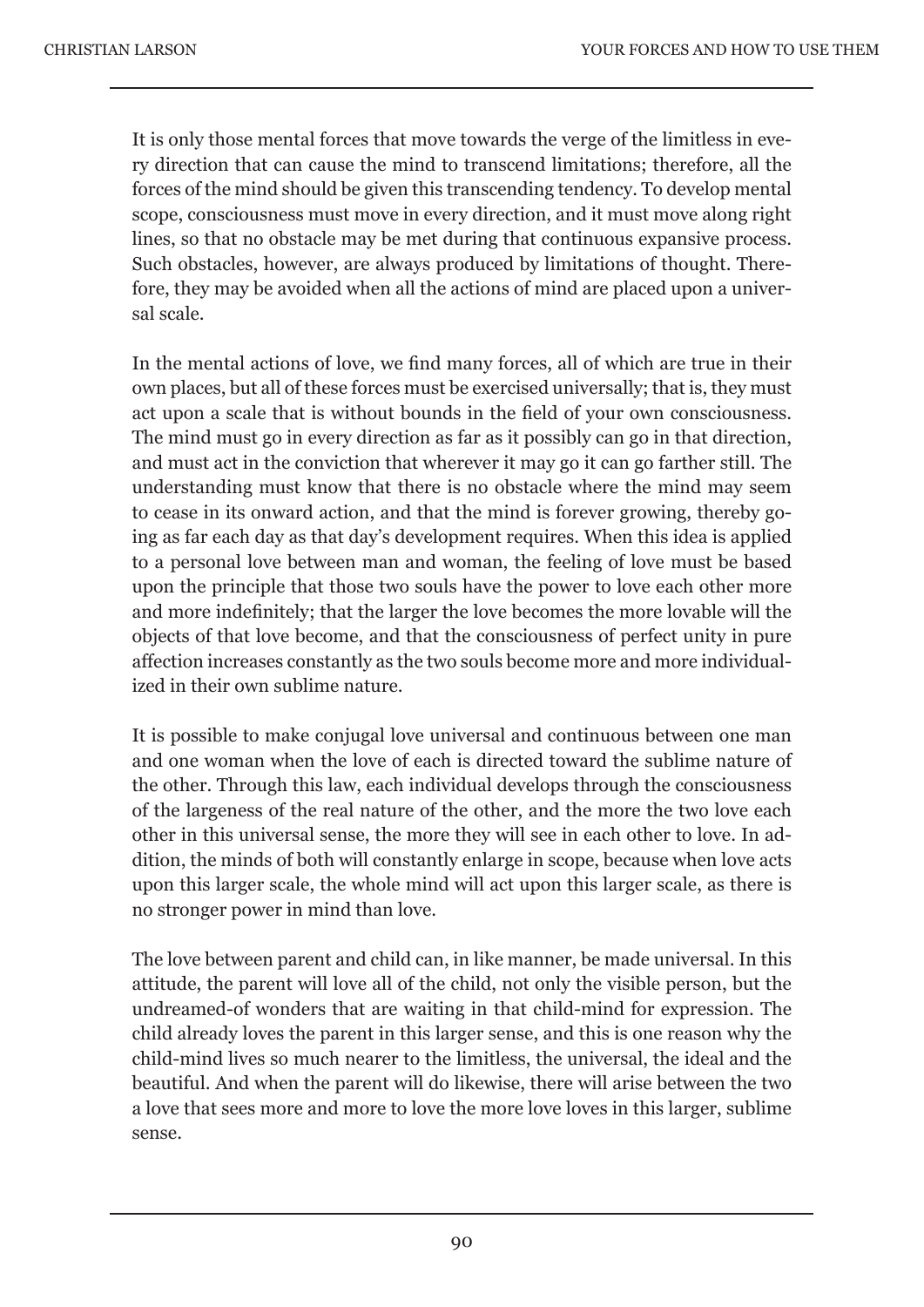The idea is not only to love the tangible, but also that other something that transcends the tangible -- that something that appears to the soul in visions, and predicts wonders yet to be. That such a love will expand and enlarge the mind anyone can understand, because practically all the elements of the mind will tend to follow the actions of the love nature, when that nature is exceptionally strong. But we must not imagine that we shall, through this method, love the person less. The fact is, we shall love the person infinitely more, because we shall discern more and more clearly that the person is the visible side of that something in human life that we can only describe as the soul beautiful -- that something that alone can satisfy the secret longings of the heart.

The love of everything can, through the same law, become universal. Even friendship, which is always supposed to be confined to a small world, may become universal and limitless in the same way; and when it does, you will see more to admire in your friend every day. You will both have entered the boundless in your admiration for each other, and having entered the boundless, you will daily manifest new things from the boundless, and thus become delightfully surprised at each other constantly. The same may be employed in making sympathy universal; that is, never sympathise with the lesser, but always sympathise with the greater. The lesser is combined in the greater, and by sympathising with the greater, the mind becomes greater.

In the fields of motives, objects, aims and purposes, we find that nearly every mental action is occupying a limited scope, and is acting in such a manner that its own limitations are being perpetuated. This tendency, however, must be removed if a greater mind is to be constructed, because every action of the mind must aim to change itself into a larger action. To cause every aim or purpose to become universal in its action, the mind must transcend shape, form, space and distance in its consciousness of everything that it may undertake to do. When we confine our thought to so far or so much, we place the mind in a state of limitations, but when we promote every object with a desire to go as far as the largest conception of the present may require, and proceed to attain as much as present capacity can possibly appropriate, we are turning all purposes and aims out upon the boundless sea of attainment. And we shall not only accomplish all that is possible in our present state of development, but we will at the same time constantly enlarge the scope of the mind.

It is absolutely necessary to have a fixed goal whatever our purpose in life may be, but we must never give special shape or size to that goal. We must think of our goal as being too large to be measured, even in the imagination. When we have a goal in mind that is only so and so large, all the creative energies of the mind will limit themselves accordingly. They will create only so and so much, regardless of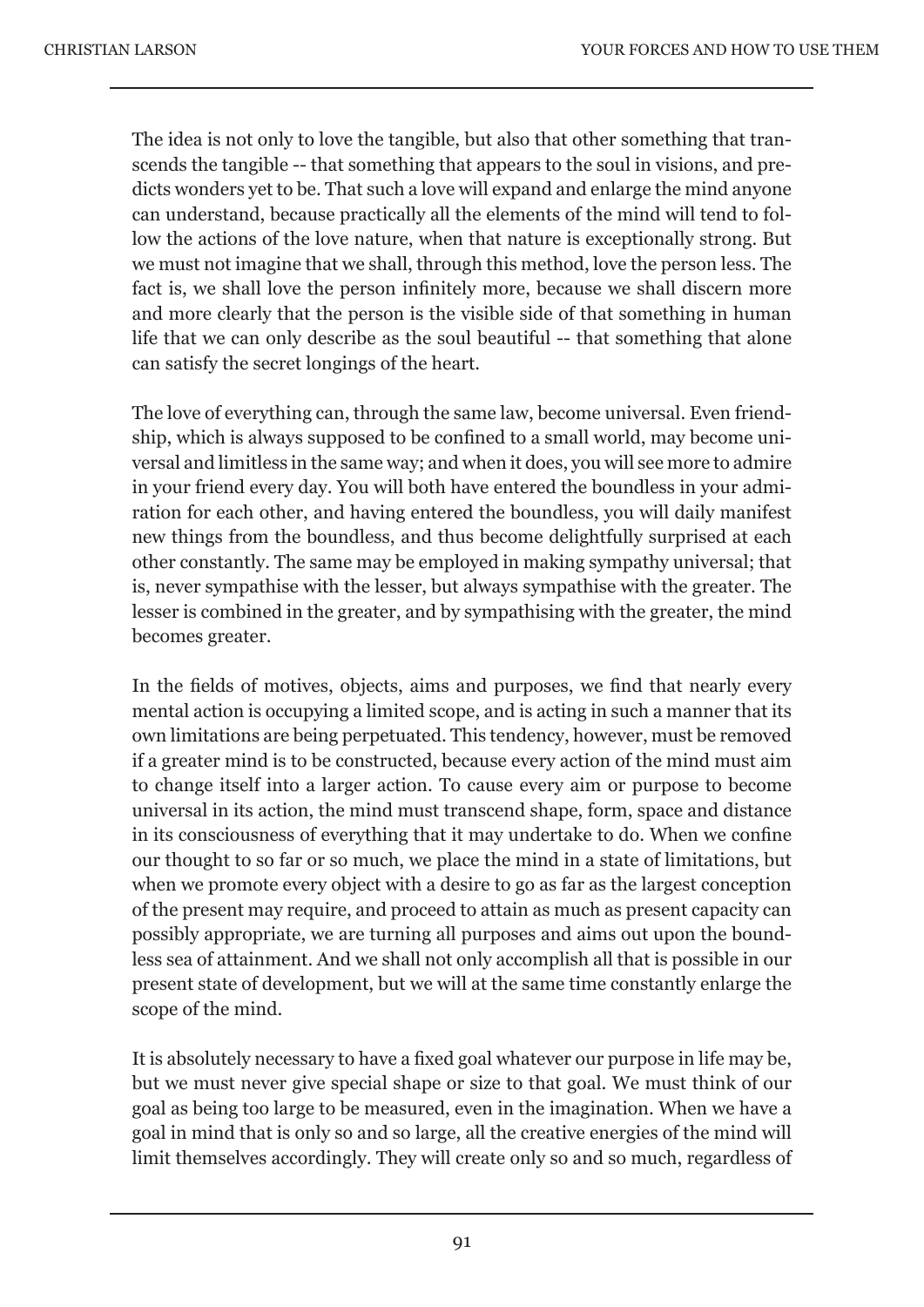the fact that they may be able to create many times as much. But when we think of our goal as being too large to be measured, the creative energies will expand to full capacity, and will proceed to work for the largest attainment possible. They will act constantly on the verge of the limitless, and will cause the mind to outdo itself every day.

In the field of desire, the same law should be applied, and applied constantly, as there are no actions in the mind that exercise a greater influence over the destiny of man than that of desire. When desire is low or perverted, everything goes down or goes wrong, but when desire changes for the better, practically everything else in the human system changes to correspond. To train desire to become universal in action, every individual desire should be changed so as to set only for the promotion of growth. Those desires which when fulfilled, do not make for the enlargement of life, are detrimental. The power of all such desires therefore must be changed in their course.

Your object is to become more and achieve more, and to constantly promote that object, development and growth must be perpetual throughout your system. For this reason, every action must have growth, for its purpose, and as every action is the result of some desire, no desire must be permitted that is not conducive to growth. It is not necessary, however, to remove a single desire from the human system to bring about this change, because every desire can be trained to promote the building of a greater life. When every desire is caused to move towards the larger and the greater through the mind's irresistible desire for the larger and the greater, all the creative forces of the mind will move towards the same goal, and will constantly build a greater mind.

The principle is this, that when all the actions of mind are trained to move towards the larger, they will perpetually enlarge. The first essential to the building of a great mind will thereby be promoted. To promote the second essential, mental brilliancy, the actions of mind must be made as high and as fine as possible; that is, the vibrations of the mental life must be in the highest scale attainable. To see through everything the mind will require the very finest rays of mental light, and as this mental light is produced by the vibrations of the actions of mind, these actions should be as high in the scale as we can possibly reach at every stage of our mental ability.

The light of intelligence is created by the mind itself, and the more brilliant this light becomes, the greater will become the powers of intelligence, discernment, insight, understanding, ability, talent and genius. And the power of mind to create a more brilliant mind increases as the mind places itself more and more in the consciousness of the absolute light of universal intelligence. To cause the mind to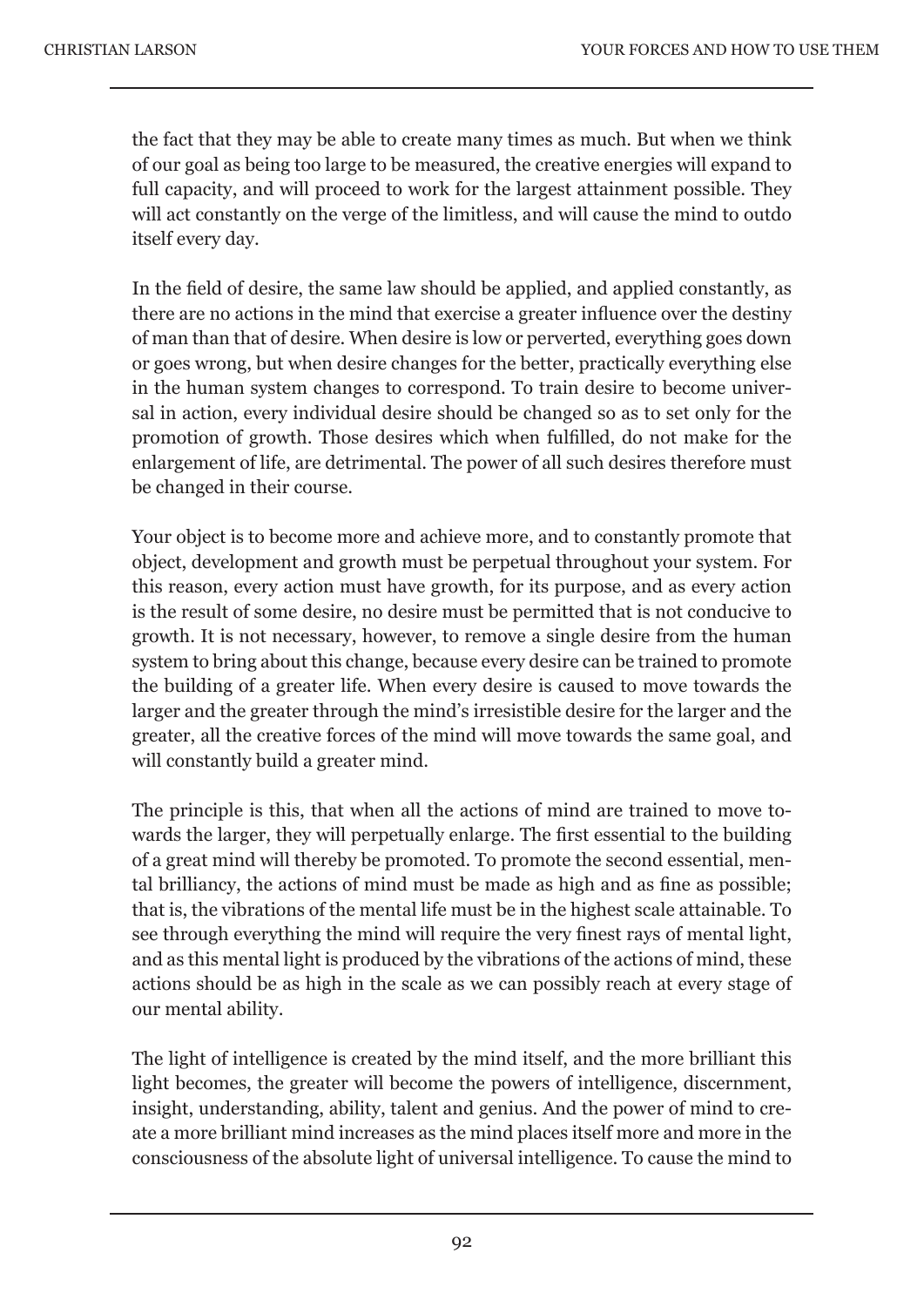become more brilliant, all the tendencies of mind should fix their attention upon the highest mental conception of mental brilliancy. Every expression of the mind should be animated with a refining tendency. Every force of the mind should rise towards the absoluteness of mental light. Those states of mind that tend to magnify the inferior must be eliminated, and this is accomplished by thinking only of the superior that is possible in all things. All mental actions that are critical, depressing or depreciative must be replaced by their constructive opposites, as every action of the mind must concentrate its attention upon the largest and the best in all fields of consciousness. The mind must be kept high in every respect, because the higher in the mental scale the mind functions, the more brilliant will become the mental light.

To increase the rapidity of the vibrations in these higher mental states, creative energy must be supplied in abundance, and to comply with this requirement, all that is necessary is to retain in the human system all the energy that is already created. The human system creates and generates an enormous amount of creative energy every day. Therefore, when all this energy is retained and transmuted into finer mental elements, the mind will be abundantly supplied with those finer energies that can increase both the power and the brilliancy of thought and mind. The mind that is animated with a strong desire to constantly refine itself, and that is thoroughly charged with creative energy, will always be brilliant, and will become more and more brilliant as the laws given above are faithfully and thoroughly applied.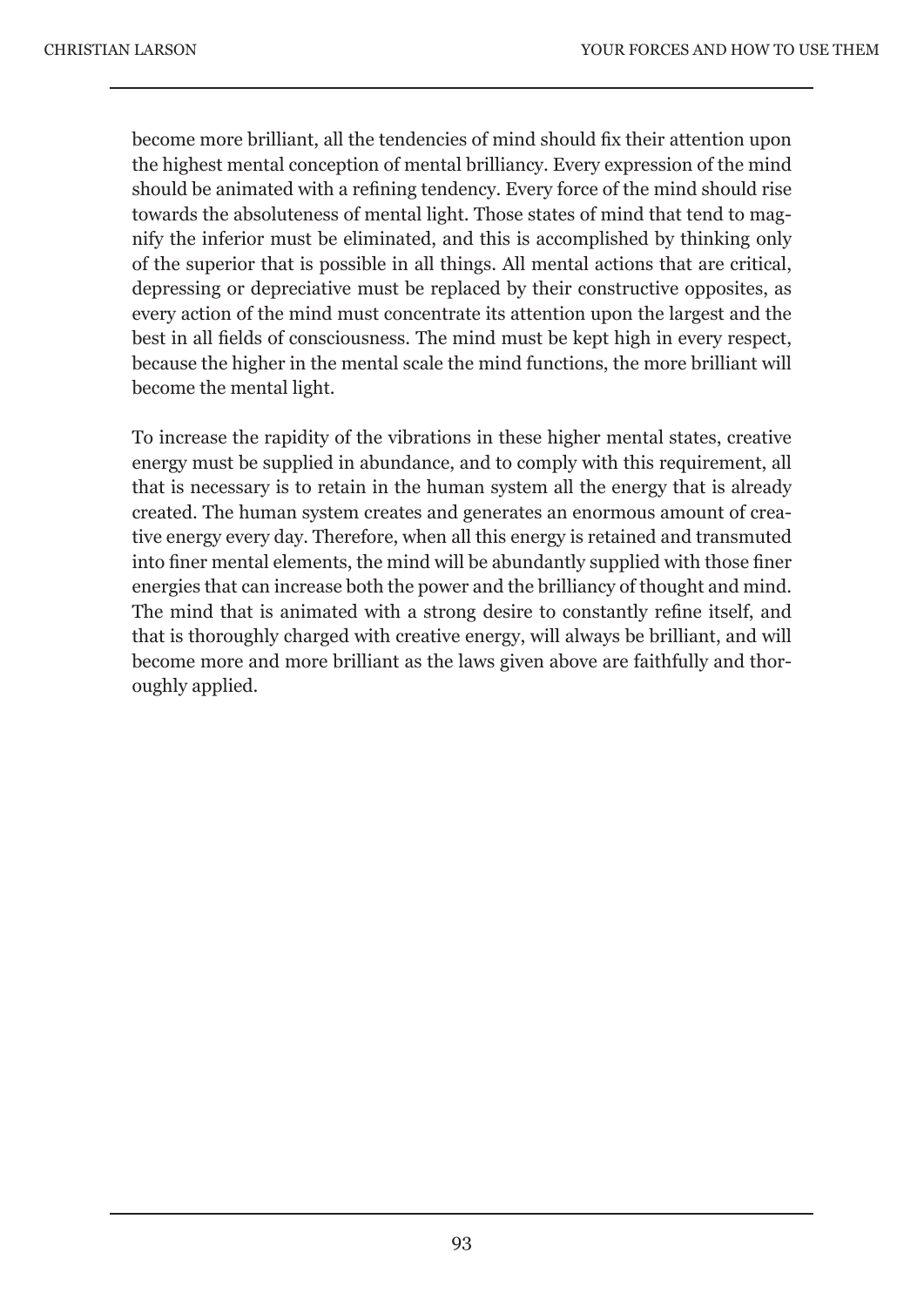# *Chapter 14* HOW CHARACTER DETERMINES CONSTRUCTIVE ACTION

—

*Remove the sting; remove the whine; remove the sigh. They are your enemies. They are never conducive to happiness; and we all live to gain happiness, to give happiness. From every word remove the sting. Speak kindly. To speak kindly and gently to everybody is the mark of a great soul. And it is your privilege to be a great soul. From the tone of your voice remove the whine. Speak with joy. Never complain. The more you complain, the smaller you become, and the fewer will be your friends and opportunities. Speak tenderly, speak sweetly, speak with love. From all the outpourings of your heart, remove the sigh. Be happy and contented always. Let your spirit sing, let your heart dance, let your soul declare the glory of existence, for truly life is beautiful. Every sigh is a burden, a self-inflicted burden. Every whine is a maker of trouble, a forerunner of failure. Every sting is a destroyer of happiness, a dispenser of bitterness. To live in the world of sighs is to be blind to everything that is rich and beautiful. The more we sigh, the less we live, for every sigh leads to weakness, defeat, and death. Remove the sting, remove the whine, remove the sigh. They are not your friends. There is better company waiting for you.*

All the elements of life are good in themselves; and should produce good results when in action; that is, when the action is properly directed; but when any action is misdirected, evil follows, and this is the only cause of the ills of human existence. Everything that is wrong in the world has been produced by the perversion and the misuse of the good. Therefore, to eliminate wrong, man must learn to make the proper use of those things that exist in his sphere of action.

The misuse of things comes either from ignorance or lack of character, or both. That person who does not understand the elements and the forces of the world in which they live will make many mistakes, and will make the wrong use of nearly everything unless they are guided by instructions of those who understand. The leadership of greater minds is therefore necessary to the welfare of the race, but this leadership is not sufficient. Guidance from great minds will help to a limited degree so long as the actions of the individual are simple, but when greater development is sought, with its more complex actions, the individual must learn to master the laws of life for themselves. They can no longer depend upon others. Therefore, though the leadership of greater minds be necessary to the welfare of the race, it is also necessary for that leadership to be used, not for keeping the multitude in a state of simple-mindedness and dependence, but for promoting the intelligence of each individual until external guidance is needed no more.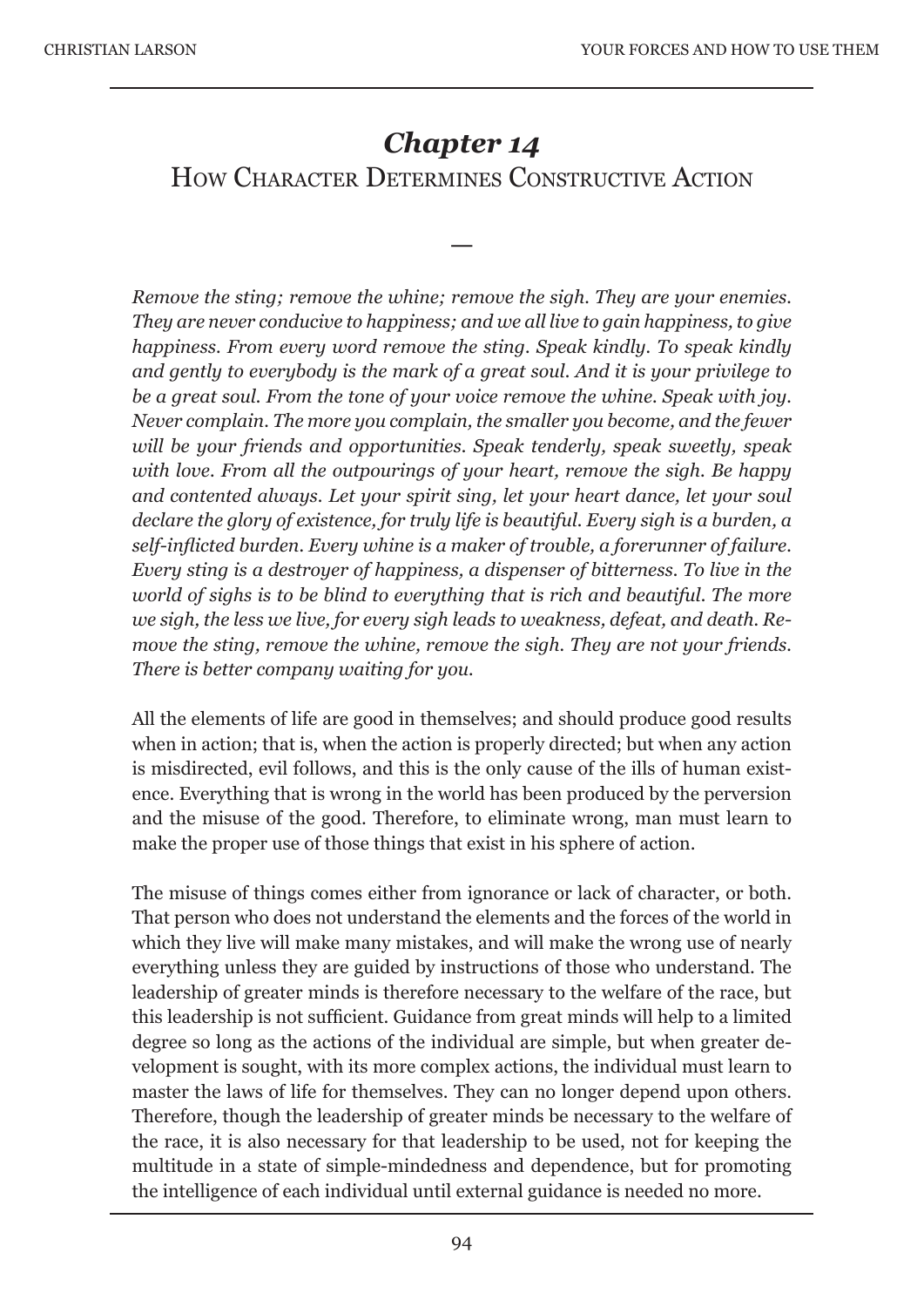The true purpose of the strong is to promote greater strength in the weak, and not to keep the weak in that state where they are at the mercy of the strong. Our united purpose should be to develop more great men and women, and to do everything possible to lead the many from dependence to independence. Every state of individual attainment is preceded by a childhood period, but this period should not be unnecessarily prolonged, nor will it be, when every strong mind seeks to develop strength in the weak instead of using the weakness of the weak for their own gain.

Those who understand the laws of life may inform the ignorant what to do and what not to do, and may thereby prevent most of the mistakes that the ignorant would otherwise make. But this guidance will not prevent all the mistakes, as experiences demonstrate, because it requires a certain amount of understanding to even properly apply the advice of another. Those who do not have the understanding will therefore misuse the elements of life at every turn, no matter how well they are guided by wiser persons, while those who do have this understanding will invariably begin to do things without consulting their so-called superiors. It is therefore evident that more understanding for everybody is the remedy, as far as this side of the subject is concerned, but there is also another side.

A great many people go wrong because they do not know any better. To them, a better understanding of life is the path to emancipation. They will be made free when they know the truth, but the majority of those who go wrong do know better. Then why do they go wrong? The cause is lack of character. When you fail to do what you want to do, your character is weak. The same is true when you preach one thing and practice another. When you fail to be as perfect, as good or as ideal as you wish to be, or fail to accomplish what you think that you can accomplish, your character is at fault. It is the character that directs the action of the mind. It is the lack of character, or a weak character that produces misdirections; and when you fail to accomplish what you feel you can accomplish, something is being misdirected.

What you feel that you can do that you have the power to do. Therefore, when you fail to do it, some of the powers of your being are being misdirected. To be influenced to do what you would not do if you were normal, means that your character is weak, and to be affected by surroundings, events, circumstances and conditions against your will indicates the same deficiency. A strong character is never influenced against their will. They are never disturbed by anything, never become upset, offended or depressed. No one can insult them because they are above small states of mind, and stronger than those things that may tend to produce small states of mind.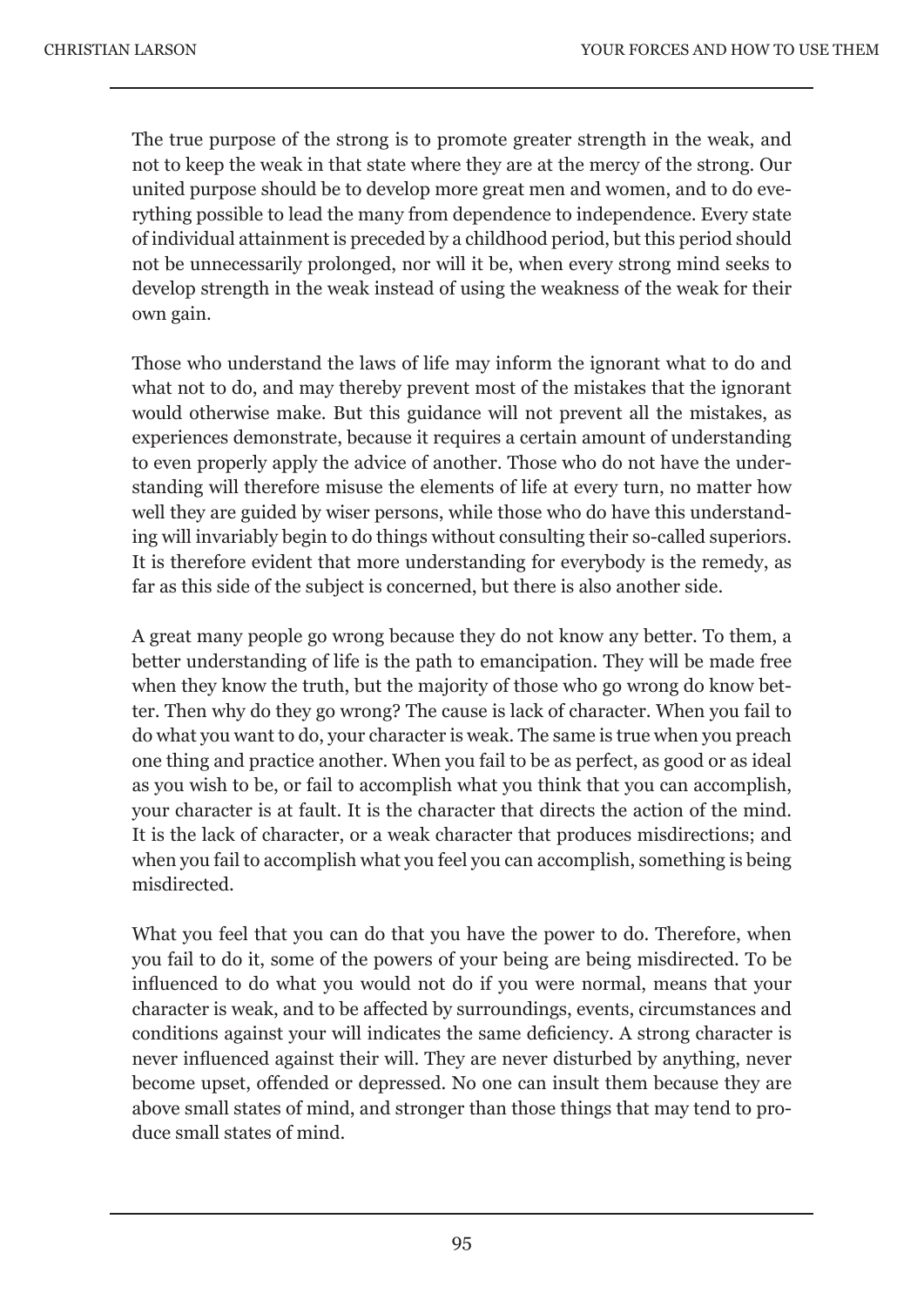All mental tendencies that are antagonistic, critical or resisting indicate a deficiency in character. The desire to criticise becomes less and less as the character is developed. It is the mark of a fine character never to be critical and to mention but rarely the faults of others. A strong character does not resist evil, but uses their strength in building the good. They know that when the light is made strong, the darkness will disappear of itself. A strong character has no fear, never worries and never becomes discouraged. If you are in the hands of worry, your character needs development. The same is true if you have a tendency to submit to fate, give in to adversity, give up in the midst of difficulties, or surrender to failure or wrong.

It may be stated, without any exceptions or modifications whatever, that the more temper, the less character. Anger is always misdirection of energy, but it is the function of character to properly direct all energies. Therefore, there can be no anger when the character is thoroughly developed. The mind that changes easily, that is readily carried away by every new attraction that may appear, and that does not retain a well-balanced attitude on any subject lacks character. A strong character changes gradually, orderly, and only as each step is thoroughly analysed and found to be a real step forward. The more individuality, the more character, and the more one is oneself, the stronger the character.

Practice being yourself, your very best self, and your very largest self, and your character will be developed. The more one is conscious of flaws and defects, the weaker the character, and the reason is because nearly everything is being misdirected when the character is weak. The strong character is conscious only of the right because such a character is right, and is causing everything in its sphere of action to do right.

To the average person, character is not important as far as this life is concerned; and as most theological systems have declared that it was repentance and not character that would insure human welfare in the world to come, the development of character has naturally been neglected. But when we realize that it is character that determines whether our actions in daily life are to go right or wrong and that every mistake is due to a lack of character, we shall feel that the subject requires attention.

It is the power of character that directs everything that is done in the human system or by the human system. Character is the channel through which all expressions must pass. It is character that gives human life its tone, its colour and its quality, and it is character that determines whether our talents and faculties are to be their best or not. The man or woman who has a well developed character is not simply good. They are good for something, because they have the power to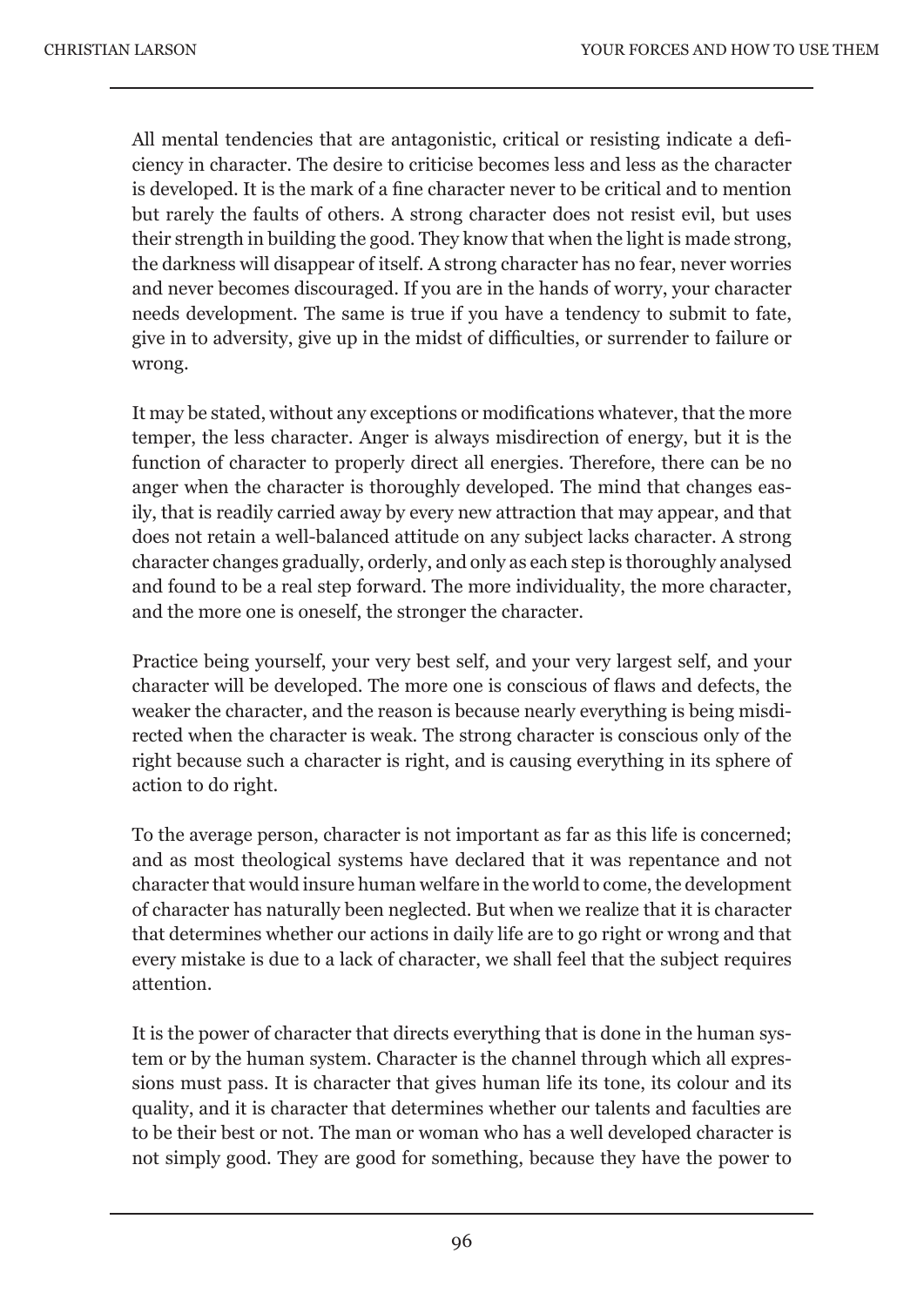turn all their energies to good account. A strong character not only turns all the elements and energies of life to good account, but has the power to hold the mind in the right attitude during the most trying moments of life, so that they will not make mistakes nor fall a victim to insidious temptation. A strong character will keep all the faculties and forces of life moving in the right direction, no matter what obstacles we may meet in the way. We shall turn neither to the right nor to the left, but will continue to move directly towards the goal we have in view, and will reach that goal without fail.

Thousands of people resolve every year to press on to higher attainments and greater achievements. They begin very well, but before long they are turned off the track. They are misled or switched off by counter attractions. They have not the character to keep right on until they have accomplished what they originally set out to do. True, it is sometimes wisdom to change one's plans, but it is only lack of character to change one's plans without reason, simply because there is a change of circumstance. To change with every circumstance is to drift with the stream of circumstance and those who drift can only live the life of a log. They will be victim of every external change that they may meet. They will control little or nothing, and will accomplish little or nothing.

We all can develop the power to control circumstances or rather to cause all circumstances to work with us and for us in the promotion of the purpose we have in view; and this power is character. Never permit circumstances to change your plans, but give so much character to your plans that they will change circumstances. Give so much character to the current of your work that all things will be drawn into that current, and that which at first was but a tiny rivulet, will thus be swelled into a mighty, majestic stream.

When the various forces of the system are properly directed and properly employed, the development of the entire mentality will be promoted; and this means greatness. The power that directs the forces of the system is character, and it is character that causes the mind to use those forces in the best and most instructive manner. There must be character before there can be true greatness, because any deficiency in chraracter causes energy to be wasted and misdirected. It is therefore evident that the almost universal neglect in the development of character is one of the chief reasons why great men and women are not as numerous as we should wish them to be.

Many may argue, however, that great minds do not always have good characters, and also that some of our best characters fail to manifest exceptional ability. But we must remember that there is a vast difference between that phase of character that simply tries to follow the moral law, and real character -- the character that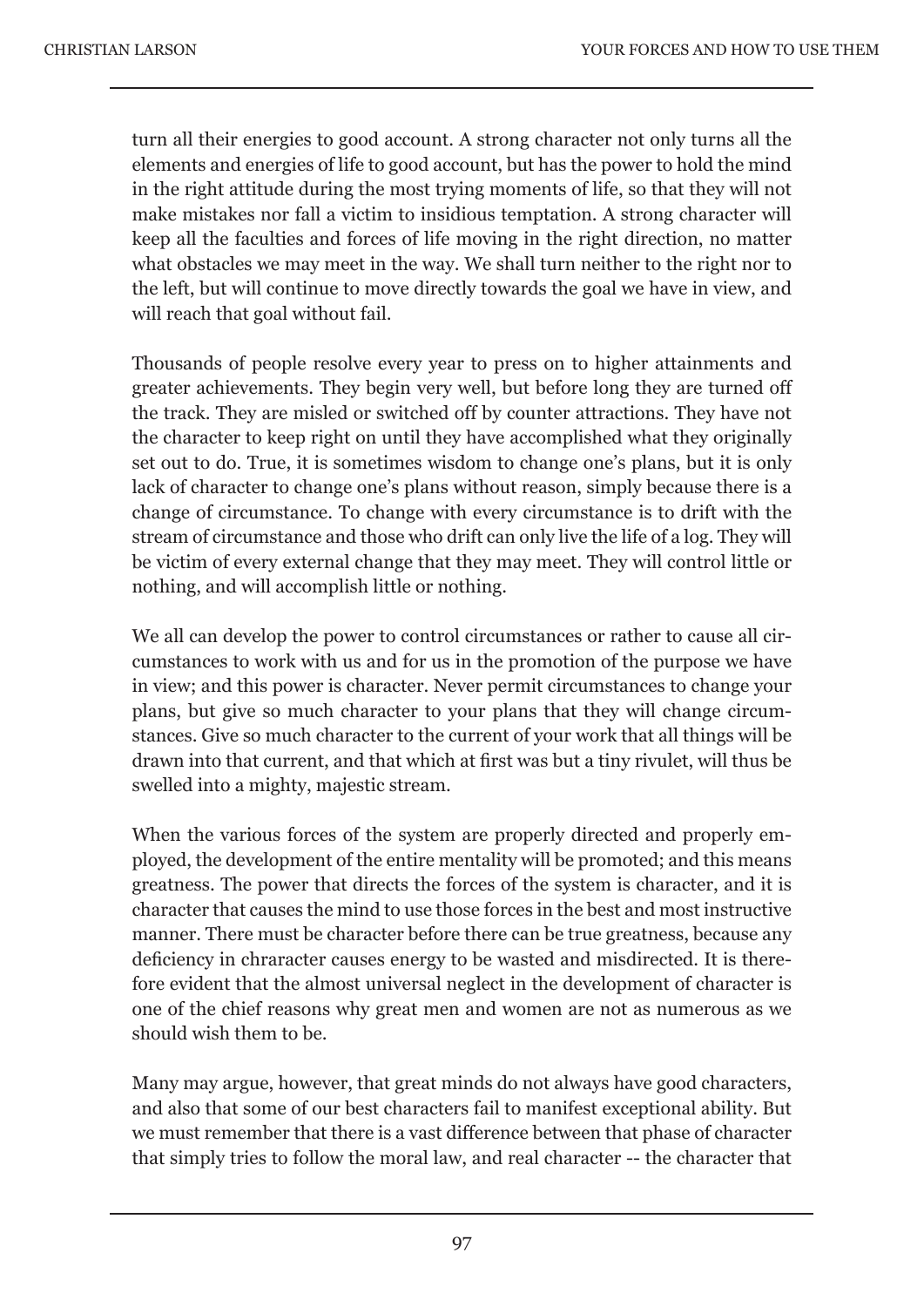actually is justice, virtue and truth. Then we must also remember that character does not mean simply obedience to a certain group of laws, but the power to use properly all the laws of life. That person who uses mental laws properly, but fails to comply with moral laws does not possess a complete character. Nevertheless, the character of this person is just as good as that of the person who follows moral laws while constantly violating mental laws.

In the study of character, it is very important to know that the violation of mental laws is just as detrimental as the violation of moral laws, though we have been in the habit of condemning the latter and excusing the former. That person who uses properly the mental laws, will to a degree promote the development of the mind even though they may neglect the moral laws; and this accounts for the fact that a number of minds have attained a fair degree of greatness in spite of their moral weakness. But it is a fact of extreme importance, that those minds who attain greatness in spite of their moral weakness could become two or three times as great if they had also developed moral strength. That person who complies with the mental laws but who violates the moral laws, wastes fully one-half of the energies of their mind, and sometimes more. Their attainment and achievement will, therefore, be less than one-half of what they might be if they had moral character as well as mental character. The same is true, however, of that person who complies with the moral laws, but who violates the mental laws; fully one-half of their energy is wasted and misdirected. This explains why the so-called good characters are not any more brilliant than the rest, for though they may be morally good, they are not always mentally good; that is, they do not use their minds according to the laws of mind, and therefore cannot rise above the level of the ordinary.

The true character tries to turn all the energies of the system into the best and most constructive channels, and it is the mark of a real character when all the various parts of the being of man are working together harmoniously for the building of greatness in mind and soul. When the character is weak, there is more or less conflict among the mental actions. Certain actions have a tendency to work for one thing, while other actions are tending to produce the very opposite. The same is true of the desires. A character that lacks development will desire one thing today, and something else tomorrow. Plans will change constantly, and little or nothing will be accomplished. In the strong character, however, all actions work in harmony and all actions are constructive. And this is natural because it is the one supreme function of character to make all actions in the human system constructive -- to make every force in the human life a building force.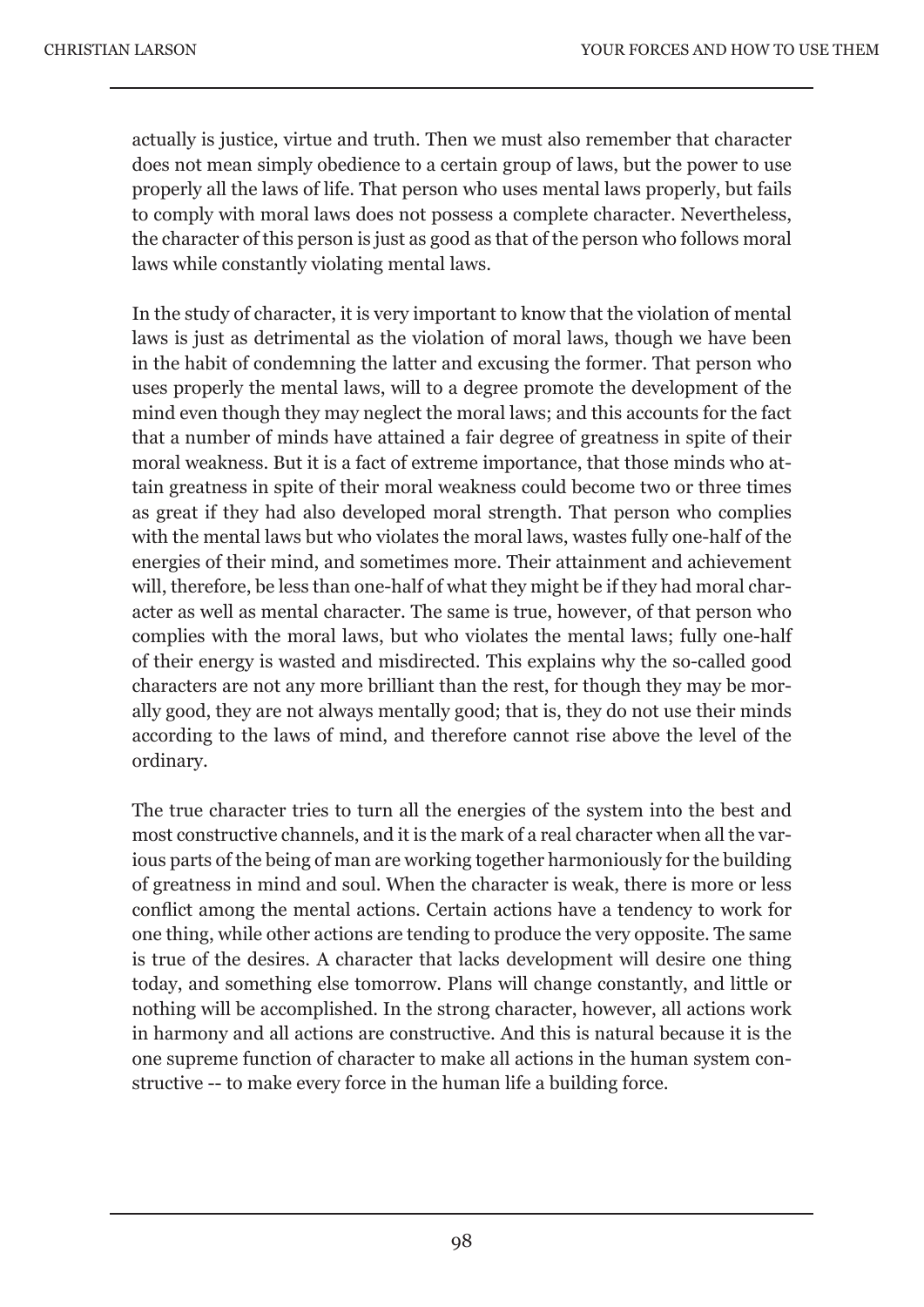# *Chapter 15* THE ART OF BUILDING CHARACTER

—

*Be good and kind to everybody and the world will be kind to you. There may be occasional exceptions to this rule, but when they come pass them by and they will not come again. Ideals need the best of care. Weeds can grow without attention, but not so with the roses. Not all minds are pure that think they are. Many of them are simply dwarfed. It does not pay to lose faith in anybody. It is better to have faith in everybody and be deceived occasionally than to mistrust everybody and be deceived almost constantly. When you meet a person who does not look well, call their attention to the sunny side of things, and aim to say something that will give them new interest and new life. You will thereby nip in the bud many a threatening evil, and carry healing with you wherever you go.*

Character is developed by training all the forces and elements of life to act constructively in those spheres for which they were created, and to express themselves in those actions only that promote the original purpose of the being of man. Every part of the human system has a purpose of its own -- a purpose that it was created to fulfil. When those elements that belong to each part express themselves in such a way that the purpose of that part is constantly promoted, all actions are right; and it is character that causes those actions to be right. Character is therefore indispensable, no matter what one's object in life may be. Character is the proper direction of all things, and the proper use of all things in the human system. And the proper use of anything is that use that promotes the purpose for which that particular thing was created.

To develop character it is therefore necessary to know what life is for, to know what actions promote the purpose of that life, and to know what actions retard that purpose. When the secret of right action is discovered, and every part of man is steadily trained in the expression of right action, character may be developed. But whatever is done, character must be applied in its fullest capacity. It is only through this full use, right use and constant use that anything may be perpetuated or developed. Character develops through a constant effort to cause every action in the human system to be a right action; that is, a construetive action, or an action that promotes the purpose of that part of the system in which the action takes place. This is natural because since character is the power of right action, every effort to extend the scope of right action will increase the power of character.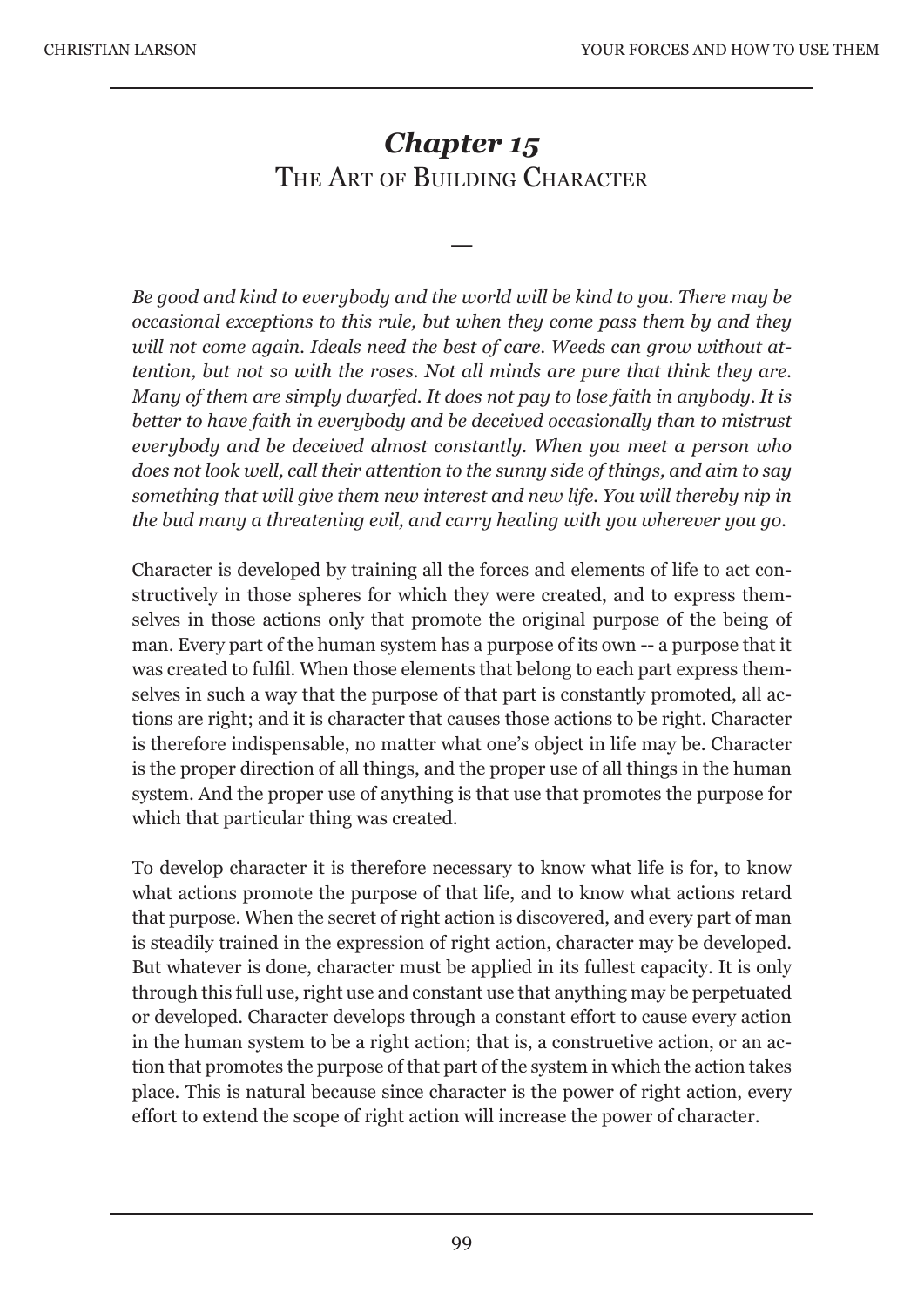To have character is to have the power to promote what you know to be the purpose of life, and to be able to do the right when you know the right. To have character is to know the right, and to be so well established in the doing of the right that nothing in the world can turn you into the wrong. The first essential is therefore to know the right; to be able to select the right; to have that understanding that can instinctively choose the proper course of action, and that knows how each force and element of life is to be directed so that the original purpose of human life will be fulfilled.

The understanding of the laws of life will give this first essential in an intellectual sense, and this is necessary in the beginning; but when character develops, one inwardly knows what is right without stopping to reason about it. The development of character enables one to feel what is right and what course to pursue regardless of exterior conditions or intellectual evidence. The intellect discerns that the right is that which promotes growth and development; character inwardly feels that the right leads to greater things and to better things, and that the wrong leads invariably to the inferior and the lesser.

The presence of character produces a consciousness of growth throughout the system; and the stronger the character, the more keenly one can feel that everything is being reconstructed, refined, perfected and developed into something superior, This is but natural because when the character is strong, everything in the system is expressed in right action, and the right action of anything causes the steady development of that particular thing. To distinguish between the right and the wrong becomes simplicitv itself when one knows that the right promotes growth, while the wrong retards growth. Continuous advancement is the purpose of life; therefore, to live the right life is to live that life that promotes progress and growth, development and advancement in everything that pertains to life. For this reason, that action that promotes growth is in harmony with life itself, and must consequently be right. But that action that retards growth is at variance with life; therefore it is wrong; and wrong for that reason alone. Everything that promotes human advancement is right. Everything that interferes with human advancement is wrong.

Here we have the basis of a system of ethics that is thoroughly complete, and so simple to live that nobody need err in the least. An intellectual understanding of the laws of life will enable anyone to know what action promotes growth and what action retards growth, but as character develops, one can feel the difference between right and wrong action in one's own system, because the consciousness of right becomes so keen that anything that is not right is discerned at once. It is therefore evident that the power to distinguish the right from the wrong in every instance will come only through the development of character. No matter how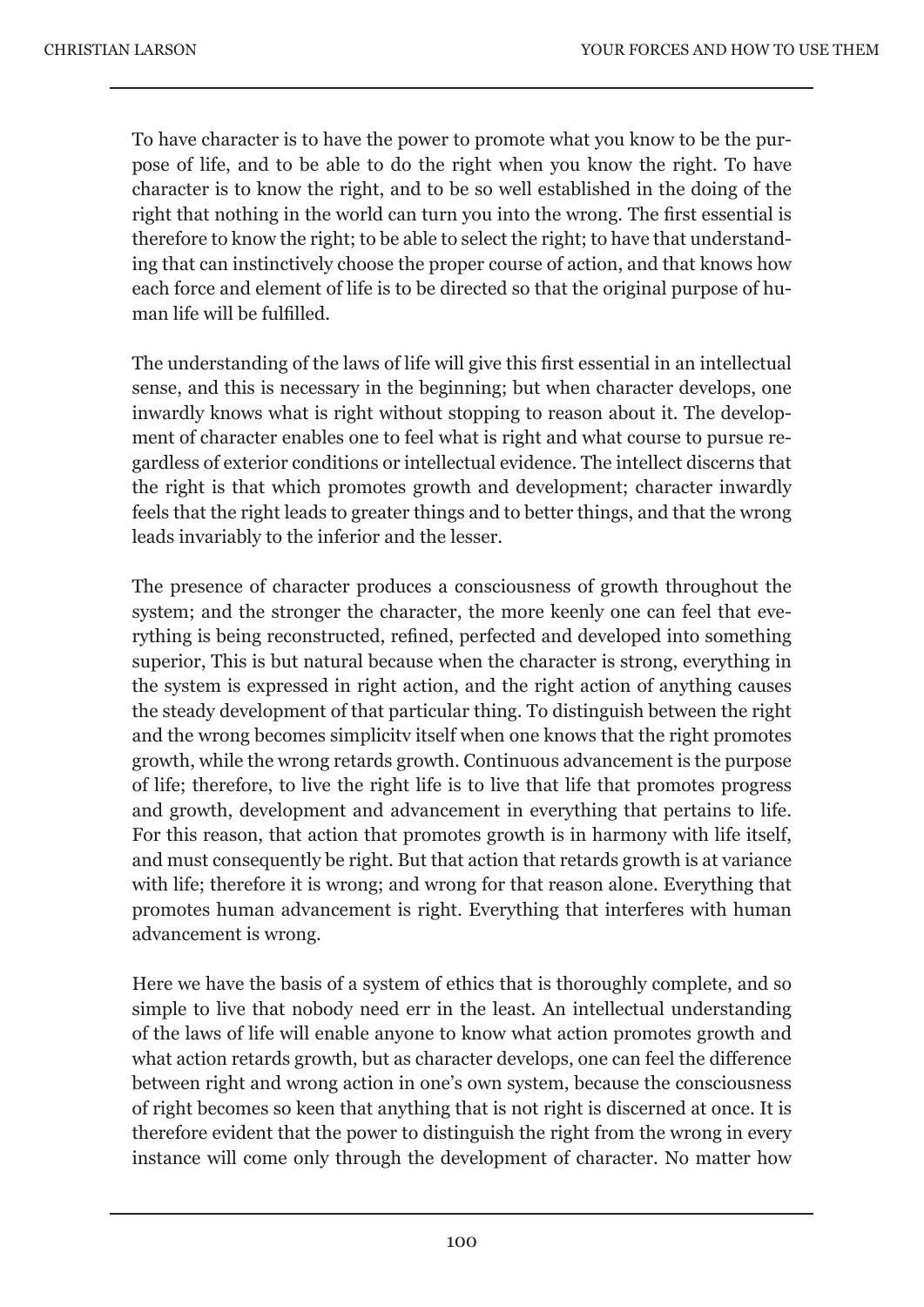brilliant one may be intellectually, they cannot truly know the right until they have a strong character. The external understanding of the right can be misled, but the consciousness of the right is never mistaken; and this consciousness develops only as character develops.

The second essential is to create a subconscious desire for the right -- a desire so deep and so strong that nothing can tempt the mind to enter into the wrong. When this desire is developed, one feels a natural preference for the right; to prefer the right, under all circumstances becomes second nature, while every desire for the wrong will disappear completely. When every atom in one's being begins to desire the right, the entire system will establish itself in the right attitude, and right action will become the normal action in every force, function and faculty. In addition, this same desire will produce mental tendencies that contain the power of right action, which always means constructive action.

It is a well known fact that all the forces and energies of the system, and all the movements of mind follow mental tendencies; therefore, when the mental tendencies are right actions, everything that takes place in the system will produce right action; and everything will be properly directed. The desire for the right may be developed by constantly thinking about the right with deep feeling. Every thought that has depth, therefore, will impress itself upon the subconscious, and when that thought is inspired with a strong desire for the right, the conscious impression will convey the right to the subconscious. Every impression that enters the subconscious will cause the subconscious to bring forth a harvest of that which the impression conveyed; therefore, when the right is constantly held in mind with deep feeling, the right thought will soon become the strongest in the mind; and our desires are the results of our strongest thoughts. You always desire that which is indicated in your strongest thought. You can therefore change those desires completely by thinking with deep feeling about that which you want to desire. No desire should be destroyed. All desires should be transmuted into the desire for the right, and when you subconsciously desire the right, every action in your being will be a right action.

The two fundamental essentials, therefore, to the development of character are to know the right and to desire the right, but the term "right" as employed here must not be confounded with that conception of right which includes only a few of the moral laws. To be right according to the viewpoint of completeness, is to be in harmony with all the principles of life, and all the laws of the present sphere of human existence. To know the right, it is necessary not simply to memorize rules that other minds have formulated, but to inwardly discern what life is for, and what mode of thought and action is conducive to the realisation of that which is in life. To desire the right, according to this view of the right, the mind must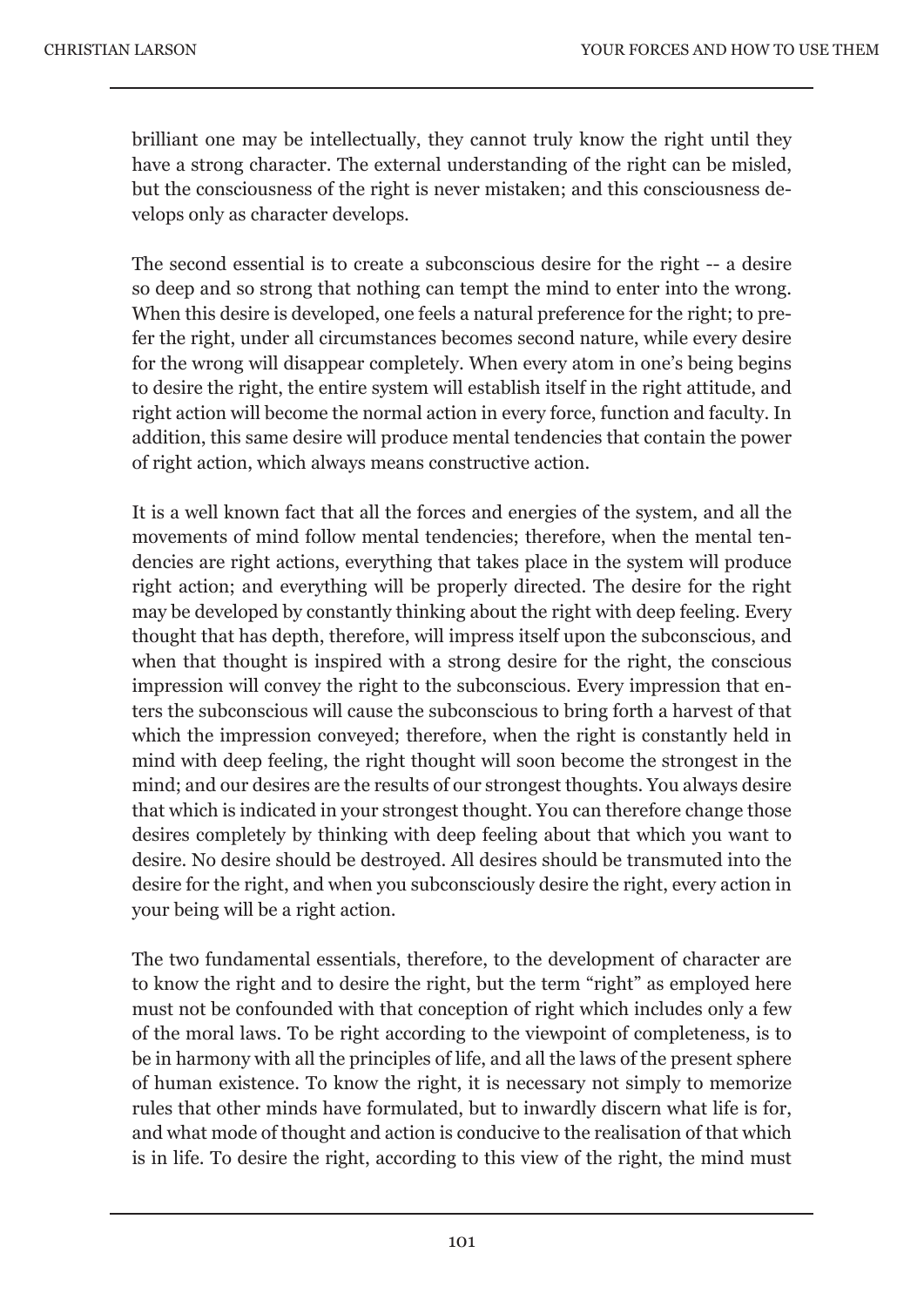actually feel the very soul of right action, and must be in such perfect touch with the universal movement of right action, that all lesser and imperfect desires are completely swallowed up in the one desire -- the desire that desires all that is in life, and all that is in perfect harmony with that which is in life.

It is the truth, that when we come into perfect touch with the greater, we cease to desire the lesser, and the closer we get to the one real desire, the less we care for our mistaken desires. Therefore, to remove an undesirable desire, the course is not to resist that desire, but to cultivate a greater and a better desire, along the same line. In this connection, we must remember that the adoption of a greater desire does not compel us to sacrifice those things that we gain from the lesser desires. He who adopts the greater loses nothing, but is on the way to the gaining of everything.

To know the right and to desire the right, according to the complete significance of the right we must interiorly discern the very right itself. We cannot depend upon another's definition of the right, but must know fully the spirit of the right with our own faculties. That faculty that knows and feels the right, and that naturally knows and desires the right is character. Therefore, it is through the development of character that each individual will know for themselves how to live, think and act in perfect harmony with the laws of all life. When the consciousness of right action has been attained, a clear mental picture should be deeply impressed upon mind and every desire should be focused upon that picture. This concentration should be made as strong as possible, so that all the energies of the system are not only aroused, but caused to move towards the ideal of right action. And by right action, we mean that action that is thoroughly constructive, that builds for greater things and greater things only. Everything is right that builds for greater things. If it were not right, it could not produce the greater.

To clearly picture upon the mind the image of right action, and to concentrate with strong desire the whole attention upon that mental image, will cause all the tendencies of mind to move in the same direction. There will therefore be perfect harmony of mental action, and that action will be right action, because everything that moves towards the right must be right. This mental picture of right action should always be complete; that is, one's mental conception of the right should not be confined to certain parts of the system only, but should include every action conceivable in the being of man. That person who pictures themselves as virtuous, but forgets to picture themselves above anger, fear and worry, is not forming a compIete picture or ideal of the right. They are not giving the creative energies of the system a perfect pattern; the character that those energies are to build will therefore be one-sided and weak.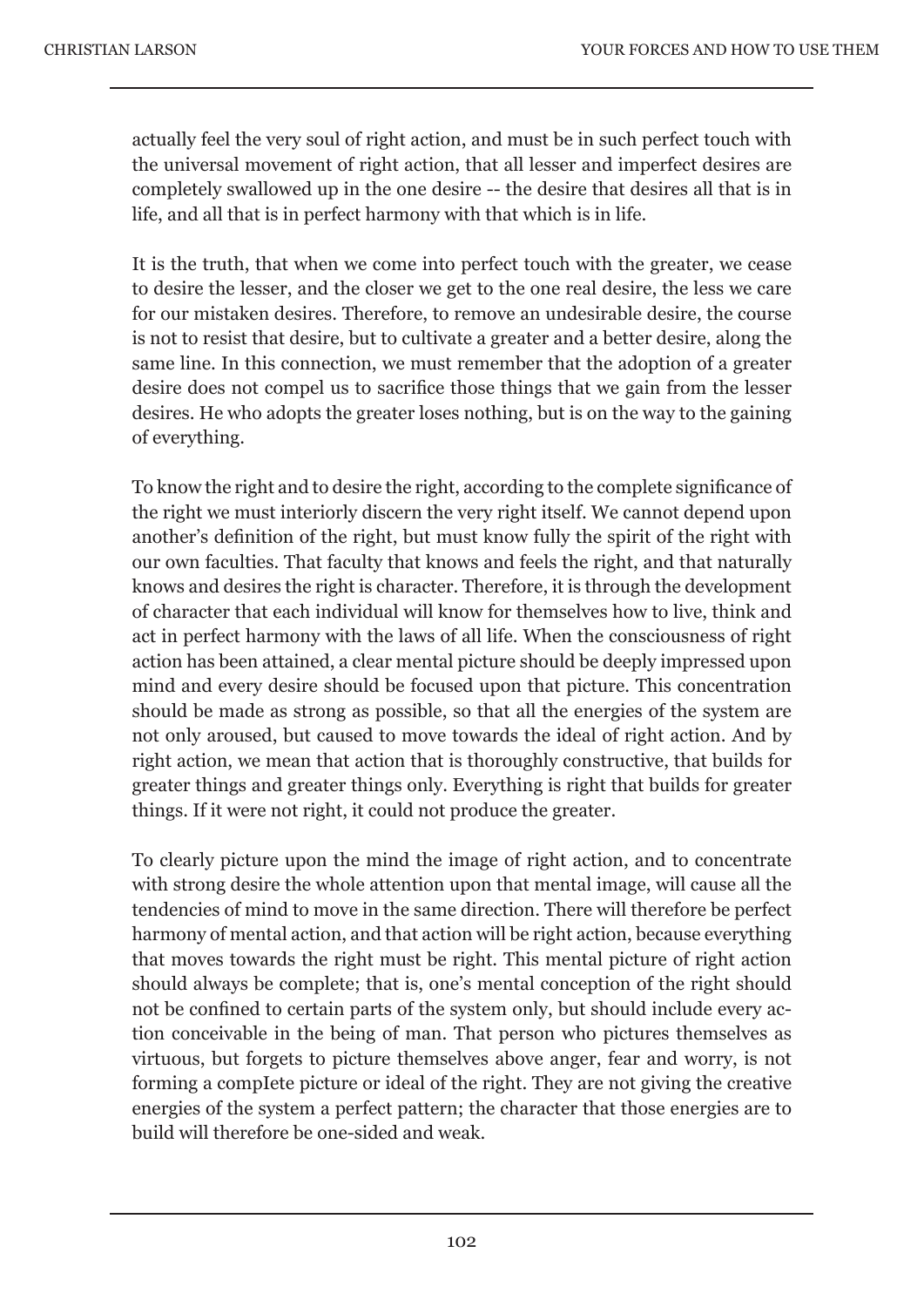First ask yourself what you would have all the energies, powers, functions and faculties in your system do. Answer that question in the best manner possible, and upon that answer, base your picture of right action. Whenever a new line of action is undertaken, the mind should continue in that original line of action until the object in view has been reached. To do this in all things, even in trivial matters, will not onlv cause every action to produce the intended results, but real character will steadily be made stronger thereby. The habit of giving up when the present task is half finished and try something else is one of the chief causes of failure. The development of a strong character, however, will remove this habit completely.

To constantly think of the highest and the greatest results that could possibly follow the promotion of any undertaking or line of action will aid remarkably in causing the mind to keep on. To expect much from what we are doing now is to create a strong desire to press on towards the goal in view. To press on towards the goal in view is to reach the goal, and to reach the goal is to get what we expected.

An essential of great importance in the building of character is the proper conception of the ideal. No mind can rise higher than its ideals, but every mind can realize its ideals no matter how high they may be. Our ideals therefore cannot be too high. The ideal should not only be a little better than the present real, but should be perfection itself. Have nothing but absolute perfection in all things as the standard and the goal, and never think of your goal as anything less. Do not simply aim to improve yourself in just one more degree. Aim to reach absolute perfection in all your attainments and all your achievements, and make that desire so strong that every atom in your being thrills with its power. To form all one's ideals in accordance with one's mental conception of absolute perfection, will cause the mind to live above the world of the ordinary, and this is extremely important in the building of character. A great charactcr cannot be developed so long as the mind continues to dwell on the ordinary, the trivial or the superficial. Neither can true quality and true worth find expression so long as thought continues on the common plane; and the life that does not continue to grow into higher quality and greater worth has not begun to live.

When character is highly developed, both the personality and the mentality will feel the stamp of quality and worth. High mental colour will be given to every characteristic, and the nature of man will cease to be simply human. It will actually be more. In building character, special attention must be given to hereditary tendencies or those traits of character that are born in us. But as all such traits are subconscious, they can be changed or removed by directing the subconscious to produce the opposite characteristics or tendencies. It matters not in the least what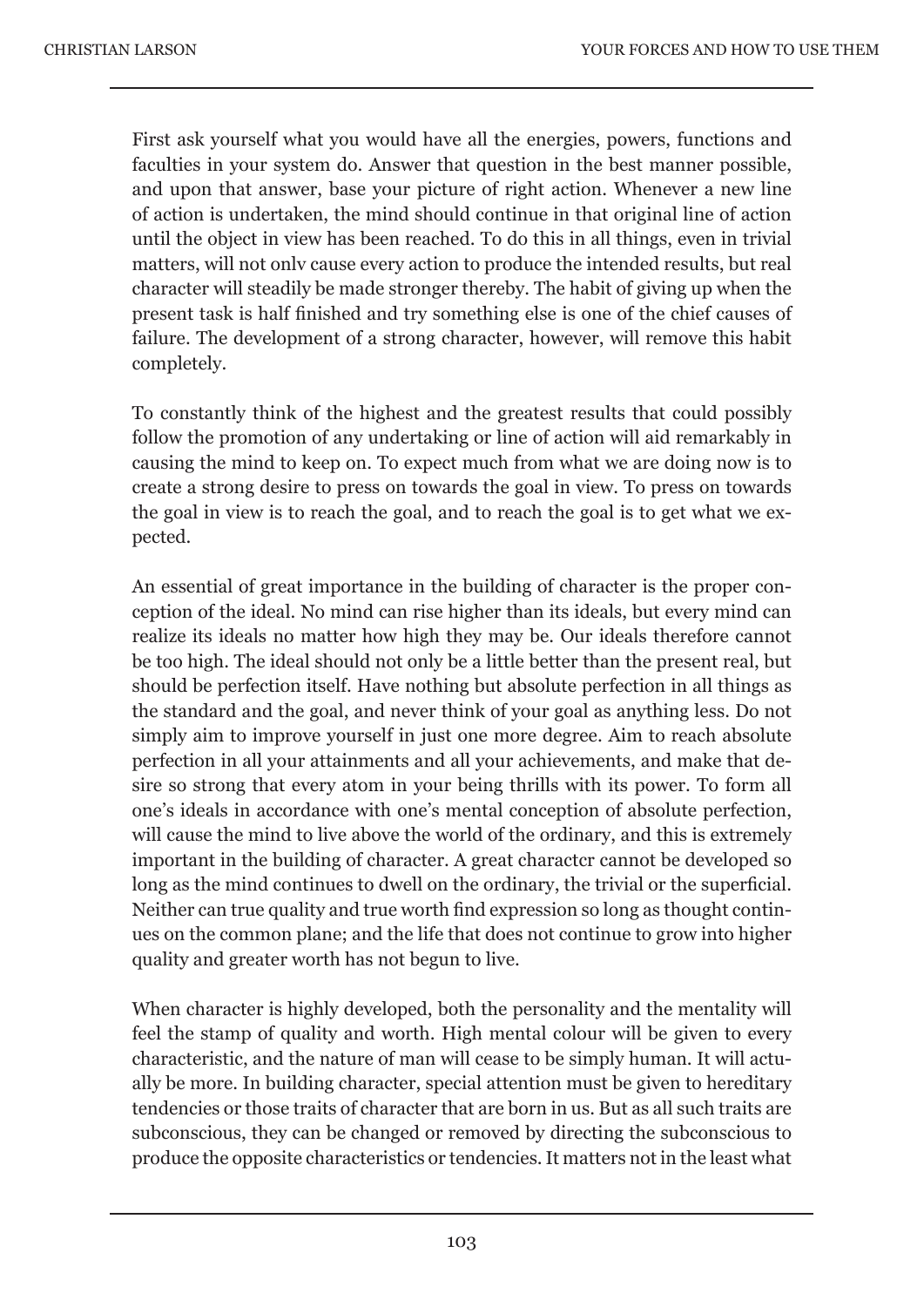we may have inherited from our ancestors. If we want to change those things, we can do so. The subconscious will not only respond to any direction that we may make, but is fully capable of doing anything in the world of mind or character that we may desire to have done.

Examine the tendencies of your mind and character, and fix clearly in consciousness which ones you wish to remove and which ones you wish to retain. Those that you wish to retain should be made strong by daily directing the subconscious to give those tendencies more life, more power and more stability. To remove those tendencies that you do not wish to retain, forget them. Do not resist them nor try to force them out of the mind. Simply forget them and direct the subconscious to create and establish new tendencies that are directly opposite to the nature of the ones that you wish to remove. Build up those qualities that constitute real character, and every bad trait that you have inherited from your ancestors will disappear.

To build up those qualities, picture in your mind the highest conceptions of those qualities that you can possibly form; then impress those conceptions and ideas upon tile subconscious. Such impressions should be formed daily and especially before going to sleep as the building process in the subconscious is more perfect during sleep. By impressing the idea of spotless virtue upon the subconscious every day for a few months, your moral tendencies will become so strong that nothing can tempt you to do what you know to be wrong. Not that physical desire will disappear; we do not want any natural desire to disappear, but your control of those desires will be so complete that you can follow them or refuse to follow them just as you choose. And your desire to remain absolutely free from all wrong will become so strong that nothing can induce you to do what your finer nature does not wish to have done.

There are millions of people who are morally weak in spite of the fact that they do not wish to be, but if these pcople would employ this simple method, their weakness would soon disappear, because by impressing the idea of spotless virtue upon the subconscious, the subconscious will produce and express in the personality the power of virtue; and if this process is continued for some time, the power of virtue in the person will become so strong that it can overcome and annihilate instantly every temptation that may appear.

Impress upon the subconscious the idea of absolute justice, and your consciousness of justice will steadily develop until you can discriminate perfectly between the right and the wrong in every imaginable transaction. Whatever quality you wish to develop in your character, you can increase its worth and its power steadily by applying this subconscious law; that is, what is impressed upon the sub-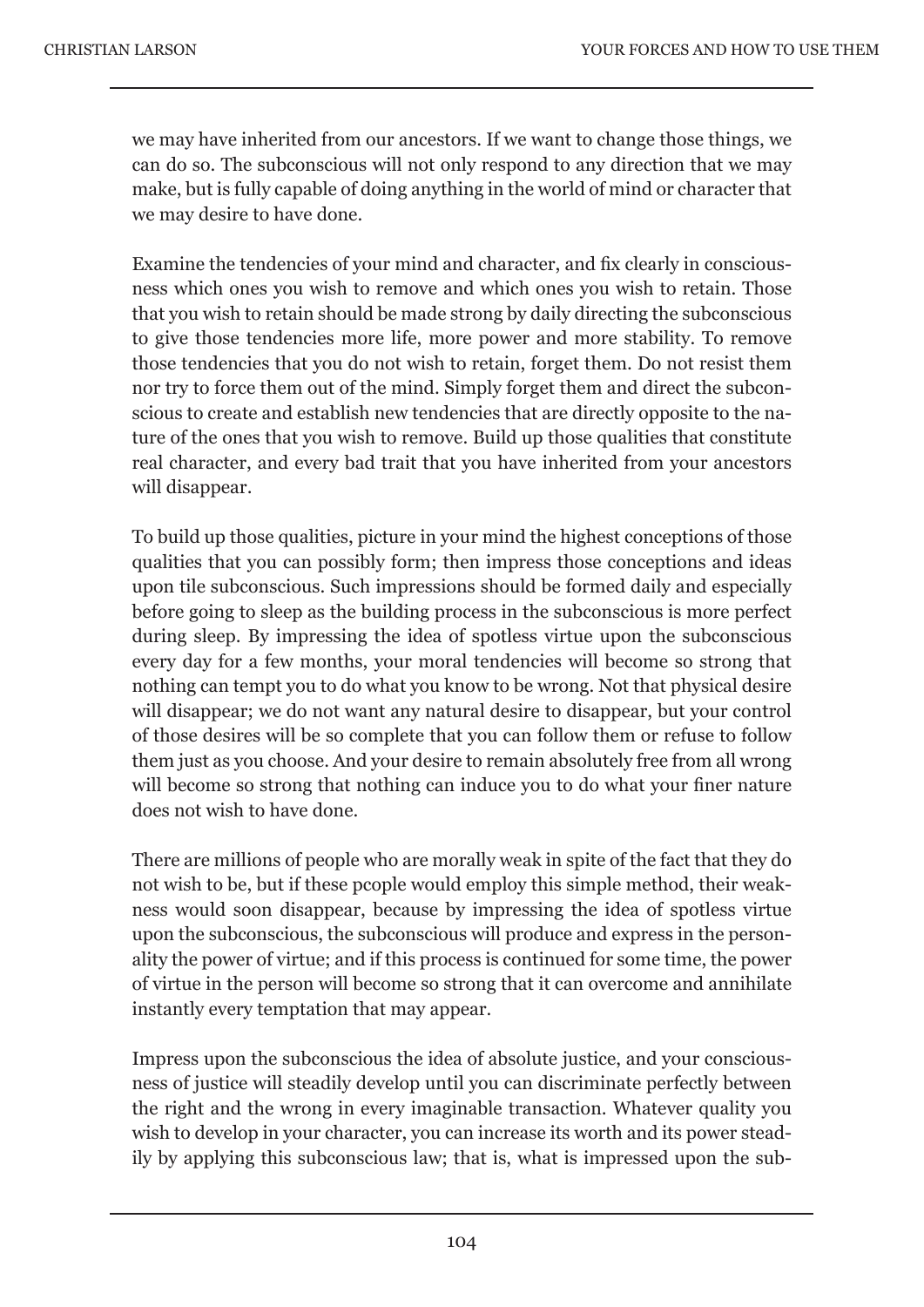conscious will be expressed through the personality, and since the seed can bring forth ten, thirty, sixty and a hundred fold, one tiny impression, therefore, may have the power to bring forth a great and powerful expression. Everything multiplies in the subconscious, whether it be good or otherwise. Therefore, by taking advantage of this law and giving to the subconscious only those ideas and desires that have quality and worth, we place ourselves in the path of perpetual increase of everything good that the heart may desire.

The two predominating factors in character are justice and virtue. The former gives each element in life its proper place. The latter turns each element to proper use. The consciousness of justice is developed through the realisation of the fact that nothing can use what is not its own. To try to use what is not one's own will result in misuse. When the consciousness of justice is thoroughly developed, everything in the human system will be properly placed. That very power of the mind that feels justice -- the true placing of things -- will cause all things within man to be properly placed. And when justice rules among all things in the interior life of man, that man will naturally be just to all things in the exterior life. It is not possible for any person to deal justly with people and matters in the external world until they have attained the consciousness of justice within themselves. They may think they are just, or may try to be just, but their dealings will not be absolutely just until they can feel justice in their own life. To feel justice within oneself is to keep the entire system in a state of equilibrium. The mentality will be balanced and no force or element will be misplaced. It is therefore something for which we may work with great profit.

To be virtuous in the complete sense of the term, is to use all things properly, and the proper use of things is that use that works for greater things. Virtue is therefore applicable to every force, function and faculty in the being of man, but in its application there must be no desire or effort to suppress or destroy. Virtue means use -- right use -- never suppression. When things cannot be used in their usual channels, the energies in action within those things should be turned in their courses and used elsewhere. When creative energy cannot be properly applied physically, it should be employed metaphysically; and all energy can be drawn into mind for the purpose of building up states, faculties, talents or powers. (Practical methods through which this may be accomplished will be given in the next chapter.)

When a certain desire cannot be expressed with good results in its present purpose, the power of that desire should be changed and caused to desire something else -- something of value that can be carried out now. The power of that desire therefore is not lost, neither is enjoyment sacrificed, because all constructive forces, give joy to the mind. "And the greatest of joys shall be the joy of going on."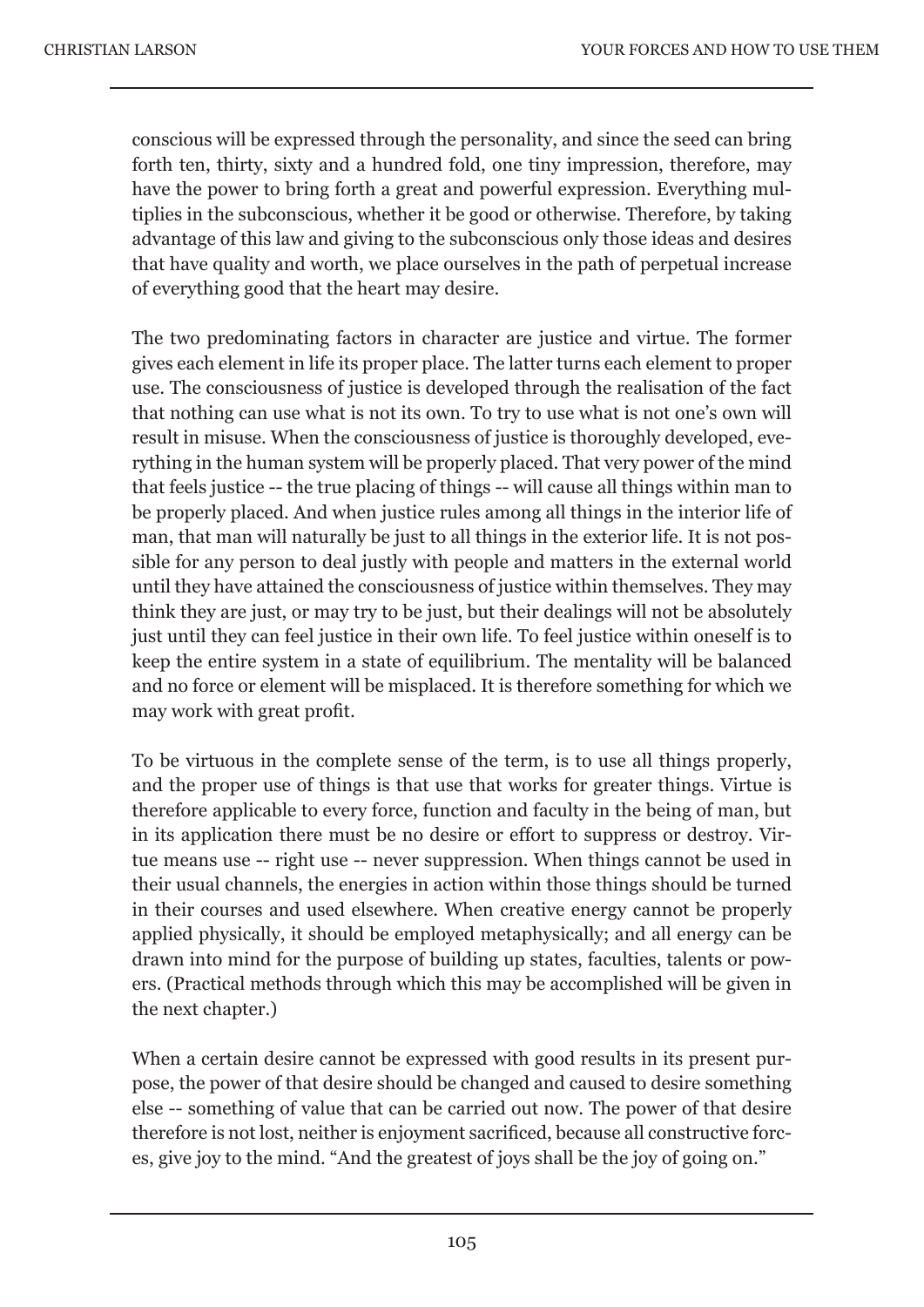The desire for complete virtue is developed through the realization of the fact that the greatest good comes only when each part fulfils, physically and metaphysically, what nature intended. In the application of virtue, the purpose of nature may be fulfilled metaphysically when the physical channel does not permit of true expression at the time; though when physical expression may be secured, the metaphysical action should always be in evidence, because the greatest results always follow when physical and metaphysical actions are perfectly combined.

In the building of character, the two principal objects in view should be the strong and the beautiful. The character that is strong but not beautiful may have force, but cannot use that force in the building of the superior. The character that is beautiful but not strong will not have sufficient power to carry out its lofty ideals. It is the strong and the beautiful combined that builds mind and character, and that brings into being the superior man.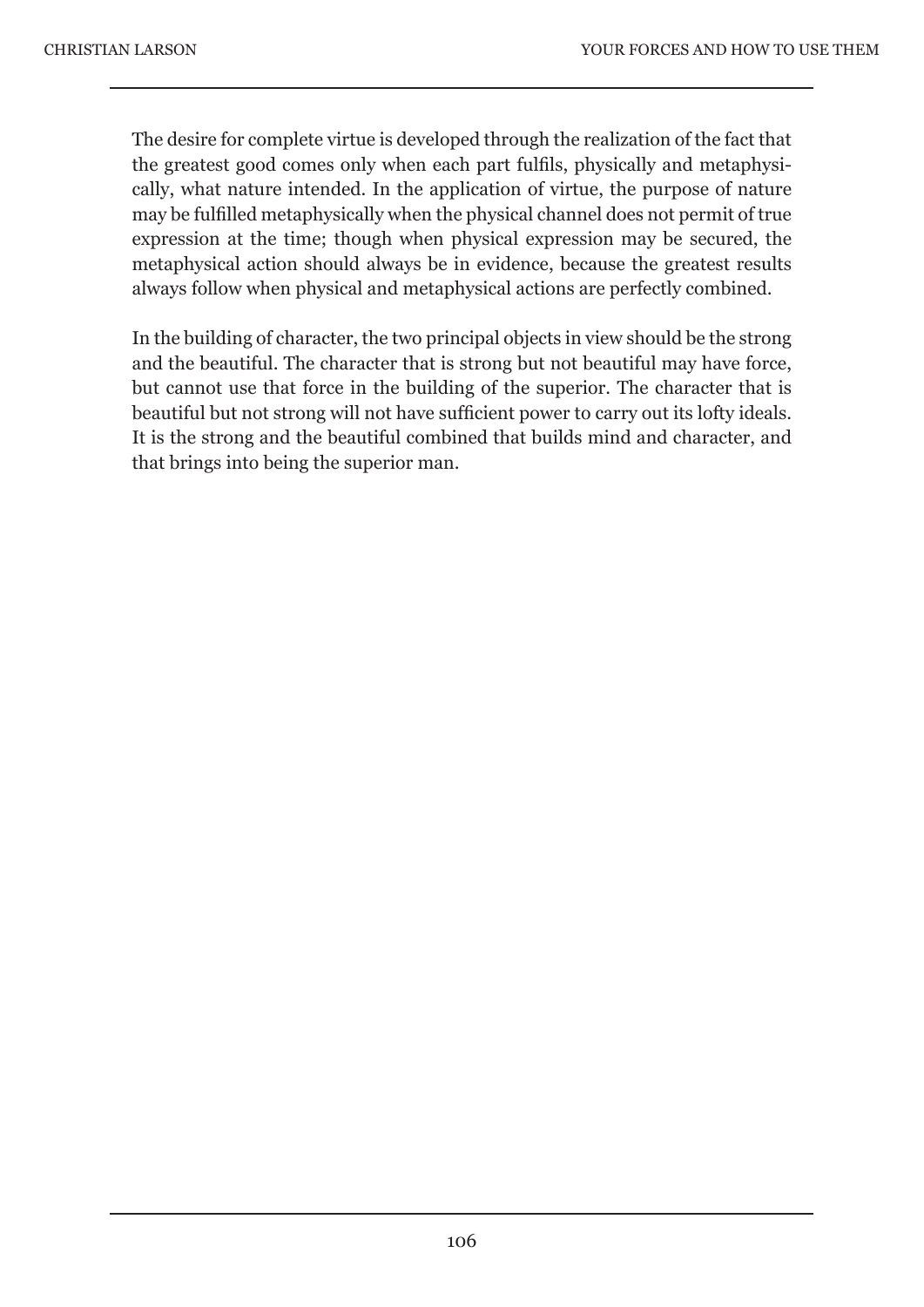# *Chapter 16* THE CREATIVE FORCES IN MAN

—

*When the creative energies are daily transmuted, and turned into muscle, brain and mind, a virtuous life can be lived without inconvenience. Besides, the body will be healthier, the personality stronger and the mind more brilliant. Hold yourself constantly in a positive, masterful attitude, and fill that attitude with kindness. The result will be that remarkable something that people call personal magnetism. Creative energy when retained in the system will give vigour to the body, sparkle to the eye, and genius to the brain. There is enough power in any man to enable him to realize all his desires and reach the highest good he has in view. It is only necessary that all of this power be constructively applied.*

The human system may well be termed a living dynamo, as the amount of energy, especially creative energy, generated in the mind and personality of man is simply enormous. If we should try to measure the amount produced in the average healthy person, we should become overwhelmed with surprise; though we should naturally become even more surprised after learning how much power nature gives to man, and then finding that he applies only a fraction of it. We shall soon see the reason for this, however, and learn exactly why all of this vast amount of energy is not turned to practical use.

What is called creative energy in its broadest, largest sense, is that power in man that creates, forms or reproduces anywhere in the human system, and it divides itself into a number of groups, each one having its special function. One group creates thought, another brain cells, another nerve tissues, another muscular tissues, another manufactures the various juices of the system, another produces ideas, another creates talent and ability, another reproduces the species, and a number of other groups produce the various chemical formations in the system. We therefore have all kinds of creative processes going on in the human system, and corresponding energies with which these processes are continued.

One of the most interesting facts in connection with this study is that Nature generates more energy for each group than is required for normal functioning through its particular channel. In consequence, we find a great deal of surplus energy throughout the system. Each function supplies a certain percentage, and as it is not used by the function itself, the larger part of it naturally goes to waste. And here is where our subject becomes decidedly important. All kinds of creative energy are so closely related that they can be transformed and transmuted into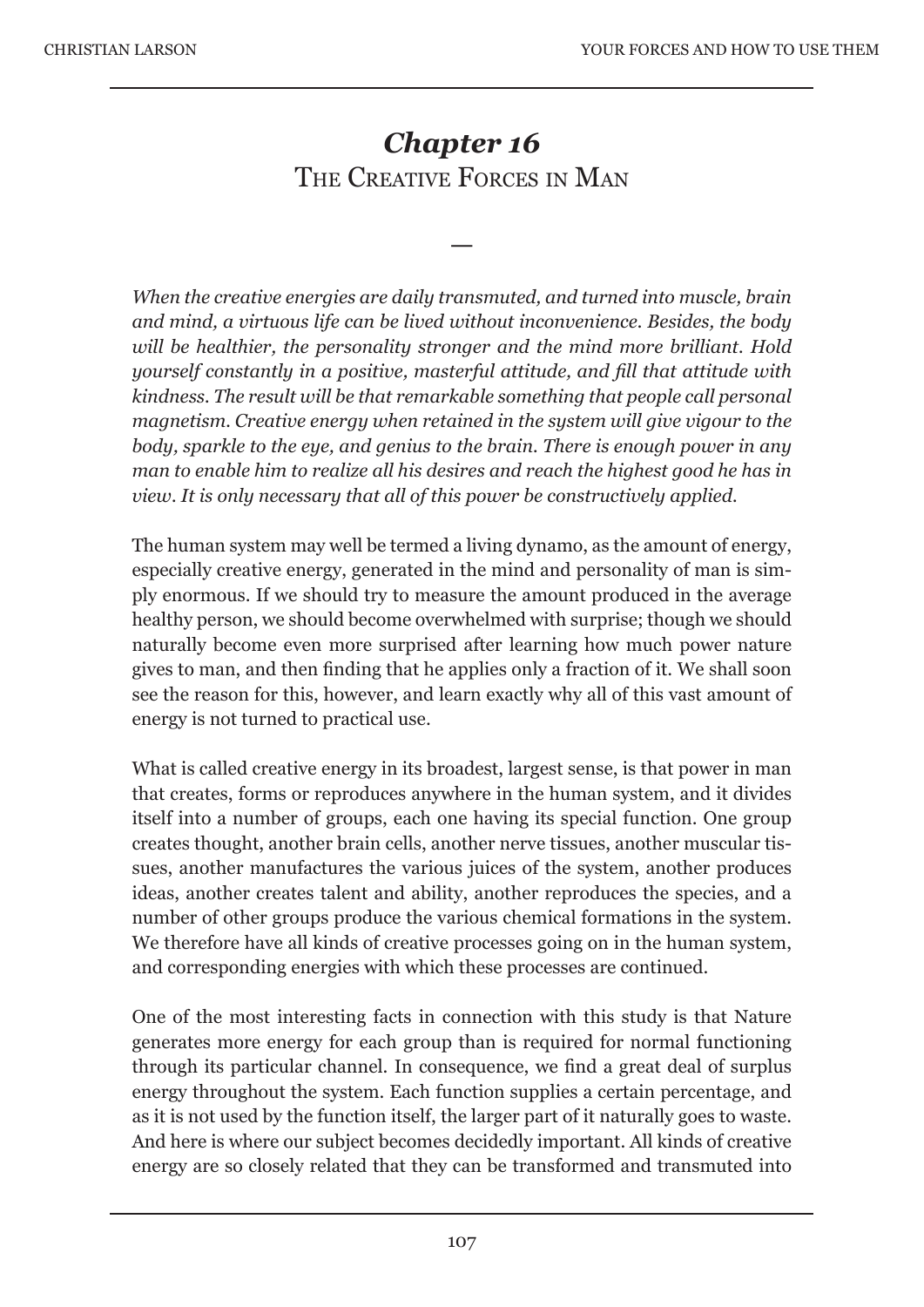each other. What is wasted in one function can therefore be turned to actual use in another function. An extra supply can thereby be secured for the creation of thoughts and ideas if such should be necessary, or an extra supply can be secured for the manufacture of the different juices of the system, or for the increase of muscular activity or functional activity in any one of the vital organs. Each group will readily change and combine with any other group, thus producing additional power in any part of the system at any time.

More than half of the energy generated in the human system is surplus energy, and is not needed for normal functioning, either in mind or body, though there are many personalities that generate so much energy that fully three-fourths of the amount generated is surplus. The question is therefore what shall be done with this surplus energy, and how any amount of it can be applied through any special function or faculty desired? If a person can accomplish a great deal, sometimes remarkable things by only using a fraction of his energy, it is evident that he could accomplish a great deal more if some means could be found through which he might apply all of his energy. In fact, if such means were found, his working capacity, as well as his ability, might be doubled or trebled, and his achievements increased in proportion.

If a certain amount of energy produces a certain degree of working capacity, twice as much energy would naturally double that working capacity, and this has been demonstrated a number of times. A great many people, who have tried to transmute their creative energies, and direct those energies into some special faculty, have found that the working capacity of that faculty has been increased for the time being to a remarkable degree, but this is not the only result secured. The same process will also increase the brilliancy of the mind, and here let us remember that genius, in most instances, is accounted for by the fact that practically all of the surplus energy of the personality flows naturally into that faculty where genius is in evidence.

To illustrate the idea further, take two men of equal personal power. Let one of them permit his surplus energy to flow into the different functions as usual, giving over a part to normal requirements, and the other to mere waste. We shall not fmd this man doing anything extraordinary. But let the other man give over to normal functions only what is actually required, and then turn the remainder into his mind, or those parts of his mind that are being applied in his work. We shall find in this second case that ability will rapidly increase, and that in the course of time actual genius be developed. That genius could be developed by this process in every case, has not been demonstrated, though it is quite probable that it could be demonstrated with out a single exception. However, no individual can turn surplus energy into any faculty without becoming more able, more efficient and more competent in that faculty.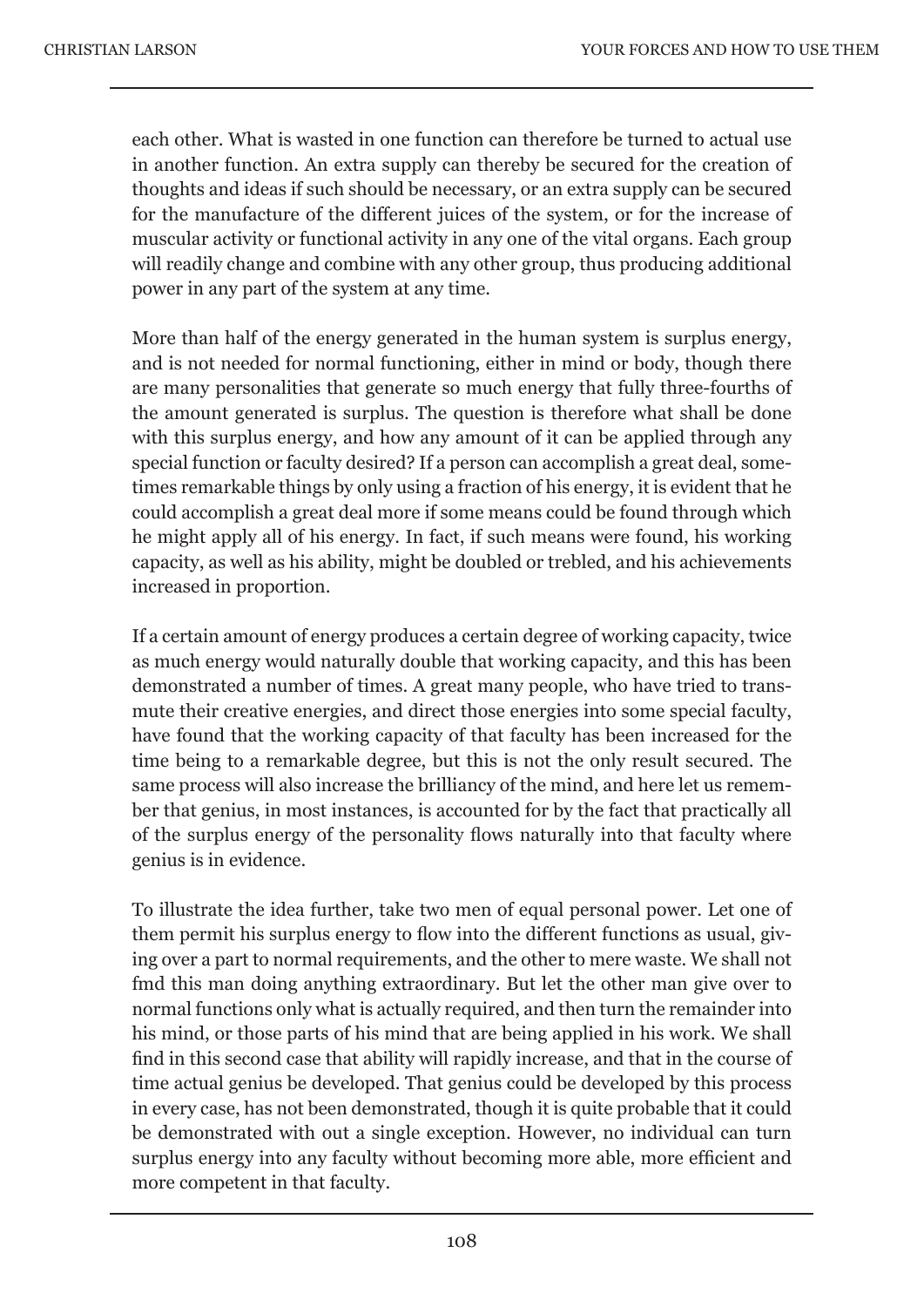To learn how this process can be carried out successfully under any circumstances is therefore thoroughly worthwhile. To proceed, we must first learn how these different groups of creative energy naturally act; and we find that each group goes, either naturally or through some habit, into its own part of mind or body; in other words, we find in the human system, a number of streams of energy flowing in different directions, performing certain functions on their way, using up a fraction of their power in that manner, the rest flowing off into waste. Knowing this, the problem before us is to learn how to redirect those streams of energy so as to turn them to practical use where they can be used now, and thus not only prevent waste, but increase the result of our efforts in proportion.

In brief, we want to know how we can take up all surplus energy, that is, all energy that remains after normal functioning has been provided for, and use that surplus in promoting more successfully the work in which we are engaged. And to learn how to do this, we must study the art of transmutation. What we call transmutation is not some mysterious something that only a few have the power to understand and apply, but one of the simplest things in Nature, as well as one of the most constant of her processes. Nature is continually transmuting her energies, and it is in this manner that extraordinary results are found anywhere in the realms of Nature, or anywhere in human nature where unconscious actions along greater lines have been the cause.

Whenever any individual has accomplished more than usual, it is the law of transmutation through which the unusual has been secured. The use of the law may have been unconscious, though everything that is applied in past and unconsciously, can be applied fully and thoroughly through conscious action. When anyone is using his mind continually along a certain line, and is so thoroughly absorbed in that line of action that it takes up his whole attention, we invariably find that the mind while in that condition, draws an extra amount of energy from the body. Sometimes it draws too much, so that every desire of the body is, for the time being, suspended and the vitality of the different physical organs decreased below normal.

A man while in this condition frequently loses desire for food, and we all know of inventors who have been·so absorbed in their experiments that they have neither taken nor desired food for days. We have also found the same condition in many others, especially among authors, composers and artists, where the mind was given over completely to the subject at hand. And what is the cause but transmutation? When the mind takes up for its own use a great deal of the energy naturally employed in the body, the power of normal functioning will have so decreased that the desire for normal functioning will have practically disappeared for the time being.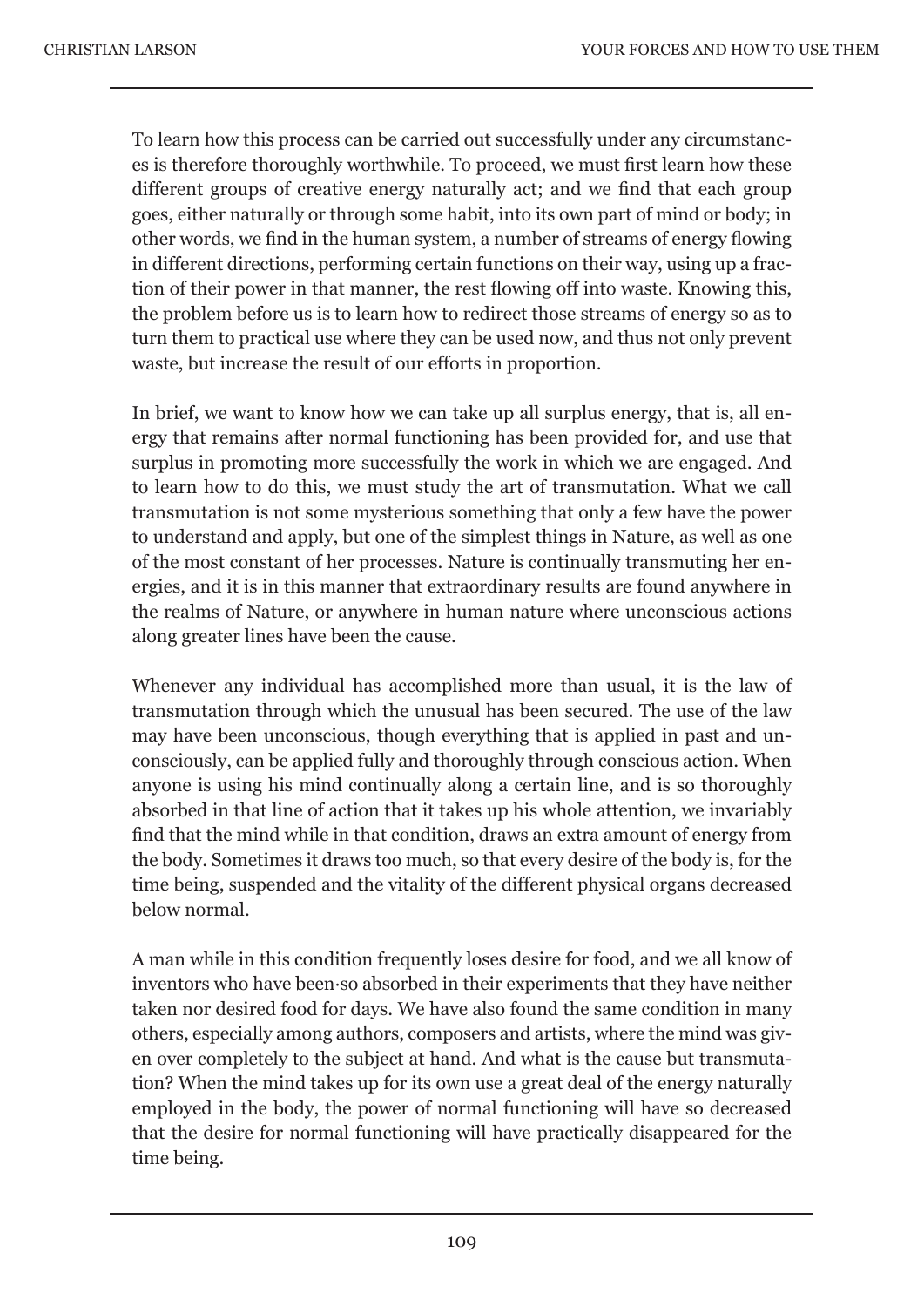Another illustration with which we are all familiar, is where every natural desire of the body disappears completely, for a time, when the mind is completely absorbed in some entirely different desire; and here we frnd the law that underlies the cure of all habits. If you would turn your mind upon some desire that was directly opposite to the desire that feeds your habit, and if you would give over your whole attention to that opposite desire, you would soon draw all the energy away from that desire which perpetuates the habit. The habit in question therefore would soon die of starvation. In the same way, people who are inclined to be materialistic could overcome that tendency entirely by concentrating attention constantly and thoroughly upon the idealistic side of life. In this case, those forces of the system that are perpetuating materialistic conditions would be transmuted into finer energies, and would thereby proceed to build up idealistic or more refined conditions of body, mind and personality.

Both Nature and human experience are full of illustrations of transmutation, so that we are not dealing in this study with something that lies outside of usual human activity. We are dealing with something that is taking place in our systems every minute, and we want to learn how to take better control of this something, so that we can apply the underlying law to the best advantage.

In learning to apply the law of transmutation, our first purpose should be to employ all surplus energy either in promoting our work or in developing faculties and talents. This process alone would practically double the working capacity of any mind, and would steadily increase ability and talent; and also to turn energy to good account that cannot be used in its own channel now. To illustrate, suppose you have a desire for a certain physical or mental action, and you know that it would not be possible to carry out that desire at the time. Instead of permitting the energy that is active in that desire to go to waste, you would turn that energy into some other channel where it could be used to advantage now.

Our second purpose should be to direct all surplus energy into the brain and the mind in case we had more energy in our body than we could use, or that was required for physical functioning, and thereby become stronger and more efficient in all mental activities.

Our third purpose should be to transmute all reproductive energy into talent and genius when there was no need of that energy in its own particular sphere. And in this connection, it is well to mention the fact that a man who is morally clean, other things being equal, has in every instance, greater agility, greater capacity, and greater endurance by far than the man who is not. While the latter is wasting his creative energies in useless pleasures, as well as in disease producing habits, the former is turning all of his creative energy into ability and genius, and the result is evident.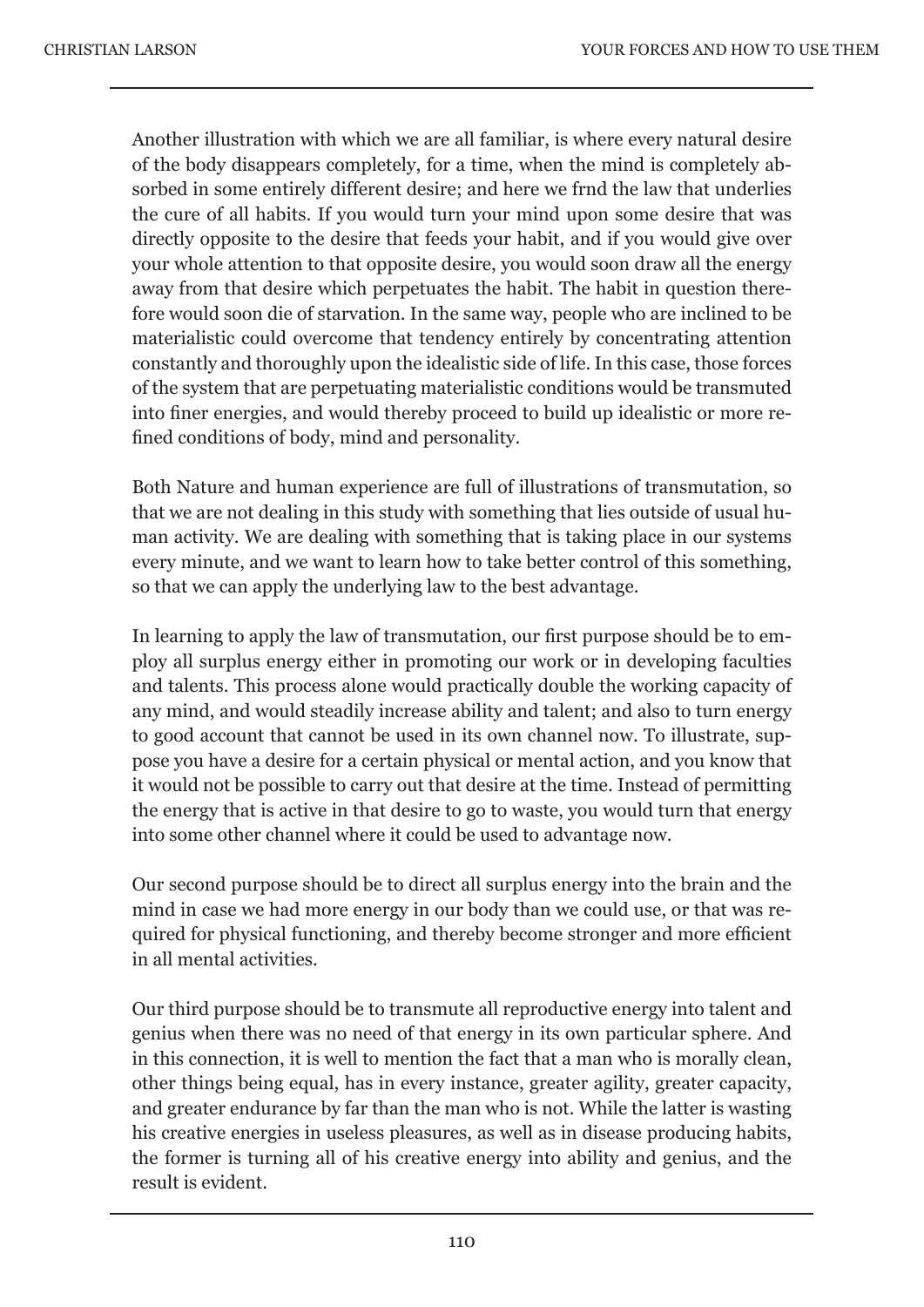In carrying out these three purposes we can prevent all waste of mental and personal power. We can control our desires completely; we can eliminate impurity, and we can turn life and power into channels that will invariably result in greater mental power and brilliancy, if not marked ability and rare genius. To experiment, turn your whole attention upon your mind for a few minutes, and desire gently to draw all your surplus energy into the field of mental action. Then permit yourself to think along those lines where the mind is inclined to be most active. In a few moments you will discover the coming of new ideas and in many instances, you will for several hours receive ideas that are brighter and more valuable than what you have received for some time. Repeat the process later, and again and again for many days in succession, and it will be strange indeed, if you do not finally secure a group of ideas that will be worth a great deal in your special line of thought or work.

Whenever you feel a great deal of energy in your system, and try to direct it into the mind, you will have the same result. Ideas will come quick and rapidly, and among them all you will surely find a few that have exceptional merit.

In learning the art of transmutation, the first essential is to train your mind to think that all surplus energy is being turned into the channel you have decided upon; that is, if you are a business man, you naturally will want all your surplus energy to accumulate in your business faculties. To secure this result, think constantly of your surplus energy as flowing into those faculties. This mode of thinking will soon give your energies the habit of doing what you desire to have done. It is a well-known law, that if we continue to think deeply and persistently along a certain line, Nature will gradually take up that thought and carry it out. Another law of importance in this connection is that if we concentrate attention upon a certain faculty or upon a certain part of the system, we create a tendency among our energies to flow towards that faculty or part. We understand therefore the value of constantly hearing in mind the idea that we wish to realize. What we constantly impress upon the mind through our thoughts and desires, finally becomes a subconscious habit, and when any line of action becomes a subconscious habit, it acts automatically; that is it works of itself.

Before taking up this practice, however, it is necessary to determine positively what you actually desire your surplus energy to do. You must know what you want. Then continue to want what you want with all the power of desire that you can arouse. Most minds fail in this respect. They do not know with a certainty what they wish to accomplish or perfect. Their energies therefore are drawn into one channel today and another tomorrow, and nothing is finished. If you are an inventor, train your mind to think that all your surplus energy is constantly flowing into your faculties of invention. If you are a writer, train your mind to think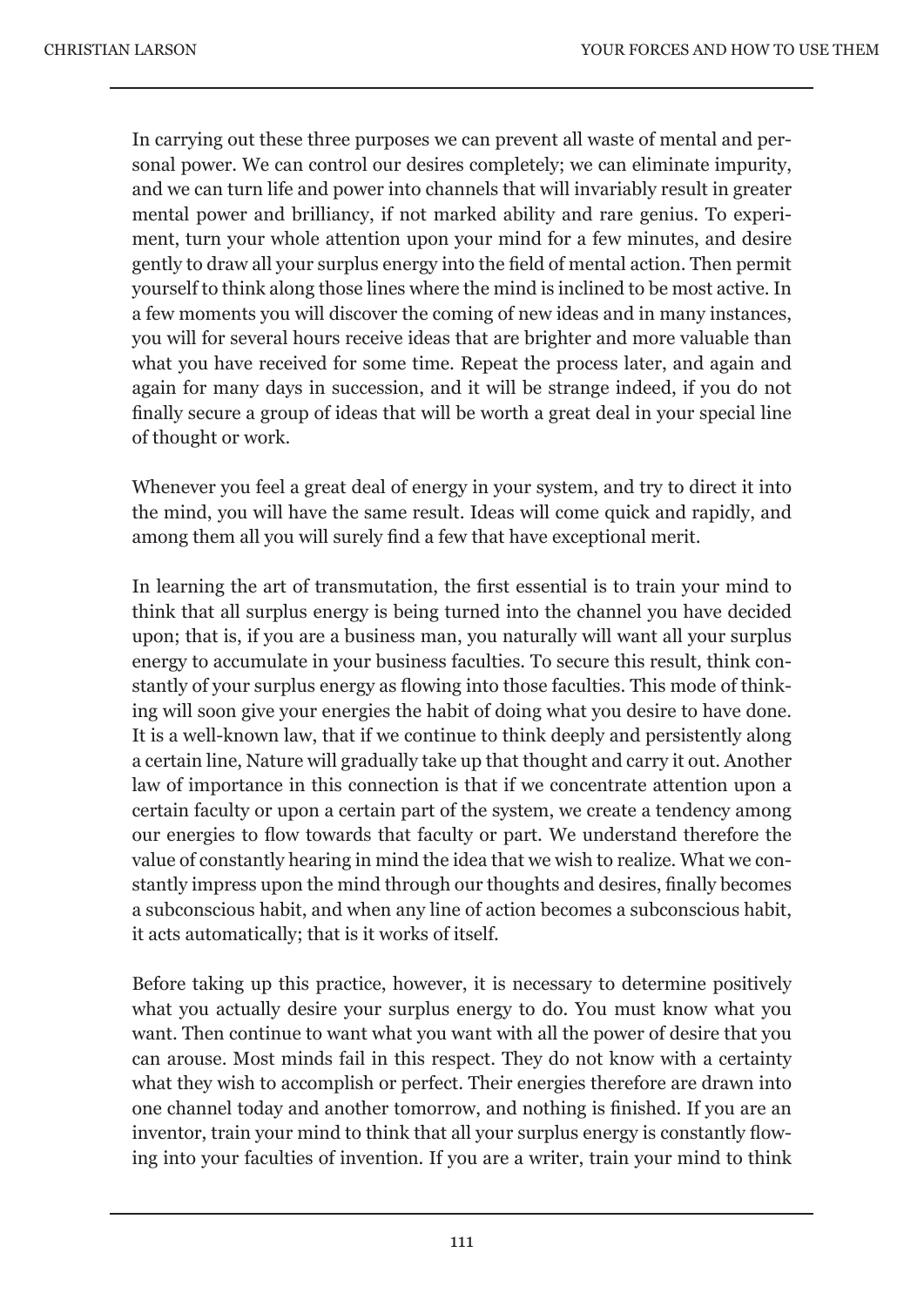that all your surplus energy is flowing into your literary talents; or whatever it is that you may be doing or want to do, direct your energy accordingly. You will soon find that you will increase in power, ability, and capacity along the lines of your choice, and if you continue this process all through life, your ability will continue to increase, no matter how long you may live.

The second essential is to desire deeply and persistently that all your surplus energy shall flow into those functions or faculties that you have selected for greater work. Wherever your desire is directed, there the force of your system will also tend to go, and herein we find another reason why persistent desire has such extreme value. The use of desire in this connection, however, must always be deep and calm, and never excited or over wrought.

The third essential is to place your mind in what may be termed the psychological field, and while acting in that field, to concentrate upon that part or faculty where you want your surplus energy to accumulate. This essential or process constitutes the real art of transmutation, though it is by no means the easiest to acquire. To master this method a great deal of practice will be required, but whenever you can place your mind in the psychological field and concentrate subjectively upon any part of your system where you want surplus energy to accumulate, all your surplus energy positively will accumulate in that part within a few moments' time.

Through the same process, you can annihilate any desire instantaneously, and change all the energy of that desire into some other force. You can also, in the same way, reach your latent or dormant energies, and draw all of those energies into any channel where high order of activity is desired; in fact, through this method, you can practically take full possession of all the power, active or latent, in your system, and use it in any way that you may wish. That you should, after you learn to apply this method successfully, become highly efficient in your work, is therefore evident, though this is not all. Extraordinary capacity, mental brilliancy and genius can positively be developed through the constant use of this method, provided, however, that nothing is done, either in thought, life or conduct, to interfere with the underlying law of the process.

To place your mind in the psychological field, try to turn your conscious actions into what may be termed the finer depths of the personality; that is, try to become conscious of your deeper life; try to feel the undercurrents of mind and thought and consciousness, and try to act in perfect mental contact with those deep, underlying forces of personality and mentality that lie at the foundation of your conscious activity.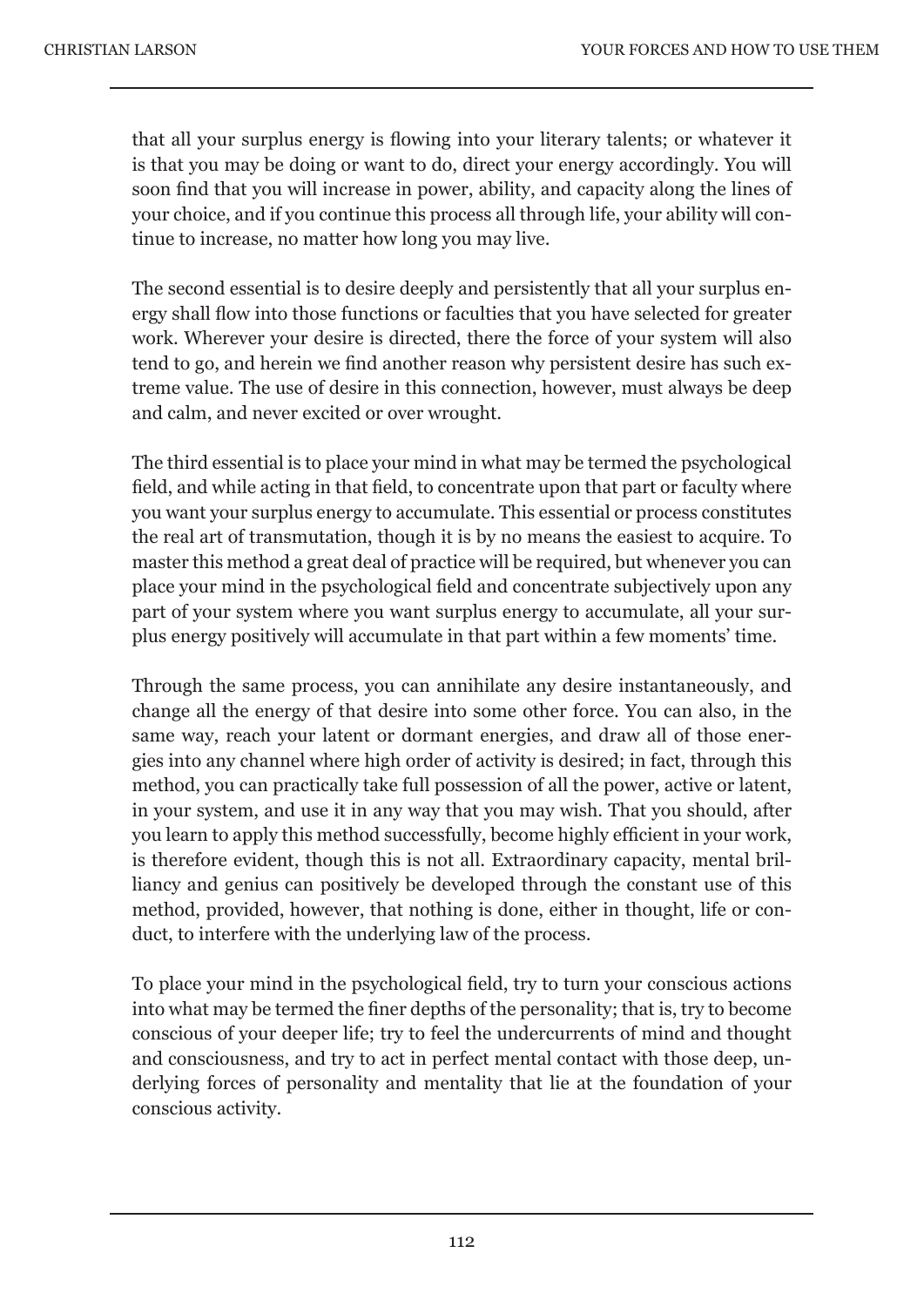An illustration in this connection will be found valuable. When you listen to music that seems to touch your soul, so that you can feel the vibrations of its harmony thrill every atom of your being, you are in the psychological field. You are alive in another and a finer mental world, a mental world that permeates your entire personal existence. You are also in the psychological field when you are stirred by some emotion to the vefy depth of your innermost life. A deepening of thought, feeling, life and desire will take the mind, more or less, into the psychological field; and whenever the mind begins to act in that field, you should concentrate your attention upon that faculty or part of your system where you wish extra energy to accumulate.

Make your concentration alive, so to speak, with interest, and make every action of that concentration as deep as possible, and all your surplus energy will positively flow towards the point of concentration. The power of this process can be demonstrated in a very simple manner. Place your mind in the psychological field, and then concentrate subjectively upon your hand, arousing at the time a deep desire for the increase of circulation in your hand. In a few moments, the veins on the back of your hand will be filled to capacity, and your hand, even though it might have been cold in the beginning, will become comfortably warm. Another experiment that is not only interesting in this connection, but may prove very valuable, is to concentrate in this same manner upon your digestive organs, in case the digestive process is retarded. You will soon feel more energy accumulating throughout the abdominal region, and any unpleasant sensation that you might have felt on account of indigestion will disappear entirely; in fact, even chronic indigestion can be cured in this way if the method is applied for a few minutes immediately before and after each meal.

The idea is simply this, that when you give extra energy to an organ, it will be able to perform its function properly, and whenever any function is performed properly, any ailment that might have existed in the organ of that function, will disappear. A number of similar experiments may be tried, all of which will prove equally interesting, and besides, will train the mind to apply this great law of transmutation.

The following effects may be secured through transmutation: Working capacity in any part of the personality or mentality may be constantly increased; all the energy generated in the system may be employed practically and successfully; the mind may be made more brilliant, as it is an extraordinary amount of creative energy going into the mind that invariably causes mental brilliancy. Any faculty selected can be given so much of this surplus energy of the system, that it will almost from the beginning, manifest an increase in ability, and will, in the course of time, manifest rare talent and even genius.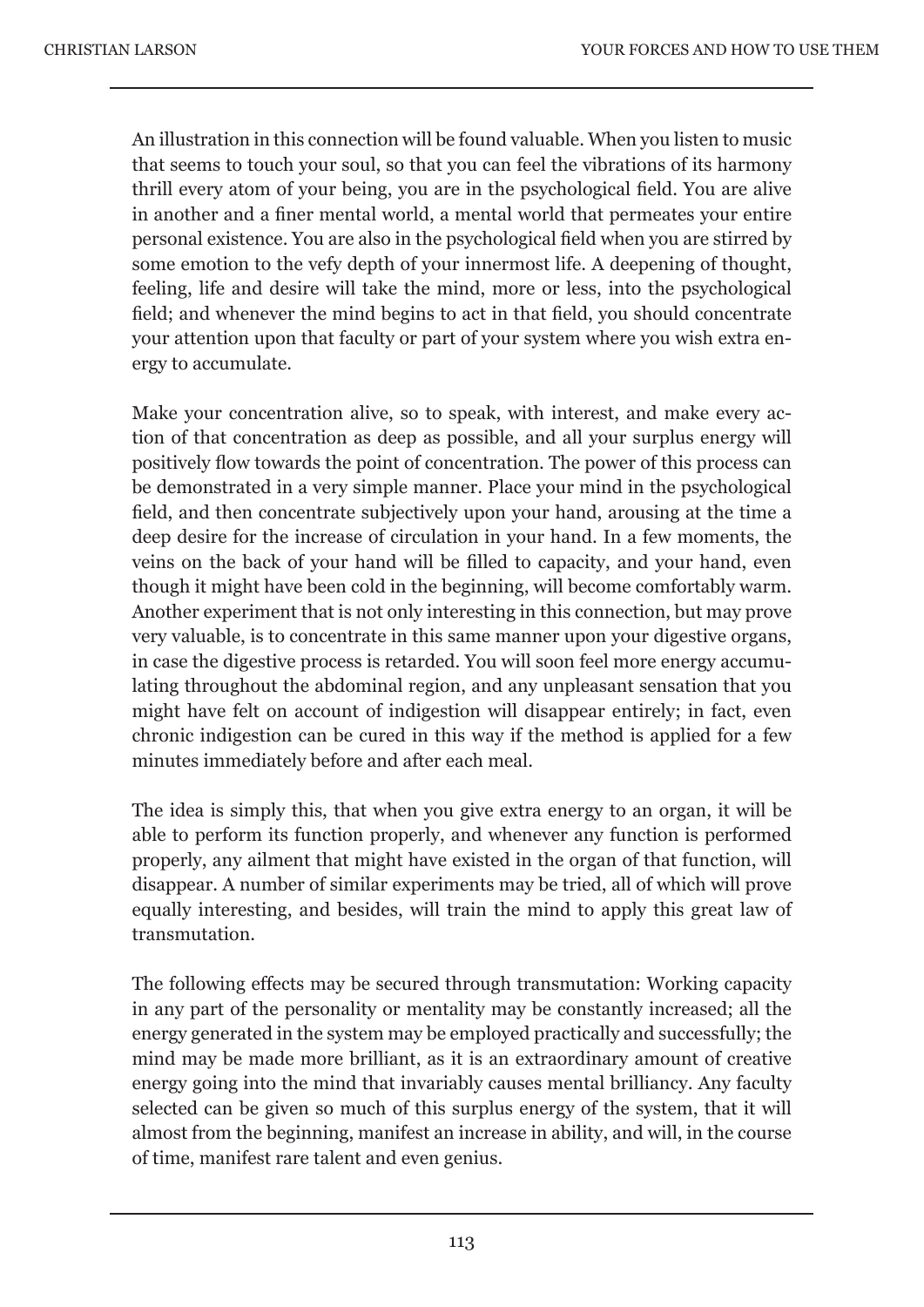Moral purity may become second nature, as all that energy that was previously squandered in impure thought, impure desire or impure action can be transmuted readily, and applied in the building of a more vigorous personality and a more brilliant mind. A better control of all the forces of the personality may be obtained, and that mysterious something called personal magnetism may be acquired to a remarkable degree. The attainment or accumulation of personal magnetism is something that we all desire, and the reason why is evident. What is called personal magnetism is the result of an extra amount of creative energy stored up in the personality and caused to circulate harmoniously throughout the personality. And the effect of this power is very marked. People who possess it are invariably more attractive, regardless of shape and form, and they are invariably more successful, no matter what their work may be.

Hundreds of illustrations could be mentioned proving conclusively the extreme value of personal magnetism, though we are all so familiar with the fact that we do not require proof in the matter. What we want to know is what this power really is, how it may be produced, and why those who possess it have such a great advantage over those who do not possess it. To illustrate, we may take two women who look alike in every respect; who have the same character and the same mentality, and who are equals in every respect but one, and that is that the one has personal magnetism while the other has not. But we need not be told of the fact. The woman who does not possess this power cannot be compared in any way with the woman who does possess it. The woman who does possess this power is far more attractive, far more brilliant, and seems to possess qualities of far greater worth; and the reason is that personal magnetism tends to heighten the effect of everything that you are, or that you may do.

If we should compare two business men of equal ability and power, the one having personal magnetism and the other one not, we should find similar results. The one having this power would be far more successful, regardless of the fact that his ability and power in other respects were the same as his associate. Even men of ordinary ability succeed remarkably when they have personal magnetism; and we all know of women who are as plain as nature could make them, and yet being in possesslon of personal magnetism, are counted among the most attractive to be found anywhere.

The most ordinary human form becomes a thing of beauty if made alive with this mysterious power, and a personality that had no attraction whatever, will fascinate everybody to a marked degree if charged with this power. We all know this to be true; we are therefore deeply interested to know how this power might be secured. In the first place, we must remember that personal magnetism does not exercise its power by controlling or influencing other minds as many have sup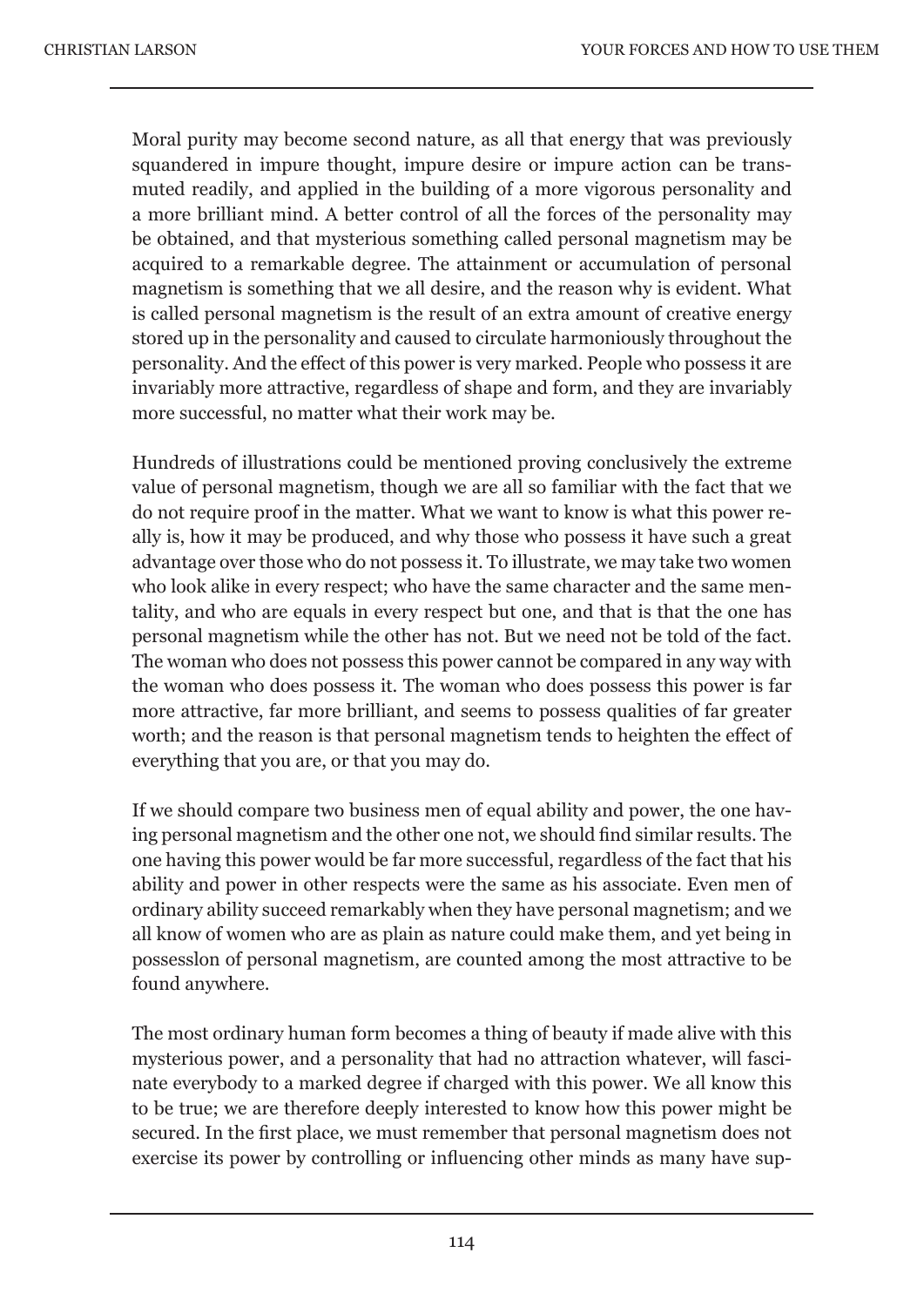posed. The fact is if you try to influcnce others, you will lose this power, and lose it completely no matter how strong it may be at the present time.

The secret of personal magnetism simply lies in the fact that it tends to bring out into expression the best that is in you, and tends to heighten the effect of every expression; or, in other words, it causes every expression to act to the best advantage; though we find this power exercising its pecuuar effect not only in the personality and in the mentality of the individual, but also in his work.

When a musician has this power, his music charms to a far greater degree than if he does not possess it. There is something not only in the singing voice, but also in the speaking voice that indicates the absence or presence of this power. What it is no one can exactly describe, but we know it is there, and it adds immeasurably to the quality of what is expressed through the voice.

In the field of literature we find the action of this power to be very marked. A writer who does not possess this mysterious force may write well, but there is something lacking in what he has written. On the other hand, if he has this power, he gives not only added charm to what he has written, but his ideas invariably appear to be more brilliant. In fact, there seems to be a power in everything he writes that is not ordinarily found on the printed page.

On the stage this power is one of the principal factors, and we frequently find that the only difference between the good actor and a poor one, is the possession of a high degree of personal magnetism. No matter how well an actor may act, if he lacks in this power, he cannot succeed on the stage. When we go into the social world, we find the same fact. Those who possess this power are invariably the favourites, even though they may be lacking in many other qualities. In the business world we find in every case that a man who is lacking in personal magnetism is at a disadvantage, while the one who has an abundance of this power will have no difficulty, other things being equal, in working himself to the fore.

In a deeper study of this force, we find that it affects every movement of the body, every action of the mind, and every feeling or expression that mind and personality may produce; that is, it seems to give something additional to every action or movement, and makes everything about the individual more attractive. We might say that this force sets off everything about the person to a greater advantage. This power therefore does not act directly upon others, but acts directly upon the one who has it, and thereby makes the individual more striking, as well as more attractive, both in appearance and in conduct.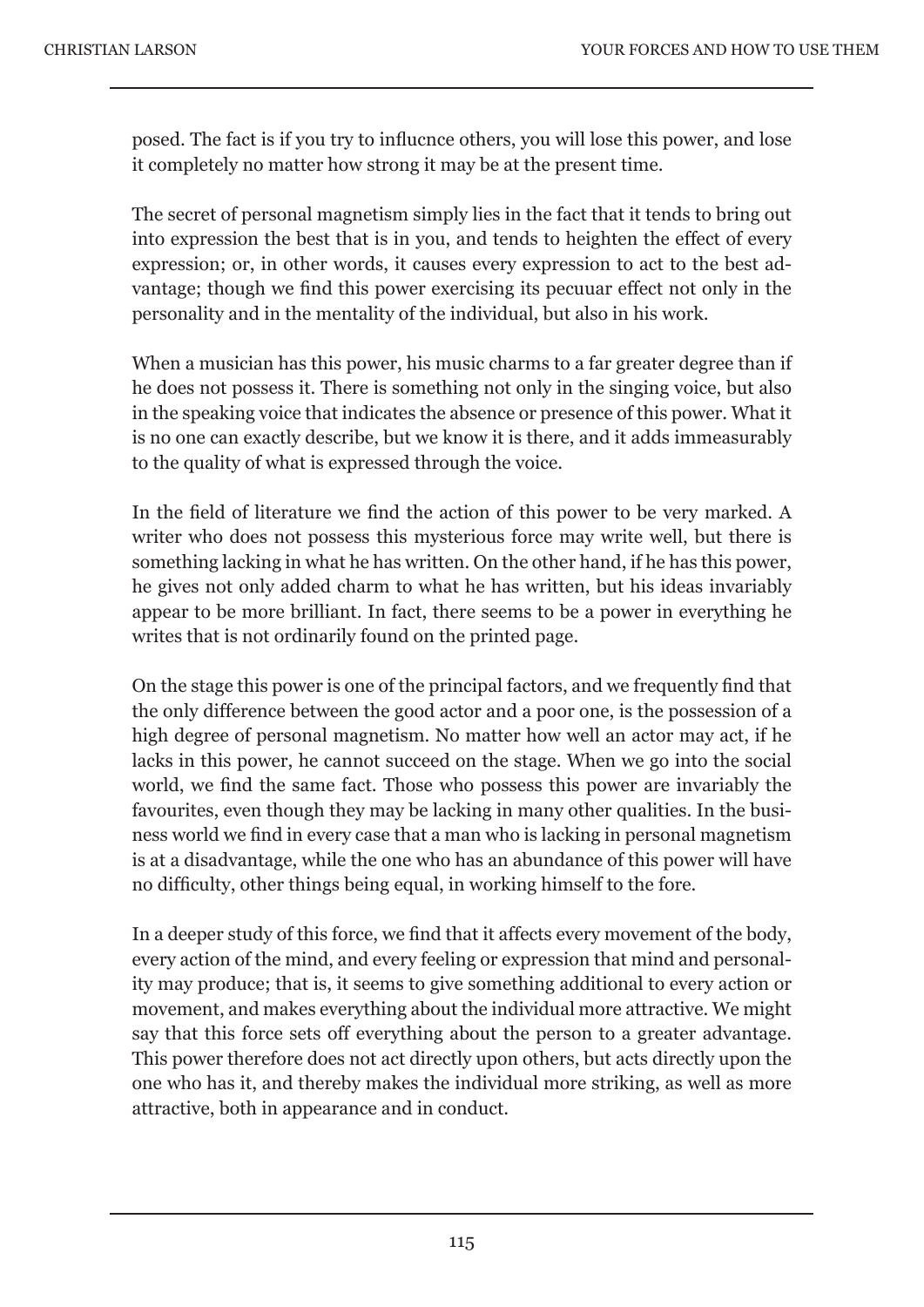What is good in you is made better if charged with this force, and every desirable effort that you may make produces a better effect in proportion. Added charm, added attractiveness and added efficiency -- these invariably follow where the individual is in possession of a marked degree of this power. That which is beautiful is many times as beautiful where personal magnetism is in action, and that which is brilliant, becomes far more brilliant when combined with this mysterious force.

Many people are born with it and apply it unconsciously, though the majority who have it, have acquired it through various forms of training. Any system of, exercise that tends to harmonize the movements of the body, will tend to increase to some extent the power of this force; though when such exercises are combined with the transmutation of creative energy, the results will be far greater. The reason for this is found in the fact that what is called personal magnetism is the result of a great deal of creative energy held in the system, or transmuted into harmonious muscular or mental activity.

The development of this power depends upon the proper training of the body in rhythmic movements, and the training of the surplus energy in the system to act harmoniously along the lines of constructive action in mind and body. A very important essential is to cultivate poise, which means peace and power combined. Try to feel deeply calm throughout your entire system, and at the same time, try to give full and positive action to every power in your system. Try to hold in your system all the energy generated, and the mere desire to do this will tend to bring about what may be called accumulation of energy.

To experiment, try for several minutes to hold all your energy in your personality, and at the same time, try to give all of that energy harmonious action within your personality. In a few moments, you will actually feel alive with power, and if you have succeeded very well with your experiment, you will really feel like a storage battery for the time being. You will have so much energy that you will feel as if you could do almost anything. Experiment in this way at frequent intervals until you get your system into the habit of carrying out this process unconsciously. You will thereby cause your surplus energy to accumulate more and more in your system, and you will produce what may be called a highly charged condition of your personality, a condition that invariably means the attainment of personal magnetism.

To secure this result, however, it is necessary to keep the mind in an undisturbed attitude, to avoid all bad habits, physical or mental, to be in harmony with everything and everybody, and to exercise full self-control under every circumstance. In cultivating this power realize that it is the result of surplus energy held in the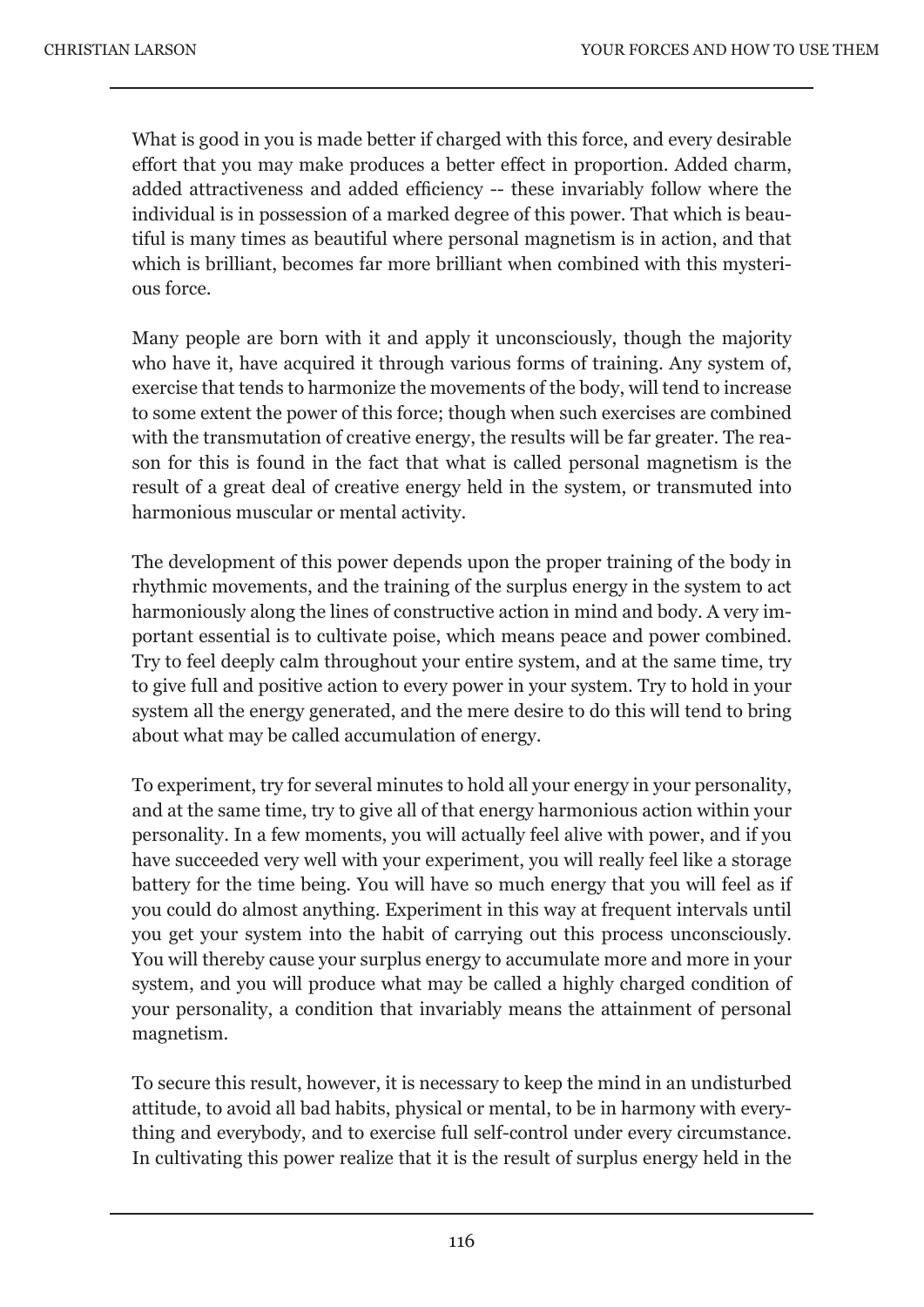system, and caused to circulate harmoniously through every part of the system; remember that it is a power that does not act intentionally upon persons or circumstances; that its aim is not to control or influence anybody, but simply to act within the individual self, and heighten the effect of everything that he may be or do.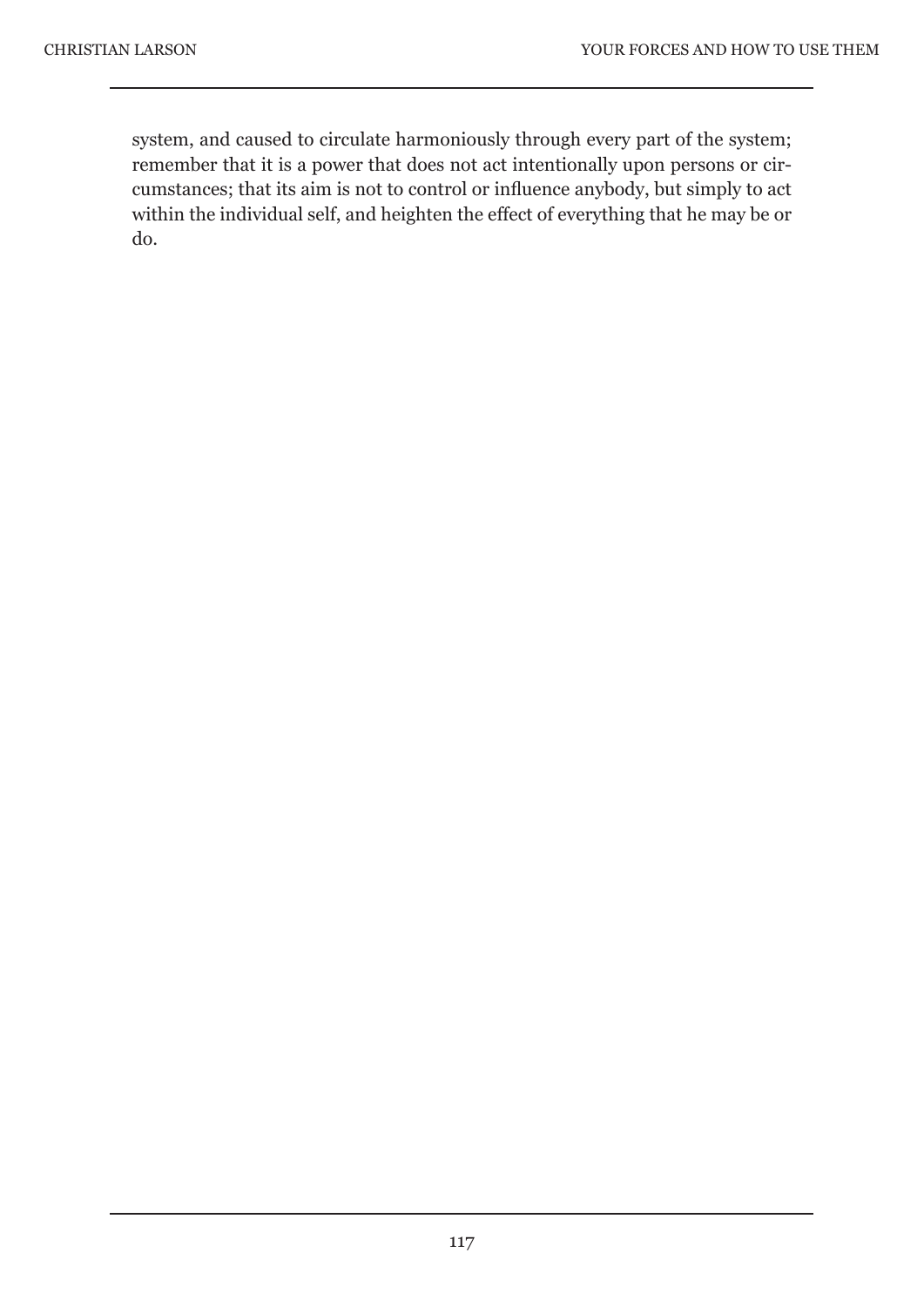## *Chapter 17*

THE BUILDING POWER OF CONSTRUCTIVE SPEECH

—

*Never think or speak of that which you do not wish to happen.*

*The whine, the sting, and the sigh -- these three must never appear in a single thought or a single word.*

*You can win ten times as many friends by talking happiness as you can by talking trouble. And the more real friends you have the less trouble you will have.*

*Speak well of everything good you find and mean it. When you find what you do not like keep quiet. The less you think or speak of what you do not like the more you have of what you do like.*

*Magnify the good; emphasize that which has worth; and talk only of those things that should live and grow.*

*When you have something good to say, say it. When you have something ill to say, say something else.* 

There is a science of speech, and whoever wishes to promote his welfare and advancement must understand this science thoroughly and regulate his speech accordingly. Every word that is spoken exercises a power in personal life, and that power will work either for or against the person, depending upon the nature of the word. You can talk yourself into trouble, poverty or disease, and you can talk yourself into harmony, health and prosperity. In brief, you can talk yourself into almost any condition, desirable or undesirable.

Every word is an expression and every expression produces a tendency in some part of the system. This tendency may appear in the mind, in the body, in the chemical life of the body, in the world of desire, in character, among the various faculties, or anywhere in the personality, and will work itself out wherever it appears. Our expressions determine largely where we are to go, what we are to accomplish, and how we are to meet those conditions through which we may pass.

When our expressions produce tendencies towards sickness and failure, we will begin to move towards those conditions, and if the tendency is very strong, all the creative energies in the system will move in the same direction, focusing their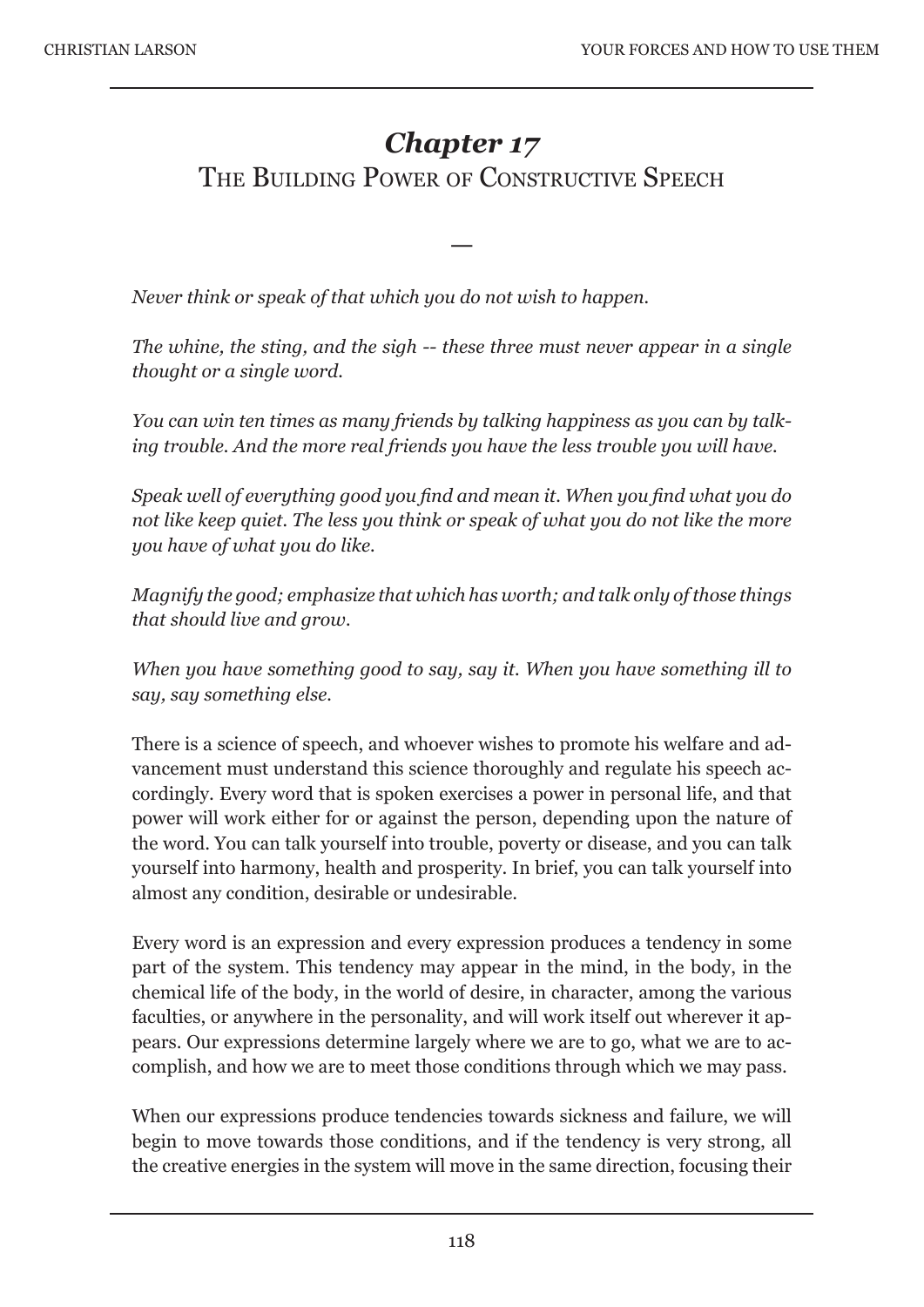efforts upon sickness and failure, or taking those conditions as their models, and thereby producing such conditions in the system. On the other hand, when our expressions produce tendencies towards health, happiness, power and success, we will begin to move towards those things, and in like manner create them in a measure. Every word has an inner life force, sometimes called the hidden power of words, and it is the nature of this power that determines whether the expression is to be favourable or not. This power may be constructive or destructive. It may move towards the superior or the inferior. It may promote your purpose in life or it may retard that purpose, and it is the strongest when it is deeply felt. Therefore the words which we inwardly feel are the words that act as turning points in life. When you feel that trouble is coming, and express that feeling in your speech, you are actually turning in your path and are beginning to move towards that trouble. In addition you are creating troubled conditions in your system. We all know that the more trouble we feel in the midst of trouble, the more troublesome that trouble will become. And we also know that that that person who retains poise and self-control in the midst of trouble, will pass through it all without being seriously affected; and when it is over, is much wiser and stronger for the experience.

When you feel that better days are coming, and express that feeling in your speech, you turn all the power of your being towards the ideal of better days, and those powers will begin to create the better in your life. Whenever you talk about success, advancement, or any desirable condition, try to express the eeling of those things in your words. This inner feeling determines the tendencies of your creative powers; therefore, when you feel success in your speech, you cause the creative powers to create qualities in yourself that can produce success, while if you express the feeling of doubt, failure or loss in your words, those creative powers will produce inferiority, disturbance, discord, and a tendency to mistakes. It is in this way that the thing we fear comes upon us. Fear is a feeling that feels the coming of ills or other things we do not want; and as we always express through our words the feelings that we fear, we form tendencies toward those things, and the creative powers within us will produce them.

Whether the inner life force of a word will be constructive or destructive depends upon several factors, the most important of which are the tone, the motive and the idea. The tone of every word should be harmonious, wholesome, pleasing, and should convey a deep and serene expression. Words that express whines, discontent, sarcasm, aggressiveness and the like are destructive; so much so, that no one can afford to employ them under any circumstance whatever. Nothing is ever gained by complaints that are complaining, nor by criticisms that criticise. When things are not right, state so in a tone of voice that is firm and strong, but kind. A wronged customer who employs sweetness of tone as well as firmness of expression is one who will receive the first attention and the best attention, and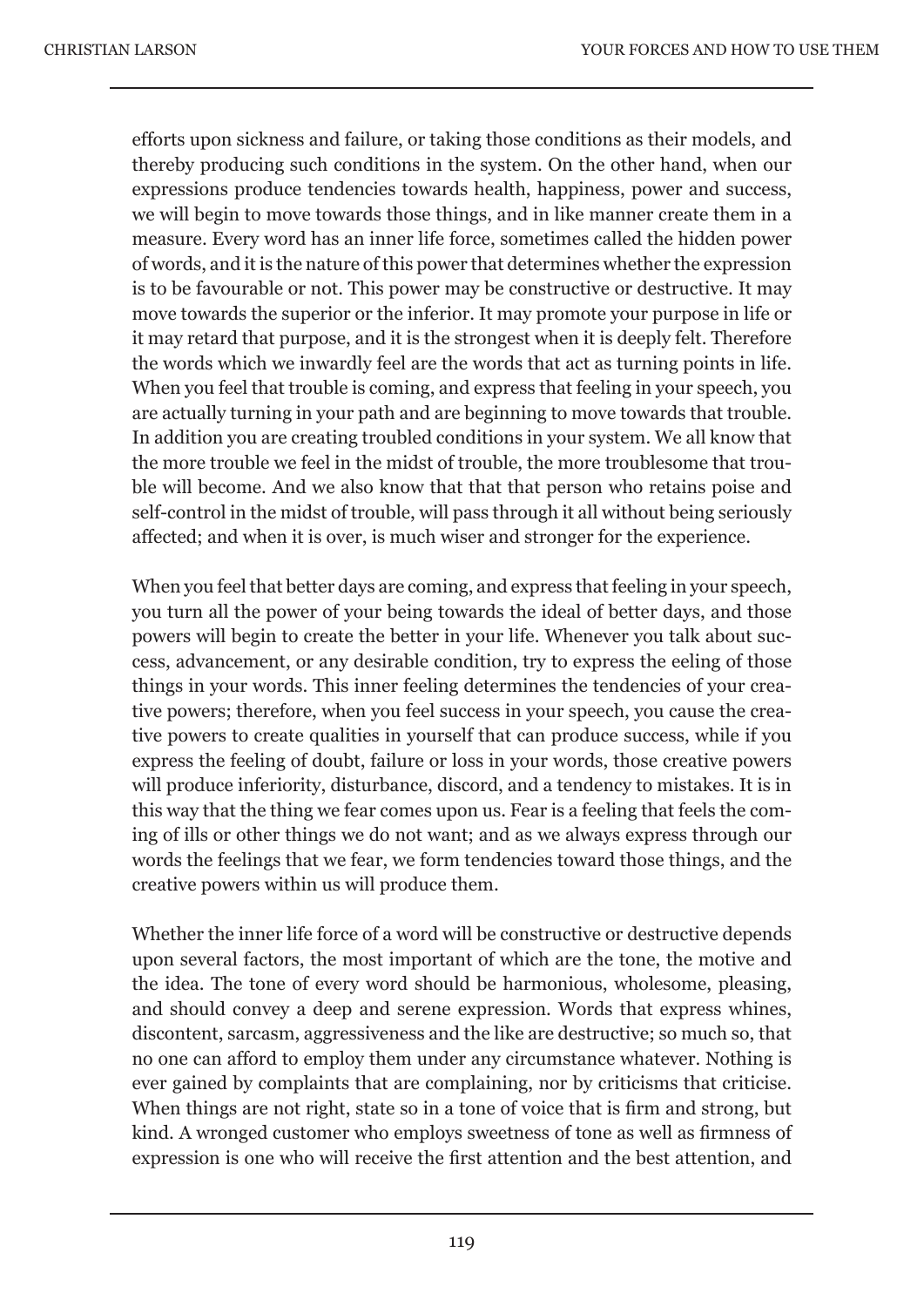nothing will be left unturned until the matter is set right.The words that wound others do far more injury to the person who gives them expression. No one therefore can afford to give expression to a single word that may tend to wound. Words of constructive power are always deeply felt. They are never loud or confusing, but always quiet and serene, filled with the very spirit of conviction. Never give expression to what you do not wish to encourage. The more you talk about a thing the more you help it along. The "walls have ears " and the world is full of minds that will act upon your suggestion. Never mention the dark side of anything. It will interfere with your welfare. To tell your troubles may give you temporary relief, but it is scattering sited broadcast that will produce another crop of more trouble. If you have troubles, turn your back upon them and proceed to talk about harmony, freedom, attainment and success, and feel deeply the spirit of these new and better conditions. Thus you will begin to create for yourself a new life, new opportunities, new environment and a new world. Never speak unless you have something to say that gives cheer, encouragement, information or wholesome entertainment. To talk for the mere sake of talking is to throw precious energy away, and no human chatterbox will ever acquire greatness.

The motive back of every word should be constructive, and the life expressed in every word should convey the larger, the better, and the superior. Such words have building power, and are additions to life of extreme value. Every word should express, as far as possible, the absolute truth, and should never convey ideas that are simply indicated by appearances. What is meant by speaking the absolute truth, however, is a matter that the majority do not understand, and as it is a very large subject, it would require pages to give even a brief scientific definition. But for practical purposes, the subject can be made sufficiently clear through the use of a few illustrations taken from the world's daily speech. People who think they have to say something and have nothing in particular to say, always take refuge in a brief description of the weather. In their descriptions they usually employ such expressions as "It is terribly hot," " it is an awful day," " This is terrible weather," "This is a miserably cold day," and so on. But such expressions do not change the weather, and there is no use of talking if your words are not to be of value in some way. You may say all sorts of disagreeable things about the weather without changing the weather in the least, but will such expressions leave you unchanged? Positively not ! Whenever you declare that something is horrible, you cause horrible thoughts to send their actions all through your nervous system. These actions may be weak, but many drops, no matter how small, will finally wear away a rock.

When people talk about themselves, they seldom fail to give expression to a score of detrimental statements. Here are a few: "I can't stand this," "I feel so tired," "I cannot bear to think of it," " I am thoroughly disgusted," " I am so susceptible to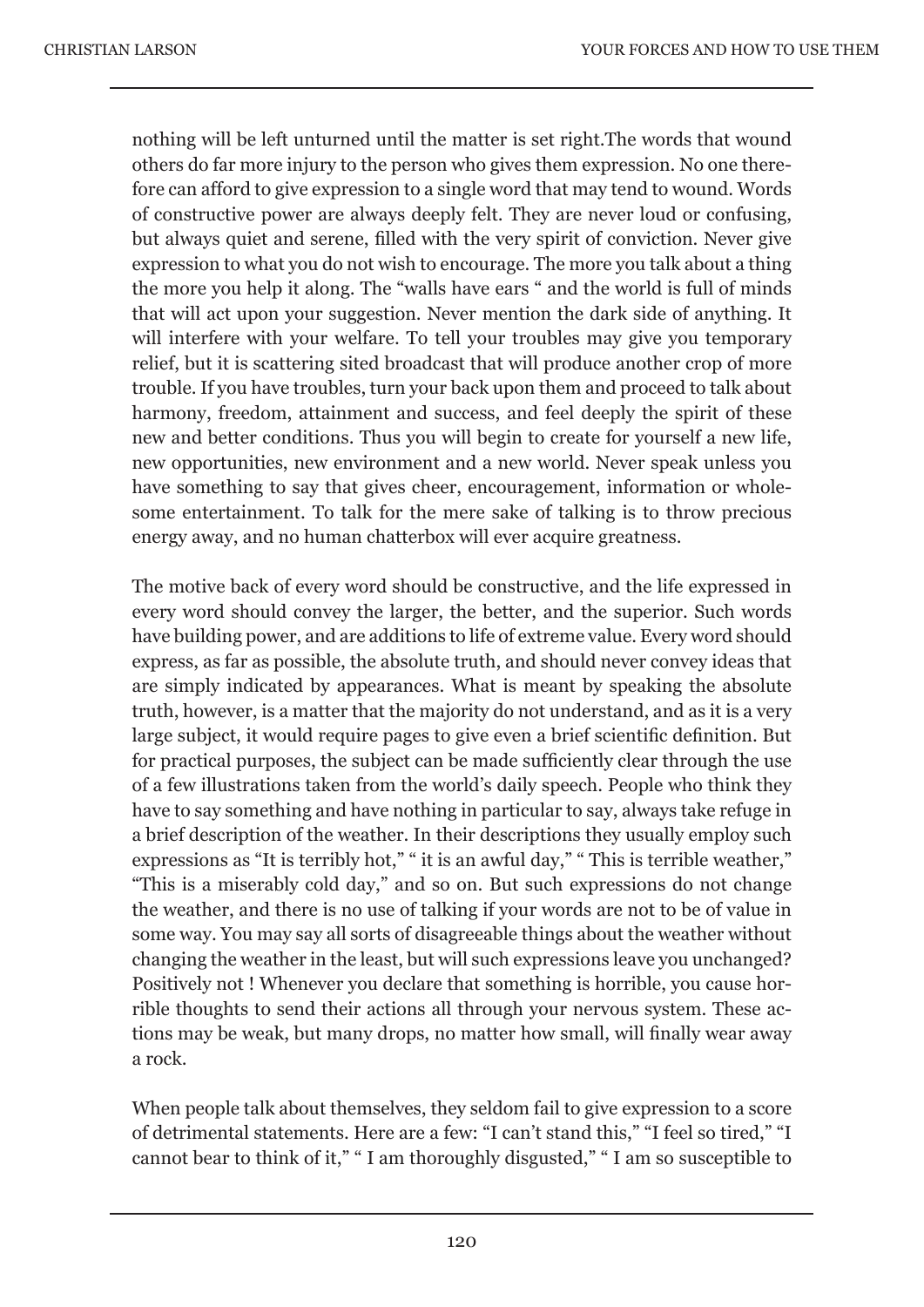climatic changes," "I am so sensitive and so easily disturbed," "I am getting weak and nervous," "My memory is failing," "I am getting old," " I cannot work the way I used to," " My strength is gradually leaving me," "There is no chance for me any more," "Everything in life is uphill work," "I have passed a miserable night," " This has been a hard day," "I have nothing but trouble and bad luck," "You know I am human and so very weak," " There is always something wrong no matter how hard you try," "You know I have to be so very careful about what I eat as nearly everything disagrees with me."

A thousand other statements, all of them destructive, might be mentioned, but anyone who understands the power of thought will realize at once that such statements can never be otherwise but injurious and should therefore be avoided absolutely. But these statements are not only injurious -- they are also untrue -- absolutely untrue in every sense of the term.

The fact is you can stand almost anything if you forget your human weakness and array yourself in spiritual strength. You do not have to get tired. Work does not make anyone tired so long as he gets eight hours of sleep every night. It is wrong thinking that makes people tired. These are scientific facts. That person who permits himself to become disgusted at anything whatever is talking himself down to the plane of inferiority. When you feel disgusted you think disgusting thoughts, and such thoughts clog the mind. You cannot afford to think disgusting thoughts simply because something else is disgusting, because we daily become like the thoughts we think. We cannot improve disagreeable things by making ourselves disagreeable. Two wrongs never made a right. The proper course is to forgive the wrong-doer, forget the wrong and then do something substantial to right the whole matter. When we think kindly of the weather, place ourselves in harmonv with Nature, think properly and dress properly, we shall not be susceptible to changes in the atmosphere; but so long as we say that we are affected by changing atmospheres, we not only make ourselves negative and susceptible, but we also produce detrimental effects in our systems through our own unwholesome beliefs.

The man who constantly thinks he is easily disturbed disturbs himself. When we are in harmony with everything including ourselves and refuse to be otherwise, nothing will ever disturbus. That person who is nervous can make the matter worse by saying that he is nervous, because such a statement is a nervous statement and is full of discord. When we begin to feel nervous, we can remedy the matter absolutelp by resolving to remain calm, and by employing only quiet, wholesome and constructive speech. Your words will cause you to move in the direction indicated by the nature of those words, and it is just as easy to use words that bring calmness and poise, as those that bring inharmony and confusion.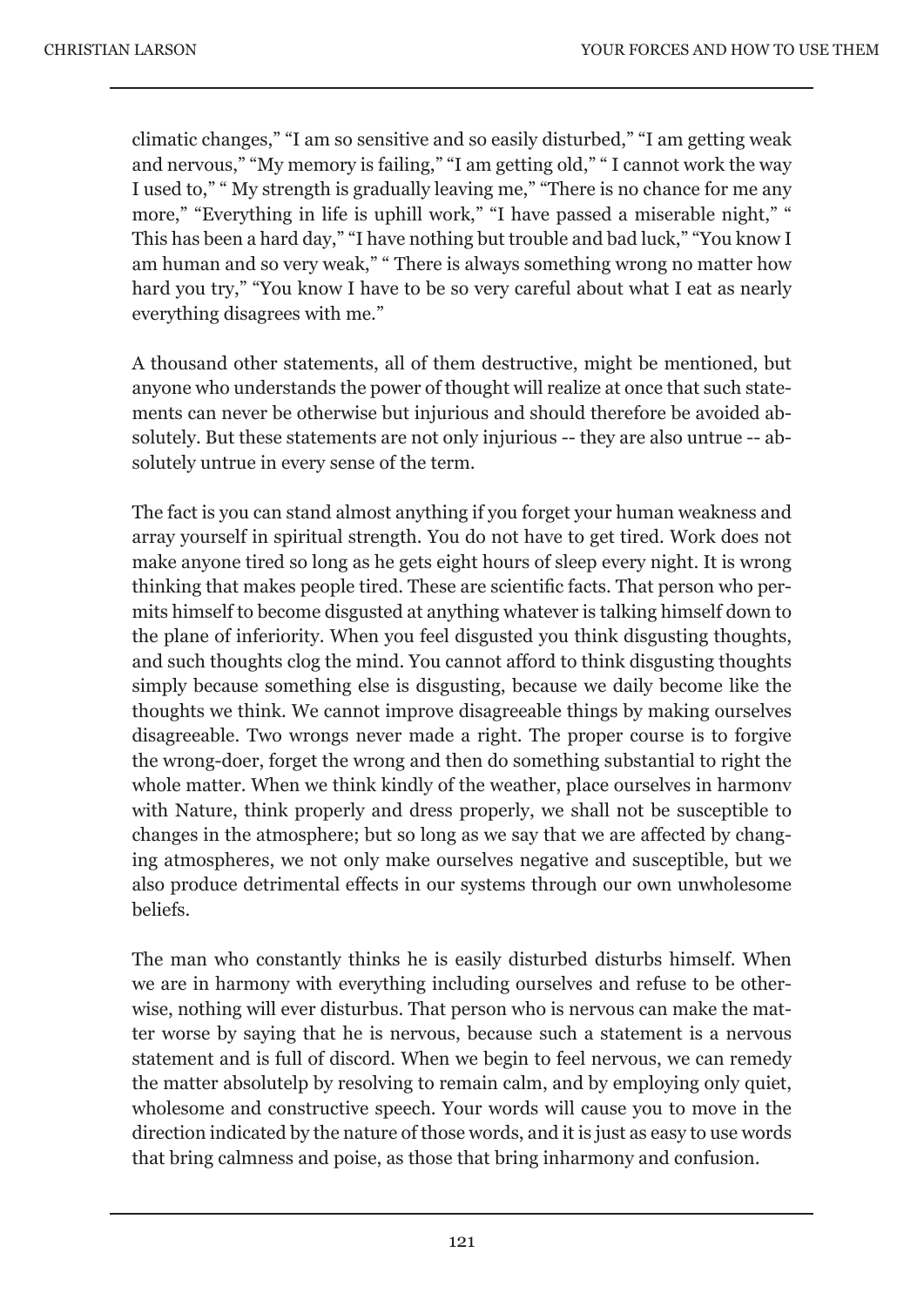Modern science has demonstrated conclusively that there is nothing about a person that gets old. Therefore, to say that you are getting old is to persist in speaking the untruth, and it is but natural that you should reap as you sow. We must remember that a false appearance comes from the practice of judging from appearances. To state that your strength is failing is likewise to speak the untruth. There is but one strength in the universe -- the strength of the Supreme -- and that strength can never fail. You may have as much of that strength as you desire. All that is necessary for you to do is to live in perfect touch with the Supreme, and never think, do or say anything that will interfere with that sublime oneness. The strength of the Supreme is just as able to fill your system with life and power now as it was at any time in the past. Therefore, there is no real reason whatever why your power should diminish. Be true to the truth and your power will perpetually increase.

The belief that there are no opportunities for you is caused by the fact that you have hidden yourself in a cave of inferiority. Go out into the life of worth, ability and competence, and you will find more opportunities than you can use. The world is ever in search of competent minds, and modern knowledge has made it possible for man to develop his ability. No one therefore has any legitimate reason for speaking of hard luck or hard times unless he prefers to live in want. The more you complain about hard times, the harder times will become for you, while if you resolve to forget that there is such a thing as failure and proceed to make your own life as you wish it to be, the turn in the lane will surely come.

The idea that the pathway of life is all uphill work is also a false one, and if we give that idea expression we are simply placing obstacles in our way. Nothing is uphill work when we approach it properly, and there is nothing that helps more to place us in true relationship with things than true expression.

If the night has been unpleasant, never mention the fact for a moment. To talk about it will only produce more unpleasantness in your system. There is nothing wrong about the night. The unpleasantness was most likely produced by your own perverse appetite, or by some reckless inexcusable act. Forgive yourself and declare that you will never abuse nature any more. Such powerful words if repeated often, will turn the tendency of your habits, and your life will become natural and wholesome. No day would be hard if we met all things with the conviction that we are equal to every occasion. Live properly, think properly, work properly and talk properly, and trouble and ill-luck will not trouble you seriously anymore. That person who declares that there is always something wrong is always doing something to make things wrong. When we have wrong on the brain we will make many mistakes, so there will always be something wrong brewing for us. When wrong things come, set them right and look upon the experience as an opportunity for you to develop greater mastership.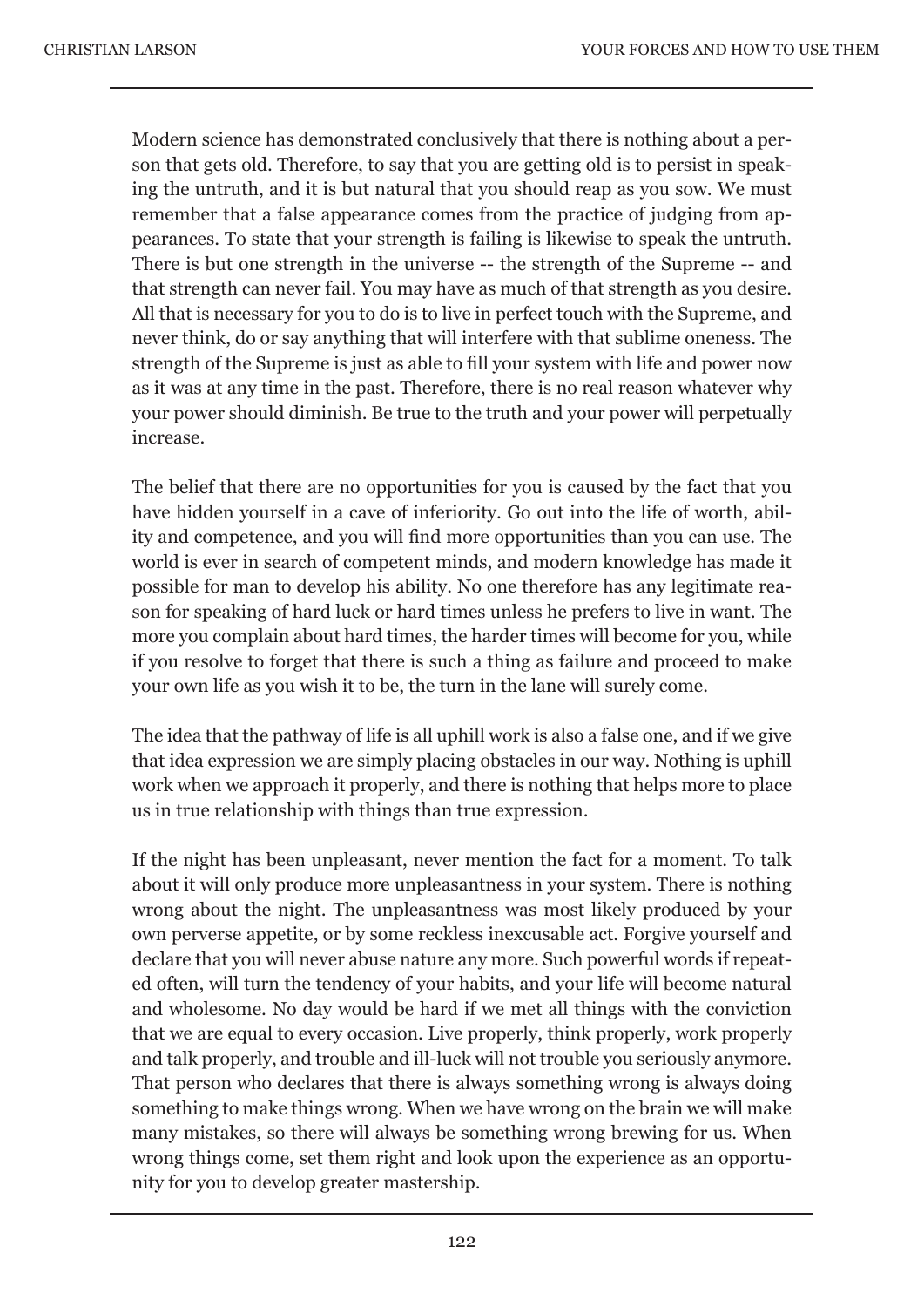When you agree with yourself, all wholesome and properly prepared food will agree with you. But you cannot expect food to agree with you so long as you are disagreeable; and to declare that this or that always disagrees with you, is to fill your system with disagreeable thoughts, disturbed actions and conditions of discord. That nature can digest food under such circumstances no one can justly expect. There is nothing that injures digestion more than the habit of finding fault with the food. If you do not think that you can eat this or that, leave it alone, but leave it alone mentally as well as physically. it is not enough to drop a disagreeable thing from your hands; you must also drop it from your mind.

Remember, you are mentally living with everything that you talk about, and there is nothing that affects us more than that which we take into our mental life. It is therefore not only necessary to speak the truth about all things, but also to avoid speaking about those things that are unwholesome. To speak about that which is wrong or inferior is never wholesome, no matter how closely we think we stand by the facts. Seeming facts, or what is called relative truth, should never receive expression unless they deal with that which is conducive to higher worth; and when circumstances compel us to make exceptions to this rule, we should avoid giving any feeling to what we say.

The greatest essential, however, is to make all speech constructive. Search for the real truth that is at the foundation of all life, and then give expression to such words as convey the full significance to that truth. The results, to say the least, will be extraordinary.

In daily conversation, the law of constructive speech should be most conscientiously applied. What we say to others will determine to a considerable degree what they are to think, and what tendencies their mental actions are to follow; and since man is the product of his thought, conversation becomes a most important factor in man.

We steadily grow into the likeness bf that which we think of the most, and what we are to think about depends largely upon the mode, the nature and the subject matter of our conversation. When conversation originates or intensifies the tendency to think about the wrong, the ordinary or the inferior, it becomes destructive, and likewise it tends to keep before mind the faults and defects that may exist in human nature. To be constructive, conversation should tend to turn attention upon the better side, the stronger side, the superior side of all things, and should give the ideal the most prominent place in thought, speech or expression. All conversation should be so formed that it may tend to move the mind towards the higher domains of thought, and should make everybody more keenly conscious of the greater possibilities that exist within them. No word should ever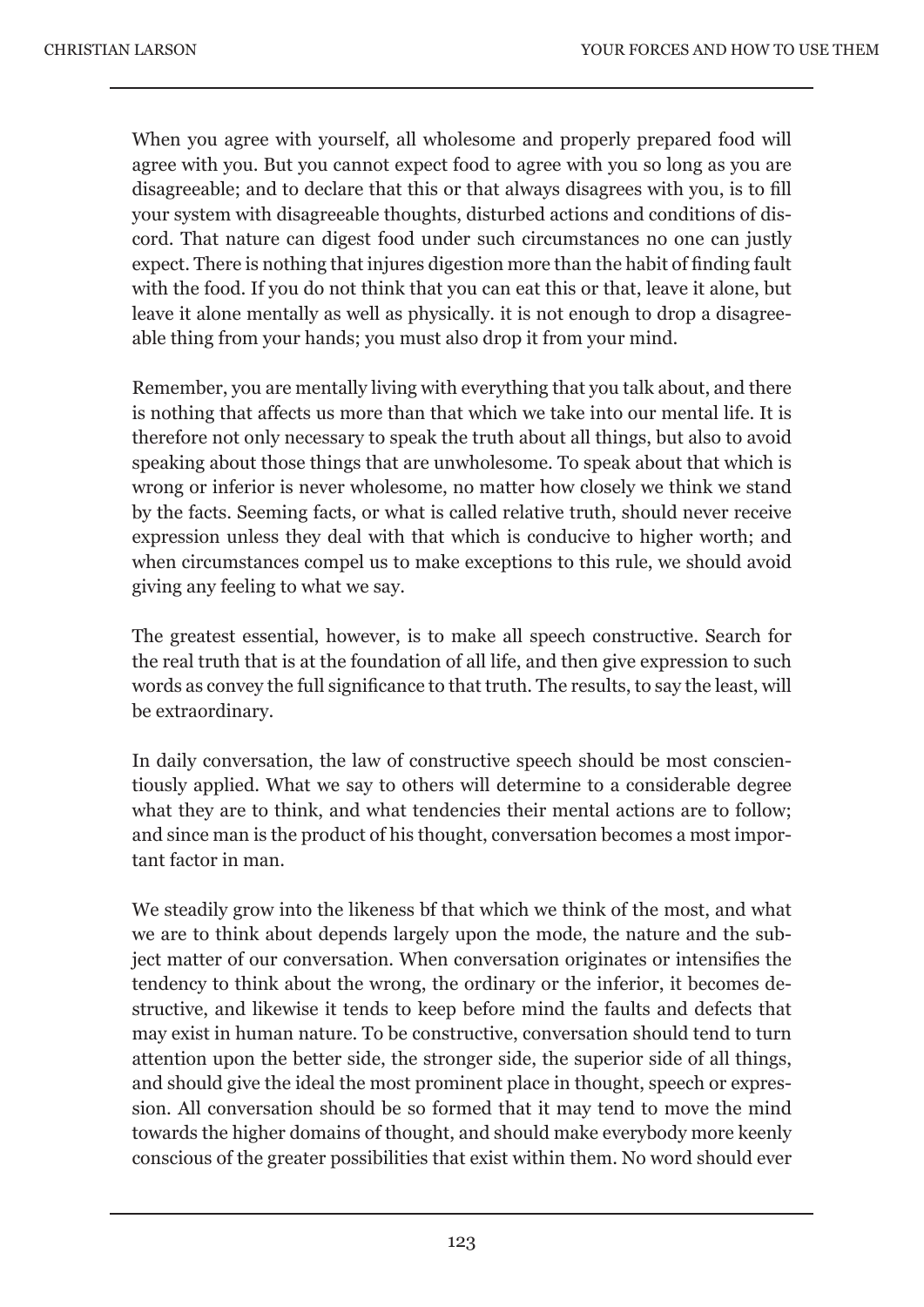be spoken that will, in any way, bring the person's faults or short-comings before his mind, nor should any form of speech be permitted that may cause sadness, offence, depression or pain. Every word should convey hope, encouragement and sunshine.

To constantly remind a person of his faults is to cause him to become more keenly conscious of those faults. He will think more and more about his faults, and will thereby cause his faults to become more prominent and more troublesome than they ever were before. The more we think about our weakness, the weaker we become; and the more we talk about weakness, the more we think about weakness. Conversation therefore should never touch upon those things that we do not wish to retain or develop. The only way to remove weakness is to develop strength, and to develop strength we must keep attention constantly upon the quality of strength. We develop what we think about provided all thinking has depth, quality and continuity.

Conversation has exceptional value in the training of young minds, and in many instances may completely change the destinies of these minds. To properly train a child, his attention should be directed as much as possible upon those qualities that have worth and that are desired in his development; and the way he is spoken to will largely determine where he is to give the greater part of his attention. To scold a child is to remind him of his faults. Everytime he is reminded of his faults he gives more attention, more thought, and more strength to those faults. His good qualities are thereby made weaker while his bad qualities are made worse. It is not possibe to improve the mind and the character of the child by constantly telling him not to do " this " or " that." As a rule, it will increase his desire to do this other thing, and he will cease only through fear, or after having wasted a great deal of time in experiences that have become both disgusting and bitter.

It is the tendency of every mind to desire to do what it is told not to do, the reason being that negative commands are nearly always associated with fear; and when mind is in the attitude of fear, or dread or curiosity, it is very easily impressed by whatever it may be thinking about.

When we are warned we either enter a state of fear or one of curiosity, and while in those states, our minds are so deeply and so easily impressed by that from which we are warned, that we give it our whole attention. The result is we think so much about it that we become almost completely absorbed in it; and we are carried away, so to speak, not away from the danger, but into it. When anyone is going wrong, it is a mistake to warn him not to go further. It is also a mistake to leave him alone. The proper course is to call his attention to somethmg better, and frame our conversation in such a way that he becomes wholly absorbed in the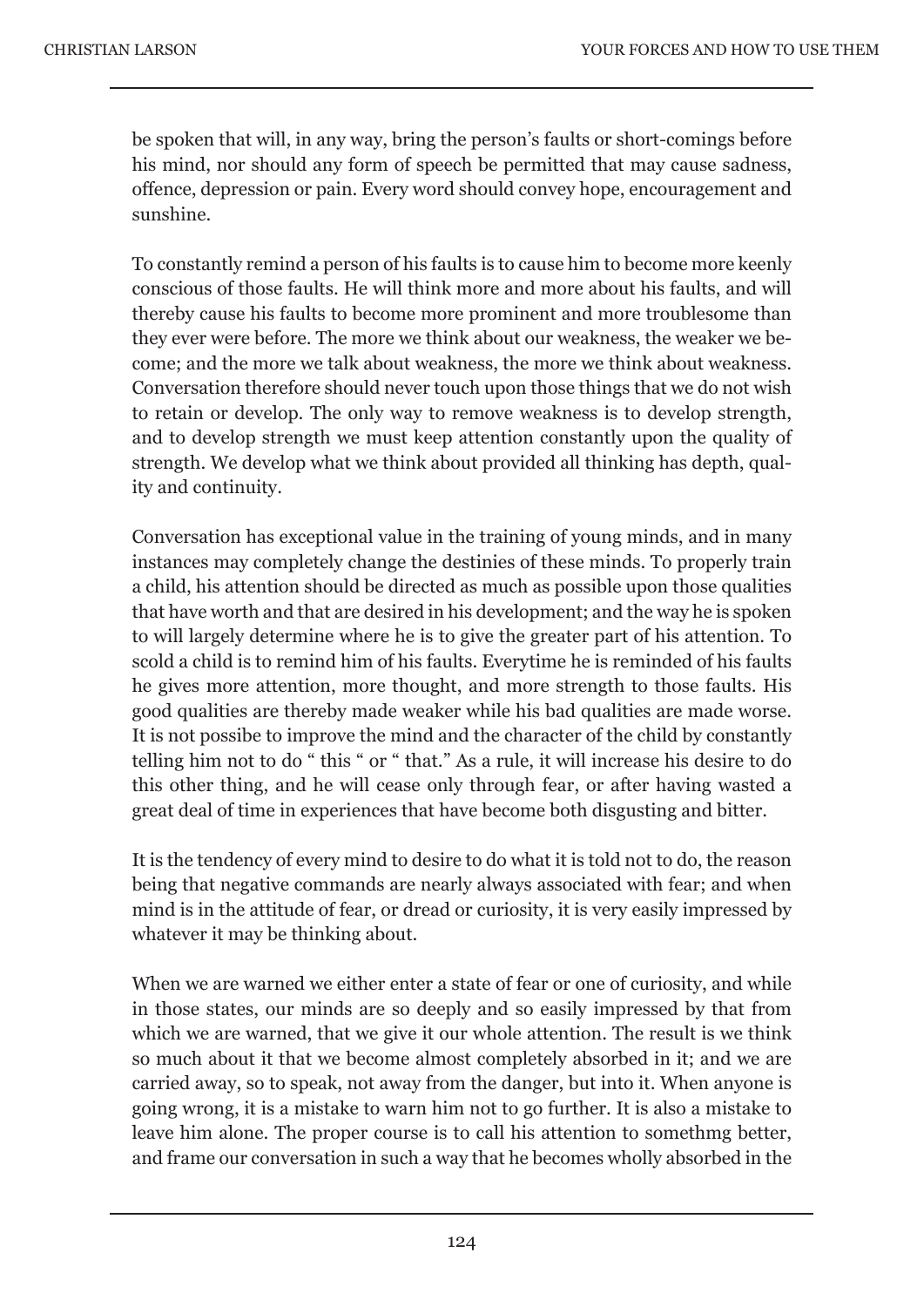better. He will then forget his old mistakes, his old faults and his old desires, and will give all his life and power to the building of that better which has engaged his new interest.

The same law may be employed to prevent sickness and failure. When the mind becomes so completely absorbed in perfect health that all sickness is forgotten, all the powers of mind will proceed to create health, and every trace of sickness will soon disappear. When the mind becomes so completely absorbed in higher attainments and in greater achievements that all thought of failure is forgotten, all the forces of mind will begin to work for the promotion of those attainments and achievements. The person will be gaining ground every day, and greater success will positively follow.

To cause the mind to forget the wrong, the lesser and the inferior, constructive conversation may be employed with unfailing results; in fact, such conversation must be employed if the mind is to advance and develop. Our conversation must be in perfect accord with our ambitions, our desires, and our ideals, and all our expressions must aim to promote the real purpose we have in view.

It is the tendency of nearly every mind to try to make his friends perfect according to his own idea of perfection, and he usually proceeds by constantly talking to his friends about their faults, and what they should not do in order to become as perfect as his ideal. Parents, as a rule, do the same with their children, not knowing that through this method many are made worse; and it is only those who are very strong in mind and character that are not adversely affected by this method.

To help our friends or our children to become ideal, we should never mention their faults. Our conversation should deal with the strong points of character and the greater possibilities of mind. We should so frame our conversation that we tend to make everybody feel there is something in them. Our conversation should have an optimistic tendency and an ascending tone. It should deal with those things in life that are worthwhile, and it should always give the ideal the greatest prominence. Weaknesses of human nature should be recognized as little as possible, and should seldom, if ever, be mentioned.

When people engage in destructive conversation in our midst we should try to change the subject, by calling their attention to the better side. There always is another and a better side; and when examined closely will be found to be far greater and infinitely more important than the ordinary side. Admirable qualities exist everywhere, and it will prove profitable to give these our undivided attention.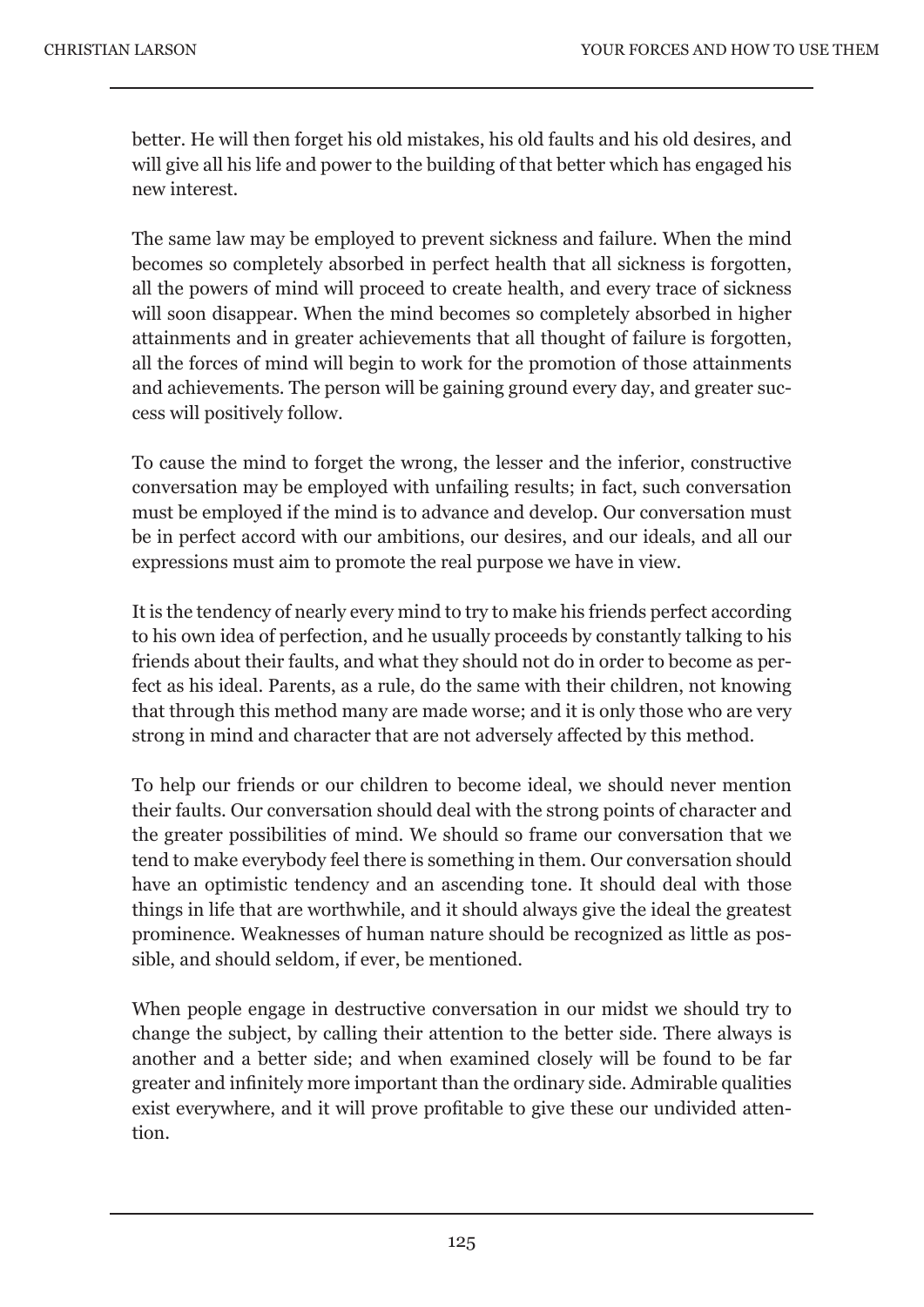## *Chapter 18*  IMAGINATION AND THE MASTER MIND

*The first mark of a master mind is that he is able to promote his own perpetual improvement. The second is that he is able to be strong, joyous and serene under every circumstance.*

—

*The imagining faculty is the creative faculty of the mind, the faculty that creates plans, methods and ideas. Our imagination therefore must always be clear, lofty, wholesome, and constructive if we would create superior ideas and build for greater things.*

*Before you can have greater success you must become a greater man. Before you can become a greater man you must reach out toward the new and the greater along all lines; and this is possible only through the constructive use of imagination.* 

*You get your best ideas when your mind acts in the upper story. And in all fields of action it is the best ideas that win.*

The forces of the human system must have something definite to work for; that is, they must have an ideal upon which to concentrate their attention, or some model or pattern to follow as they proceed with their constructive actions.

To form this model, it is the power of imagination that must be employed, and that power must, in each case, be applied constructively. What we imagine becomes a pattern for the creative energies of mind and personality, and as the creations of these energies determine what we are to become and attain, we realize that the imaging faculty is one of the most important of all our faculties. We therefore cannot afford to lose a moment in learning how to apply it according to the laws of mental construction and growth.

To proceed, imagine yourself becoming and attaining what you wish to become and attain. This will give your energies a model, both of your greater future self and your greater future achievements. When you think of your future, always imagine success and greater things, and have no fear as to results. If you fear, you give your creative energies a model of failure, and they will accordingIy proceed to create failure. Then we must also remember if we wish to succeed, our faculties must work successfully, but no faculty can work successfully when filled with fear.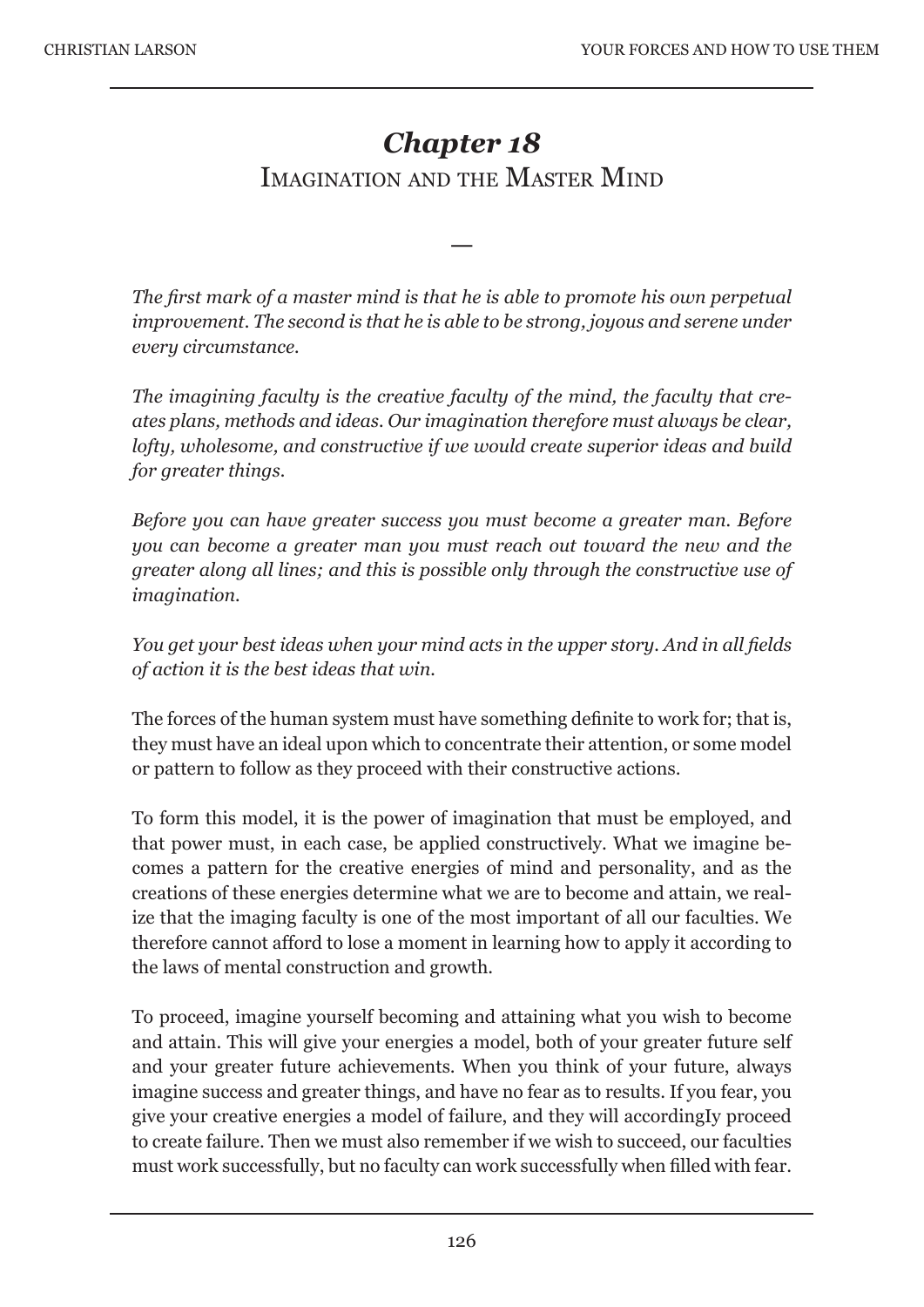It is only when constantly inspired by the idea of success that any faculty or power in the human system can do its best.

To inspire our faculties with this idea, we should always imagine ourselves obtaining success. The picture of success should be placed upon all the walls of the mind, so that the powers within us will see success, and success only as their goal. Hang up pictures in your mind that will inspire you to do your best; hang up pictures in your mind that will cause you to think constantly of that which you desire to accomplish, and this you may do by imagining yourself being that greater something that you want to be and doing that greater something that you want to do.

An excellent practice is to use your spare moments in creating such pictures in your imagination and placing them in the most conspicuous position of your mind, so that all your faculties and powers can see them at all times. We are always imagining something. It is practically impossible to be awake without imagining something. Then why not imagine something at all times that will inspire the powers within us to do greater and greater things?

To aid the imagination in picturing the greater, the higher and better, we should "hitch our wagon to a star." The star may be something quite out of reach as far as present circumstances indicate, but if we hitch our wagon to something in such a lofty position, our mind will begin to take wings. It will no longer be like a worm crawling in the dust. We shall begin to rise and continue to rise.

The only thing that can cause the mind to rise is imagination. The only thing that can make the mind larger than it is, is imagination. The only thing that can make the mind act along new lines is imagination. This being true, it is unwise to use the imagination for any other purpose than for the best that we can think or do.

In this connection, there are a few suggestions that will be found of special value. First, make up your mind as to what you really want in every respect. Determine what surroundings or environment you want. Decide upon the kind of friends you want and what kind of work you would prefer. Make all those ideals so good and so perfect that you will have no occasion to change them. Then fix those ideals so clearly in mind that you can see them at all times, and proceed to desire their realization with all the power of mind and soul. Make that your frrst step.

Your second step should be to imagine yourself living in those surroundings that you have selected as your ideal; then make it a point to live in that imagination every moment of every day. Instead of imagining a number of useless things during spare moments, as people usually do, imagine yourself living in those sur-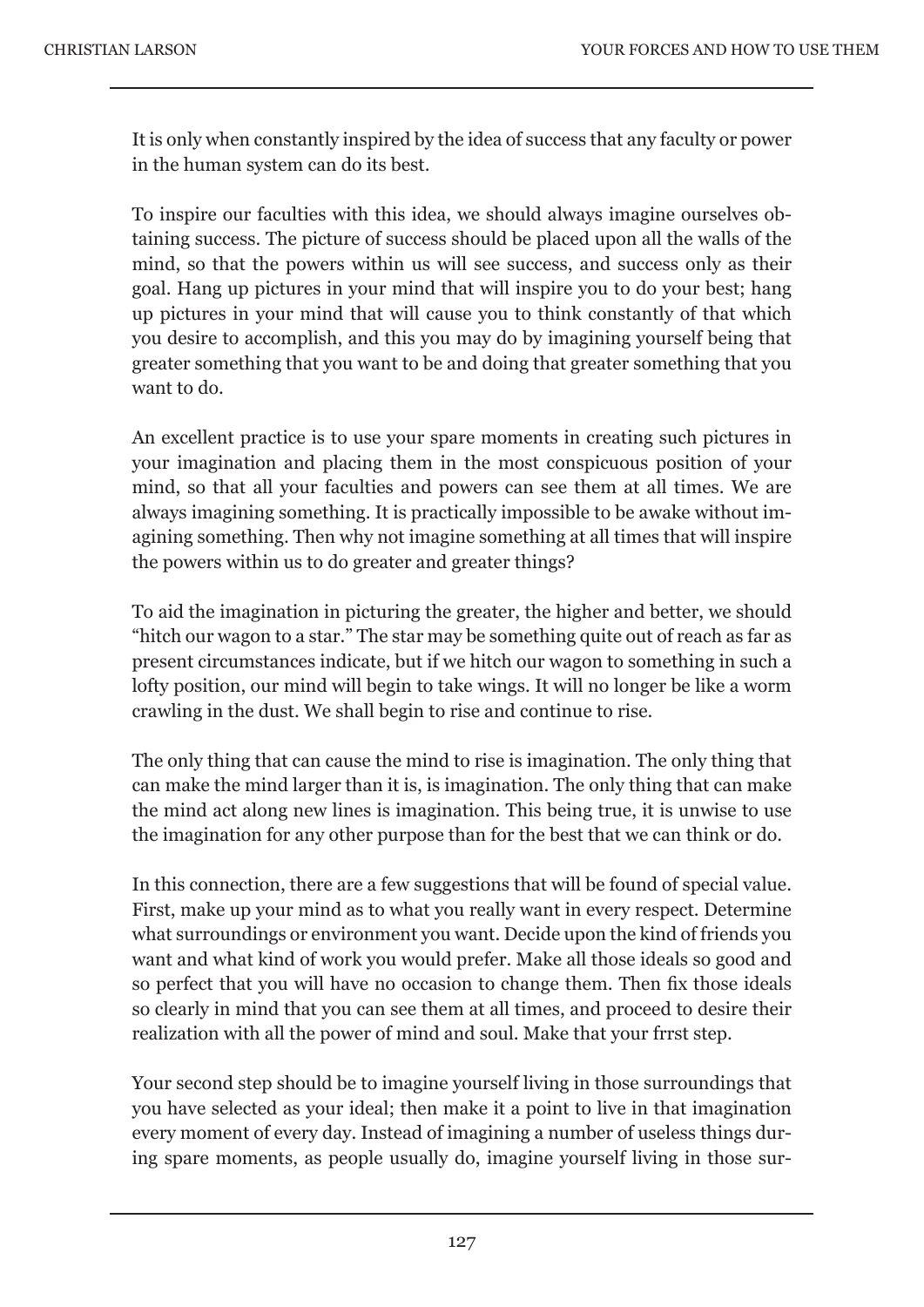roundings and those ideals. Imagine yourself in the presence of friends that are exactly what you wish your ideal friends to be, and permit your fancy to run as far as it may wish along all of those idealistic lines. If you have not found your work, proceed to imagine yourself doing what you wish to do. If you have already found your work, imagine yourself doing that work as well as you would wish, and imagine the coming of results as large as your greatest desires could expect. Devote every moment of your spare time to the placing of those ideals before your attention, and you will give your power and forces something strong and definite to work for.

Every mental force is an artist, and it paints according to the model. What you imagine is the model, and there is not a single mental action that is not inspired or called forth into action by some picture or model which the imagination has produced.

The imagination can call forth the ordinary or the extraordinary. It can give the powers of your being an inferior model or an extraordinary model, and if the imagination is not directed to produce the extraordinary and the superior, it is quite likely to produce the ordinary and the inferior. Your second step, therefore, should be to imagine yourself actually living in those surroundings that you have selected as your ideal, and in actually becoming and doing what you are determined to become and do.

This practice would, in the first place, give you a great deal of pleasure, because if you have definite ideals and imagine yourself attaining those ideals, you will certainly enjoy yourself to a marked degree for the time being. But in addition to that enjoyment, you will gradually and steadily be training your mind to work for those greater things. The mind will work for that which is upper most in thought and imagination. Therefore, we should invariably place our highest ideals uppermost, so that the whole of our attention may be concentrated upon those ideals, and all the powers of our mind and personality directed to work for those ideals.

Your third step should be to proceed to apply the power of desire, the power of will, the power of scientific thought, and in brief, all your powers, in trying to realize those beautiful ideals that you continue to imagine as your own. Do as the ancient Hebrews did. First make your prediction. Then go to work and make it come true. What you imagine concerning your greater future is your prediction, and you can cause that prediction to come true if you apply all the power in your possession in working for its realization every day

The constructive use of imagination therefore will enable you to place a definite model or pattern before the forces of your system, so that those forces may have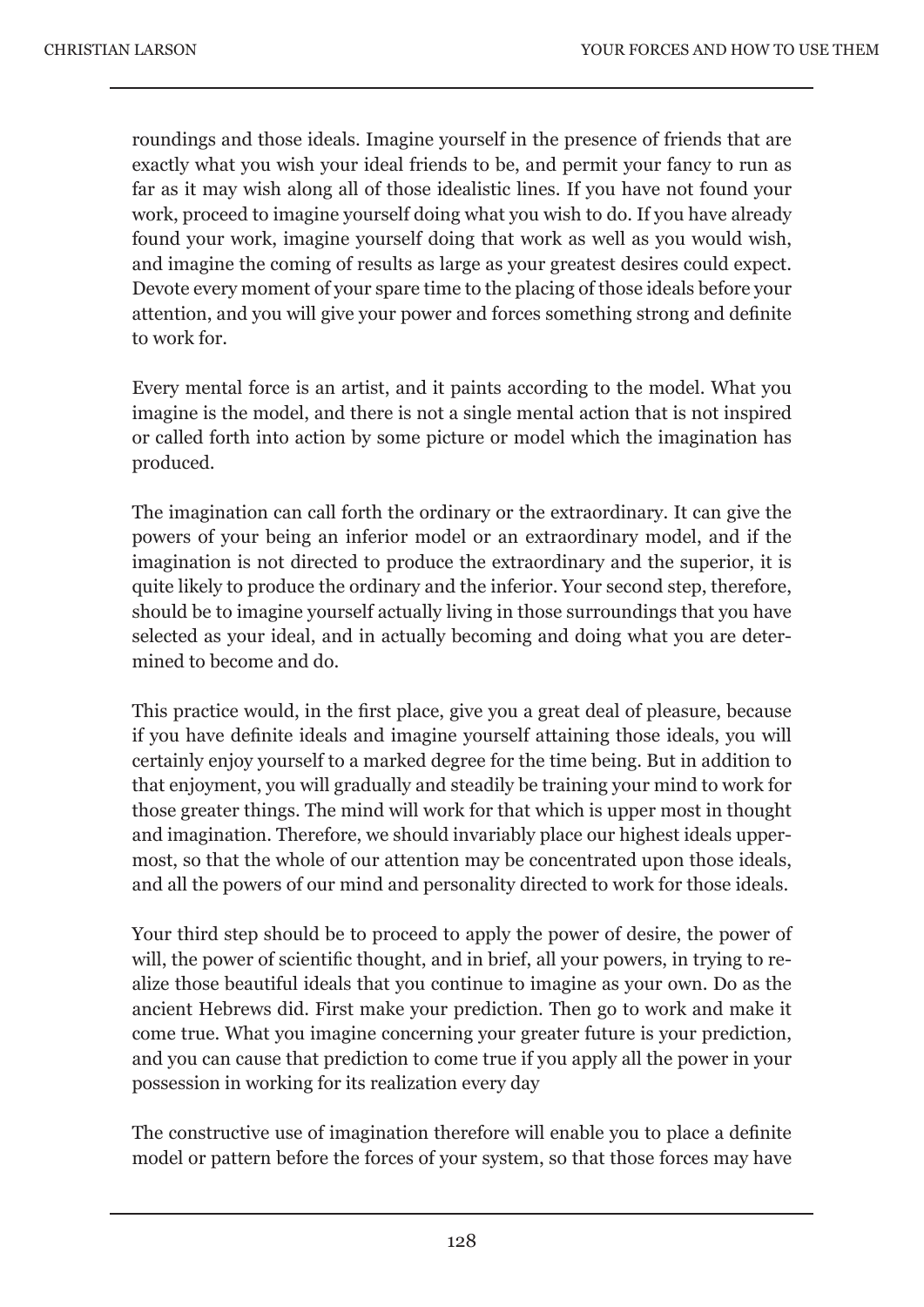something better and greater to work for. In brief, instead of permitting most of your energies to go to waste and the remainder to follow any pattern or idea that may be suggested by your environment, or your own helterskelter thinking, you will cause all your energy to work for the greatest and the best that you may desire.

This is the first use of imagination, and it easily places this remarkable faculty among the greatest in the human mind. Another use of the imagination is found in its power to give the mind something definite to think about at all times, so that the mind may be trained to always think of that which you really want to think; that is, through this use of the imagination, you can select your own thought and think your own thought at all times; and he who can do this is gradually becoming a master mind.

The master mind is the mind that thinks what it wants to think, regardless of what circumstances, environment or associations may suggest. The mind that masters itself creates its own ideas, thoughts and desires through the original use of imagination, or its own imaging faculty. The mind that does not master itself forms its thoughts and desires after the likeness of the impressions received through the senses, and is therefore controlled by those conditions from which, such impressions come; because as we think, so we act and live. The average mind usually desires what the world desires without any definite thought as to his own highest welfare or greatest need, the reason being that a strong tendency to do likewise is always produced in the mind when the desires are formed in the likeness of such impressions as are suggested by external conditions. It is therefore evident that the person who permits himself to be affected by suggestions will invariably form artificial desires; and to follow such desires is to be misled.

The master mind desires only that which is conducive to real life and in the selection of its desires is never influenced in the least by the desires of the world. Desire is one of the greatest powers in human life. It is therefore highly important that every desire be normal and created for the welfare of the individual himself. But no desire can be wholly normal that is formed through the influence of suggestion. Such desires are always abnormal to some degree, and easily cause the individual to be misplaced. A great many people are misplaced. They do not occupy those places wherein they may be their best and accomplish the most. They are working at a disadvantage, and are living a life that is far inferior to what they are intended to live. The cause is frequently found in abnormal or artificial desires. They have imitated the desires of others without consulting their present needs. They have formed the desire to do what others are doing by permitting their minds to be influenced by suggestions and impressions from the world, forgetting what their present state of development makes them capable of doing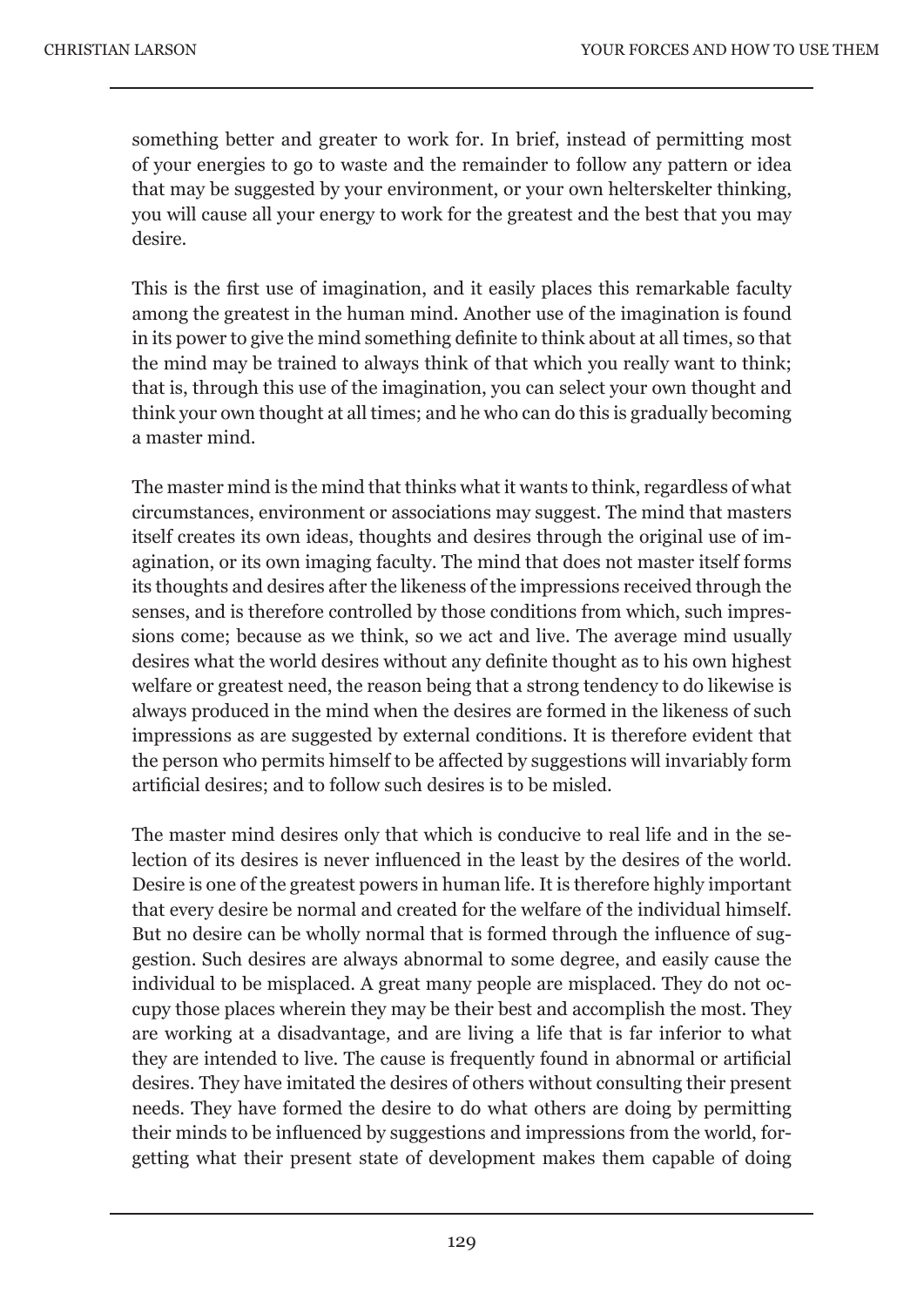now. By imitating the lives, habits, actions and desires of others, they are led into a life not their own; that is, they are misplaced.

The master mind is never misplaced because he does not live to do what others are doing, but what he himself wants to do now. He wants to do only that which is conducive to real life, a life worthwhile, a life that steadily works up to the very highest goal in view.

The average mind requires a change of environment before he can change his thought. He has to go somewhere or bring into his presence something that will suggest a new line of thinking and feeling. The master mind, however, can change his thought whenever he so desires. A change of scene is not necessary, because such a mind is not controlled from without. A change of scene will not produce a change of thought in the master mind unless he so elects. The master mind changes his thoughts, ideals or desires by imaging upon the mind the exact likeness of the new ideas, the new thoughts, and the new desires that have been selected.

The secret of the master mind is found wholly in the intelligent use of imagination. Man is as he thinks, and his thoughts are patterned after the predominating mental images, whether those images are impressions suggested from without, or impressions formed by the ego acting from within. When man permits his thoughts and desires to be formed in the likeness of impressions received from without, he will be more or less controlled by environment and he will be in the hands of fate, but when he transforms every impression received from without into an original idea and incorporates that idea into a new mental image, he uses environment as a servant, thereby placing fate in his own hands.

Every object that is seen will produce an impression upon the mind according to the degree of susceptibility. This impression will contain the nature of the object of which it is a representation. The nature of this object will be reproduced in the mind, and what has entered the mind will be expressed more or less throughout the entire system. Therefore, the mind that is susceptible to suggestions will reproduce in his own mind and system conditions that are similar in nature to almost everything that he may see, hear or feel. He will consequently be a reflection of the world in which he lives. He will think, speak and act as that world may suggest; he will float with the stream of that world wherever that stream may flow; he will not be an original character, but an automaton.

Every person that permits himself to be affected by suggestion is more or less an automaton, and is more or less in the hands of fate. To place fate in his own hands, he must use suggestions intelligentlv instead of blindly following those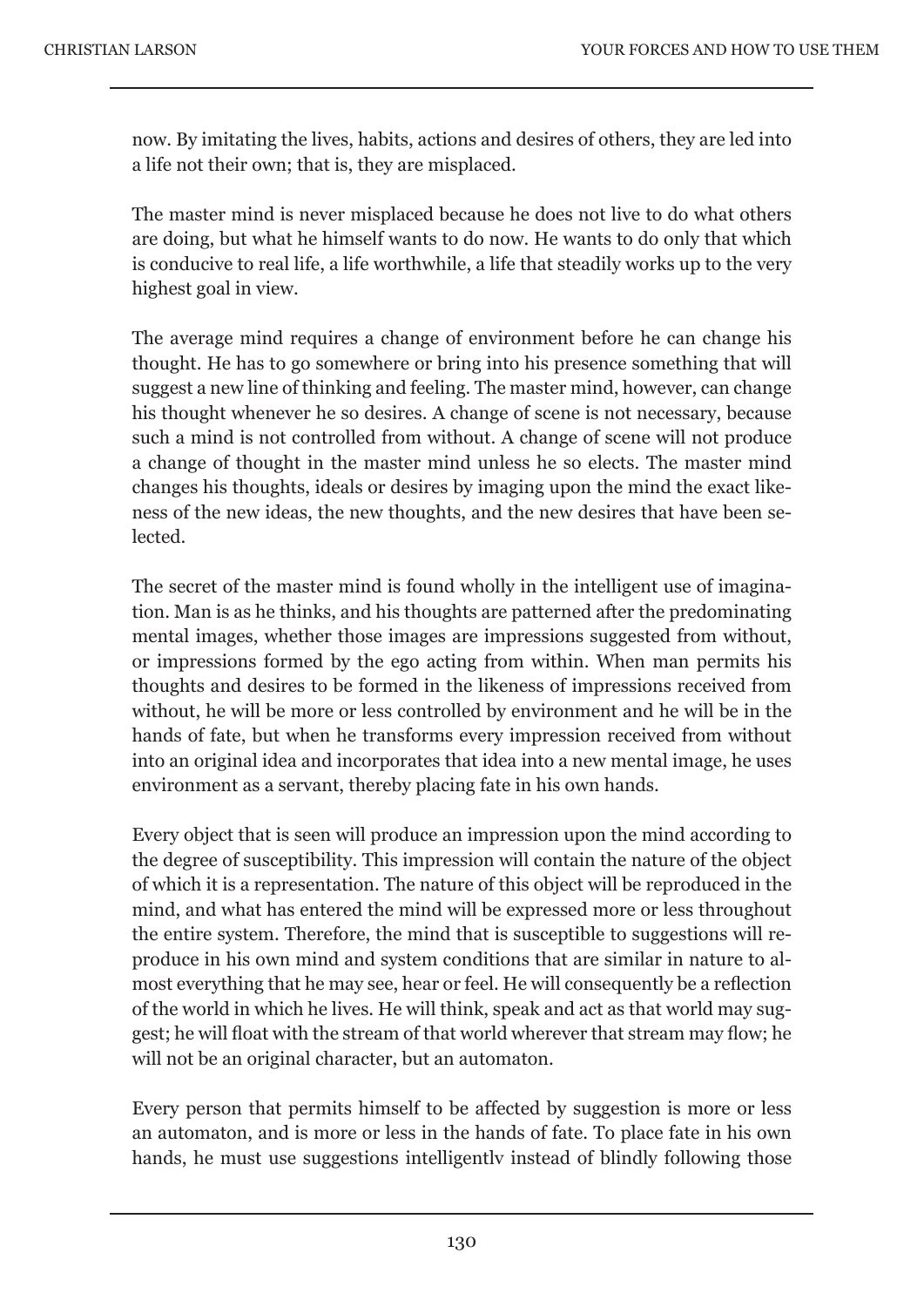desires and thoughts that his surroundings may suggest. We are surrounded constantly by suggestions of all kinds, because everything has the power to suggest something to that mind that is susceptible, and we are all more or less susceptible in this respect. But there is a vast difference between permitting oneself to be susceptible to suggestion and training oneself to intelligently use those impressions that suggestions may convey.

The average writer on suggestion not only ignores this difference, but encourages susceptibility to suggestion by impressing the reader with the remark that suggestion does control the world. If it is true that suggestion controls the world, more or less, we want to learn how to so use suggestion that its control of the human mind will decrease steadily; and this we can accomplish, not by teaching people how to use suggestion for the influencing of other minds, but in using those impressions conveyed by suggestion in the reconstruction of their own minds. Suggestion is a part of life, because everything has the power to suggest, and all minds are open to impressions. Nothing therefore can be said against suggestion by itself. Suggestion is a factor in our midst; it is a necessary factor. The problem is to train ourselves to make intelligent use of the impressions received, instead of blindly following the desires produced by those impressions as the majority do.

To proceed in the solution of this problem, never permit objects discerned by the senses to reproduce themselves in your mind against your will. Form your own ideas about what you see, hear or feel, and try to make those ideas superior to what was suggested by the objects discerned. When you see evil do not form ideas that are in the likeness of that evil; do not think of the evil as bad, but try to understand the forces that are back of that evil -- forces that are good in themselves, though misdirected in their present state. By trying to understand the nature of the power that is back of evil or adversity, you will not form bad ideas, and therefore will feel no bad effects from experiences that may seem undesirable. At the same time, you will think your own thought about the experiences, thereby developing the power of the master mind.

Surround yourself as far as possible with those things that suggest the superior, but do not permit such suggestions to determine your thought about the superior. Those superior impressions that are suggested by superior environment should be used in forming still more superior thoughts. If you wish to be a master mind, your thought must always be higher than the thought your environment may suggest, no matter how ideal that environment may be. Every impression that enters the mind through the senses should be worked out and should be made to serve the mind in its fullest capacity. In this way the original impression will not reproduce itself in the mind, but will become instrumental in giving the mind a number of new and superior ideas. To work out an impression, try to see through its whole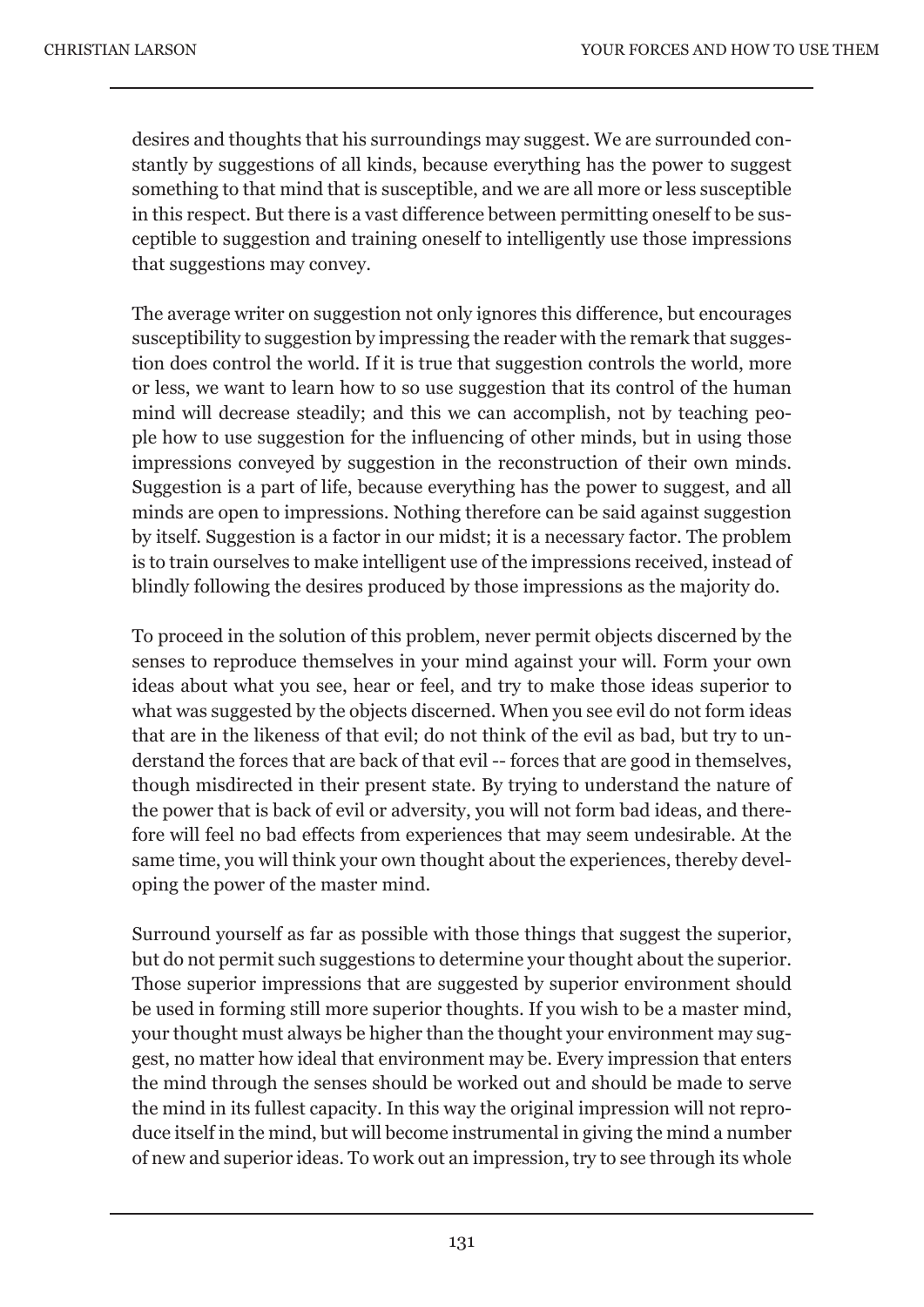nature. Look at it from every conceivable point of view, and try to discern its actions, tendencies, possibilities and probable defects. Use your imagination in determining what you want to think or do, what you are to desire and what your tendencies are to be. Know what you want, and then image those things upon the mind constantly. This will develop the power to think what you want to think, and he who can think what he wants to think is on the way to becoming what he wants to become.

The principal reason why the average person does not realize his ideals is because he has not learned to think what he wants to think. He is too much affected by the suggestions that are about him. He imitates the world too much, following desires that are not his own. He is therefore misled and misplaced. Whenever you permit yourself to think what persons, things, conditions or circumstances may suggest, you are not following what you yourself want to think. You are not following your own desires but borrowed desires. You will therefore drift into strange thinking, and thinking that is entirely different from what you originally planned. To obey the call of every suggestion and permit your mind to be carried away by this, that or the other, will develop the tendency to drift until your mind will wander. Concentration will be almost absent and you will become wholly incapable of actually thinking what you want to think. One line of constructive thinking will scarcely be begun when another line will be suggested, and you will leave the unfinished task to begin something else, which in turn will be left incomplete. Nothing, therefore, will be accomplished. To become a master mind, think what you want to think, no matter what your surroundings may suggest; and continue to think what you want to think until that particular line of thought or action has been completed. Desire what you want to desire and impress that desire so deeply upon consciousness that it cannot possibly be disturbed by those foreign desires that environment may suggest; and continue to express that desire with all the life and power that is in you until you get what you want. When you know that you are in the right desire, do not permit anything to influence your mind to change. Take such suggestions and convert them into the desire you have already decided upon, thereby giving that desire additional life and power. Never close your mind to impressions from without. Keep the mind open to the actions of all those worlds that may exist in your sphere and try to gain valuable impressions from every source, but do not blindly follow those impressions. Use them constructively in building up your own system of original thought. Think what you want to think, and so use every impression you receive that you gain greater power to think what you want to think. Thus you will gradually become a master mind.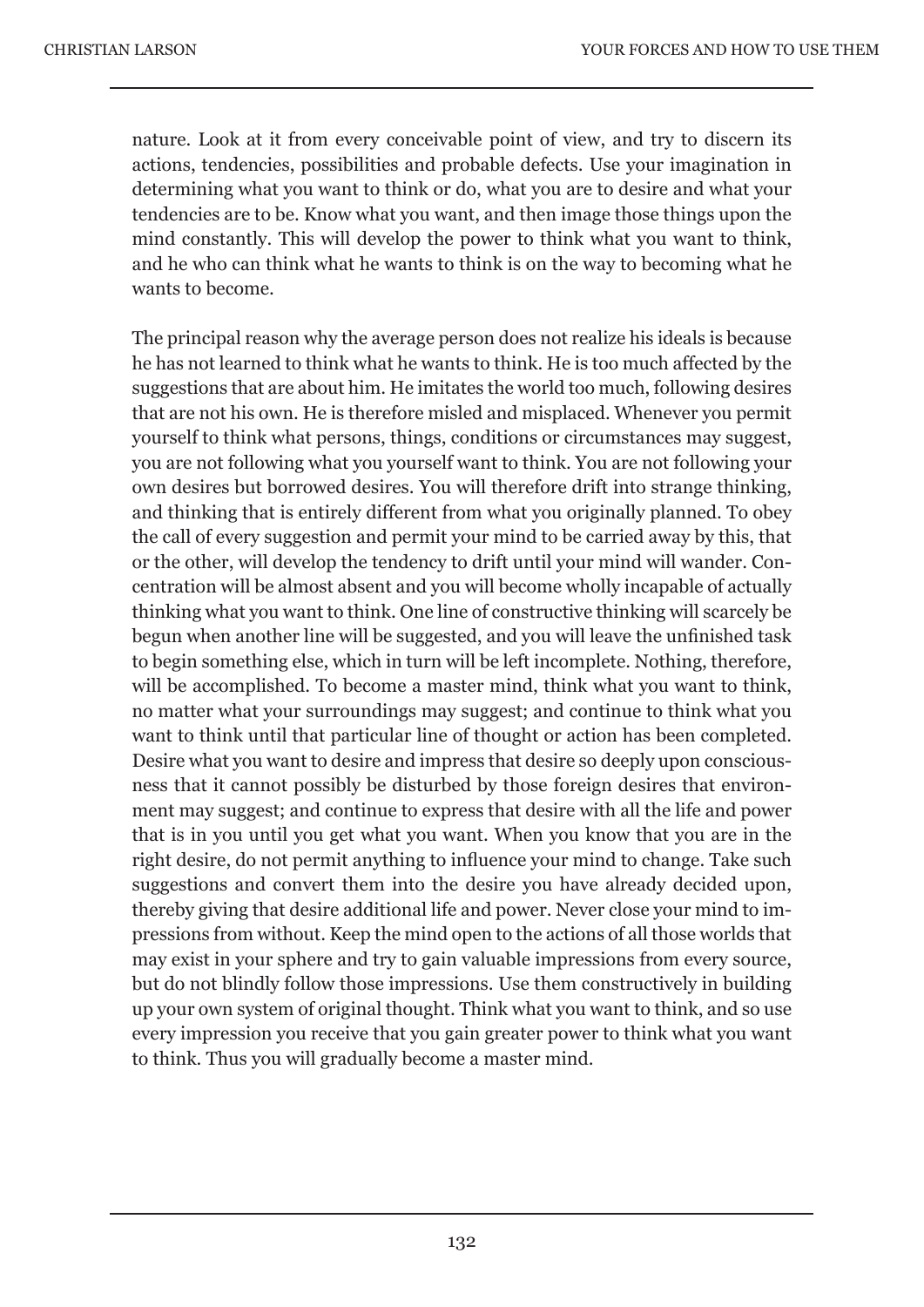## *Chapter 19*  THE HIGHER FORCES IN MAN

—

*Follow the vision of the soul. Be true to your ideals no matter what may happen now. Then things will take a turn and the very things you wanted to happen will happen.*

*The ideal has a positive drawing power towards the higher, the greater, and the superior. Whoever gives his attention constantly to the ideal, therefore, will steadily rise in the scale.*

*Take things as they are today and proceed at once to make them better.*

*Expect every change to lead you to something better and it will. As your faith is so shall it be.*

*To be human as not to be weak. To be human is to be all that there is in man, and the greatness that as contained in the whole of man is marvellous indeed.*

It is the most powerful among the forces of the human system that we least understand, and though this may seem unfortunate, it is not unnatural. All advancement is in the ascending scale. We learn the simplest things first and the least valuable in the beginning. Later on, we learn that which is more important. We find therefore the greatest forces among those that are almost entirely hidden, and for that reason they are sometimes called the hidden forces, the finer forces, or the higher forces.

As it is in man, so it is also in nature. We find the most powerful among natural forces to be practically beyond comprehension. Electricity is an illustration. There is no greater force known in nature, and yet no one has thus far been able to determine what this force actually is. The same is true with regard to other natural forces; the greater they are and the more powerful they are, the more difficult it is to understand them. In the human system, there are a number of forces of exceptional value that we know nothing about; that is, we do not understand their real nature, but we can learn enough about the action, the purpose and the possibilities of those forces to apply them to practical life; and it is practical application with which we are most concerned.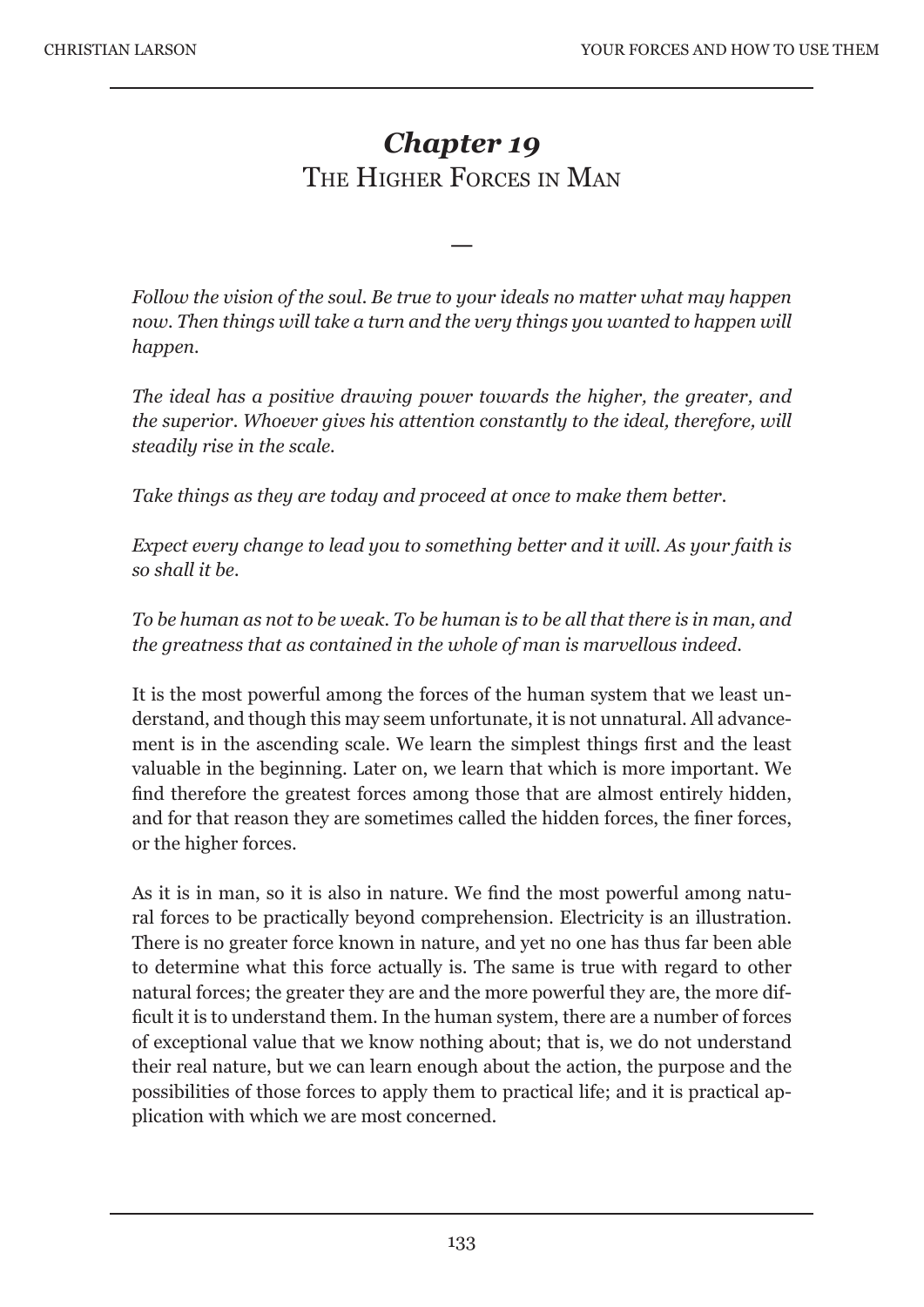The field of the finer forces in mind may be termed the unconscious mental field, and the vastness of this field, as well as the possibilities of its functions, is realized when we learn that the greater part of our mental world is unconscious. Only a fraction of the mental world of man is on the surface or up in consciousness; the larger part is submerged in the depths of what might be called a mental sea of subconsciousness. All modern psychologists have come to this conclusion, and it is a fact that anyone can demonstrate in his own experience if he will take the time.

In the conscious field of the human mind, we fmd those actions of which we are aware during what may be called our wide-awake state; and they are seemingly insignificant in comparison with the actions of the vast unconscious world, though our conscious actions are found to be highly important when we learn that it is the conscious actions that originate unconscious actions. And here let us remember that it is our unconscious actions that determine our own natures, our own capabilities, as well as our own destiny. In our awakened state we continue to think and act in a small mental field, but all of those actions are constantly having their effect upon this vast unconscious field that is found beneath the mental surface.

To realize the existence of this unconscious mental world, and to realize our power to determine the actions of that world, is to awaken within us a feeling that we are many times as great and as capable as we thought we were, and the more we think of this important fact, the larger becomes our conscious view of life and its possibilities.

To illustrate the importance of the unconscious field and your finer forces, we will take the force of love. No one understands the nature of this force, nor has anyone been able to discover its real origin or its actual possibilities; nevertheless, it is a force that is tremendously important in human life. Its actions are practically hidden, and we do not know what constitutes the inner nature of those actions, but we do know how to control those actions in a measure for our own good; and we have discovered that when we do control and properly direct the actions of love, its value to everybody concerned is multiplied many times. It is the same with a number of other forces with which we are familiar. They act along higher or finer lines of human consciousness, and they are so far beyond ordinary comprehension that we cannot positively know what they are, but we do know enough about them to control them and direct them for our best and greatest good.

In like manner, the unconscious mental field, though beyond scientific analysis, is sufficiently understood as to its modes of action, so that we can control and direct those actions as we may choose. When we analyse what comes forth from the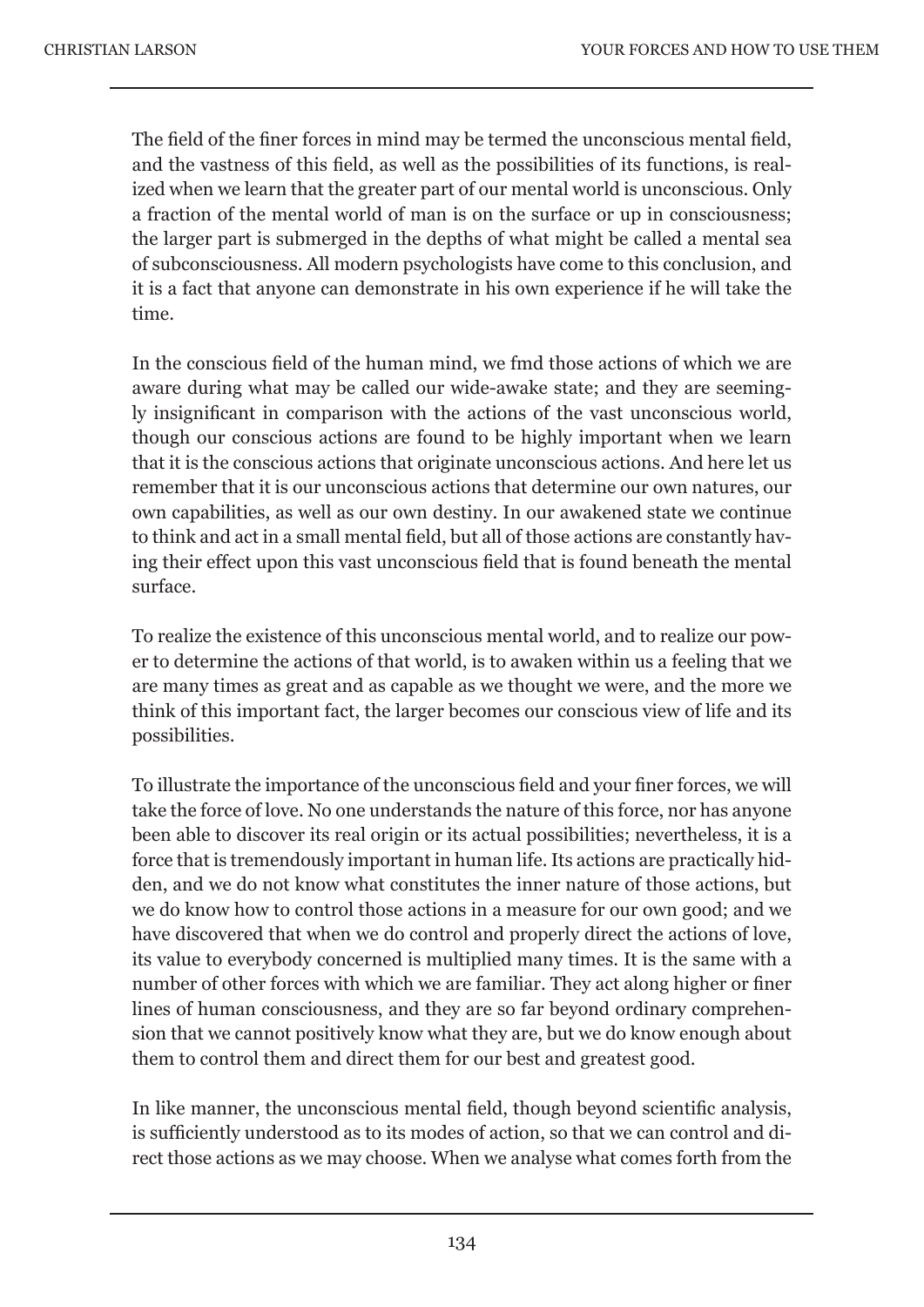unconscious field at any time, we find that it is invariably the result of something that we caused to be placed in that field during some past time. This leads up to the discovery of unconscious mental processes, and it is not difficult to prove the existence of such processes.

Many a time ideas, desires, feelings or aspirations come to the surface of thought that we are not aware of having created at any time. We come to the conclusion, therefore, that they were produced by some unconscious process, but when we examine those ideas or desires carefully, we find that they are simply effects corresponding exactly with certain causes that we previously placed in action in our conscious world. When we experiment along this line we find that we can produce a conscious process at any time, and through deep feeling cause it to enter the unconscious mental world. In that deeper world, it goes to work and produces according to its nature, the results coming back to the surface of our conscious mentality days, weeks or months later.

The correspondence between conscious and unconscious mental processes may be illustrated by a simple movement in physical action. If a physical movement began at a certain point, and was caused to act with a circular tendency, it would finally come back to its starting point. It is the same with every conscious action that is deeply felt. It goes out into the vastness of the unconscious mental field, and having a circular tendency, as all mental actions have, it finally comes back to the point where it began; and in coming back, brings with it the result of every unconscious experience through which it passed on its circular journey.

To go into this subject deeply, and analyse every phase of it would be extremely interesting; in fact, it would be more interesting than fiction. It would require, however, a large book to do it justice. For this reason, we can simply touch upon the practical side of it, but will aim to make this brief outline sufficiently clear to enable anyone to direct his unconscious process in such a way as to secure the best results.

Every mental process, or every mental action, that takes place in our wide-awake consciousness will, if it has depth of feeling or intensity, enter the unconscious field, and after it has developed itself according to the line of its original nature, will return to the conscious side of the mind. Here we find the secret of character building, and also the secret of building faculties and talents. Everything that is done in the conscious field to improve the mind, character, conduct or thought will, if it has sincerity and depth of feeling, enter the unconscious field; and later will come back with fully developed qualities, which when in expression, constitutes character.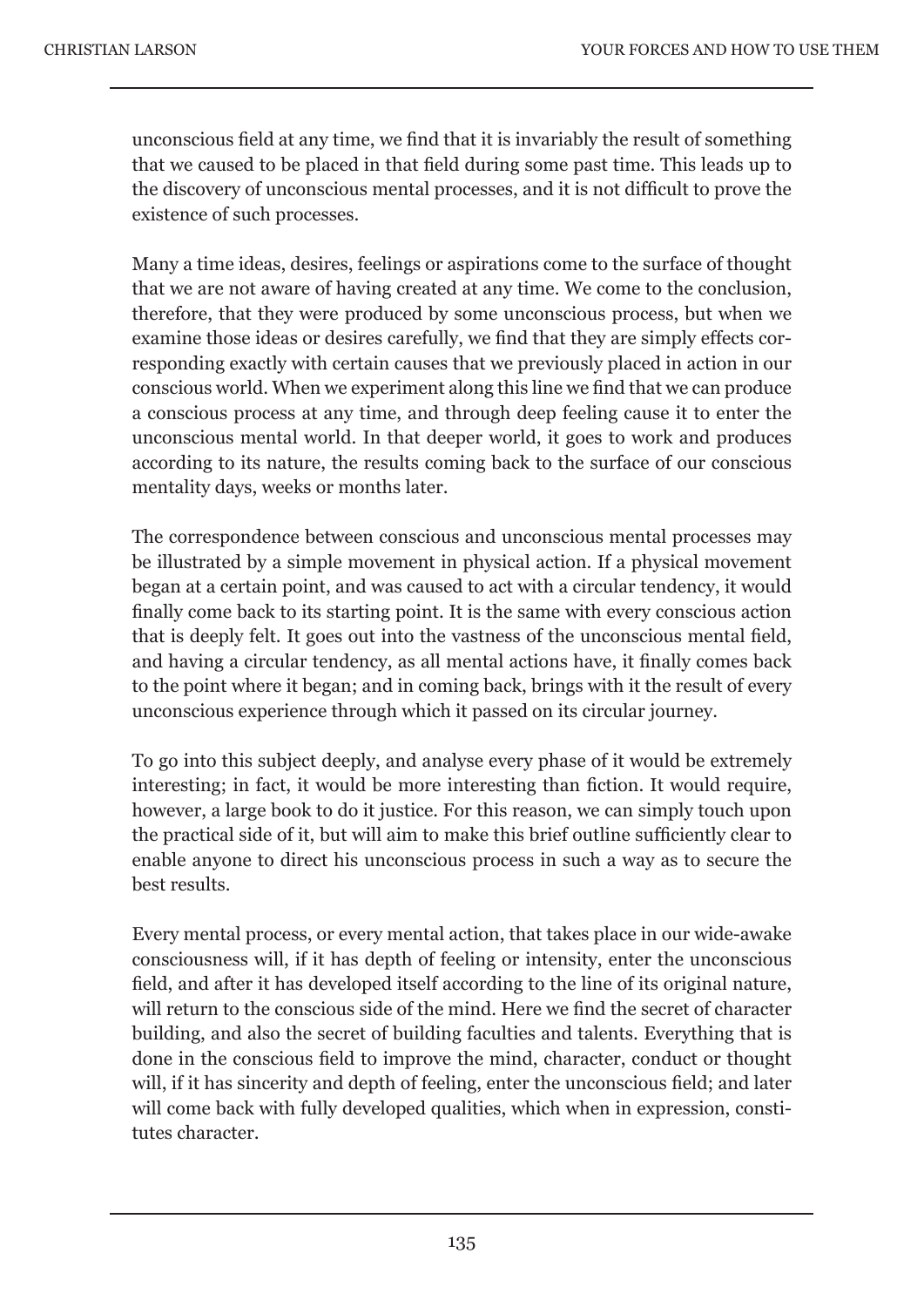Many a man, however, after trying for some time to improve himself and seeing no results, becomes discouraged. He forgets that some time always intervenes between the period of sowing and the period of reaping. What he does in the conscious field to improve himself, constitutes the sowing, when those actions enter the conscious field to be developed: and when they come back, it may be weeks or months later, the reaping time has arrived. Many a time, after an individual has given up self-improvement, he discovers, after a considerable period, that good qualities are beginning to come to the surface in his nature, thereby proving conlusively that what he did months ago along that line was not in vain. The results of past efforts are beginning to appear. We have all had similar experiences, and if we would carefully analyse such experiences, we would find that not a single conscious process that is sufticiently deep or intense to become an unconscious process will fail to come back finally with its natural results.

Many a time ideas come into our minds that we wanted weeks ago, and could not get them at that time; but we did place in action certain deep, strong desires for those ideas, at that particular time, and though our minds were not prepared to develop those ideas at once, they finally were developed and came to the surface. The fact that this process never fails indicates the value of giving the mind something to work out for future need. If we have something that we want to do months ahead, we should give the mind definite instruction now and make those instructions so deep, that they will become unconscious processes. Those unconscious processes will, according to directions, work out the ideas and plans that we want for that future work, and in the course of time, will bring results to the surface. To go into detail along the line of this part of our study would also be more interesting than fiction, but again, a large book would be required to do it justice. However, if we make it a practice to place in action our best thoughts, our best ideas and our best desires now and every moment of the eternal now, we will be giving the unconscious mental field something good to work for at all times; and as soon as each product is finished, or ready to be delivered from the unconscious world, it will come to the surface, and will enter the conscious mind ready for use.

Some of the best books that have been written have been worked out during months of unconscious mental processes; the same is true with regard to inventions, dramas, musical compositions, business plans, and in fact, anything and everything of importance that could be mentioned. Every idea, every thought, every feeling, every desire, every mental action, may, under certain circumstances, produce an unconscious process corresponding with itself, and this process will in every instance bring back to consciousness the result of its work. When we realize this, and realize the vast possibilities of the unconscious field, we will see the advantage of placing in action as many good unconscious processes as possi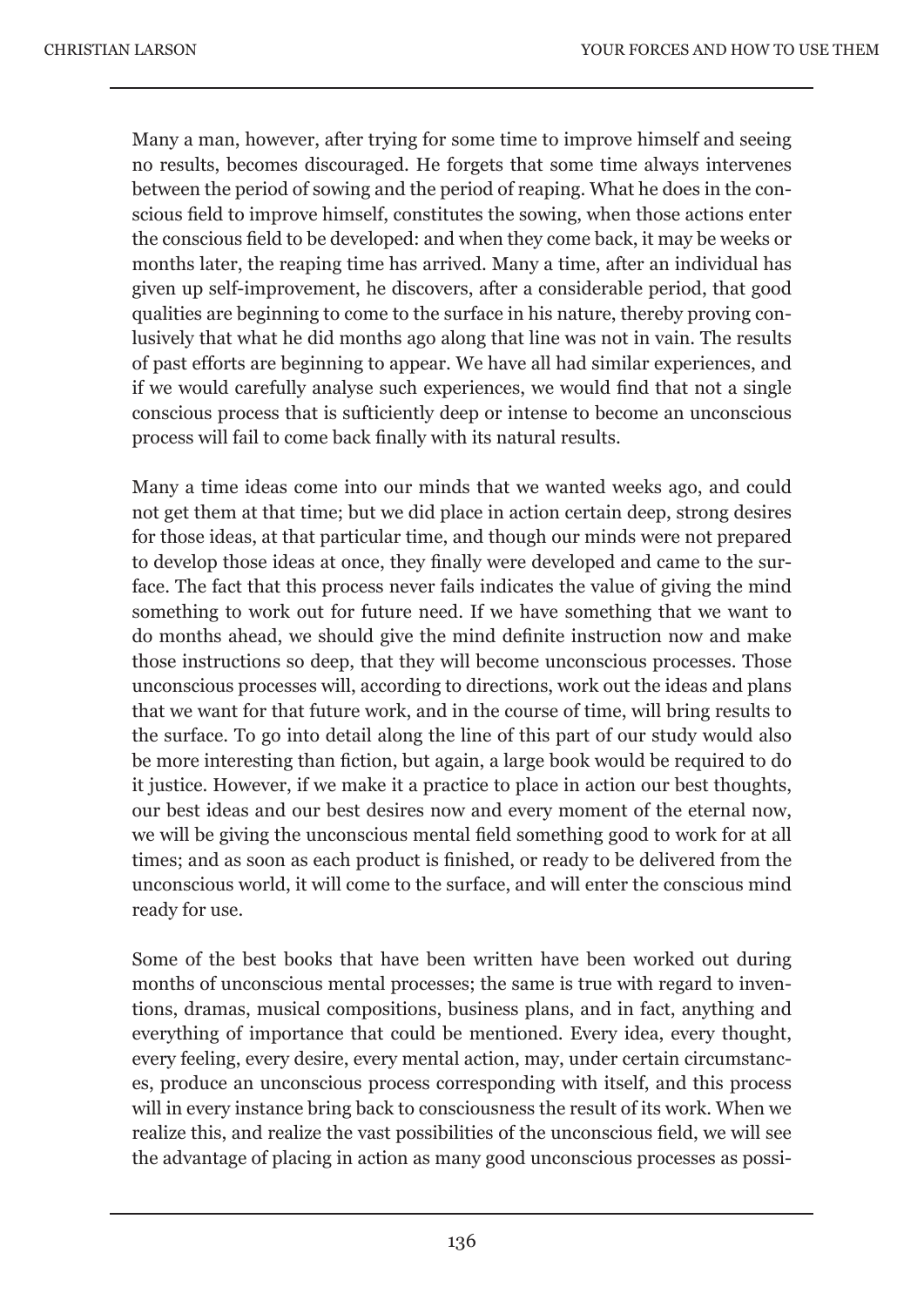ble. Give your unconscious mental world something important to do every hour. Place a new seed in that field every minute. It may take weeks or months before that seed brings forth its fruit, but it will bring forth, after its kind, in due time without fail.

We understand therefore, how we can build character by sowing seeds of character in this field, and how we can, in the same way, build desirable conduct, a different disposition, different mental tendencies, stronger and greater mental faculties, and more perfect talents along any line. To direct these unconscious processes, it is necessary to apply the finer forces of the system, as it is those forces that invariably determine how those processes are to act. Those forces, however, are very easily applied, as all that is necessary in the beginning is to give attention to the way we feel. The way we feel determines largely what our finer forces are to be and how they are to act, and there is not an hour when we do not feel certain energies at work in our system. All the finer forces are controlled by feeling. Try to feel what you want done either in the conscious or the unconscious mental fields, and you will place in action forces that correspond to what you want done. Those forces will enter the unconscious mental world and produce processes through which the desired results will be created.

Whenever you want to redirect any force that is highly refined, you must feel the way you want that force to act. To illustrate, we will suppose you have certain emotions in your mental world that are not agreeable. To give the energies of those emotions a new and more desirable force of action, change your emotions by giving your whole attention in trying to feel such emotions as you may desire. And here let us remember that every emotion that comes up in the system is teeming with energy; but as most emotions continue to act without any definite control, we realize how much energy is wasted through uncurbed emotions. We know from experience, that whenever we give way to our feelings, we become weak. The reason is that uncontrolled feeling wastes energy . A great many people who are very intense in their feelings, actually become sick whenever they give way to strong or deep emotions. On the other hand, emotions that are controlled and properly directed, not only prevent waste, but will actually increase the strength of mind and body.

Here is a good practice. Whenever you feel the way you do not wish to feel, begin to think deeply and in the most interesting manner possible, of those things that you wish to accomplish. If you can throw your whole soul, so to speak, into those new directions, you will soon find your undesired feelings disappearing completely. Every individual should train himself to feel the way he wants to feel, and this is possible if he will always direct his attention to something desirable whenever undesired feelings come up. Through this practice he will soon get such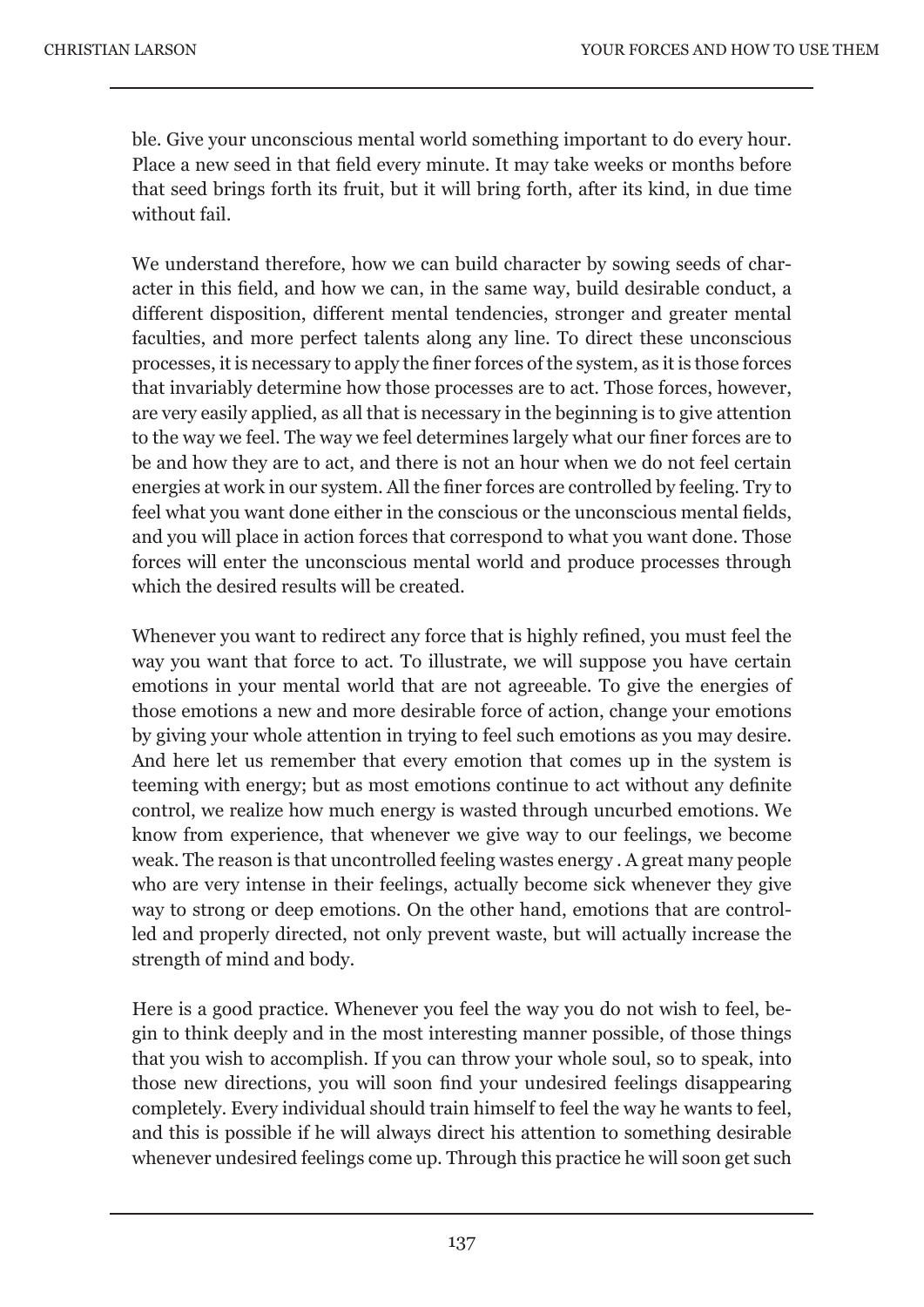full control over his feelings that he can always feel the way he wants to feel, no matter what the circumstances may be. He will thus gain the power not only of controlling his emotions and using constructively all those energies that invariably appear in his emotions, but he will also have found the secret of continued happiness. Whenever mental energy moves in a certain direction, it tends to build up power for good along that line. We realize therefore the value of directing all our attention upon those things in mind, character and life that we wish to build and develop.

In building character we find the results to be accumulative; that is, we make an effort to improve our life or conduct, and thereby produce an unconscious process, which will later on, give us more strength of character to be and live the way we wish to be and live. This in turn will enable us to produce more and stronger unconscious processes along the line of character building, which will finally return with a greater number of good qualities. The result of this action will be to give us more power to build for a still greater character, and so this process may be continued indefinitely.

The same is true with regard to building the mind. The more you build the mind, the greater becomes your mental power to build a still greater mind: but in each case, it is the unconscious process that must be produced in order that the greater character or greater mind may be developed from within. In this connection, it is well to remember that the principal reason why so many people fail to improve along any line is because their desires or efforts for improvement are not sufficiently deep and strong to become unconscious processes. To illustrate, it is like placing seed on stony ground. If the seed is not placed in good, deep soil it will not grow. You may desire self-improvement for days, but if those desires are weak or superficial, they will not enter the unconscious field; and any action, however good it may be, if it fails to enter the unconscious field, will also fail to produce results along the line of self -improvement. With regard to the building of character, we must also remember that character determines in a large measure the line of action of all the other forces in the human system. If your character is strong and well developed, every force that you place in action will be constructive; while if your character is weak, practically all your forces will go astray. This is not true in the moral field alone, but also in the field of mental achievement. If the character is weak, your ability will be mostly misdirected no matter how hard you may work, or how sincere you may be in your effort to do your best. This explains why a great many people do not realize their ideals. They have paid no attention to character building, and therefore, nearly every effort that they may have made in trying to work up towards their ideals, has been misdirected and sent astray. Whatever our ideals may be therefore, or how great our desires may be to realize those ideals, we must frrst have character; and even though we may be able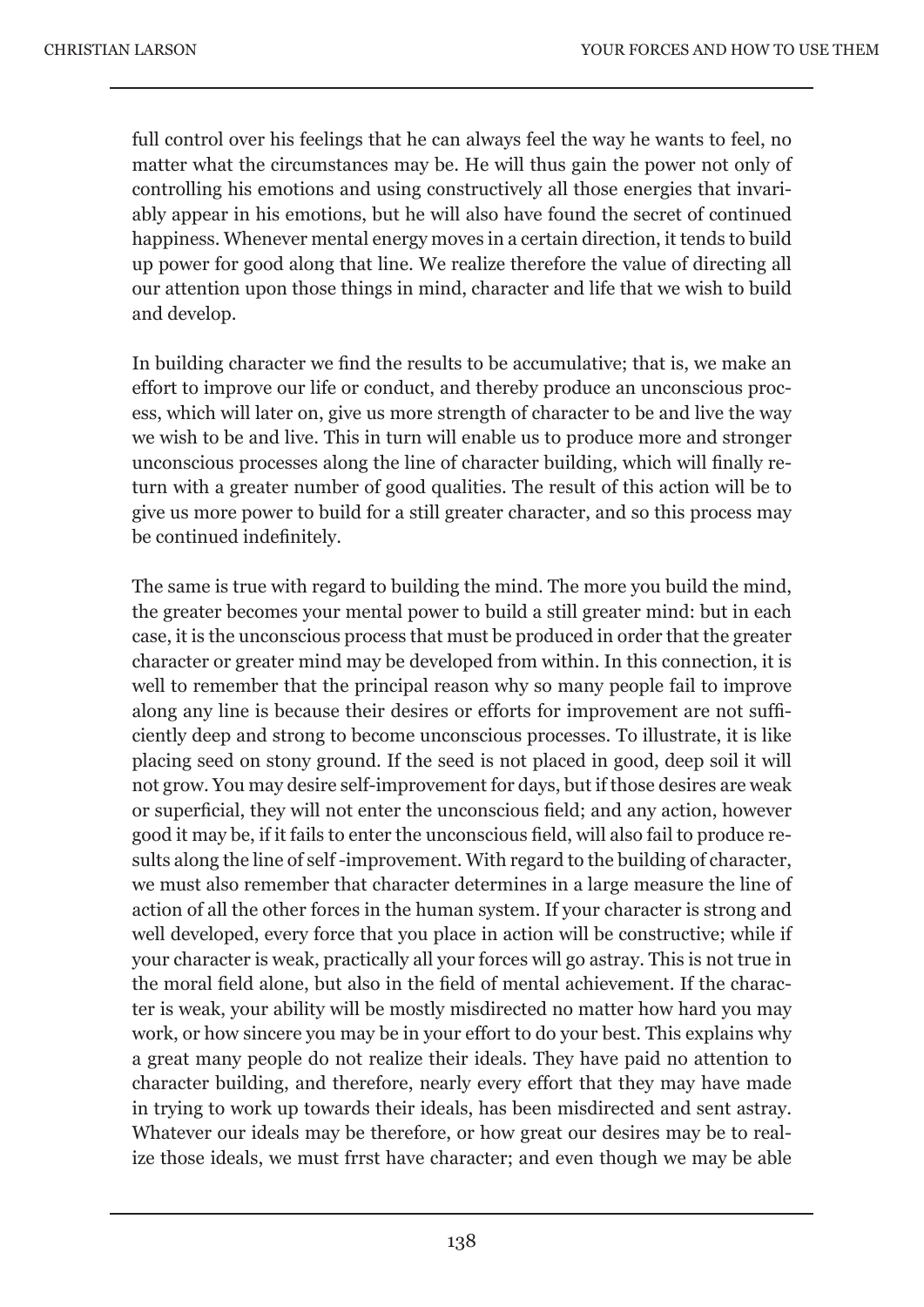to place in action the most powerful forces in the human system, we will not get results until we have character. It is character alone that can give the powers of man constructive direction, and it is a well known fact that those people who have a strong, firm, well-developed character easily move from the good to the better, no matter what the circumstances.

What may be called the higher forces in man act invariably through our most sublime states of consciousness, and as it is these higher forces that enable man to become or accomplish more than the average, it is highly important that we attain the power to enter sublime consciousness at frequent intervals. No man or woman of any worth was ever known, who did not have experience in these sublime states; in fact, it is impossible to rise above the ordinary in life or achievement without drawing, more or less, upon the higher realms of consciousness.

People are sometimes criticized for not being on the earth all the time, but it is necessary to get above the earth occasionally in order to find something worthwhile to live for and work for while upon earth. The most powerful forces in human life can be drawn down to earth for practical use, but to get them we must go to the heights frequently. No one can write music unless his consciousness touches the sublime. No one can write real poetry unless he has the same experience. No one can evolve ideas worthwhile unless his mind transcends the so-called practical sphere of action, and no individual can rise in the world of attainment and achievement unless his mind dwells almost constantly on the verge of the sublime.

Examine the minds of people of real worth, people who have something in them, people who are beyond the average, people who are rising in the scale, people whom we truly admire, people that we look up to, people who occupy high positions -- positions that they have actually won through merit -- and we find in every instance, that their minds touch frequently the sublime state of consciousness. When we touch that state, our minds are drawn up above the ordinary, and mental actions are developed and worked out that are superior to ordinary or average mental actions. It is therefore simply understood that experience in sublime consciousness if properly employed, vvill invariably make man greater and better.

When we look upon a man that we can truthfully say is a real man, we find that something unusual has been or is being expressed in his personality; and that something unusual is hidden in every personality. It is a hidden power, a hidden force, which, when placed in action, gives man superior worth, both as to character, ability and life. Real men and real women, people who are real in the true sense of the term, are always born from the sublime state of consciousness; that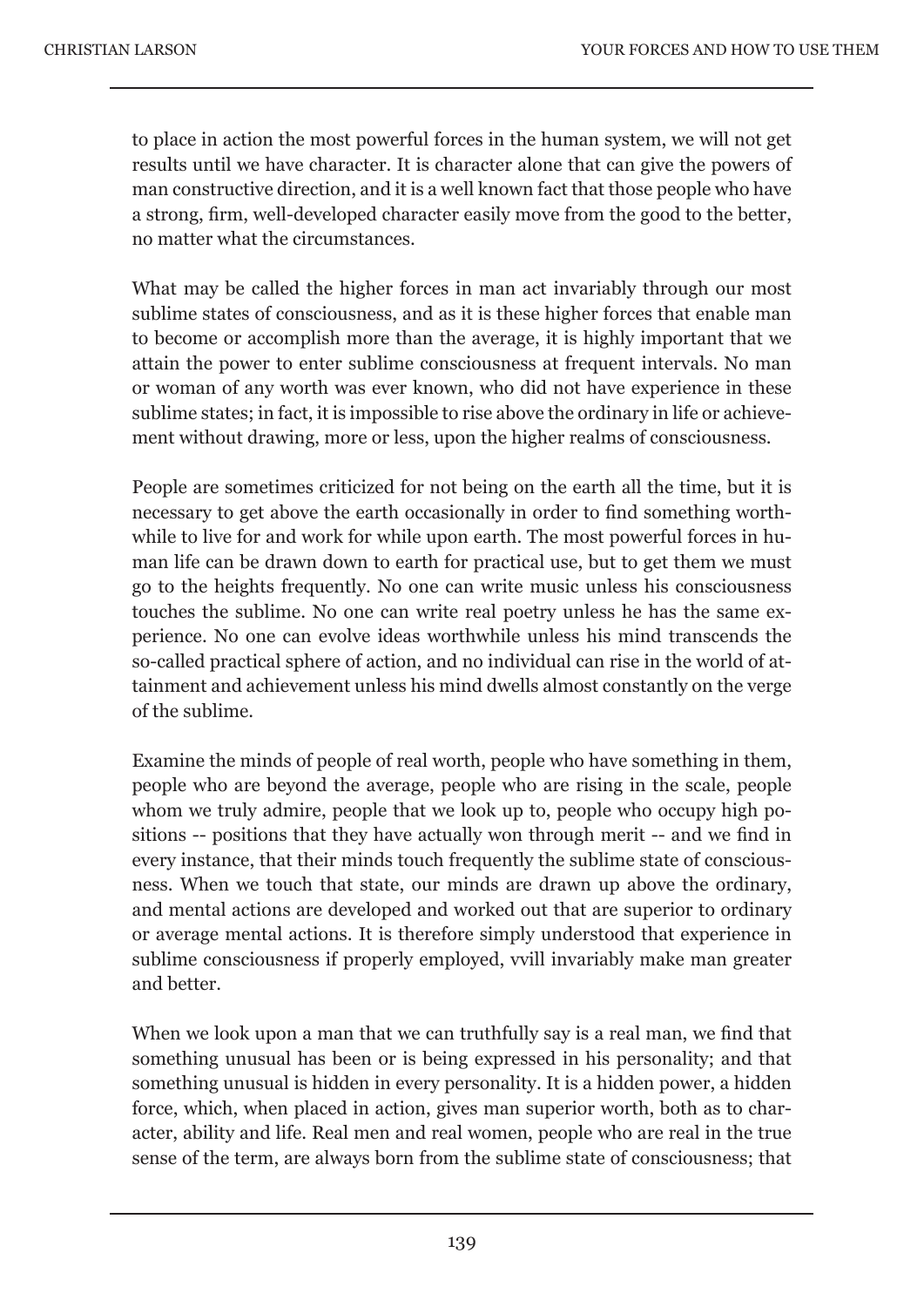is, they have, through coming in contact with higher regions of thought, evolved greater worth in their own minds and personalities; and as this possibility is within reach of every man or woman, we see the importance of dealing thoroughly with these higher powers in human nature.

Whenever we touch those finer states in the upper regions of the mind, we invariably feel that we have gained something superior, something that we did not possess before; and the gaining of that something invariably makes life stronger as well as finer. The ordinary has been, in a measure, overcome, and that which is beyond the ordinary is being gradually evolved. If we would rise in the scale in the fullest and best sense of the term, we must pay close attention to those higher forces and make it a practice to enter frequently into close touch with higher states of consciousness; in fact, we simply must do it, because if we do not we will continue to move along a very ordinary level. Then we must also bear in mind that it is our purpose to use all the forces we possess, not simply those that we can discern on the outside or that we are aware of in external cosciousness, but also those finer and more powerful forces which we can control and direct only when we ascend to the heights.

In dealing with these greater powers in man, it will be worth our while to reconsider briefly the psychological field. As long as the mind acts on the surface of consciousness, we have very little control of those finer elements in human life, but when the mind goes into the depths of feeling, into the depths of realization, or into what is called the psychological field, then it is that it touches everything that has real worth or that has the power to evolve, produce or develop still greater worth. It is the active forces of the psychological field that determine everything that is to take place in the life of man, both within himself and in his external destiny. We must therefore learn to act through the psychological field if we would master ourselves and create our own future.

The psychological field can be defined as that field of subconscious action that permeates the entire personality, or that fills, so to speak, every atom of the physical man on a finer plane. The psychological field is a finer field, permeating the ordinary tangible physical elements of life, and we enter this field whenever our feelings are deep and sincere. The fact that the psychological field determines real worth, as well as the attainment of greater worth, is easily demonstrated in everyday experience. When a man has anything in him, his nature is always deep. The same is true of people of refinement or culture: there is depth to their natures, and the man of character invariably lives in that greater world of life and power that is back of, or beneath, the surface of consciousness. If there is something in you, you both live and act through the deeper realms of your life, and those realms constitute the psychological field.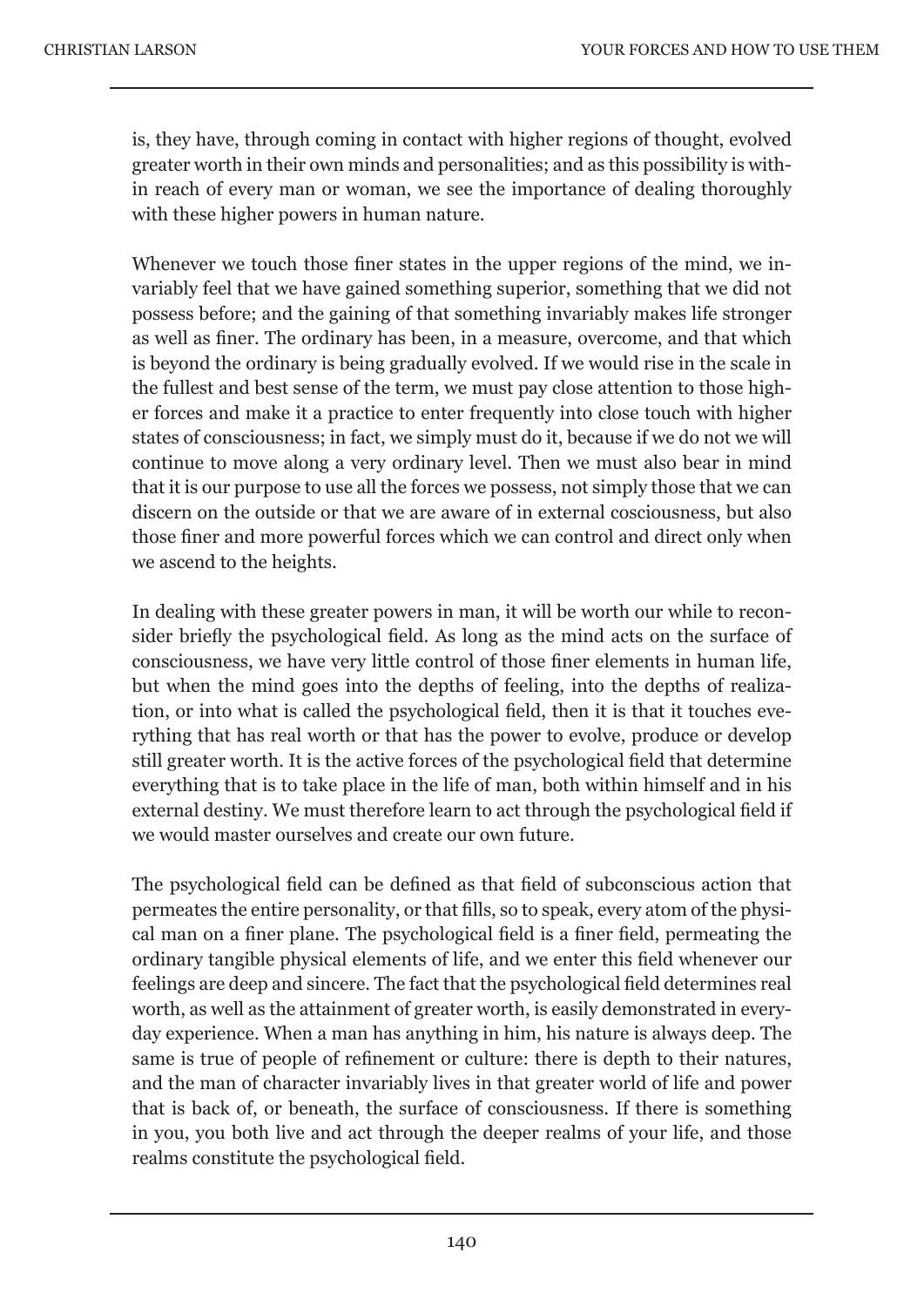Among the many important forces coming directly through emotion or feeling, one of the most valuable is that of enthusiasm. In the average mind, enthusiasm runs wild, but we have found that when this force is properly directed it becomes a great constructive power. When you are enthusiastic about something, it is always about something new or something better -- something that holds possibilities that you did not realize before. Your enthusiasm, if properly directed, will naturally cause your mind to move towards those possibilities, and enthusiasm is readily directed when you concentrate attention exlusively upon that something new that inspires enthusiasm. By turning your attention upon the thing that produces enthusiasm, the mind will move forward toward those greater possibilities that are discerned. This forward movement of the mind will tend to renew and enlarge the mind so that it will gain a still greater conception of those possibilities. This will increase your enthusiasm, which will in turn impel your mind to move forward still further in the same direction. Thus a still larger conception of those possibilities will be secured, which in turn will increase your enthusiasm and the power of your mind to take a third step in advance.

We thus realize that if enthusiasm is directed upon the possibilities that originally inspired that enthusiasm, we will not only continue to be enthused, but we will in that very manner, cause the mind to move forward steadily and develop steadily, so that in time it will gain sufficient power to actually work out those possibilities upon which attention has been directed. In this connection, we must also remember that we can grow and advance only as we pass into the new. It is new life, new thought, new states of consciousness that are demanded if we are to take any steps at all in advance, and as enthusiasm tends directly to inspire the mind to move towards the new, we see how important it is to continue, not only to live in the spirit of enthusiasm, but to direct that spirit upon the goal in view. It is invariably the enthusiastic mind that moves forward, that does things, and that secures results. Two other forces of great value, belonging to this group, are appreciation and gratitude. Whenever you appreciate a certain thing you become conscious of its real quality, and whenever you become conscious of the quality of anything, you begin to develop that quality in yourself. When we appreciate the worth of a person, we tend to impress the idea of that worth in our own minds, and thereby cause the same effect to be produced, in a measure, in ourselves. The same is true if we appreciate our own worth, in a sensible and constructive manner. If we appreciate what we already are, and are ambitious to become still more, we focus our minds upon the greater, and employ what we already possess as steppingstones towards the greater attainment; but when we do not appreciate ourselves, there are no stepping stones that we can use in attaining greater things. We thus realize why people that do not appreciate themselves never accomplish much, and why they finally go downgrade in nearly every instance. When we appreciate the beautiful in anything, we awaken our minds to a higher and better understanding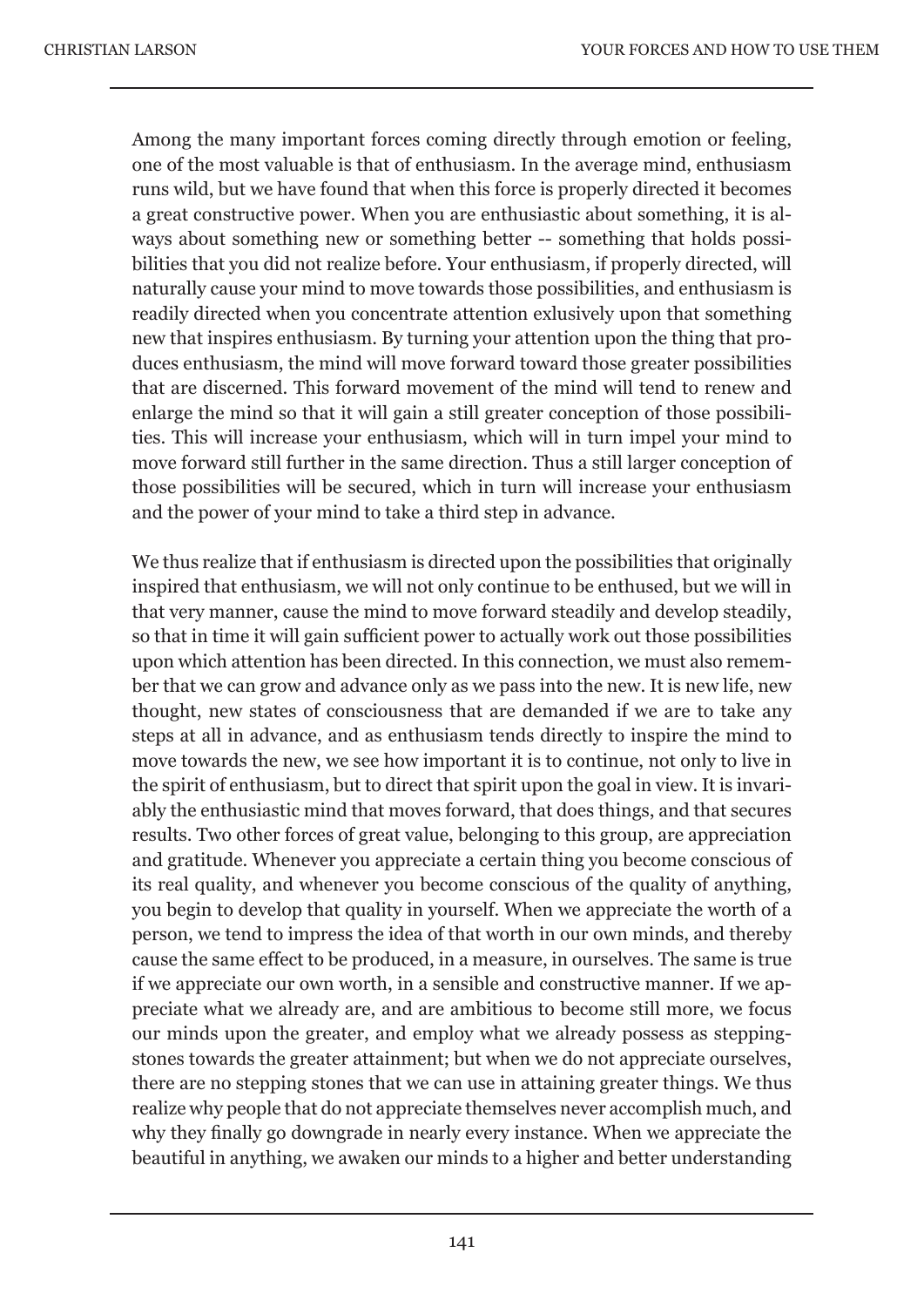of the beautiful. Our minds thus become, in a measure, more beautiful. The same is true with regard to any quality. Whatever we appreciate, we tend to develop in ourselves, and here we find a remarkable aid to the power of concentration, because we always concentrate attention perfectly, naturally and thoroughly upon those things that we fully appreciate. Thus we understand why it is that we tend to develop in ourselves the things that we admire in others.

Whenever you feel grateful for anything, you always feel nearer to the real quality of that particular thing. A person who is ungrateful, however, always feels that there is a wall between himself and the good things in life. Usually there is such a wall, though he has produced it himself through his ingratiude. But the man who is grateful for everything, places himself in that attitude where he may come in closer contact with the best thing; everywhere; and we know very well that the most grateful people always receive the best attention everywhere. We all may meet disappointment at some time and not get exactly what we wanted, but we shall find that the more grateful we are, the less numerous will those disappointments become. It has been well said that no one feels inclined to give his best attention to the man who is always "knocking," and it is literally true. On the other hand, if you are really grateful and mean it, it is very seldom that you do not receive the best attention from everybody wherever you may go. The most important side of this law, however, is found in the fact that the more grateful you are for everything good that comes into your life, the more closely you place your mind in contact with that power in life that can produce greater good.

Another among the finer forces is that of aspiration. No person should fail to aspire constantly and aspire to the very highest that he can possibly awaken in his life. Aspiration always tends to elevate the mind and tends to lift the mind into larger and greater fields of action. And when the mind finds itself in this larger field of action, it will naturally gain power to do greater things. We all realize that so long as we live down in the lower story, we can not accomplish very much; it is when we lift our minds to the higher stories of the human structure that we begin to gain possession of ideas and powers through which greater things may be achieved.

The same is true of ambition. Ambition not only tends to draw the mind up into higher and larger fields, but also tends to build up those faculties through which we are to work. If you are tremendously ambitious to do a certain thing, the force of that ambition will tend to increase the power and ability of that faculty through which your ambition may be realized. To illustrate, if you are ambitious to succeed in the business world, the force of that ambition if very strong, will constantly make your business faculties stronger and more able, so that finally your business ability will have become sufliciently great to carry your ambition through.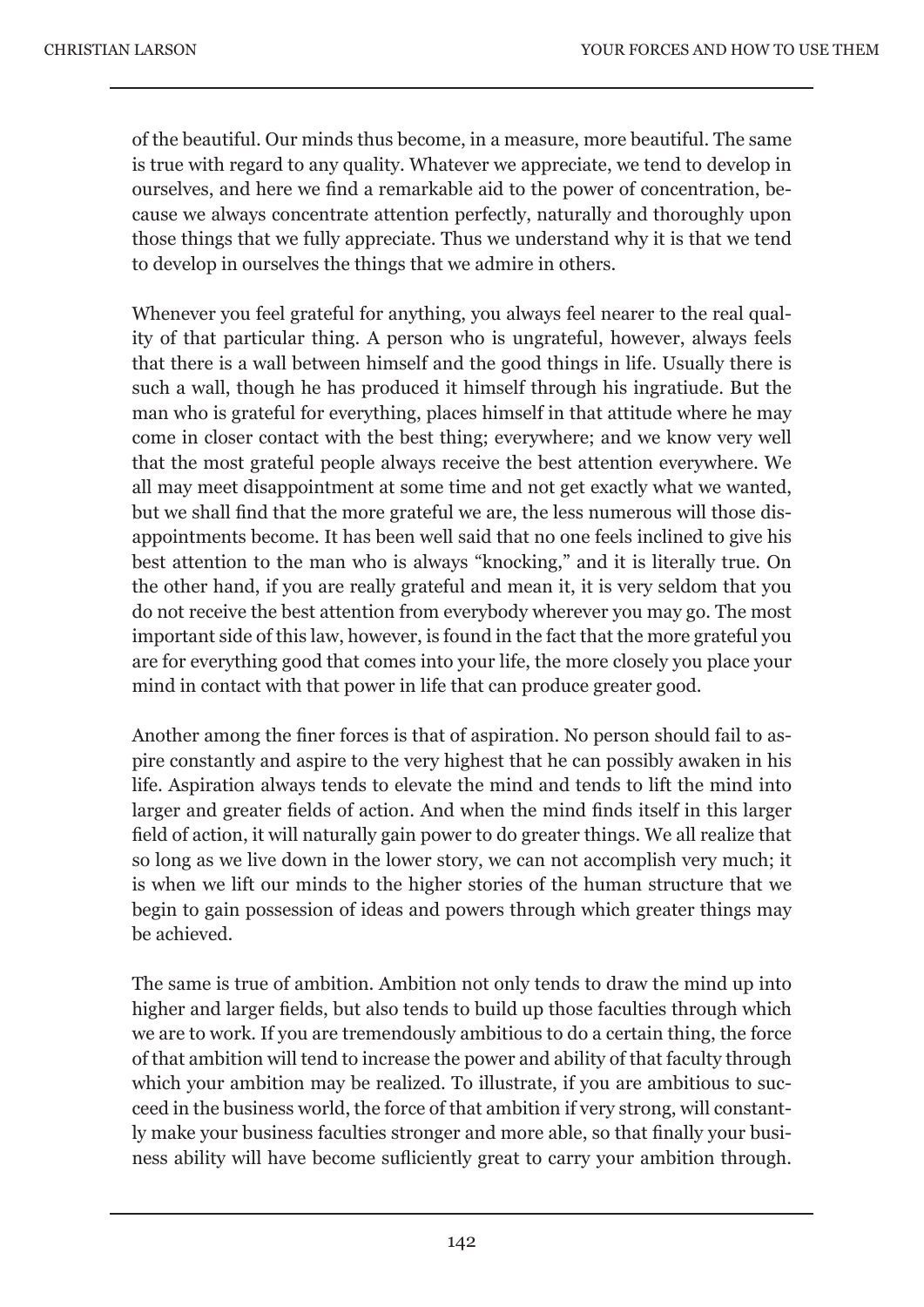You cannot be too ambitious, provided you are ambitious for something definite and continue to give your whole life and soul to that which you expect or desire to accomplish through that ambition.

When we know the power of ambition, and know that anybody can be ambitious, we realize that anyone can move forward. No matter what his position may be, or where he may be, he can, through the power of ambition begin to gain ground, and continue to gain ground indefinitely. The average mind, however, has very little ambition, and makes no effort to arouse this tremendous force; but we may depend upon the fact that when this force is fully aroused in any mind, a change for the better must positively come before long.

The force of an ideal is another among the finer forces that should receive constant and thorough attention. When you have an ideal and live for it every second of your existence, you place yourself in the hands of a drawing power that is immense, and that power will tend to draw out into action every force, power and faculty that you may possess, especially those forces and qualities that will have to be developed in order that you may realize that ideal.

Have an ideal, and the highest that you can picture. Then worship it every hour with your whole soul. Never come down, and do not neglect it for a moment. We all know very well that it is the people who actually worship their high ideals with mind and heart and soul that finally realize those ideals. It is such people who reach the high places and the reason why is easily explained. Give your attention, or rather, your whole life to some lofty ideal, and you will tend to draw into action all the finer and higher forces of your system -- those forces that can create greater ability, greater talent, greater genius -- those forces that can increase your capacity, bring into action all your finer elements and give you superior power and superior worth in every sense of the term -- those forces which, when aroused, cannot positively fail to do the work you wish to have done.

A fact well known in this connection is that when the mind is turned persistently upon a certain ideal, every power that is in you begins to flow in that direction, and this is the very thing you want. When we can get all that is in us to work for our ideals and to work towards our ideals, then we shall positively reach whatever goal we have in view.

Closely connected with our ideals, we find our visions and dreams. The man without a vision will never be anything but an ordinary man, and the people who never dream of greater things, will never get beyond ordinary things. It is our visions and dreams that lift our minds to lofty realms, that make us feel that there is something greater and better to work for; and when we become inspired with a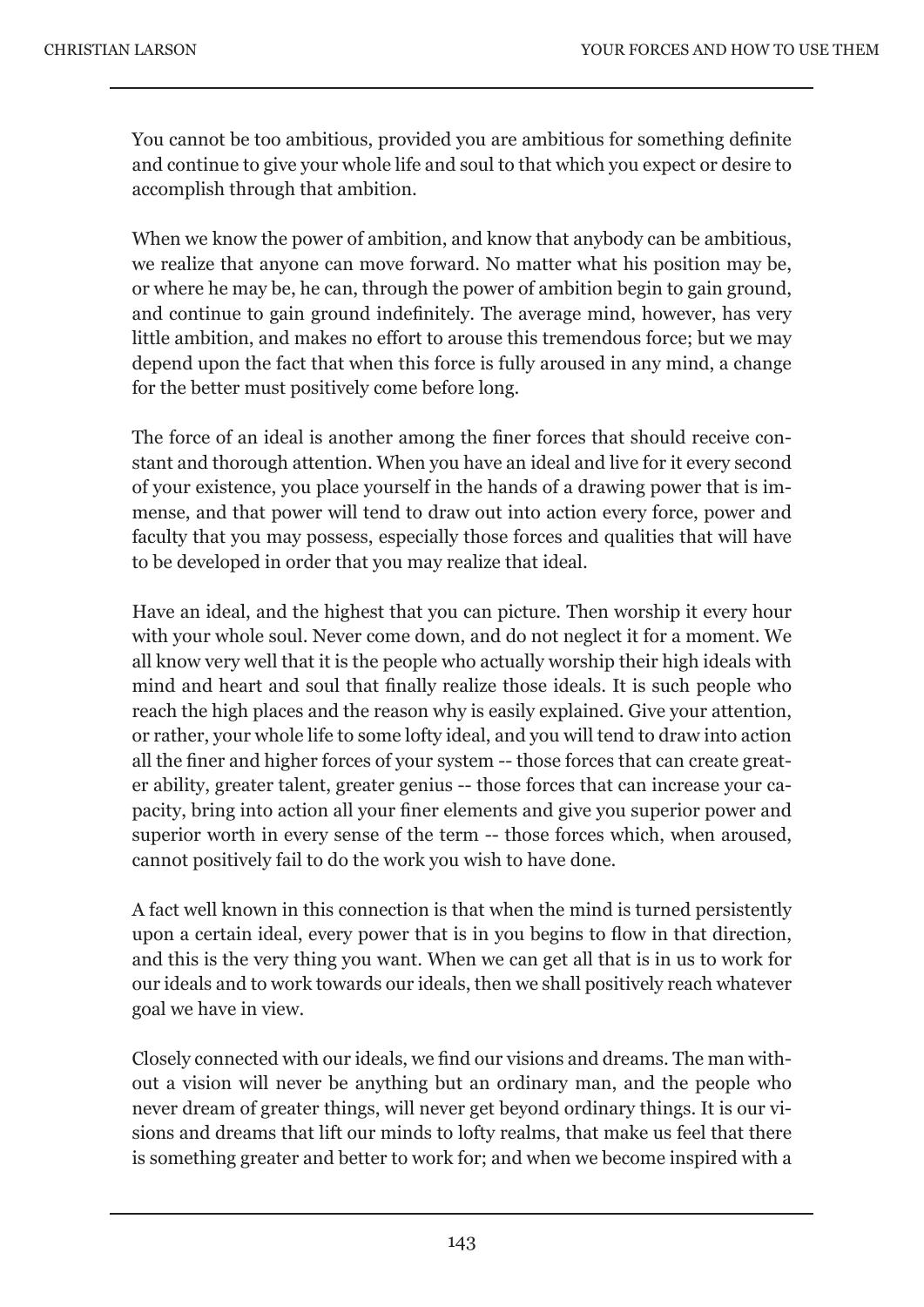desire to work for greater and better things, we will not only proceed to carry out those desires, but will finally secure suffrcient power to fulfil those desires. "The nation that has no vision shall perish." This is a great truth that we have heard a thousand times, and we know the reason why; but the same truth is applicable to man. If he has no vision, he will go down; but if he has visions, the highest and most perfect visions he can possibly imagine, and lives constantly for their realization, he will positively ascend in the scale. He will become a greater and a greater man, and those things that were at one time simply dreams, will, in the course of time, become actual realities.

The power of love is another force in this higher group that is extremely valuable, and the reason is that it is the tendency of love to turn attention upon the ideal, the beautiful and the more perfect. When you love somebody, you do not look for their faults; in fact, you do not see their faults. Your whole attention is turned upon their good qualities, and here, let us remember that whatever we continue to see in others, we develop in ourselves. The power of real love always tend's to draw out into expression the finer elements of mind, character and life. For that reason, we should always love, love much, and love the most ideal and the most perfect that we can discover in everybody and in everything that we may meet in life.

We have all discovered that when a man really loves an ideal woman, or the woman that constitutes his ideal, he invariably becomes stronger in character, more powerful in personality, and more able in mind. When a woman loves an ideal man, or her ideal, she invariably becomes more attractive. The beautiful in her nature comes forth into full expression and many times the change is so great that we can hardly believe that she is the same woman. The power of love, if genuine, constant and strong, tends to improve everything in human life; and as this power is one of the higher forces in human nature, we readily understand the reason why. We can therefore without further comment, draw our own conclusions as to how we will use this power in the future.

The last of these finer forces that we shall mention, and possibly the strongest, is that of faith; but we must remember if we wish to use this force, that faith does not constitute a belief or any system of beliefs ; it is a mental action -- an action that goes into the very spirit of those things which we may think of or apply at the time we exercise faith. When you have faith in yourself you place in action a force that goes into the very depth of your being and tends to arouse all the greater powers and finer elements that you may possess. The same is true when you have faith in a certain faculty or in a certain line of action. The power of faith goes into the spirit of things and makes alive, so to speak, the all that is in you. The power of faith also produces perfect concentration. Whenever you have faith along a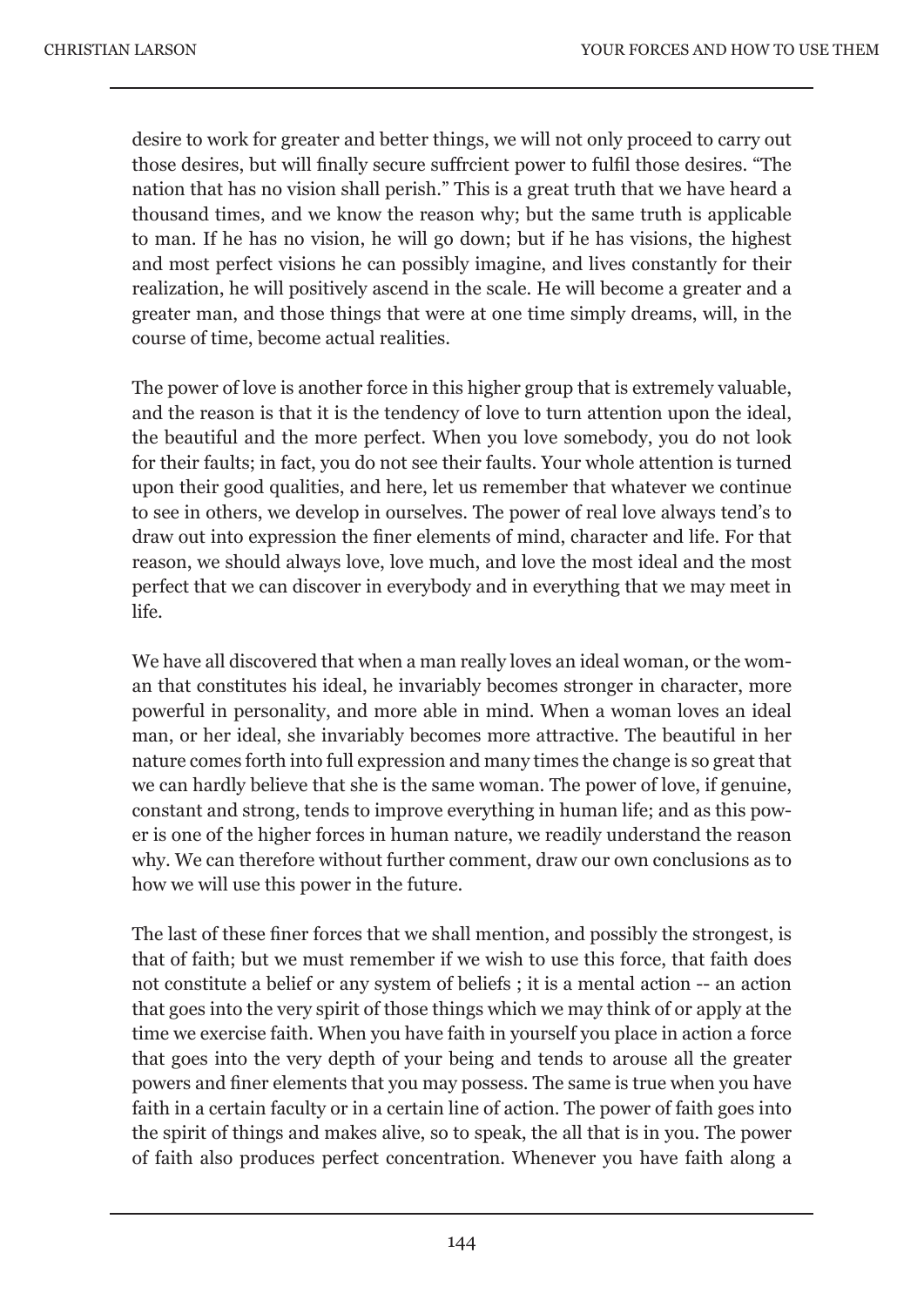certain line, you concentrate perfectly along that line, and you cause all the power that is in your mind or system to work for the one thing you are trying to do. It has been discovered that the amount of energy latent in the human system is nothing less than enormous, and as faith tends to arouse all this energy, we realize how important and how powerful is faith.

The effect of faith upon yourself therefore is beneficial in the highest and largest sense, but this is not its only effect. The more faith you have in yourself, the more faith people will have in you. If you have no confidence in yourself you will never inspire confidence in anybody; but if you thoroughly believe in yourself, people will believe in you and in your work. And when people believe in you, you can accomplish ten times as much as when they have no confidence in you whatever.

When a man has tremendous faith in himself, he becomes a live wire, so to speak. It is such a man that becomes a real and vital power wherever he may live or go. It is such a man who leads the race on and on. It is such a man who really does things, and it is people of such a type that we love the best. They invariably inspire others to love the nobler life and to attempt greater things in life, and for this reason their presence is of exceptional value to the progress of the race. To go into details, however, is not necessary. We all know and appreciate the value of faith. We all know that it is one of the highest and one of the greatest forces that man can exercise; we therefore realize how important it becomes to train ourselves to have unbounded faith in everything and in everybody at all times, and under all circumstances.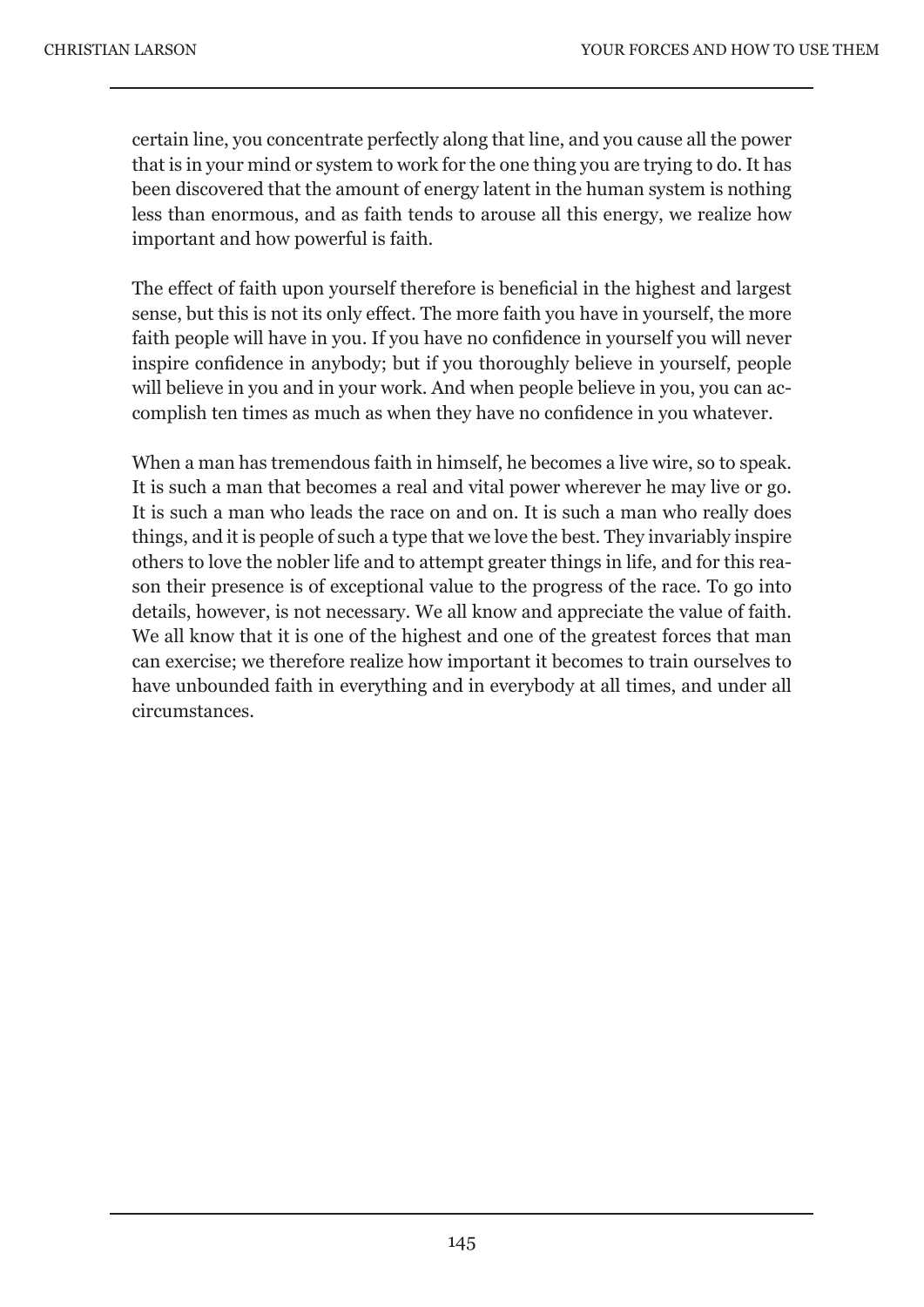## *Chapter 20* THE GREATEST POWER IN MAN

## *With All Thy Faults I Love Thee Still*

—

*Thus sings the poet, and we call him sentimental; that is, at first thought we do. But upon second thought we change our minds. We then find that faults and defects are always in the minority, and that the larger part of human nature is so wonderful and so beautiful that it needs must inspire admiration and love in everybody. With all their defects there is nothing more interesting than human beings; and the reason is that for every shortcoming in man there are a thousand admirable qualities. The poet, being inspired by the sublime vision of truth, can see this; therefore, what can he do but love? Whenever his eyes are lifted and whenever his thoughts take wings, his soul declares with greater eloguence than ever before, " What a piece of work is man!" Thus every moment renews his admiration, and every thought rekindles the fire of his love.*

It is the conclusion of modern psychology that the powers and the possibilities inherent in man are practically unbounded. And this conclusion is based upon two great facts. First, that no limit has been found to anything in human nature; and second, that everything in human nature contains a latent capacity for perpetual development. The discovery of these two facts -- and no discovery of greater importance has appeared in any age -- gives man a new conception of himself, a conception, which, when applied, will naturally revolutionize the entire field of human activity. To be able to discern the real significance of this new conception becomes, therefore, the greatest power in man, and should, in consequence, be given the first thought in all efforts that have advancement attainment or achievement in view.

The purpose of each individual should be, not simply to cultivate and apply those possibilities that are now in evidence, but also to develop the power to discern and fathom what really exists within him. This power is the greatest power, because it prepares the way for the attainment and expression of all other powers. It is the power that unlocks the door to all power, and must be understood and applied before anything of greater value can be accomplished through human thought or action. The principal reason why the average person remains weak and incompetent is found in the fact that he makes no effort to fathom and understand the depths of his real being. He may try to use what is in action on the surface, but he is almost entirely unconscious of the fact that enormous powers are in exist-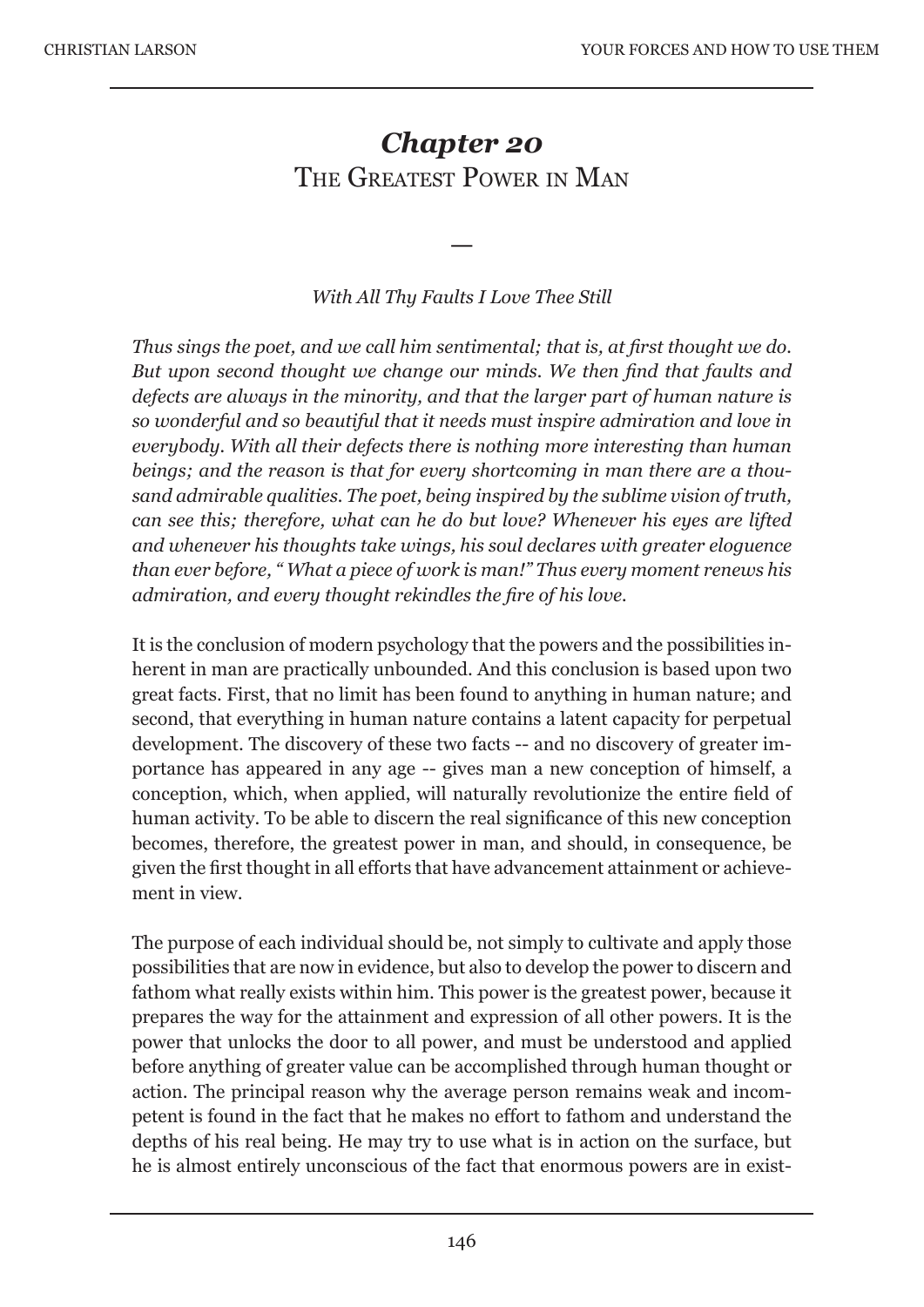ence in the greater depths of his life. These powers are dormant simply because they have not been called into action, and they will continue to lie dormant until man develops his greatest power -- the power to discern what really exists within him.

The fundamental cause of failure is found in the belief that what exists on the surface is all there is of man, and the reason why greatness is a rare exception instead of a universal rule can be traced to the same cause. When the mind discovers that its powers are inexhaustible and that its faculties and talents can be developed to any degree imaginable, the fear of failure will entirely disappear. In its stead will come the conviction that man may attain anything or achieve anything. Whatever circumstances may be today, such a mind will know that all can be changed, that the limitations of the person can be made to pass away, and that the greater desires of the heart can be realized. That mind that can discern what exists in the depths of the real life of man does not simply change its views as to what man may attain and achieve, but actually begins to draw, in a measure, upon those inexhaustible powers within; and begins accordingly to develop and apply those greater possibilities that this deeper discernment has revealed.

When man can see through and understand what exists beneath the surface of his life, the expression of his deeper life will begin, because whatever we become conscious of, that we tend to bring forth into tangible expressions, and since the deeper life contains innumerable possibilities as well as enormous power, it is evident that when this deeper life is clearly discerned and completely taken possession of in the consciousness, practically anything may be attained or achieved.

The idea that there is more of man than what appears on the surface should be so constantly and so deeply impressed upon the mind that it becomes a positive conviction, and no thoughts should be placed in action unless it is based upon this conviction. To live, think and act in the realization that " there is more of me " should be the constant aim of every individual, and this more will constantly develop, coming forth in greater and greater measure, giving added power and capacity in life to everything that is in action in the human system.

When the average individual fails, he either blames circumstances or comes to the conclusion that he was not equal to the occasion. He therefore easily gives up and tries to be content with the lesser. But if he knew that there was more in him than what he had applied in his undertaking he would not give up. He would know by developing and applying this more, he positively would succeed where he had previously failed. It is therefore evident that when man gives attention to his greater power -- the power to discern the more that is in him -- he will never give up until he does succeed, and in consequence he invariably will succeed.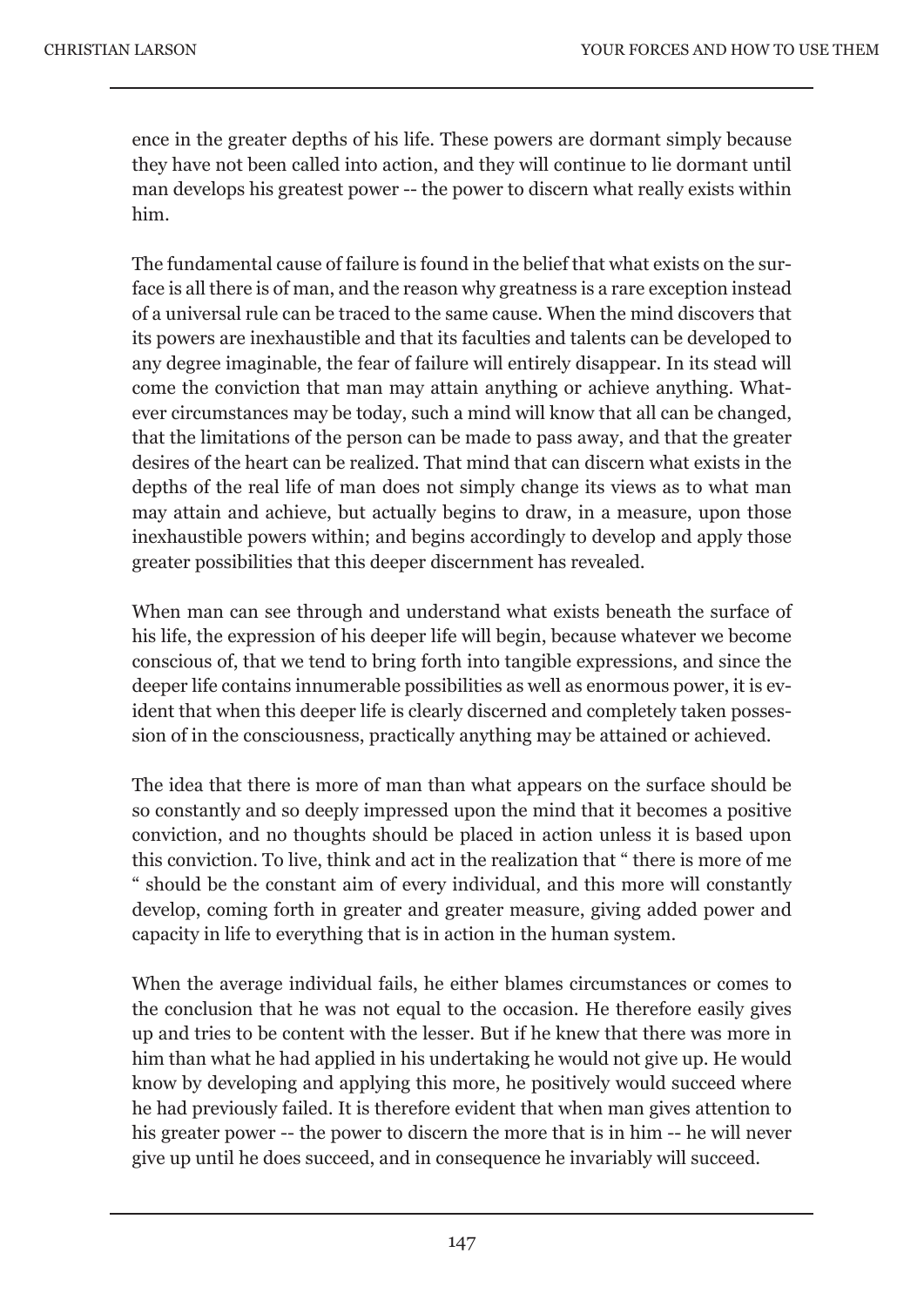That individual who knows his power does not judge according to appearances. He never permits himself to believe that this or that cannot be done. He knows that those things can be done, because he has discovered what really exists within him. He works in the conviction that he must, can and will succeed, because he has the power ; and it is the truth -- he does have the power -- we all have the power.

To live, think and work in the conviction that there is more of you within the real depths of your being, and to know that this more is so immense that no limit to its power can be found, will cause the mind to come into closer and closer touch with this greater power within, and you will consequently get possession of more and more of this power. The mind that lives in this attitude opens the door of consciousness, so to speak, to everything in human life that has real quality and worth. It places itself in that position where it can respond to the best that exists within itself, and modern psychology has discovered that this best is extraordinary in quality, limitless in power, and contains possibilities that cannot be numbered.

It is the truth that man is a marvellous being -- nothing less than marvellous; and the greatest power in man is the power to discern the marvellousness that really does exist within him. It is the law that we steadily develop and bring forth whatever we think of the most. It is therefore profitable to think constantly of our deeper nature and to try to fathom the limitlessness and the inexhaustibleness of these great and marvellous depths.

In practical life this mode of thinking will have the same effect upon the personal mind as that which is secured in a wire that is not charged when it touches a wire that is charged. The great within is a live wire; when the mind touches the great within, it becomes charged more and more with those same immense powers; and the mind will constantly be in touch with the great within when it lives, thinks and works in the firm conviction that "there is more of me," -- so much more that it cannot be measured.

We can receive from this deeper life only that which we constantly recognize and constantly realize, because consciousness is the door between the outer life and the great within, and we open the door to those things only of which we become conscious.

The principal reason therefore why the average person does not possess greater powers and talents, is because he is not conscious of more; and he is not conscious of more because he has not vitally recognized the great depths of his real life, and has not tried to consciously fathom the possibilities that are latent within him.